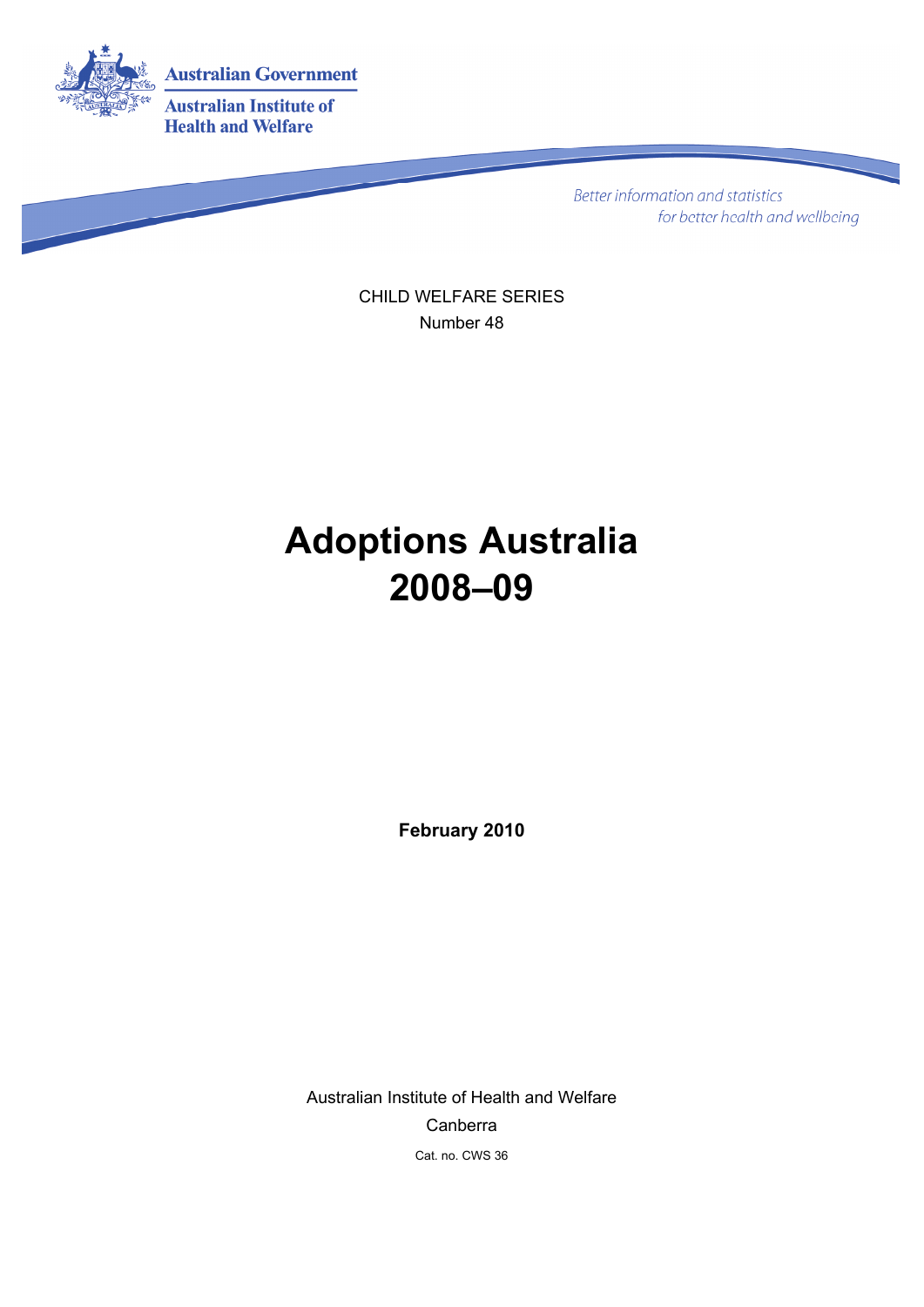#### © Australian Institute of Health and Welfare 2010 *better information and statistics for better health and wellbeing***. The Australian Institute of Health and Welfare is Australia's national health and welfare statistics and information agency. The Institute's mission is**

© Australian Institute of Health and Welfare 2010

This work is copyright. Apart from any use as permitted under the *Copyright Act 1968*, no part may be reproduced without prior written permission from the Australian Institute of Health and Welfare. Requests and enquiries concerning reproduction and rights should be directed to the Head, Media and Communications Unit, Australian Institute of Health and Welfare, GPO Box 570, Canberra ACT 2601.

This publication is part of the Australian Institute of Health and Welfare's Child welfare series. A complete list of the Institute's publications is available from the Institute's website <www.aihw.gov.au>.

ISSN 1320-081X ISBN 978 1 74024 993 5

#### **Suggested citation**

Australian Institute of Health and Welfare 2010. Adoptions Australia 2008–09. Child welfare series no. 48. Cat. no. CWS 36. Canberra: AIHW.

#### **Australian Institute of Health and Welfare**

Board Chair Hon. Peter Collins, AM, QC

Director Penny Allbon

Any enquiries about or comments on this publication should be directed to: Tim Beard Australian Institute of Health and Welfare GPO Box 570 Canberra ACT 2601 Phone: (02) 6244 1270 Email: tim.beard@aihw.gov.au

Published by the Australian Institute of Health and Welfare Printed by Union Offset Printers

> **Please note that there is the potential for minor revisions of data in this report. Please check the online version at <www.aihw.gov.au> for any amendments.**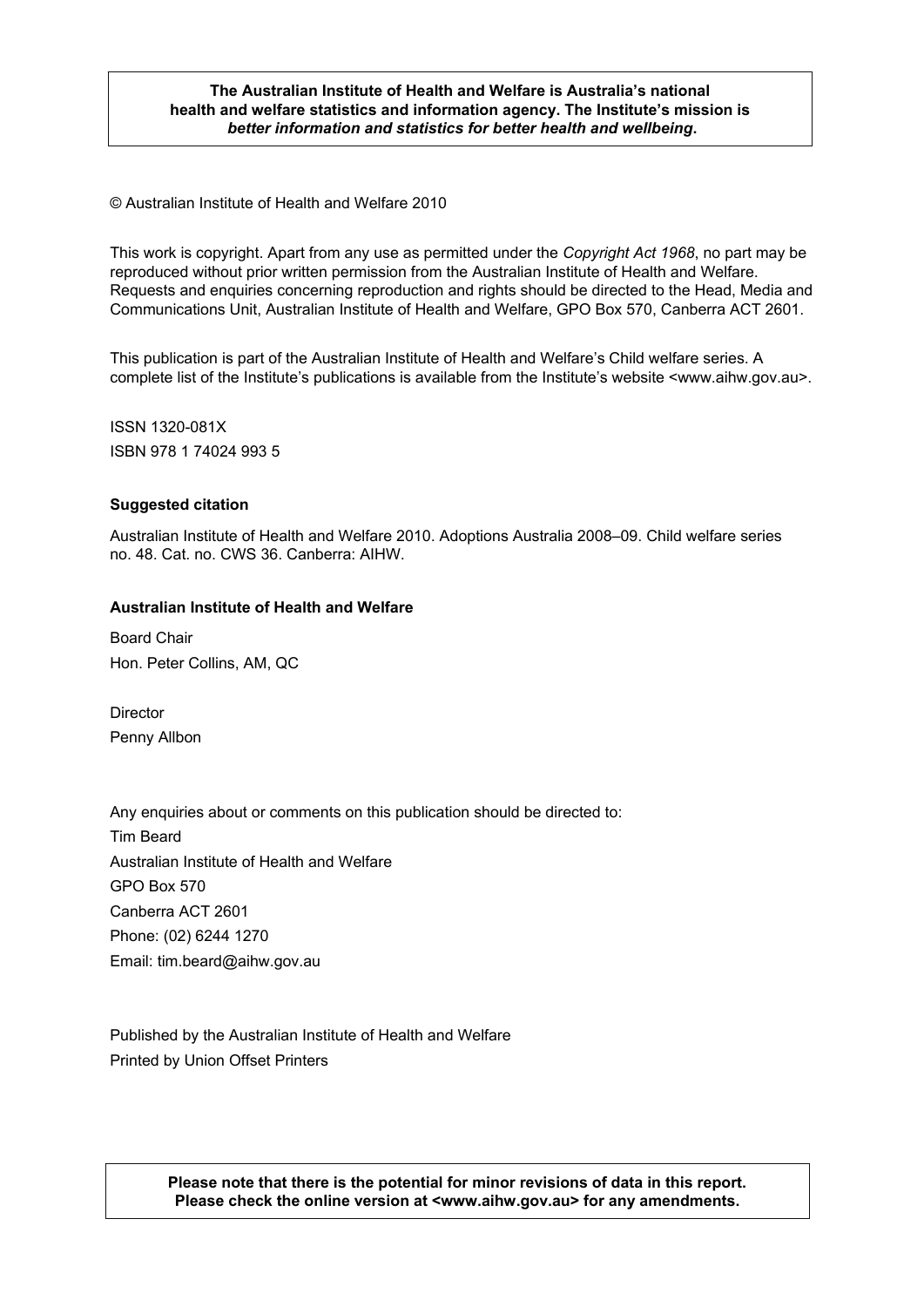# **Contents**

| 1              |            |  |
|----------------|------------|--|
|                |            |  |
|                |            |  |
|                |            |  |
| $\overline{2}$ |            |  |
|                |            |  |
|                |            |  |
| 3              |            |  |
|                |            |  |
|                |            |  |
|                |            |  |
|                |            |  |
|                |            |  |
|                |            |  |
| 4              |            |  |
|                | Appendix A |  |
|                | Appendix B |  |
|                |            |  |
|                |            |  |
|                |            |  |
|                |            |  |
|                |            |  |
|                |            |  |
|                |            |  |
|                |            |  |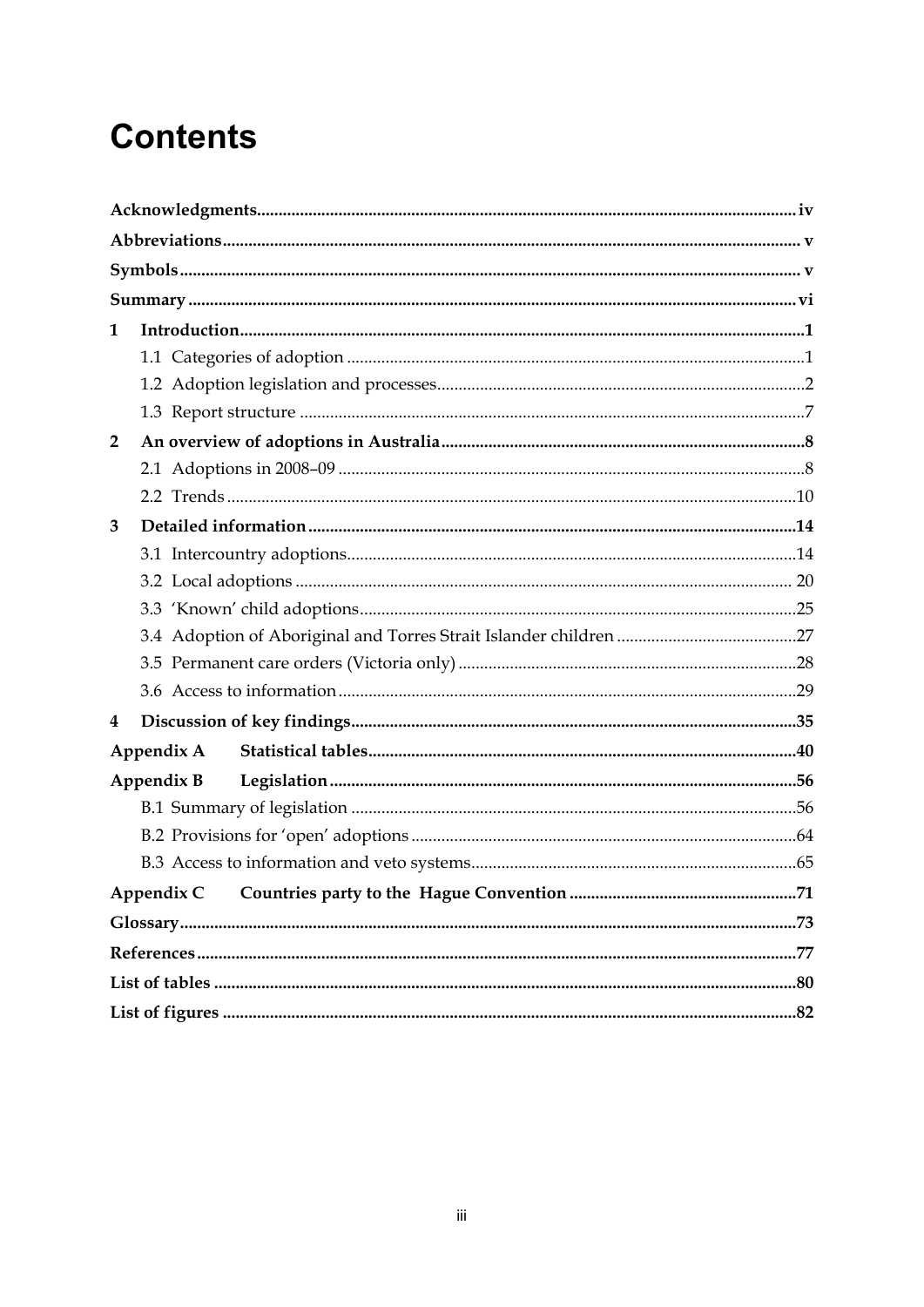# <span id="page-3-0"></span>**Acknowledgments**

Many people have contributed to this and previous issues of the Australian Institute of Health and Welfare's *Adoptions Australia* series. This edition was prepared by Liz Berryman and Nicole Hunter.

Thanks are extended to the following state and territory departments for providing the data and input for this report, and to the Australian Government Attorney-General's Department for comments on previous drafts.

### **New South Wales**

Adoption and Permanent Care Services Community Services NSW Department of Human Services Locked Bag 4028 Ashfield NSW 2131 Phone: (02) 9716 3000

#### **Victoria**

Child Protection, Placement and Family Services Department of Human Services GPO Box 4057 Melbourne Vic 3001 Phone: (03) 9096 7366

### **Queensland**

Adoption Services Queensland Department of Communities GPO Box 806 Brisbane Qld 4001 Phone: (07) 3404 3112 or (07) 3224 7415

### **Western Australia**

Family Information and Adoption Services Department for Child Protection PO Box 641 Belmont WA 6984 Phone: (08) 9222 2555

### **Australian Central Authority**

Australian Government Attorney-General's Department Marriage and Intercountry Adoption Branch 3–5 National Circuit Barton ACT 2600 Phone: (02) 6141 3217

### **South Australia**

Adoption and Family Information Service Department for Families and Communities GPO Box 292 Adelaide SA 5001 Phone: (08) 8207 0060

### **Tasmania**

Adoptions and Out of Home Care Standards Department of Health and Human Services GPO Box 538 Hobart Tas 7001 Phone: (03) 6222 7373

### **Australian Capital Territory**

Office for Children, Youth and Family Support GPO Box 158 Canberra City ACT 2601 Phone: (02) 6207 1335

### **Northern Territory**

Adoption and Family Information Unit Family and Children's Services PO Box 40596 Casuarina NT 0811 Phone: (08) 8922 7077

This publication was produced with financial assistance from the community services departments in each state and territory.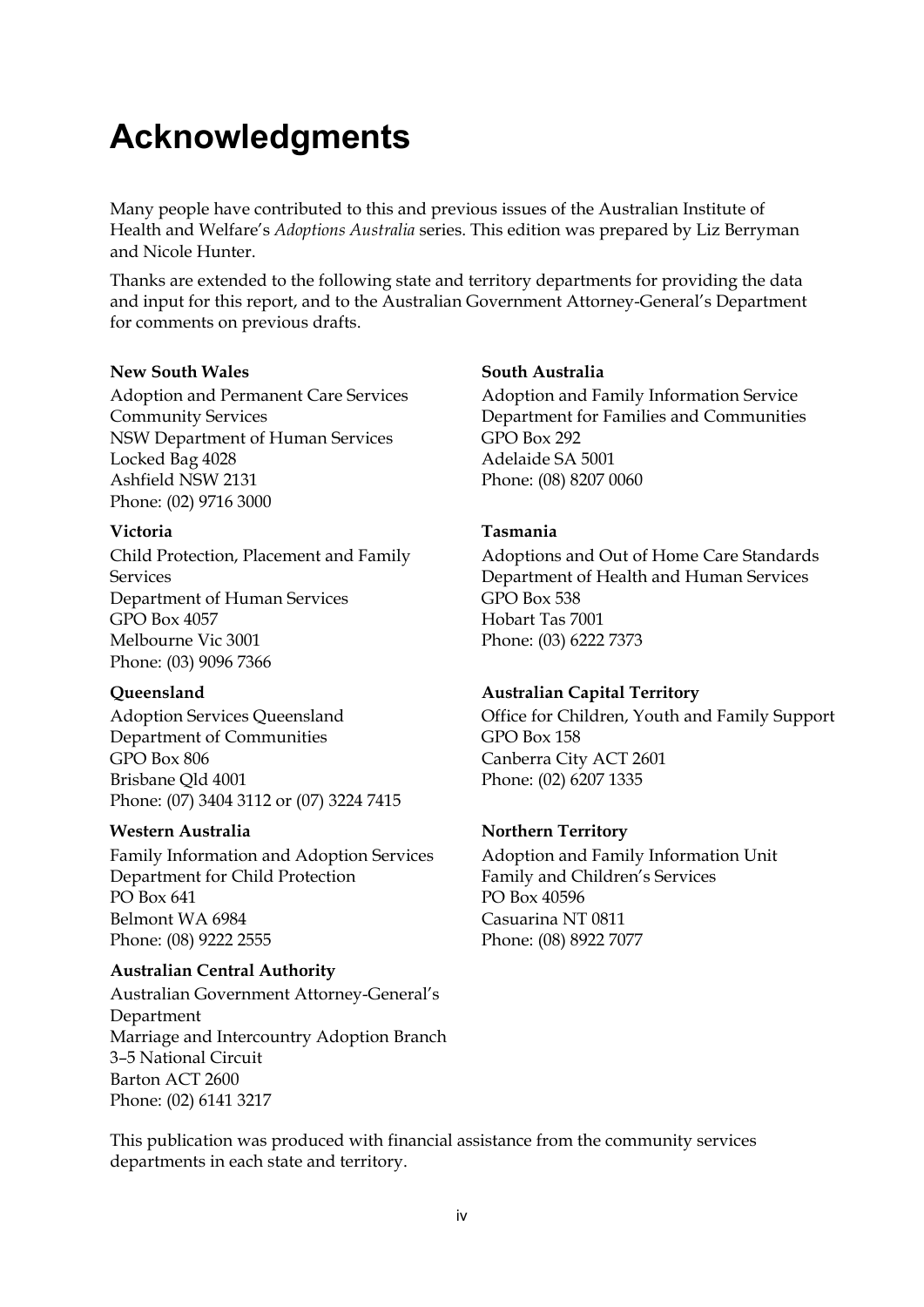# <span id="page-4-0"></span>**Abbreviations**

| <b>AIHW</b>  | Australian Institute of Health and Welfare               |
|--------------|----------------------------------------------------------|
| ABS          | <b>Australian Bureau of Statistics</b>                   |
| <b>ACA</b>   | <b>Australian Central Authority</b>                      |
| AGD          | Australian Government Attorney-General's Department      |
| <b>DChS</b>  | Queensland Department of Child Safety                    |
| <b>DCHS</b>  | Tasmanian Department of Community and Health Services    |
| <b>DFC</b>   | South Australian Department for Families and Communities |
| DHS          | Victorian Department of Human Services                   |
| <b>DHHS</b>  | Tasmanian Department of Health and Human Services        |
| <b>DIAC</b>  | Department of Immigration and Citizenship                |
| DoCS         | NSW Department of Community Services                     |
| FAO          | <b>Australian Government Family Assistance Office</b>    |
| <b>OCYFS</b> | ACT Office for Children, Youth and Family Support        |
|              |                                                          |

- ACT Australian Capital Territory
- NSW New South Wales

NT Northern Territory

- Qld Queensland
- SA South Australia
- Tas Tasmania
- Vic Victoria
- WA Western Australia

# <span id="page-4-1"></span>**Symbols**

|                      | nil or rounded to zero |
|----------------------|------------------------|
| $\ddot{\phantom{0}}$ | not applicable         |

n.a. not available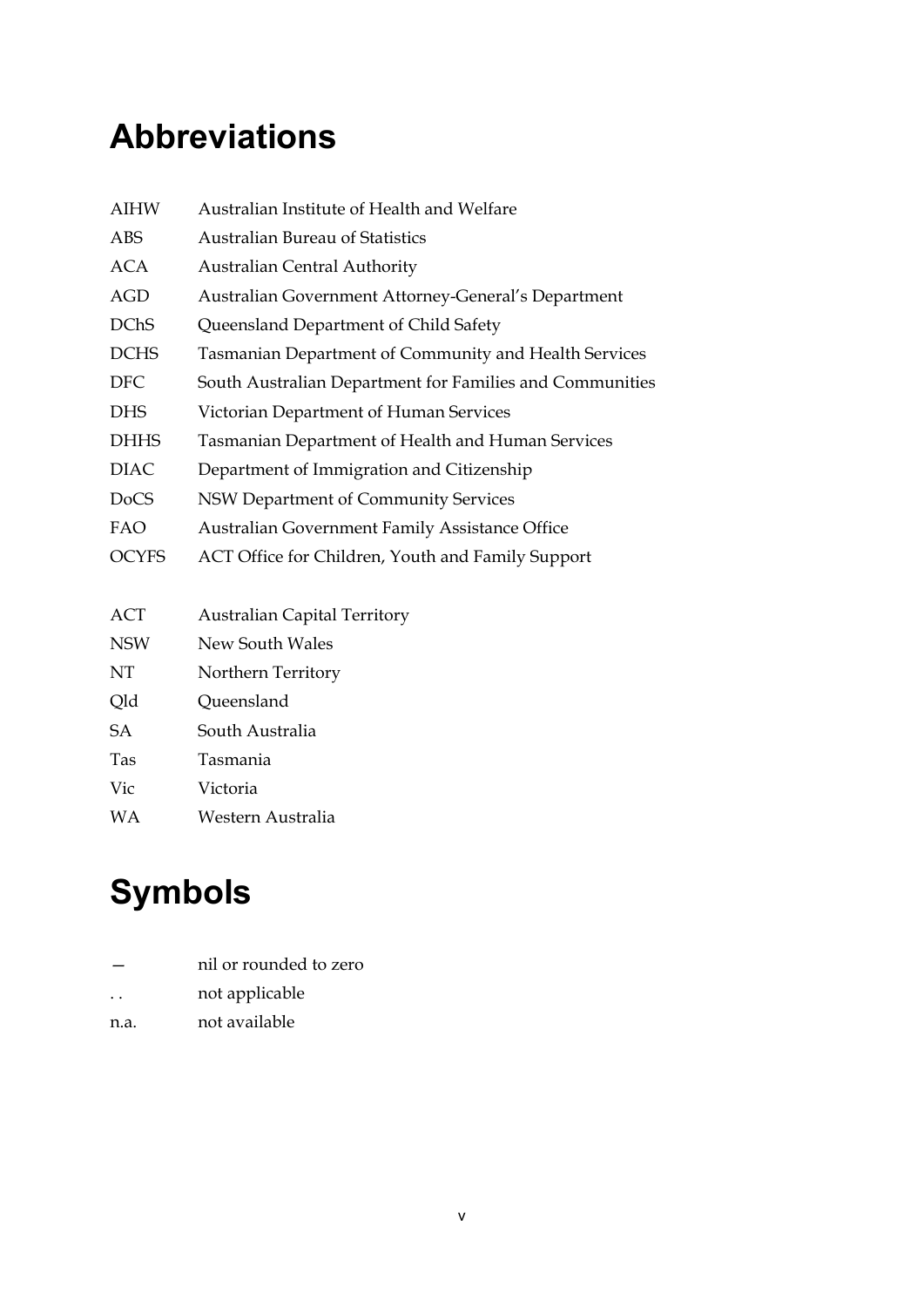# <span id="page-5-0"></span>**Summary**

### **Background**

Adoption is one of a range of options used to provide care for children who cannot live with their birth families. This report presents the latest data on adoptions of Australian children and those from overseas, while also highlighting important trends in adoptions over the last few decades.

Data for this report were obtained from the Australian Institute of Health and Welfare (AIHW) Adoptions Australia data collection. This data collection is a record of all finalised adoptions in Australia since 1990–91, collected from each state and territory department responsible for adoption.

### **Main findings**

Since the early 1970s, there has been a 22-fold decrease in the number of adoptions in Australia—from 9,798 to 441 adoptions between 1971–72 and 2008–09. However, the total number of adoptions has remained relatively stable since the mid-1990s, at around 400 to 600 children per year.

The overall decline in adoptions can be attributed to a fall in the number of Australian children adopted (including local and 'known' child adoptions). In contrast, intercountry adoptions have increased overall in the last 25 years, and have emerged as the dominant category of adoptions—representing 61% of all adoptions in 2008–09, compared with 10% in 1984–85.

In 2008–09:

- There were 441 adoptions in Australia (2.0 per 100,000 population)—only one more adoption than in the previous year. Of these, 61% were intercountry, 15% were local and 24% were 'known' child adoptions (see *Glossary* for definitions).
- Almost three-quarters of all intercountry adoptions were from China (23%), South Korea (17%), the Philippines (17%) and Ethiopia (14%).
- Five Aboriginal and Torres Strait Islander children were adopted in 2008–09, with a total of 72 Indigenous children being adopted over the last 15 years.
- Overall, 71% of adopted children were aged less than 5 years. In local and intercountry adoptions, nearly all children were less than 5 years (97% and 88% respectively); for 'known' child adoptions, almost two-thirds (63%) of the children were aged 10 years and over.
- Of the children in local and intercountry adoptions, 59% had adoptive parents aged 40 years and over, and just over half (53%) were adopted into families with no other children.
- Two-thirds (66%) of adoptions could be considered 'open'—that is, all parties were open to freely discussing the adoption within their families, and were happy to allow contact to occur between families. The remaining third (34%) were adoptions where birth parents had requested no contact or information between them and the adopting family.
- For 'known' child adoptions, almost two-thirds (64%) of adoptions were by step-parents, and a further one-third (34%) were by carers.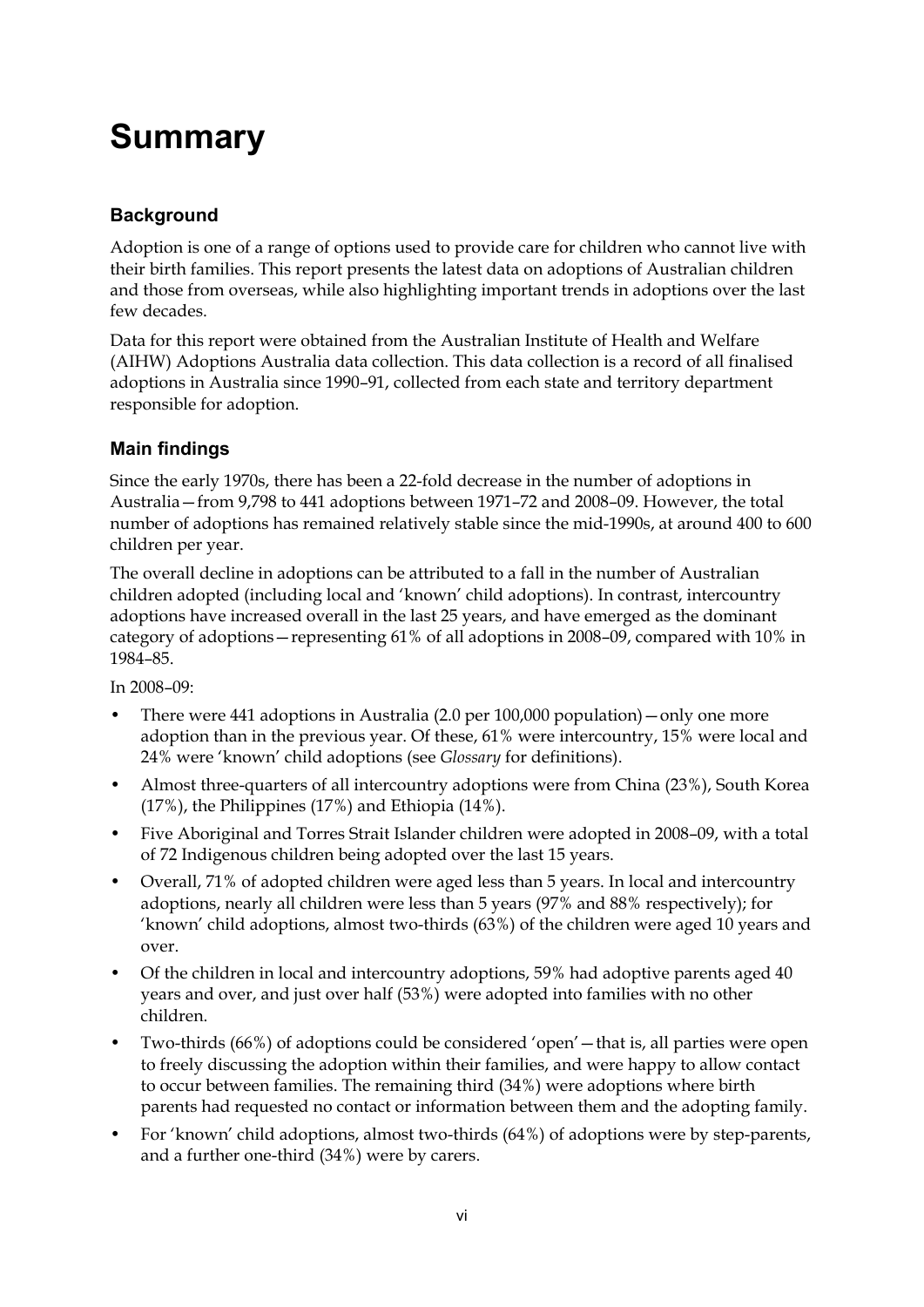# <span id="page-6-0"></span>**1 Introduction**

Adoption is one of a range of options used to provide care for children who cannot live with their birth families. Adoption is the legal process where legal rights and responsibilities are transferred from birth parents to adoptive parents. When an adoption order is granted, the legal relationship between the child and the biological parents is severed. The legal rights of the adopted child are as if he or she had been born to the adoptive parents, and the legal rights that exist from birth with regard to the birth parents (inheritance and name, for instance) are removed. A new birth certificate is issued to the child bearing the name(s) of his or her adoptive parent(s) as the legal parent(s), and the new name of the child, if a change has occurred.

Access by the birth parents or other relatives to the adopted child (sometimes called 'open' adoption) is facilitated in most states and territories. The degree to which this process occurs varies across the jurisdictions (see *Appendix B.2*).

The data included in this report were collected from the state and territory departments responsible for adoption, and collated and analysed by the Child and Youth Welfare Unit of the AIHW. The data were extracted from the administrative systems of the state and territory departments according to definitions and counting rules agreed to by those departments and the AIHW. Definitions of terms used in the data collection are provided in the *Glossary*. A small amount of additional data were also provided by the Australian Government Department of Immigration and Citizenship (DIAC).

# <span id="page-6-1"></span>**1.1 Categories of adoption**

The categories of adoption used in this publication are:

- **Intercountry adoptions**—adoptions of children from countries other than Australia who are legally able to be placed for adoption, but who generally have had no previous contact or relationship with the adoptive parents.
- **Local adoptions**—adoptions of children who were born in Australia or who were permanent residents of Australia before the adoption, who are legally able to be placed for adoption, but who generally have had no previous contact or relationship with the adoptive parents.
- **'Known' child adoptions**—adoptions of children who are Australian residents, who have a pre-existing relationship with the adoptive parent(s) and who are generally not able to be adopted by anyone other than the adoptive parent(s). 'Known' child adoptions include adoptions by step-parents, other relatives and carers (see *Glossary* for definitions). Intercountry 'known' child adoptions are not included in this publication.

From 1998–99, the categories of adoption used in the *Adoptions Australia* publications differ from those used in previous publications. The categories were changed in 1998–99 to better reflect the types of adoptions that occur, and to bring the terminology more in line with that used by state and territory departments responsible for adoption.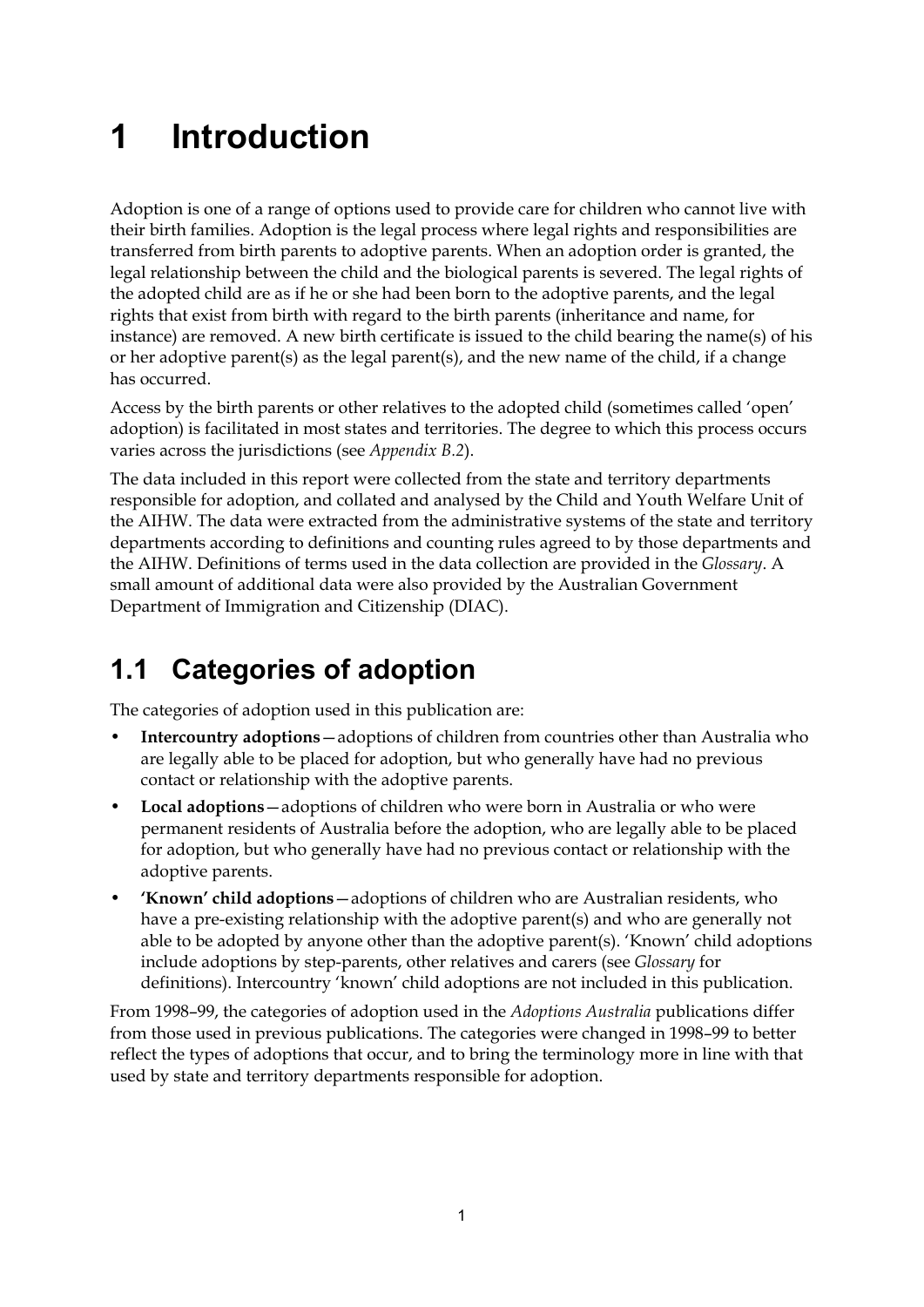Before 1998–99, adoptions were categorised as either 'relative' or 'non-relative' adoptions. The major difference between the categories used now and those used earlier is that adoptions by carers are now included with adoptions by step-parents and other relatives, rather than with adoptions by non-relatives (Figure 1.1). Although trend data for intercountry adoptions are not affected by this change, data for local and 'known' child adoptions are comparable only from 1998–99 onwards.



# <span id="page-7-0"></span>**1.2 Adoption legislation and processes**

A child is legally available for adoption if all the necessary consents to the child's adoption have been obtained or dispensed with. Dispensation refers to the legal process whereby a court declares that the consent of a parent is not required for an adoption order to be granted. People wishing to adopt a child must satisfy the department or agency concerned that they will be suitable parents. Factors considered in the assessment of the suitability of potential parents are their parenting capacity, age, health, reasons for wanting to adopt, marital status and the stability of their relationship. There are some variations between jurisdictions regarding eligibility requirements to adopt a child—these are outlined in *Appendix B.1*.

### **Intercountry adoptions**

### **Legislation and responsibilities**

The adoption process for intercountry children is strictly controlled:

- by each state and territory under the relevant state-level adoption legislation
- by the Australian Government under the
	- *Australian Citizenship Act 2007*
	- *Immigration (Guardianship of Children) Act 1946*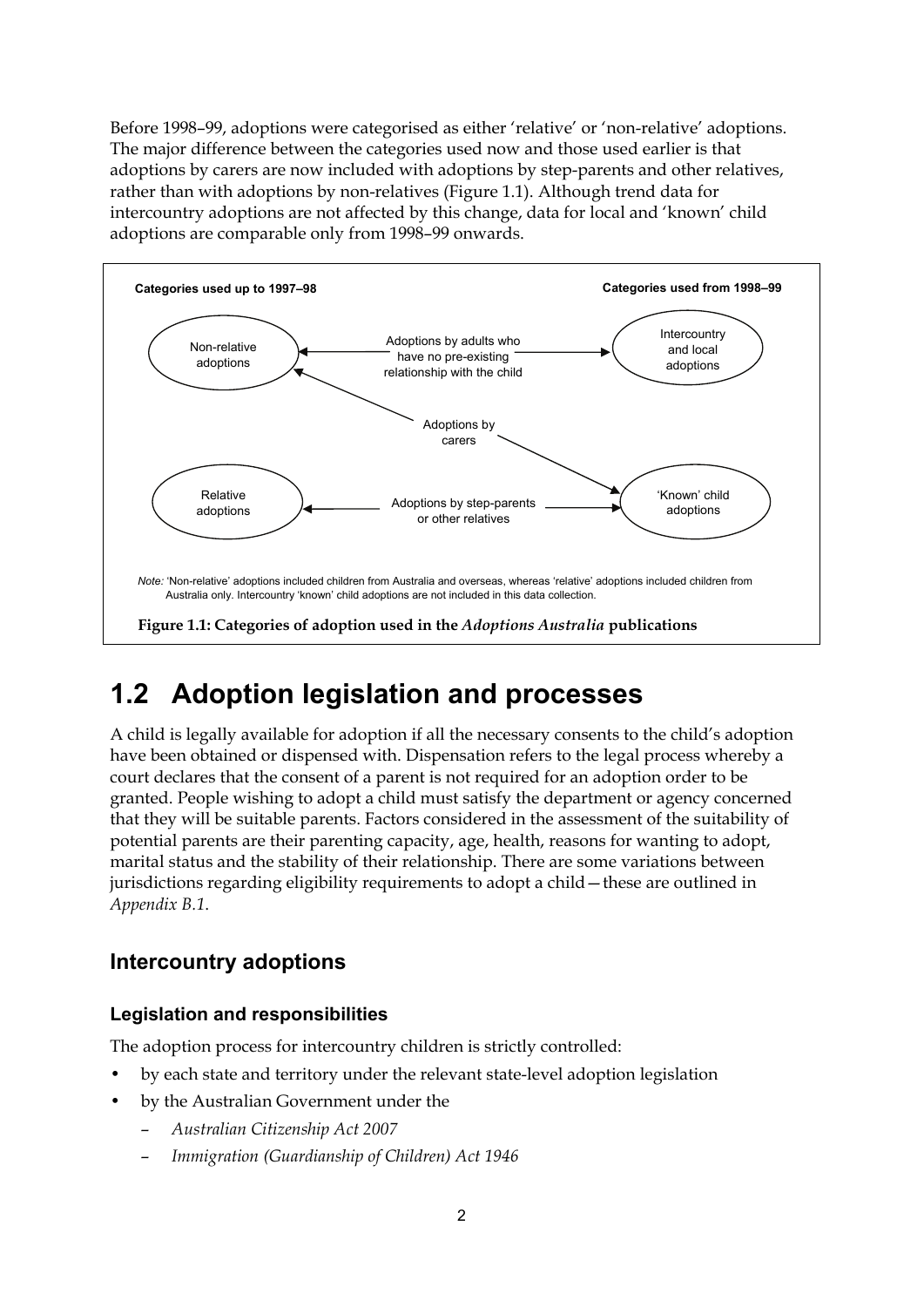- Family Law (Hague Convention on Intercountry Adoption) Regulations 1998
- Family Law (Bilateral Arrangements—Intercountry Adoption) Regulations 1998
- *Migration Act 1958*
- Migration Regulations 1994
- and in accordance with the principles of the *Hague Convention on Protection of Children and Co-operation in Respect of Intercountry Adoption* (the Convention).

In December 1998, the Hague Convention came into force in Australia:

The Convention establishes uniform standards and procedures between countries, including legally binding standards and safeguards, a system of supervision to ensure that these are observed, and channels of communication between authorities in countries of origin and countries of destination for children being adopted (Williams 1998).

The Convention protects children and their families against the risks of illegal, irregular, premature or ill-prepared adoptions overseas. It does this by establishing principles for countries to follow that focus on the need for intercountry adoptions to occur only where it is in the best interests of the child. The Convention also focuses on the need for countries to work to prevent the abduction, sale or trafficking of children. A list of countries currently party to the Hague Convention can be found in *Appendix C*.

The Australian Government Attorney-General's Department (AGD)—the Australian Central Authority (ACA) for the Hague Convention in Australia—is responsible for ensuring that Australia fulfils its obligations under the Convention. In accordance with its responsibilities for intercountry adoption, each state and territory has established a Central Authority under the Convention.

The AGD has primary responsibility for the management and establishment of Australia's intercountry adoption arrangements. The AGD works closely with state and territory governments to ensure that existing programs are effectively and efficiently maintained, and that opportunities for new programs are identified and explored in a timely and efficient manner. The state and territory governments are responsible for processing adoption applications and assessing and approving prospective adoptive parents. Although each state and territory has its own legislation relating to intercountry adoption, the general process is relatively similar across the jurisdictions (Figure 1.2). The AGD and the states and territories work cooperatively to ensure that all adoption programs with Australia meet the standards of the Hague Convention regardless of whether country partners are signatories to the Convention.

### **Australia's intercountry adoption programs**

Australia currently has intercountry adoption programs with 14 countries. These include: Bolivia, Chile, China, Colombia, Ethiopia, Fiji, Hong Kong, India, Lithuania, the Philippines, South Korea, Sri Lanka, Thailand and Taiwan. The AGD has recently investigated the possibility of establishing intercountry adoption programs in an additional 30 countries. Preliminary assessments of these countries have indicated that 22 countries have existing conditions or barriers to establishing a program there (AGD 2009a).

Australia has bilateral agreements with countries that are not party to the Hague Convention. With the exception of China, these bilateral arrangements existed before Australia's ratifications of the Convention—Australia signed a bilateral agreement with China in December 1999. These existing bilateral arrangements remain in place with the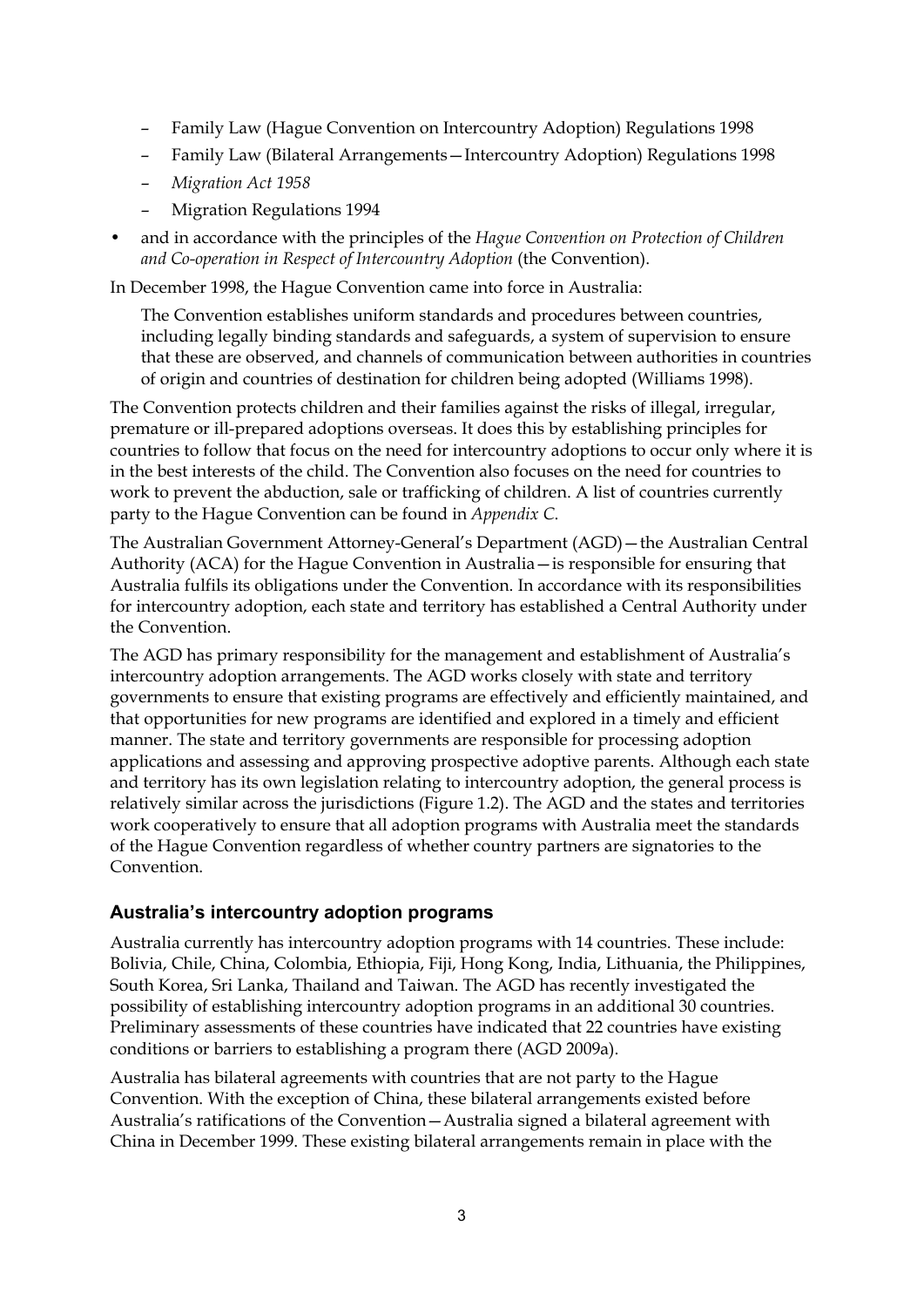understanding that they will be reviewed on a regular basis, to ensure that they comply with the principles of the Convention.

The most recent review, in 2004, recommended that the bilateral arrangements with China, Fiji, Hong Kong, South Korea and Taiwan continue. This decision was endorsed by the Community and Disability Services Ministers' Conference in July 2005. Subsequent to this review, China ratified the Hague Convention in January 2006. The Community and Disability Services Ministers' Advisory Council has since agreed for further program reviews to be undertaken in accordance with the *Intercountry Adoption Strategic Plan 2009.*

Individuals may request to adopt children from countries with which Australia does not have an existing intercountry adoption program. These adoptions, referred to as 'ad hoc requests' are considered on a case-by-case basis. The relevant state or territory must have accepted an ad hoc request before prospective adoptive parents are entitled to make a formal application for adoption and be assessed to determine their suitability to adopt. To protect the interests of adoptive children and prospective adoptive parents, ad hoc requests will not be accepted unless particular criteria are met and exceptional circumstances are demonstrated (AGD 2009a). If the ad hoc request is accepted, applicants will be subject to the normal intercountry adoption process (and waiting times) applicable in their relevant state or territory.

Private adoption arrangements are illegal in most states and territories. State and territory authorities do not support privately arranged adoptions. Adoptions to Australia must either be approved by a state or territory authority or meet expatriate requirements (AGD 2009b). Refer to the *Other intercountry adoptions* section in *Chapter 3* for additional information.

### **Process**

The process for intercountry adoptions is outlined in Figure 1.2.

Origin countries set eligibility requirements for adoptive parents. These include, but are not limited to: age of parents, marital status, family restrictions, fees and family origin. Details on the 'open' programs—that is, programs that are currently accepting applications—for each country are available from the AGD website (AGD 2009a).

Waiting periods for applications between approval and allocation are influenced by a number of factors, including the number and characteristics of children in need of a family overseas, the number of applications received and the resources of the overseas authority factors that are outside the control of Australian authorities (AGD 2009a). Further, a number of overseas countries, in accordance with the Hague Convention, are trying to keep their children within their country and this has reduced the need for intercountry adoption placements. The length of waiting times for intercountry adoption is increasing and varies from country to country (AGD 2009c). For a number of countries, families can now wait up to three to four years from the time their application is accepted by the overseas country to when they receive an allocation of a child.

An intercountry adoption may be finalised in a variety of ways. A full adoption order can be made in the child's country of origin—this adoption order is automatically recognised in Australia if the country has issued an adoption compliance certificate and is either a Hague signatory or has a bilateral agreement with Australia and is a prescribed overseas jurisdiction (see *Glossary* for definitions) (Figure 1.2). Alternatively, some children enter Australia under the care of a prospective adoptive parent intending to adopt once the period of post-placement supervision has passed. In this case, the federal Minister for Immigration and Citizenship acquires guardianship of the child when he or she arrives in Australia. This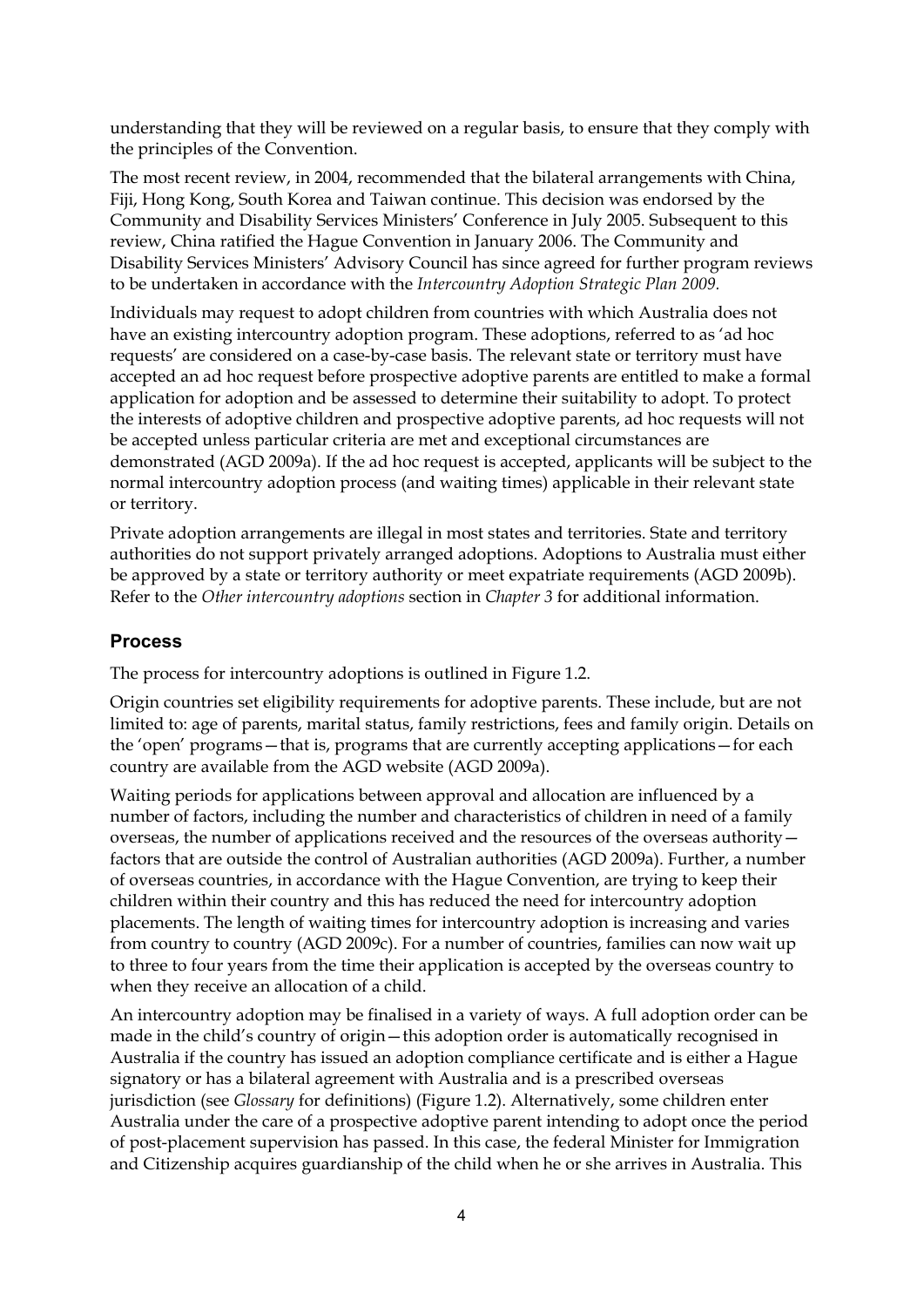guardianship is delegated to the relevant state or territory minister or department head. The Minister's delegated guardianship remains valid until the child turns 18 years of age or becomes a citizen.

There are a range of post-adoption services available to adoptive families, including those provided by state and territory authorities and non-government agencies. The services offered may either be region specific (for example Asia, Africa) or be more general, aimed at all families who have adopted children from overseas.



## **Local adoptions**

For local adoptions, the guardianship of a child for whom a general consent for adoption has been signed generally resides with the state or territory department responsible for adoption. For some approved non-government adoption agencies, the guardianship resides with the principal officer of the agency. The guardianship of a child remains in force until the adoption order is made, the consent for adoption is revoked or some other specified event occurs, such as when a suitable and willing relative is able to care for the child.

Figure 1.3 provides an overview of the process involved in the placement of local children with prospective adoptive parent(s), although the precise order of the steps may vary slightly between jurisdictions.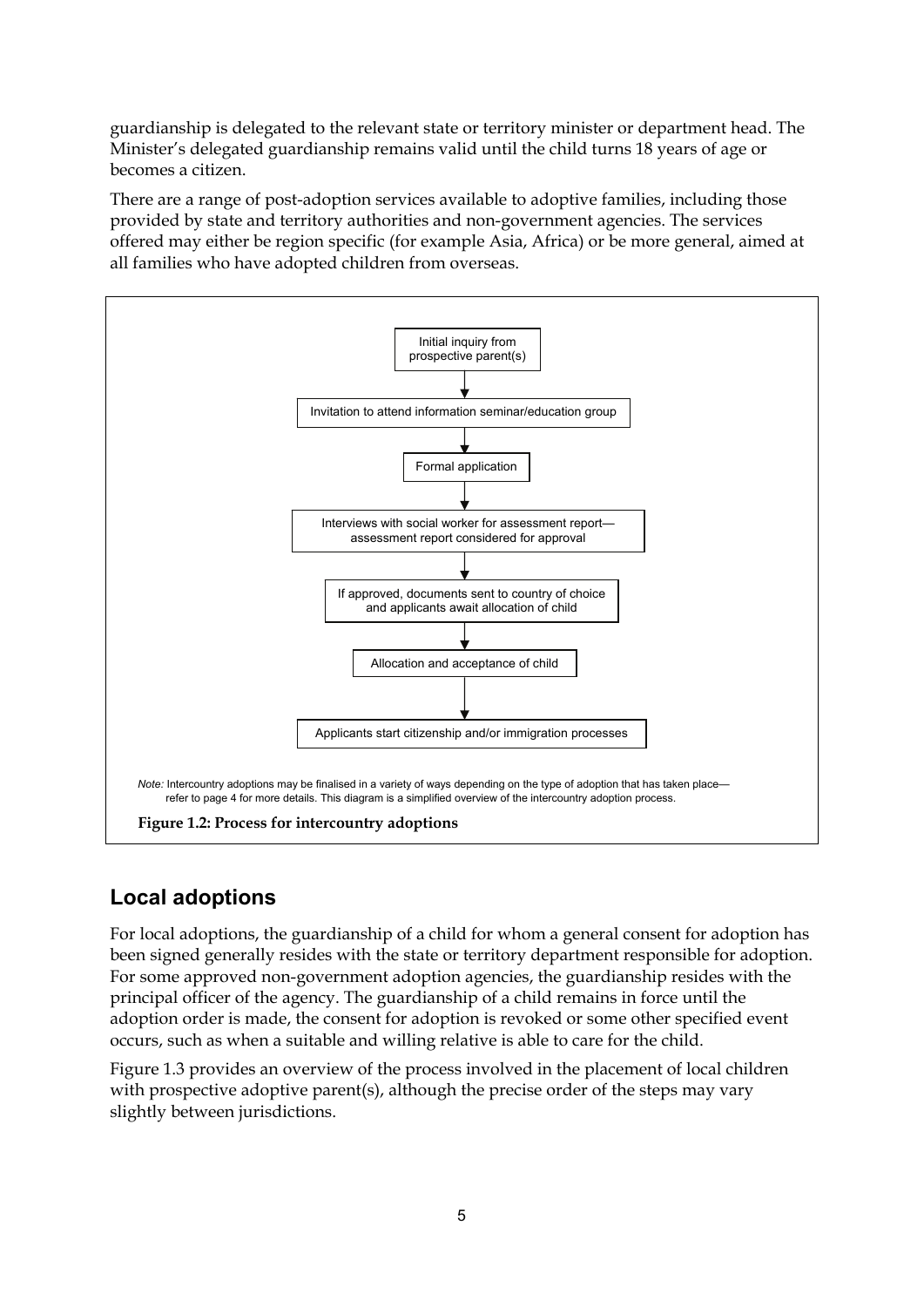

### **'Known' child adoptions**

'Known' child adoptions are administered by the department responsible for adoption in each state and territory (see *Acknowledgments*).

The majority of 'known' child adoptions are by step-parents wishing to incorporate children into the new family (Table 3.10). The aim of step-parent adoption is to provide the child with a clear legal position and status within the new family arrangement (DCHS 1994). Adoption by relatives other than step-parents is less common, because most states and territories have policies that promote the use of parental responsibility orders rather than adoption (for example, the use of permanent care and guardianship/custody orders). Adoptions by relatives are generally discouraged because of the confusion and distortion that may occur to biological relationships. For example, if a child were adopted by his or her grandmother, then the birth parent would legally become the child's sibling (DoCS 2007).

In Western Australia, adoptions by relatives other than step–parents are no longer permitted under the 2003 amendments made to the *Adoption Act 1994*, and adoptions by carers can occur only when the child has been in their care for at least three years. In all other states and territories, legislative provisions allow for adoptions by carers, or relatives other than step-parents, only in exceptional circumstances—that is, when a guardianship or custody order would not adequately provide for the welfare of the child (*Appendix B.1*).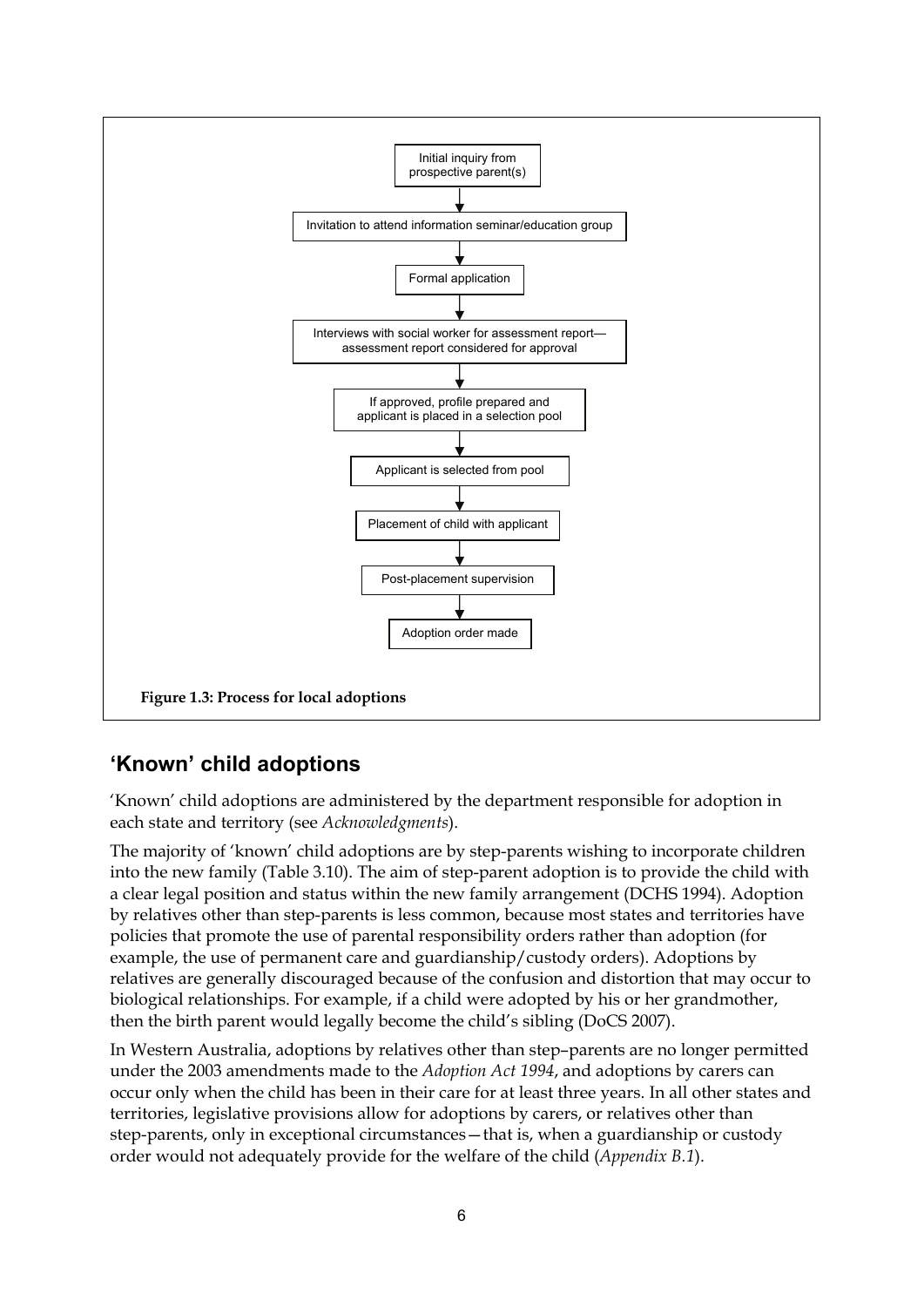Each state and territory has its own process for the adoption of 'known' children by prospective parent(s). Figure 1.4 provides a broad outline of this process, although the precise order of the steps may vary slightly between jurisdictions.



# <span id="page-12-0"></span>**1.3 Report structure**

This report has four chapters:

- *Chapter 2* provides an overview of all adoptions in 2008–09, including current patterns and trends.
- *Chapter 3* presents detailed data on categories of adoption in 2008–09, including the characteristics of adopted children and their adoptive families. Data on the number of requests made for information about an adoption and the number of contact and information vetoes lodged for the same period are also presented.
- The key findings of the report are then discussed in *Chapter 4*.
- More detailed statistical tables are included in *Appendix A*, state and territory adoptions legislation is summarised in *Appendix B* and the countries party to the Hague Convention are listed in *Appendix C*.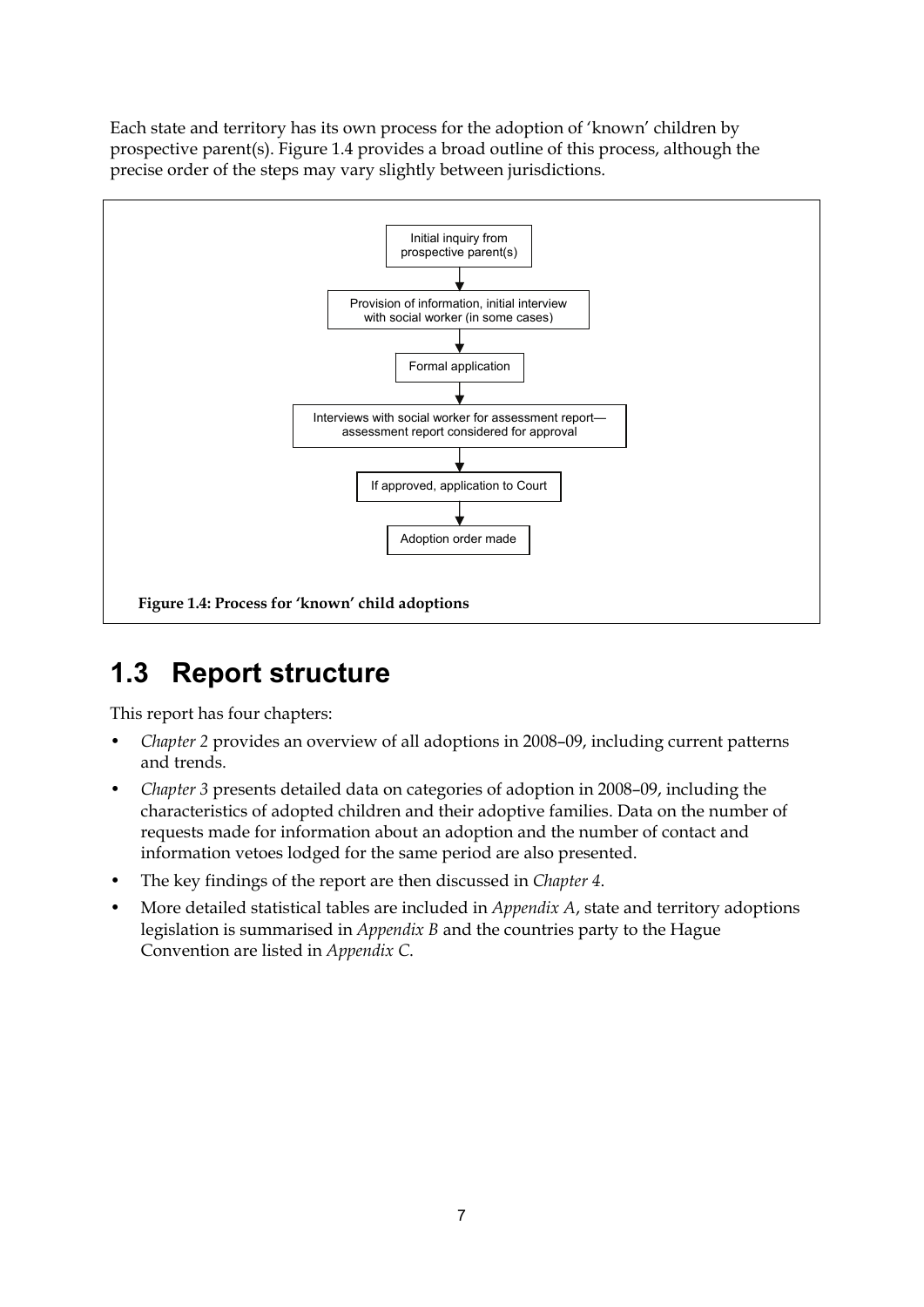# <span id="page-13-0"></span>**2 An overview of adoptions in Australia**

This chapter provides an overview of adoptions in Australia in 2008–09 and discusses trends in Australian adoptions over the past 25 years.

# <span id="page-13-1"></span>**2.1 Adoptions in 2008–09**

In 2008–09, there were 441 adoptions of children in Australia, an increase of one adoption from the previous year (Figure 2.1; Table A1). Of all adoptions in 2008–09, 61% were intercountry adoptions, 15% were local adoptions and 24% were 'known' child adoptions.

In 2008–09, almost three-quarters of all adopted children were aged under 5 years (71%). Over one-third of all adoptions were of infants less than 1 year old (34%). Slightly more females than males were adopted (51% compared with 49%) (Figure 2.2).

The national adoption rate in 2008–09 was 2.0 per 100,000 population (Table 2.1). The number and rate of adoptions varied across the states and territories. Rates of adoptions were highest in Tasmania (4.6 per 100,000), the Northern Territory (4.1 per 100,000) and the Australian Capital Territory (ACT) (3.7 per 100,000) (Table 2.1).

For local and intercountry adoptions, children are placed with their adoptive families before their adoption order is finalised (Figures 1.2 and 1.3). There were 317 such children placed with their adoptive families during 2008–09 (Table A2). Some children placed for adoption during this period may not have their adoption finalised until the following year. In addition, some adoption orders finalised in 2008–09 may relate to children who were placed in the previous year.

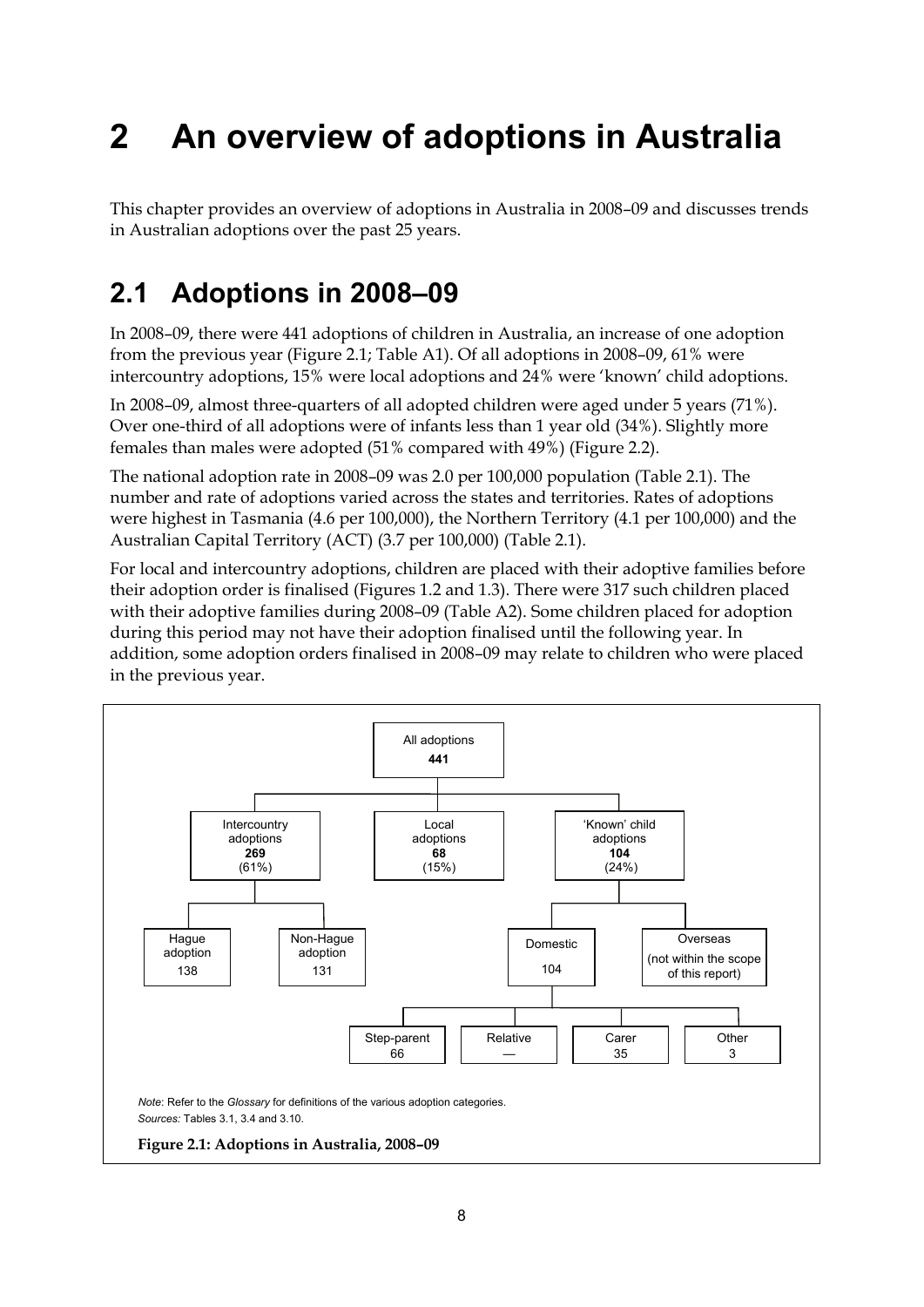

| <b>State/territory</b>              | <b>Number of adoptions</b> | Adoptions per 100,000 population <sup>(a)</sup> |
|-------------------------------------|----------------------------|-------------------------------------------------|
| New South Wales                     | 155                        | 2.2                                             |
| Victoria                            | 71                         | 1.3                                             |
| Queensland                          | 92                         | 2.1                                             |
| Western Australia                   | 43                         | 2.0                                             |
| South Australia                     | 35                         | 2.2                                             |
| Tasmania                            | 23                         | 4.6                                             |
| <b>Australian Capital Territory</b> | 13                         | 3.7                                             |
| Northern Territory                  | 9                          | 4.1                                             |
| Australia                           | 441                        | 2.0                                             |

(a) Rate for ABS estimated resident population in each state/territory at 31 December 2008 (all ages).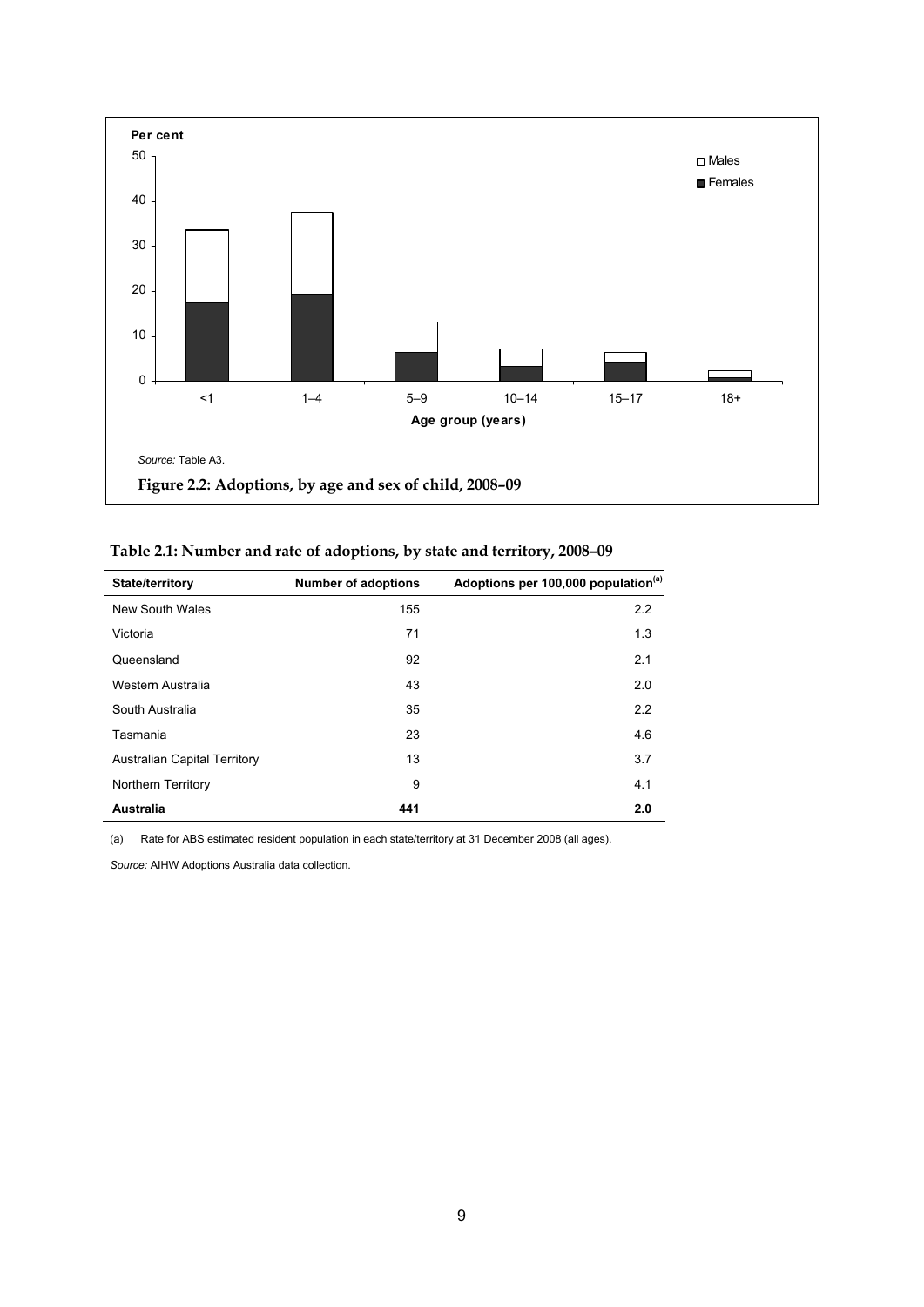# <span id="page-15-0"></span>**2.2 Trends**

The number of adoptions in Australia has declined considerably since the 1970s—from almost 10,000 in 1971–72 to 441 in 2008–09 (Figure 2.3). This coincides with declining fertility rates and an increasing proportion of children born outside registered marriage (ABS 2008). The availability of more effective birth control and the emergence of family planning centres, combined with increasing social acceptance of raising children outside registered marriage and increased levels of support available to lone parents, have contributed to these trends (ABS 1998). Since the late 1990s, the number of adoptions has fluctuated from year to year, but has remained relatively stable at around 400 to 600 children per year. Between 2005–06 and 2008–09 national adoption rates have fallen slightly, from 2.8 to 2.0 per 100,000 population (Table 2.2).



| Year    | <b>Number of adoptions</b> | Adoptions per 100,000 population <sup>(a)</sup> |
|---------|----------------------------|-------------------------------------------------|
| 2005-06 | 576                        | 2.8                                             |
| 2006-07 | 568                        | 2.7                                             |
| 2007-08 | 440                        | 2.1                                             |
| 2008-09 | 441                        | 2.0                                             |

(a) Rate for ABS estimated resident population is at 31 December (all ages).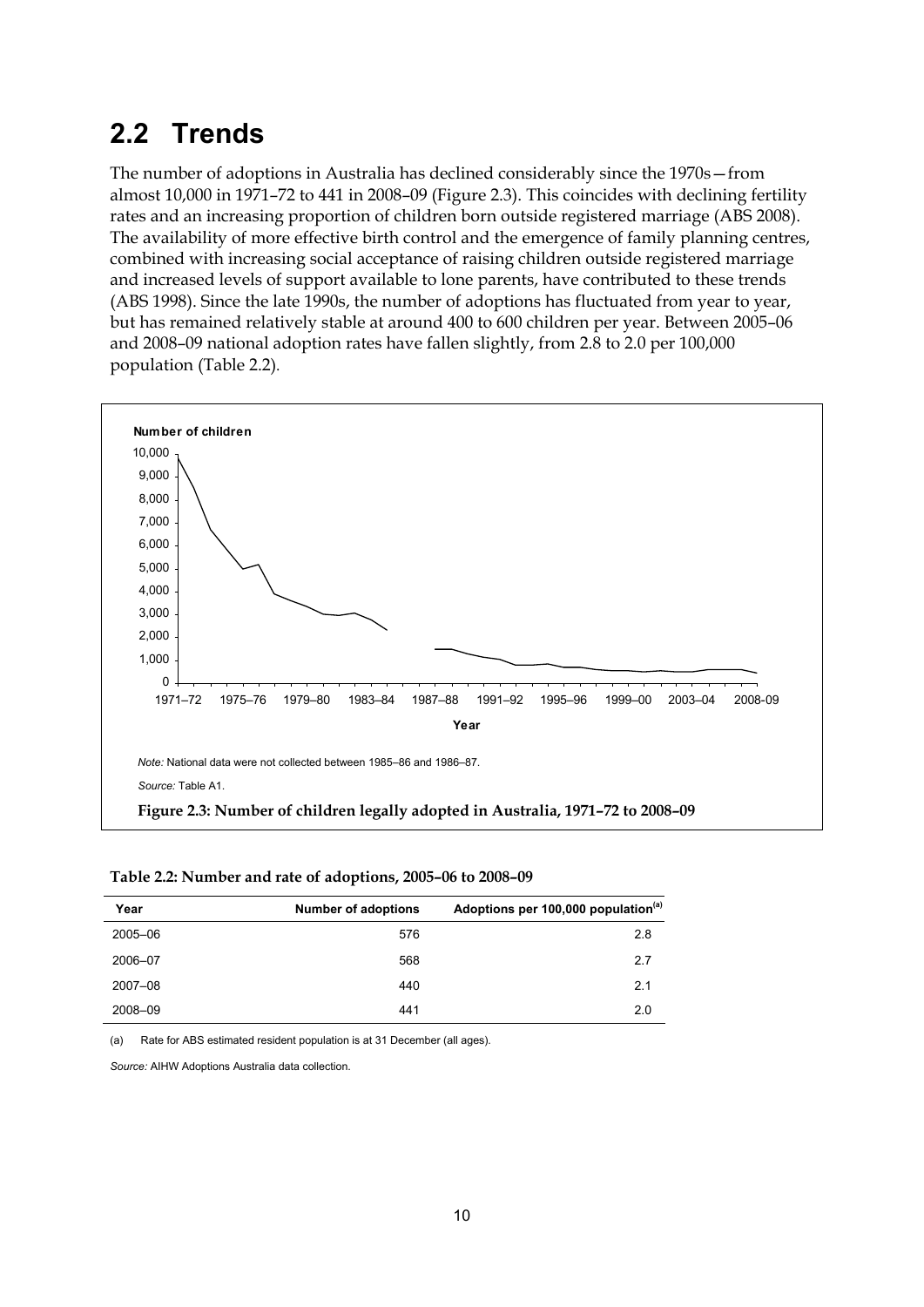## **Trends in categories of adoptions**

### **Adoption of Australian children**

The overall decline in adoptions in the last 25 years can be attributed to the fall in the number of Australian children adopted—a 12-fold decline, from 2,045 to 172 between 1984–85 and 2008–09 (Table A4).

Although changes to the adoption categories in 1998–99 limit the amount of trend data available for local and 'known' child adoptions of Australian children (Figure 1.1), it is possible to explore trends for adoptions by relatives and non-relatives over a longer time period. The number of Australian children adopted by relatives and non-relatives has fluctuated in the past 25 years, but has decreased overall (Figure 2.4). Between 1984–85 and 2008–09, this decline was greater in adoptions by relatives—a 17-fold decline from 1,157 to 69 adoptions, compared with a 9-fold decline from 888 to 103 adoptions by non-relatives.



Both local and 'known' child adoptions have fluctuated over time, but decreased overall since 1998–99—from 127 to 68 adoptions, and from 172 to 104 adoptions, respectively (Tables A5 and A6).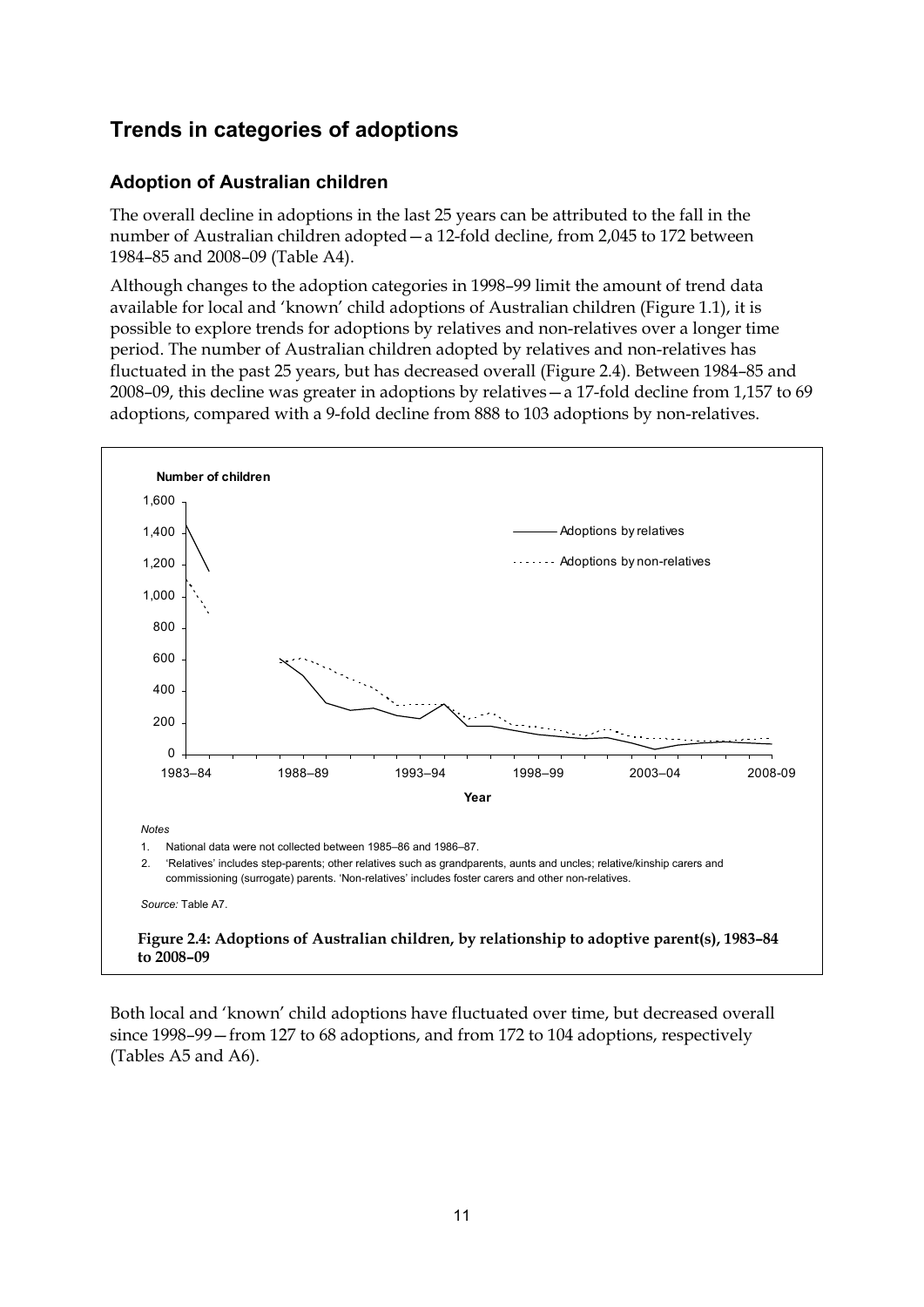### **Intercountry adoptions**

The number of children adopted from overseas has fluctuated over time, but increased by 14% over the 25 years between 1984–85 and 2008–09—from 235 to 269 adoptions. Since 1999–2000 intercountry adoption has been the dominant category of adoptions. In 2008–09, intercountry adoptions represented 61% of all adoptions, compared with 10% of adoptions in 1984–85. Between 2006–07 and 2007–08 the proportion of intercountry adoptions decreased, due mostly to the reduced number of adoptions from China and South Korea (Figure 2.5).

In accordance with these trends, the key countries of origin have also varied. Although from the early 1990s the majority of intercountry adoptions have consistently been from Asian countries, there have been considerable changes in the proportion of children adopted from Africa and South/Central America (Figure 2.6).

Children from African countries made up 14% of all intercountry adoptions in 2008–09, up from less than 1% in 1991–92. This increase can be directly attributed to a 7-fold increase in adoptions from Ethiopia between 1995–96 and 2008–09.

The proportion of children adopted from South/Central American countries has been steadily declining since the early 1990s—from 26% of all intercountry adoptions in 1992–93 to 3% in 2008–09. This is largely due to a 3-fold decrease in the number of children adopted from Colombia between 1992–93 and 2008–09—reflecting efforts by this country in recent years to give local adoption a higher priority. However, the number of adoptions from these countries represents a relatively small proportion of all intercountry adoptions in Australia.

There have also been some notable changes among the Asian countries of origin since the early 1990s. South Korea was the leading country of origin between 1991–92 and 2002–03. However, since Australia signed a bilateral agreement with China in 1999, the number of children adopted from China increased (a 4-fold increase between 2000–01 and 2008–09), and China has become the leading country of origin since 2003–04. As China and South Korea bring in more stringent regulations on foreign adoptions, and put emphasis on local adoption in an effort to find permanent homes for children in their own country, the number of children adopted from these countries will continue to decline.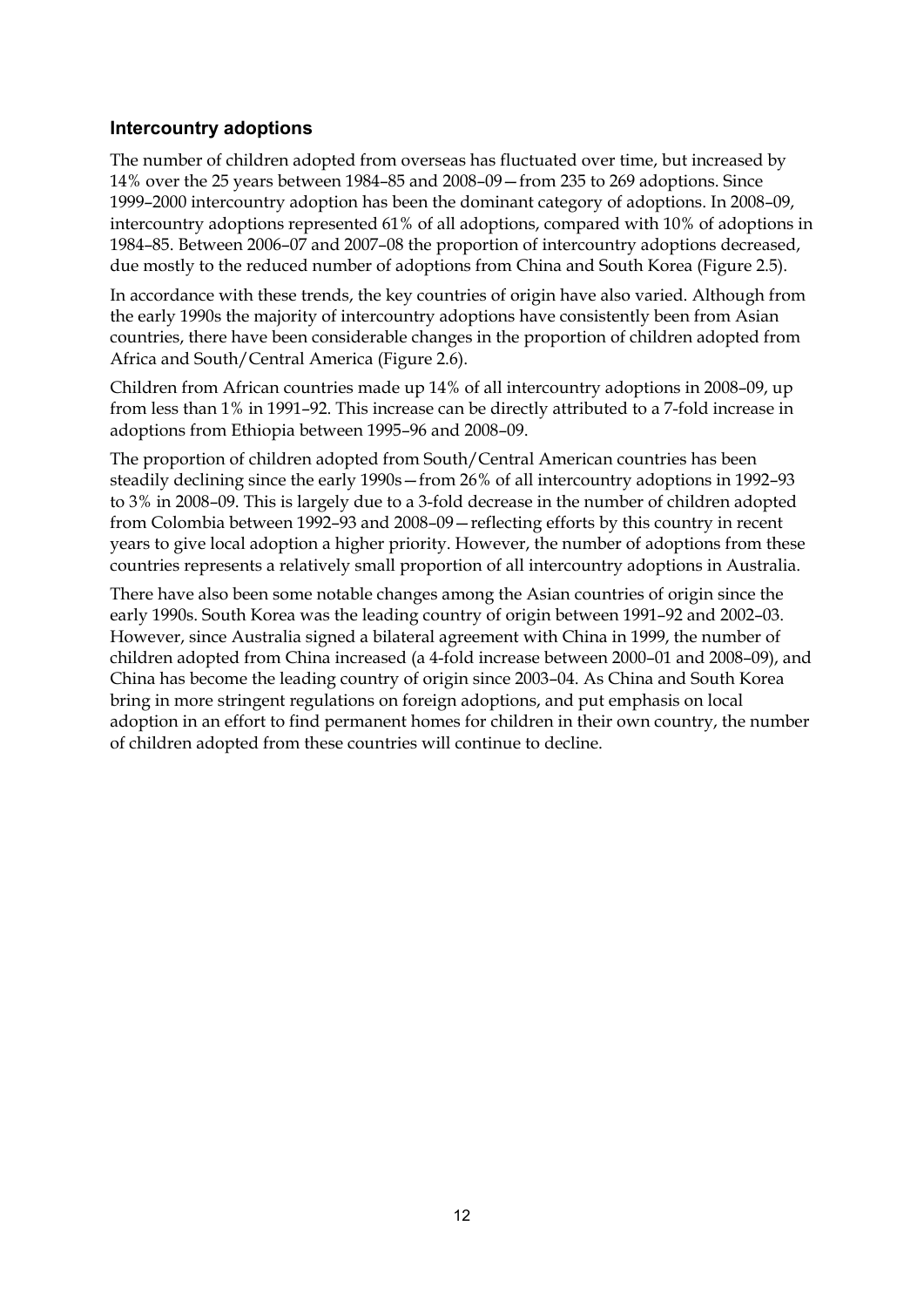

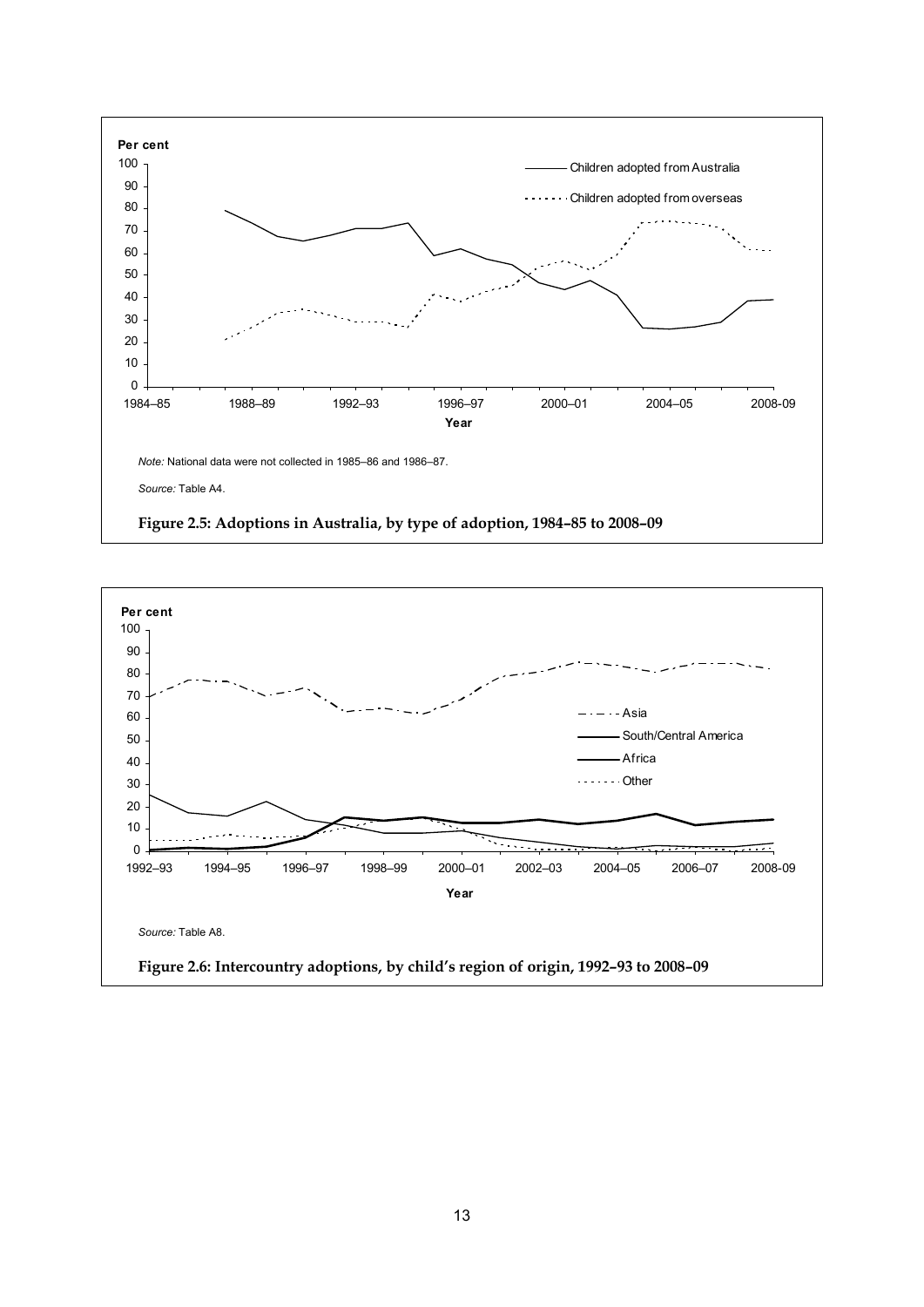# <span id="page-19-0"></span>**3 Detailed information**

This chapter provides data on intercountry, local and 'known' adoptions in Australia in 2008-09 and includes information on the country of origin of intercountry adoptees, characteristics of adopted children, their birth mothers and adoptive families and the adoption of Indigenous children. The chapter also presents data on the number of requests made for information about an adoption and the number of contact and information vetoes lodged.

# <span id="page-19-1"></span>**3.1 Intercountry adoptions**

There were 269 intercountry adoptions in 2008–09, representing 61% of all adoptions (Figure 2.1; Table 3.1). The number of intercountry adoptions was similar to the previous year, decreasing by 2 adoptions from 2007–08 (Tables A9 and A10).

# **Country of origin**

- In 2008–09, 82% of intercountry adoptions were of children from Asia, 14% were from Africa, 3% were from South America and 1% from Europe (Figure 3.1).
- Almost three-quarters of all intercountry adoptions were from the following countries: China (23%), South Korea (17%), the Philippines (17%) and Ethiopia (14%) (Figure 3.2).
- Of the total number of intercountry children adopted in the past decade, 25% have come from South Korea, 22% from China and 14% from Ethiopia (Table A10).
- In 2008–09, 51% of intercountry adoptions were Hague adoptions, an increase from 37% in 2007–08 (Table 3.1; AIHW 2009).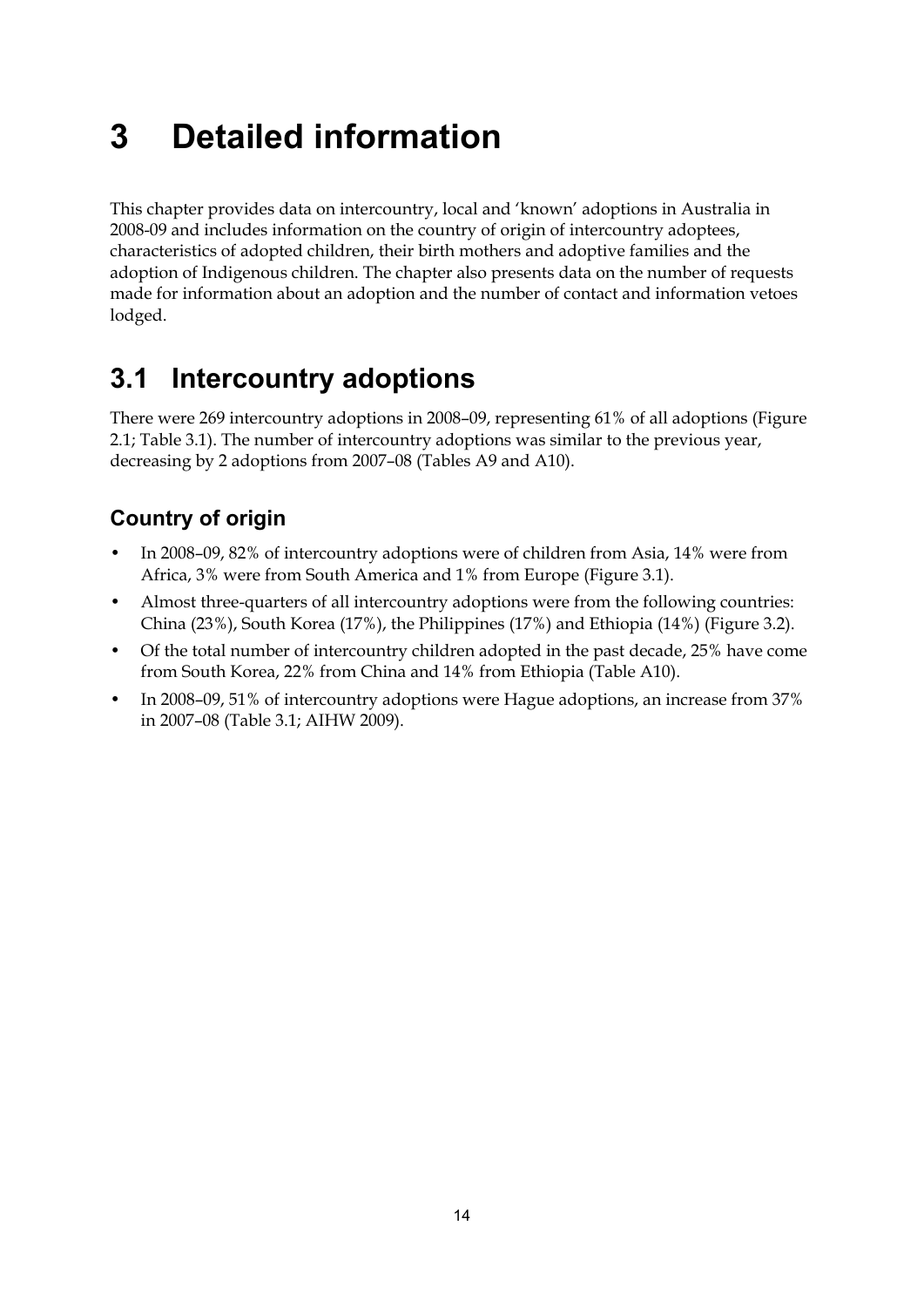

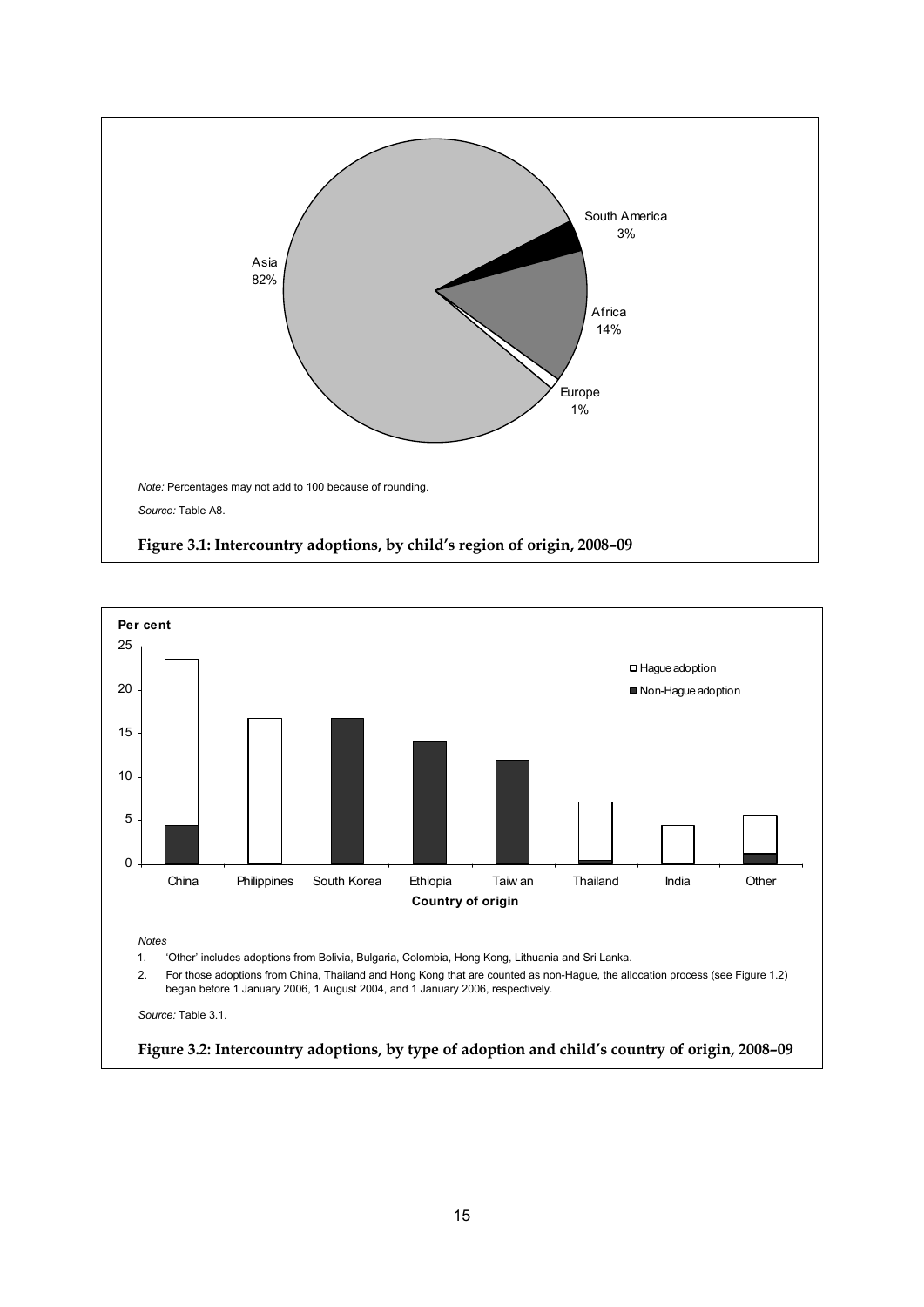| Country of origin                      | <b>NSW</b>             | <b>Vic</b>     | Qld            | <b>WA</b>      | <b>SA</b>                  | <b>Tas</b>     | <b>ACT</b>     | <b>NT</b>      | <b>Australia</b> |
|----------------------------------------|------------------------|----------------|----------------|----------------|----------------------------|----------------|----------------|----------------|------------------|
|                                        | <b>Hague adoptions</b> |                |                |                |                            |                |                |                |                  |
| Bolivia                                | 1                      |                |                |                |                            |                |                |                | $\mathbf{1}$     |
| China                                  | 17                     | 4              | 14             | 3              | 5                          | 5              | 3              |                | 51               |
| Colombia                               | 8                      |                |                |                |                            |                |                |                | 8                |
| India                                  | 5                      | 4              |                |                | $\overline{c}$             | $\mathbf{1}$   |                |                | 12               |
| Lithuania                              | $\boldsymbol{2}$       |                |                |                |                            |                |                |                | $\overline{2}$   |
| Philippines                            | 18                     | $\overline{7}$ | 9              | $\overline{c}$ | $\sqrt{5}$                 | $\overline{c}$ | $\overline{c}$ |                | 45               |
| Sri Lanka                              | 1                      |                |                |                |                            |                |                |                | $\mathbf{1}$     |
| Thailand                               | 5                      | 8              |                | 3              | $\mathbf{1}$               |                |                | 1              | 18               |
| Total Hague adoptions                  | 57                     | 23             | 23             | 8              | 13                         | 8              | 5              | $\mathbf{1}$   | 138              |
|                                        |                        |                |                |                | <b>Non-Hague adoptions</b> |                |                |                |                  |
| Bulgaria                               |                        |                |                |                | 1                          |                |                |                | 1                |
| China <sup>(a)</sup>                   |                        | 6              |                |                | 6                          |                |                |                | 12               |
| Ethiopia                               | 10                     | 8              | $\overline{7}$ | $\mathbf{1}$   | 3                          | $\overline{7}$ | $\mathbf{1}$   | $\mathbf{1}$   | 38               |
| Hong Kong <sup>(b)</sup>               |                        | 1              |                |                | 1                          |                |                |                | $\overline{2}$   |
| South Korea                            | 13                     | 10             | 9              | 5              | 3                          | 2              |                | 3              | 45               |
| Taiwan                                 | 13                     |                | 10             |                | 6                          |                |                | 3              | 32               |
| Thailand                               |                        |                |                |                | 1                          |                |                |                | 1                |
| Total non-Hague adoptions              | 36                     | 25             | 26             | 6              | 21                         | 9              | $\mathbf{1}$   | $\overline{7}$ | 131              |
| <b>Total intercountry</b><br>adoptions | 93                     | 48             | 49             | 14             | 34                         | 17             | 6              | 8              | 269              |
| Per cent of intercountry<br>adoptions  | 34.6                   | 17.8           | 18.2           | 5.2            | 12.6                       | 6.3            | $2.2\,$        | 3.0            | 100.0            |

| Table 3.1: Number of intercountry adoptions, by type of adoption, by child's country of origin, |  |  |
|-------------------------------------------------------------------------------------------------|--|--|
| 2008-09                                                                                         |  |  |

(a) Excludes Special Administrative Regions and Taiwan Province.

(b) Special Administrative Region of China.

*Note:* For those adoptions from China, Thailand and Hong Kong that are counted as non-Hague, the allocation process (see Figure 1.2) began before 1 January 2006, 1 August 2004, and 1 January 2006, respectively.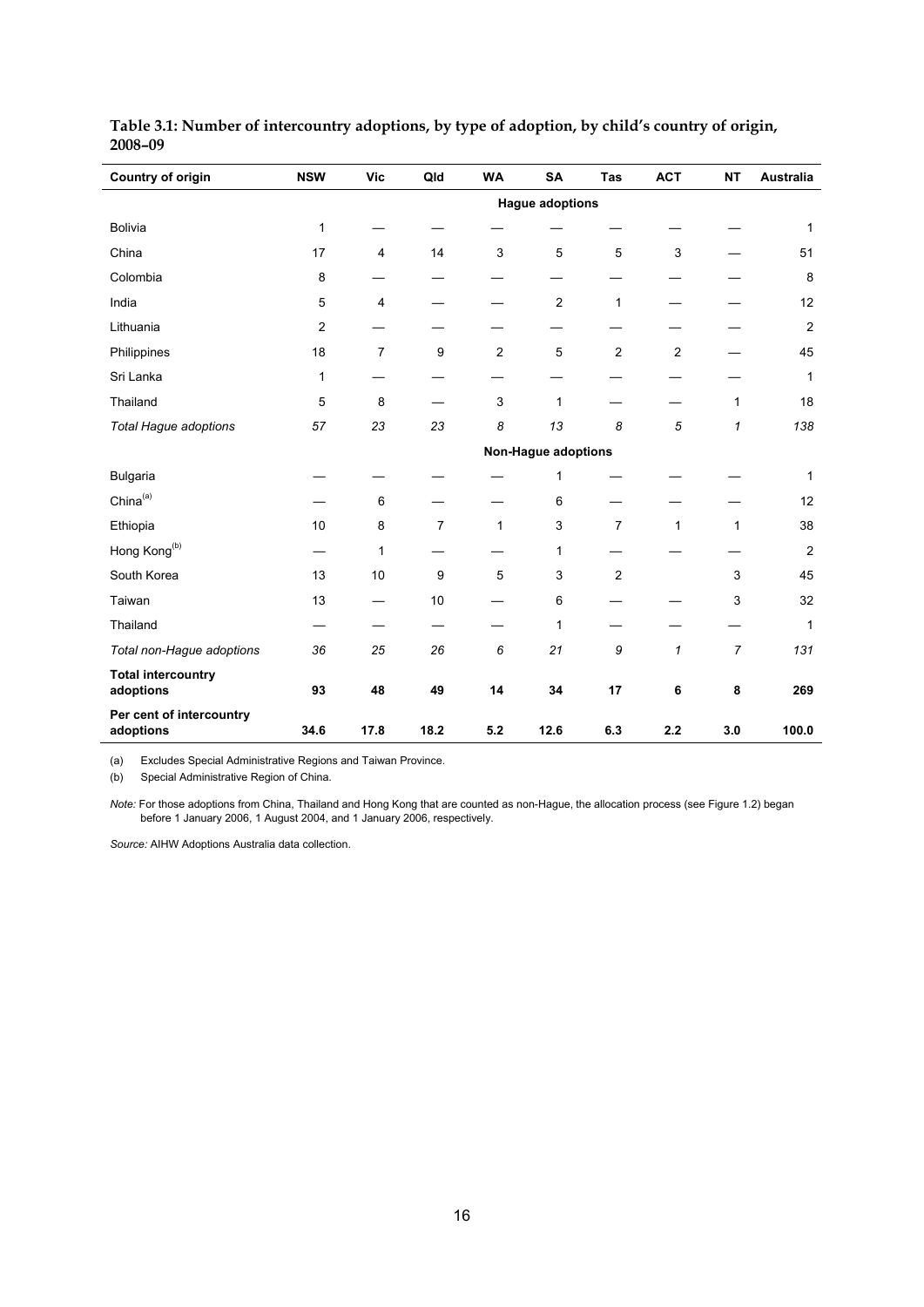## **Characteristics of adopted children**

- The majority of children in intercountry adoptions were aged under 5 years (88%). Around one-third of all adoptions were of infants less than 1 year old (37%) (Figure 3.3).
- Children who were the subject of non-Hague adoptions were more likely to be infants— 60% of non-Hague adoptions were children aged less than 1 year, compared with 15% of Hague adoptions (Table A11).
- A slightly higher proportion of females than males were adopted (52% compared with 48%) (Table A3).
- The majority of intercountry adoptions were of single children, but 9% of children were adopted as part of a sibling group. Similar numbers of sibling groups were adopted through Hague and non-Hague adoptions (Table A12).



## **Administration of Hague adoptions**

- In 2008–09, 54% of children who were the subject of Hague adoptions entered Australia under guardianship orders, and then had their adoption orders finalised in Australia. The remaining 46% of children entered Australia under full adoption orders made in their country of origin (Table A13).
- Of those children entering Australia under guardianship orders, 61% were from the Philippines, almost one-quarter (24%) were from Thailand and 15% were from India (Table A13).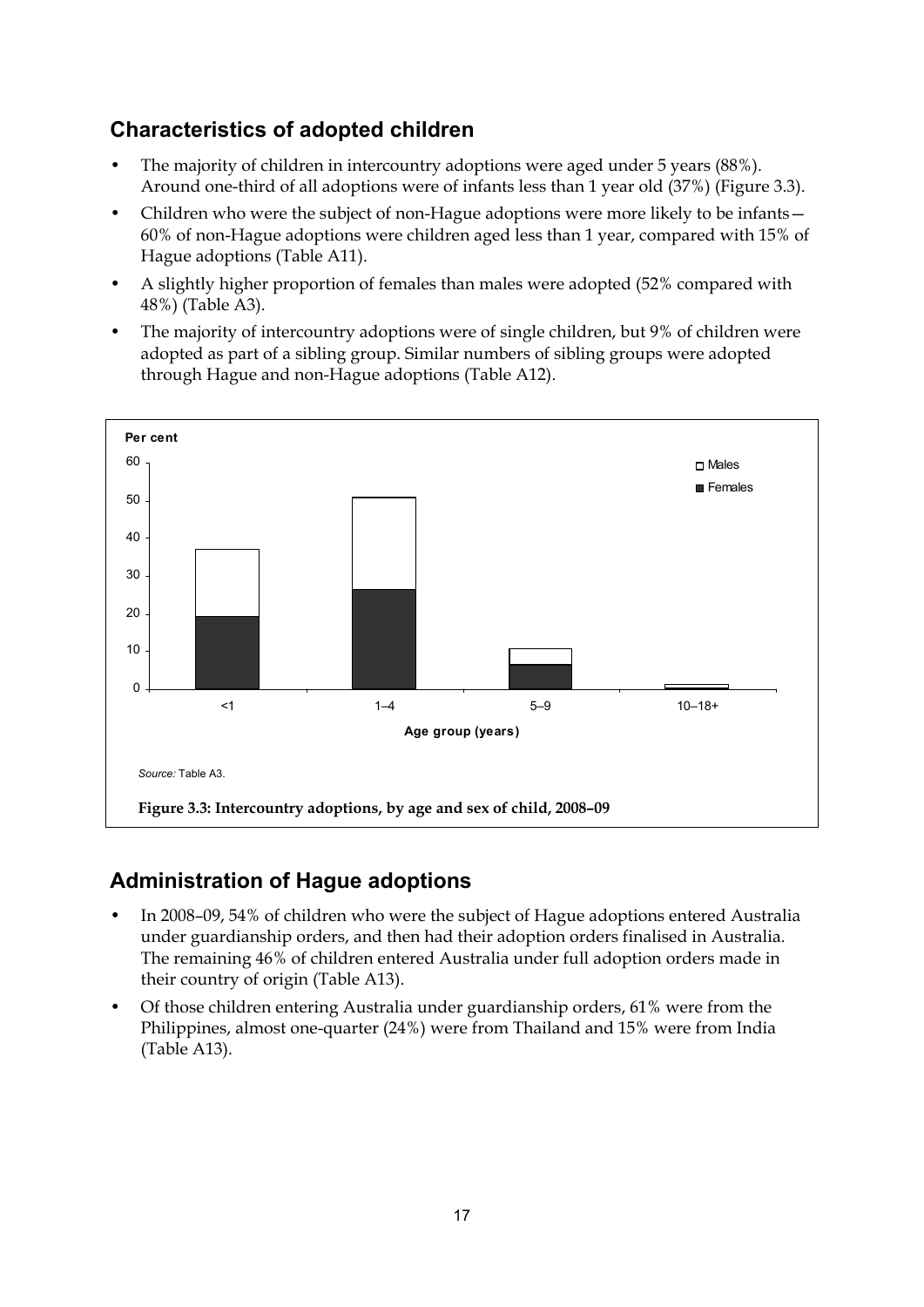### **Characteristics of adoptive families**

- Three out of five adoptive parents (61%) were aged 40 years and over (Figure 3.4).
- Nearly all intercountry adoptions were made by couples in a registered marriage (96%) (Table 3.2).
- Slightly more children were adopted into families with no other children as into families with children (53% compared with 47%). Prior to the adoption almost one-third of the adoptive families had adopted children only (31%), and a further 9% had biological children only (Table 3.3).
- The types of families children were adopted into were similar across Hague and non-Hague adoptions (Table 3.3).



**Table 3.2: Intercountry adoptions, by type of adoption, by marital status of the adoptive parent(s), 2008–09** 

| Marital status of the        | <b>Hague adoption</b> |          | Non-Hague adoption |          | All intercountry adoptions |          |
|------------------------------|-----------------------|----------|--------------------|----------|----------------------------|----------|
| adoptive parent(s)           | <b>Number</b>         | Per cent | <b>Number</b>      | Per cent | <b>Number</b>              | Per cent |
| Registered married couples   | 133                   | 96.4     | 124                | 94.7     | 257                        | 95.5     |
| De facto married couples     |                       | 0.7      |                    |          |                            | 0.4      |
| Single person <sup>(a)</sup> | 4                     | 2.9      |                    | 5.3      | 11                         | 4.1      |
| <b>Total</b>                 | 138                   | 100.0    | 131                | 100.0    | 269                        | 100.0    |

(a) May include widowed parents.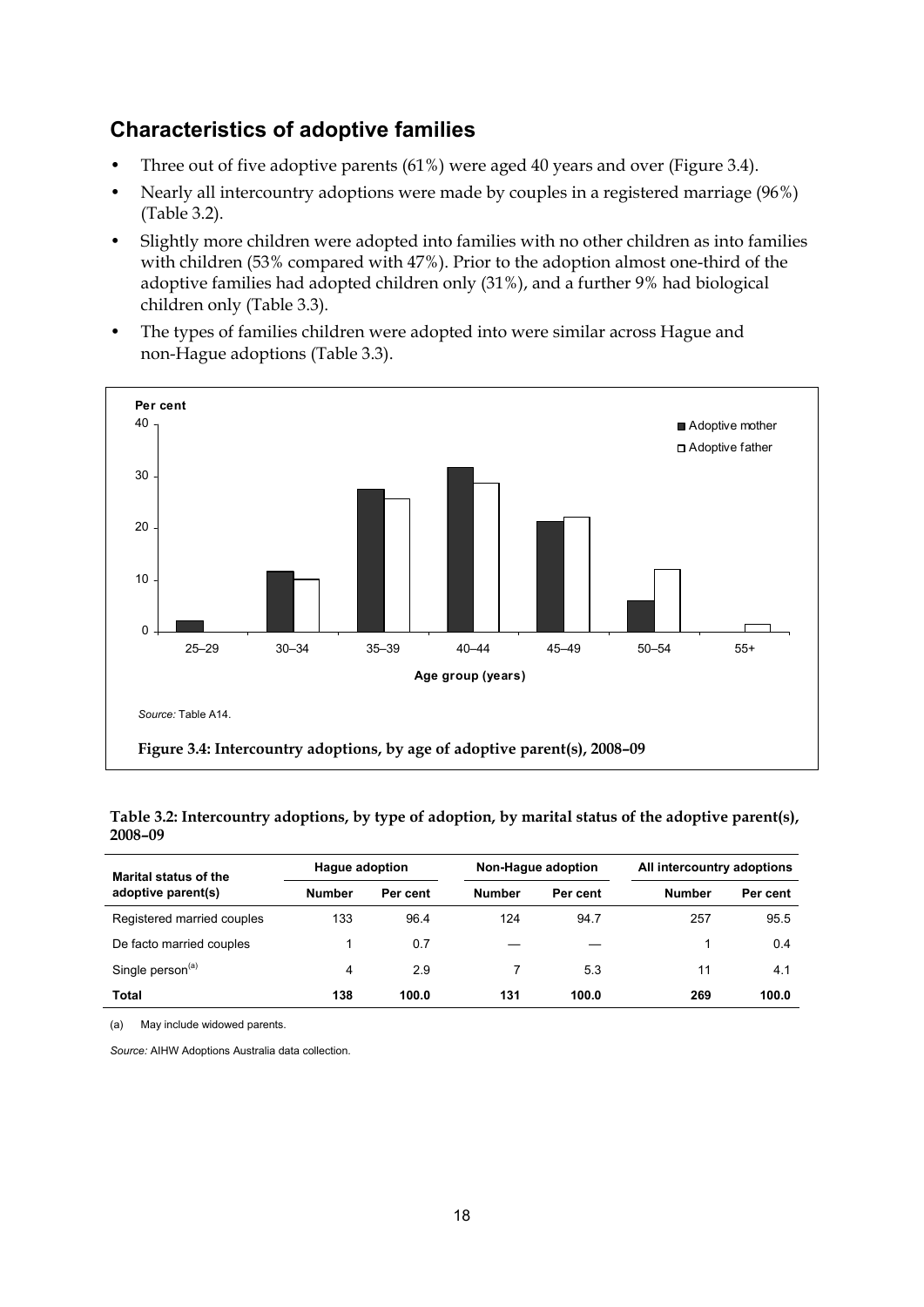| <b>Composition of the</b>               | <b>Hague adoption</b> |          | Non-Hague adoption |          | All intercountry adoptions |          |
|-----------------------------------------|-----------------------|----------|--------------------|----------|----------------------------|----------|
| adoptive family                         | <b>Number</b>         | Per cent | <b>Number</b>      | Per cent | <b>Number</b>              | Per cent |
| No other children in the family         | 48                    | 59.3     | 45                 | 47.4     | 93                         | 52.8     |
| Biological children only                | 8                     | 9.9      |                    | 7.4      | 15                         | 8.5      |
| Adopted children only                   | 22                    | 27.2     | 33                 | 34.7     | 55                         | 31.3     |
| Both biological and adopted<br>children | 3                     | 3.7      | 10                 | 10.5     | 13                         | 7.4      |
| Total <sup>(a)</sup>                    | 81                    | 100.0    | 95                 | 100.0    | 176                        | 100.0    |

**Table 3.3: Intercountry adoptions, by type of adoption, by composition of the adoptive family, 2008–09** 

(a) Excludes adoptions from New South Wales (NSW), which was unable to report on composition of family.

*Note:* Percentages may not add to 100 due to rounding.

*Source:* AIHW Adoptions Australia data collection.

## **Other intercountry adoptions**

One type of intercountry adoption is excluded from this collection, as it falls outside the jurisdiction of the Australian state and territory departments responsible for adoption. These are adoptions by Australian citizens or permanent residents who have lived overseas for 12 months or more and have adopted a child through an overseas agency or government authority. In such cases, the prospective adoptive parents are required to prove that they were not living overseas for the purpose of bypassing the legal requirements for the entry of adopted children into Australia, and that they have lawfully acquired full parental rights in adopting the child. The child is then required to have an adoption-specific visa in order to enter Australia.

In 2008–09, there were 112 such visas issued for children who were adopted through an overseas agency/authority, and whose adoptive parents lived overseas for 12 months or more (Table A15). This was a 12% increase from 2007–08, when 100 visas were issued (AIHW 2009:18). In 2008–09, visas for this type of adoption were issued from 33 countries, the same number as in 2007–08.

A further 263 visas were issued for standard intercountry adoptions that were arranged by an Australian state or territory authority (Table A15). However, not all children who were issued with visas in 2008–09 would have necessarily entered Australia during that period.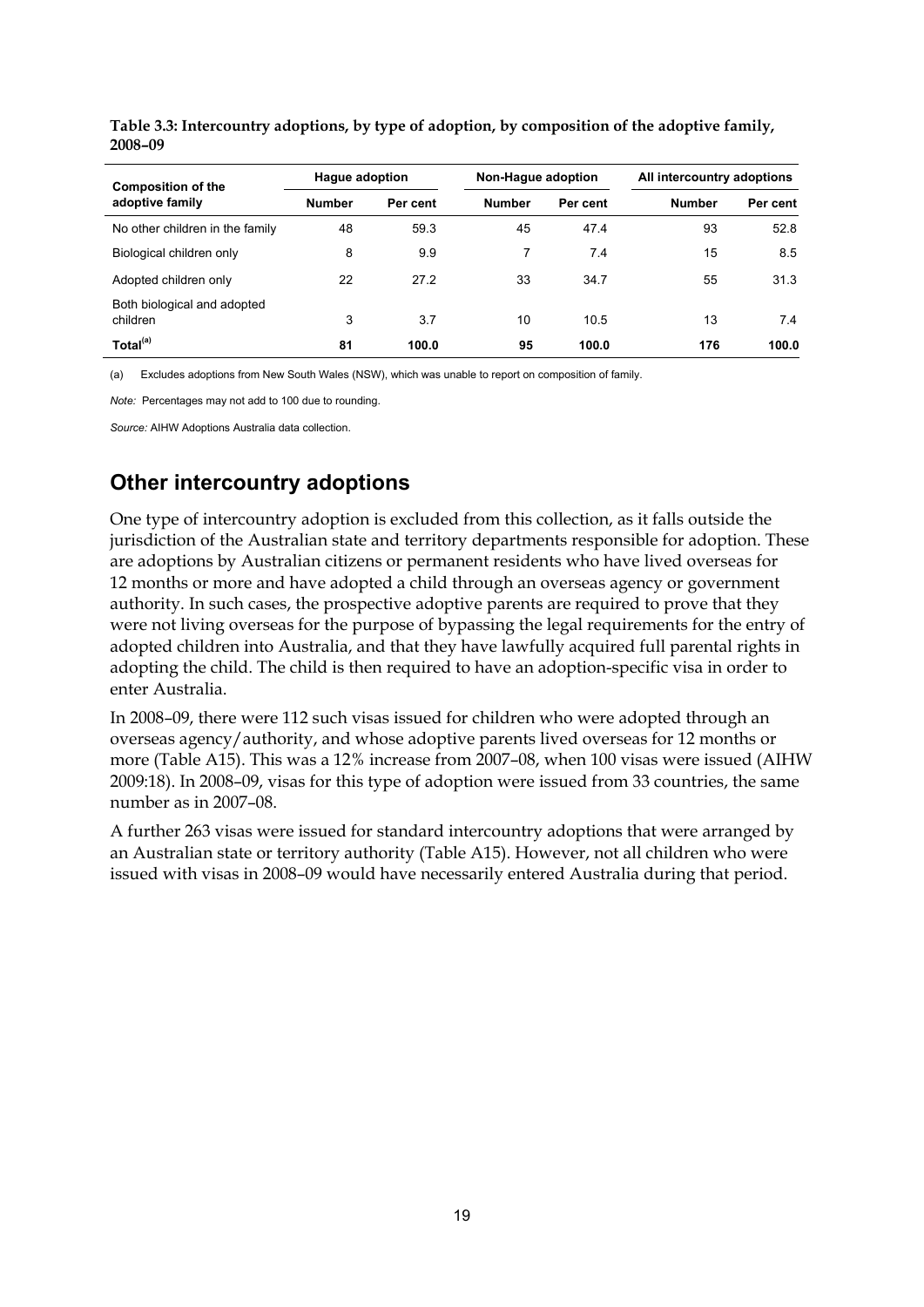# <span id="page-25-0"></span>**3.2 Local adoptions**

In 2008–09, there were 68 local adoptions, representing 15% of all adoptions (Table 3.4; Figure 2.1). The number of local adoptions has fluctuated over time, but has remained at a similar level since 2002–03 (between 59 and 78; see Table A5).

| <b>State/territory</b>              | <b>Number</b> | Per cent |
|-------------------------------------|---------------|----------|
| New South Wales                     | 20            | 29.4     |
| Victoria                            | 18            | 26.5     |
| Queensland                          | 20            | 29.4     |
| Western Australia                   | 7             | 10.3     |
| South Australia                     | 1             | 1.5      |
| Tasmania                            | 1             | 1.5      |
| <b>Australian Capital Territory</b> | 1             | 1.5      |
| Northern Territory                  |               |          |
| Australia                           | 68            | 100.0    |

**Table 3.4: Local adoptions, by state and territory, 2008–09** 

*Source:* AIHW Adoptions Australia data collection.

## **Characteristics of adopted children**

- All local adoptions, except two, were of children aged under 5 years (97%). Just over two-thirds of all adoptions were of infants less than 1 year old (68%) (Figure 3.5).
- The same number of females and males were adopted (Table A3).
- Two children (3%) were adopted as part of a sibling group (Table A12).

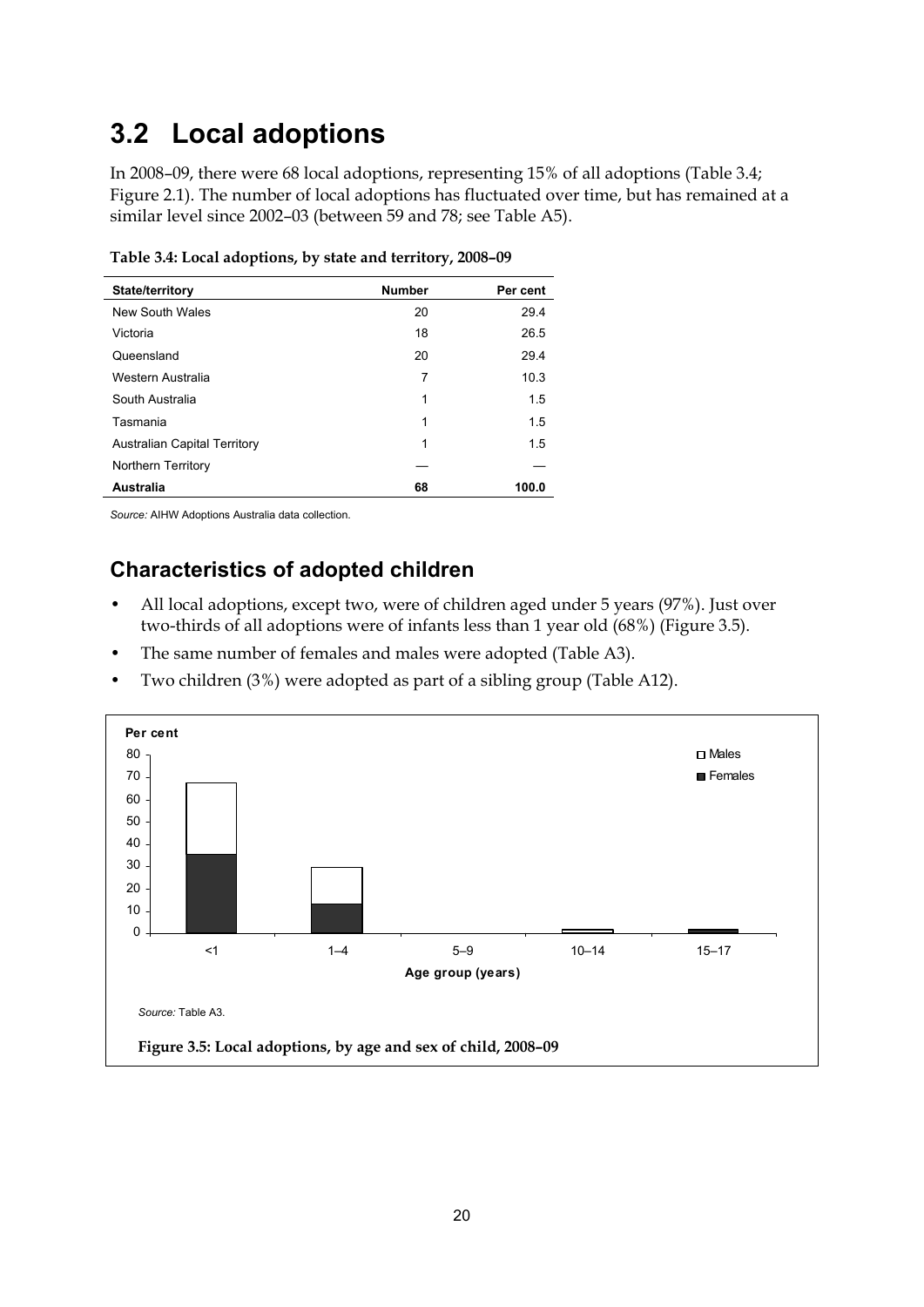## **Characteristics of birth mothers**

- One-quarter of the children adopted (25%) had birth mothers who were under 20 years of age. Just over one-third (37%) had birth mothers aged 20–24 years, while a further 16% had birth mothers aged 30 years or over (Figure 3.6).
- In 2008–09, birth mothers were a similar age to those in previous years—a median age of 22.0 years (Table A16).
- The majority of children adopted were born to mothers who were not in a registered marriage (94%). This is a higher proportion than in previous years, and the highest recorded over the past decade (Table A18).

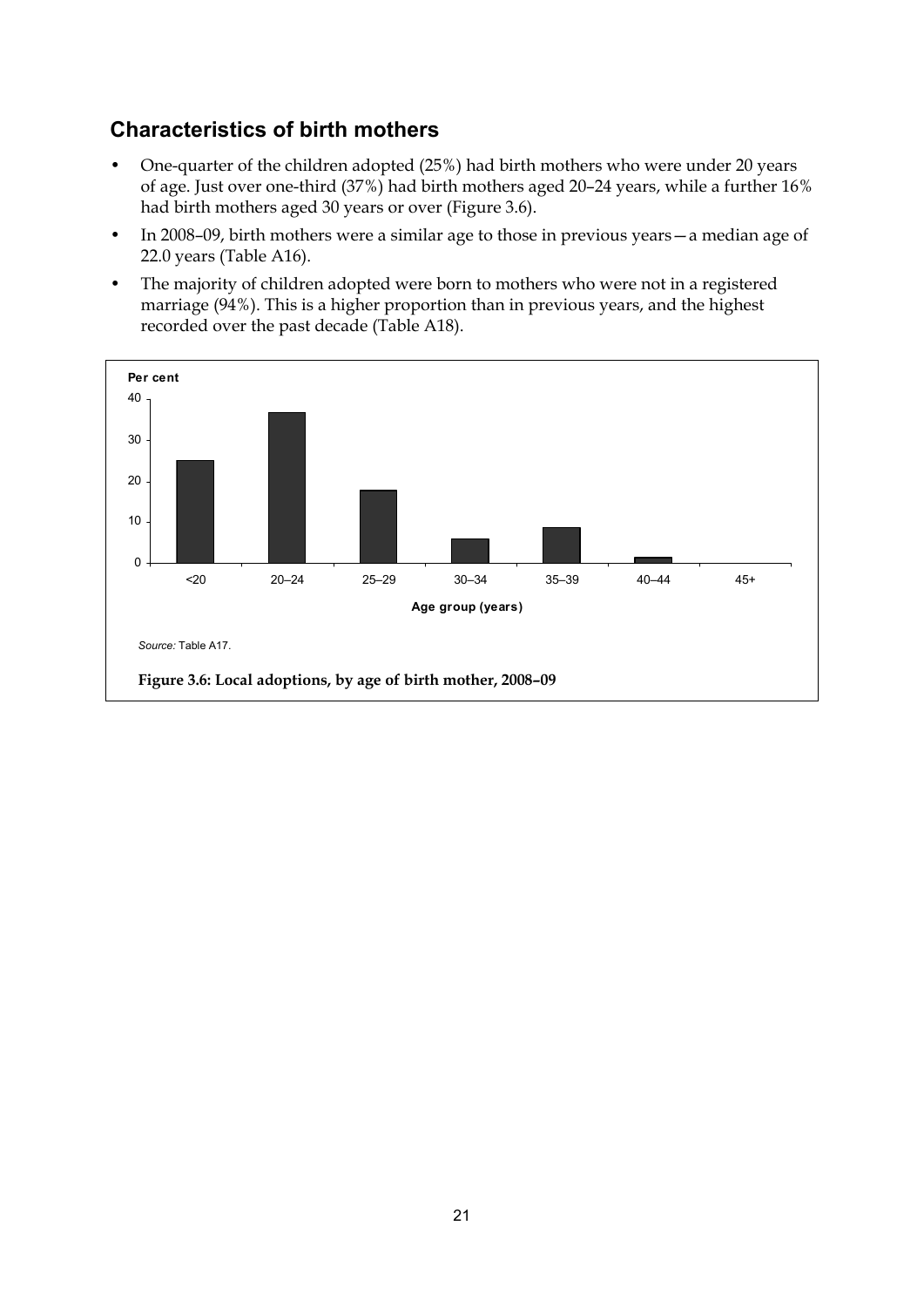### **Administration of local adoptions**

- In over three-quarters of local adoptions (77%), consent to the adoption was given by the birth mother only—this may reflect the high proportion of mothers who were not in a registered marriage at the time of birth. Almost one-fifth (19%) of local adoptions had consent from both birth parents (Table 3.5).
- Agreements made at the time of adoption indicate that most local adoptions are now 'open' (66%)—this is the lowest proportion of 'open' adoptions recorded since 1998–99 (Table A19). Over one-third (34%) of birth parents requested 'no contact or information exchange' (Table 3.6).
- Over two-thirds (69%) of local adoptions were arranged by the state and territory government departments, and the rest (31%) were arranged by non-government agencies (Table A20).

#### **Table 3.5: Local adoptions, by type of consent, 2008–09**

| Type of consent given                              | <b>Number</b> | Per cent |
|----------------------------------------------------|---------------|----------|
| From birth mother only <sup>(a)</sup>              | 52            | 76.5     |
| From birth father only <sup>(b)</sup>              |               |          |
| From both birth parents                            | 13            | 19.1     |
| Both birth parents' consent dispensed/not required | 3             | 4.4      |
| Total                                              | 68            | 100.0    |

(a) Birth father's consent dispensed/not required.

(b) With dispensation of birth mother's consent.

*Note:* Consent for local adoptions is usually required from both birth parents. Therefore, dispensation of consent is usually only provided, by the relevant court in each state/territory, when the birth parent(s) are unable to give consent themselves.

*Source:* AIHW Adoptions Australia data collection.

#### **Table 3.6: Local adoptions, by type of agreement, 2008–09**

| Type of agreement                  | <b>Number</b> | Per cent <sup>(a)</sup> |
|------------------------------------|---------------|-------------------------|
| Contact and information exchange   | 32            | 51.6                    |
| Contact only                       |               |                         |
| Information exchange only          | 9             | 14.5                    |
| No contact or information exchange | 21            | 33.9                    |
| Unknown <sup>(b)</sup>             | 6             |                         |
| Total <sup>(a)</sup>               | 68            | 100.0                   |

(a) Percentages exclude unknowns.

(b) Includes 6 adoptions in Queensland where the type of agreement is unknown.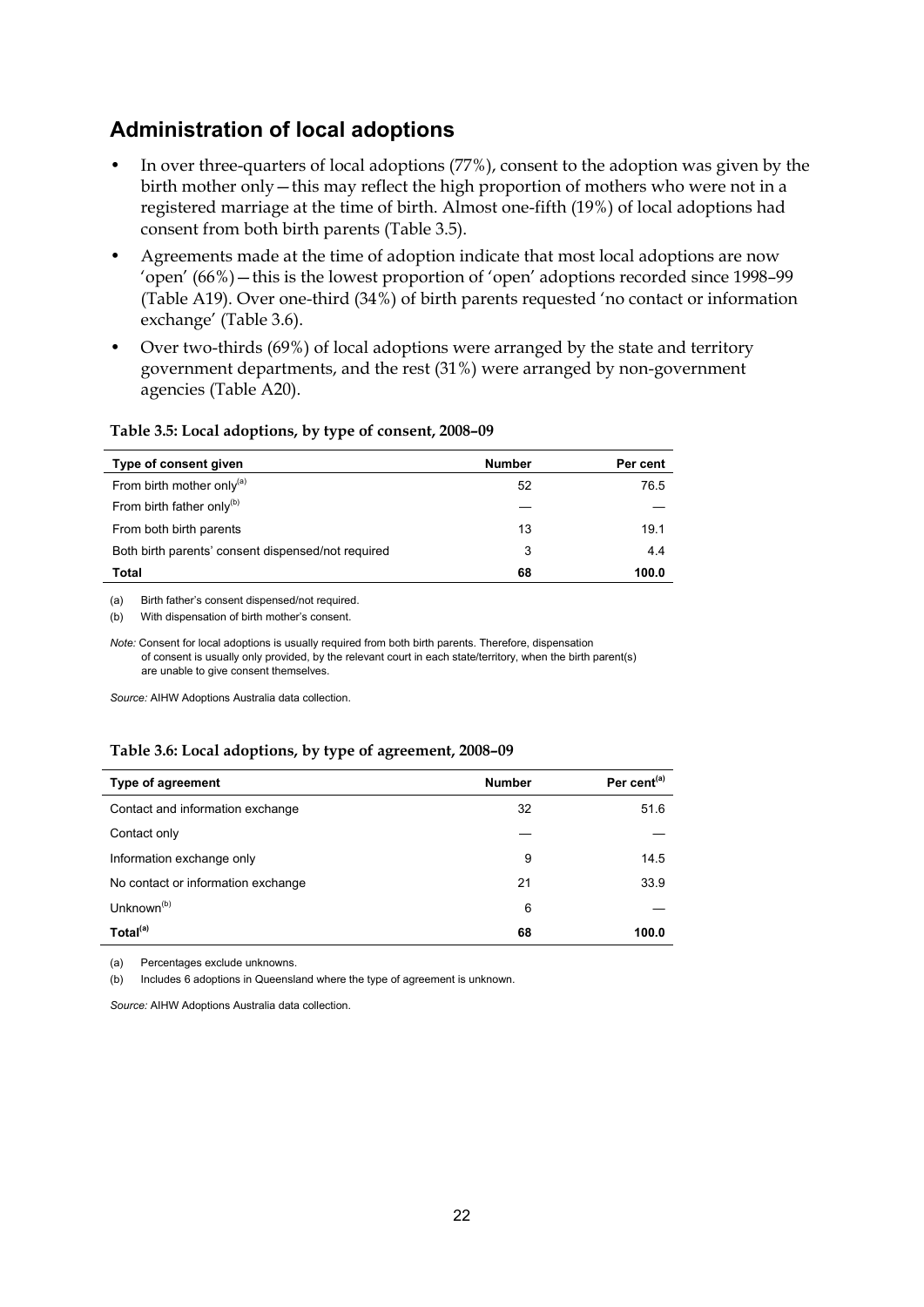### **Characteristics of adoptive families**

- Over half (51%) of the adoptive parents were aged 40 years and over, while just under one-third (32%) were aged 35–39 years (Figure 3.7).
- Nearly all local adoptions were by couples who were in a registered marriage (99%) (Table 3.7).
- More children were adopted into families with no other children than into families with children (38% compared with 32%). Just under one-quarter (23%) of the adoptive families had adopted children only, and a further 9% had biological children only (Table 3.8).



**Table 3.7: Local adoptions, by marital status of the adoptive parent(s), 2008–09** 

| Marital status of the adoptive parent(s) | <b>Number</b> | Per cent |
|------------------------------------------|---------------|----------|
| Registered married couples               | 67            | 98.5     |
| De facto married couples                 |               | 1.5      |
| Single person <sup>(a)</sup>             |               |          |
| <b>Total</b>                             | 68            | 100.0    |

(a) May include widowed parents.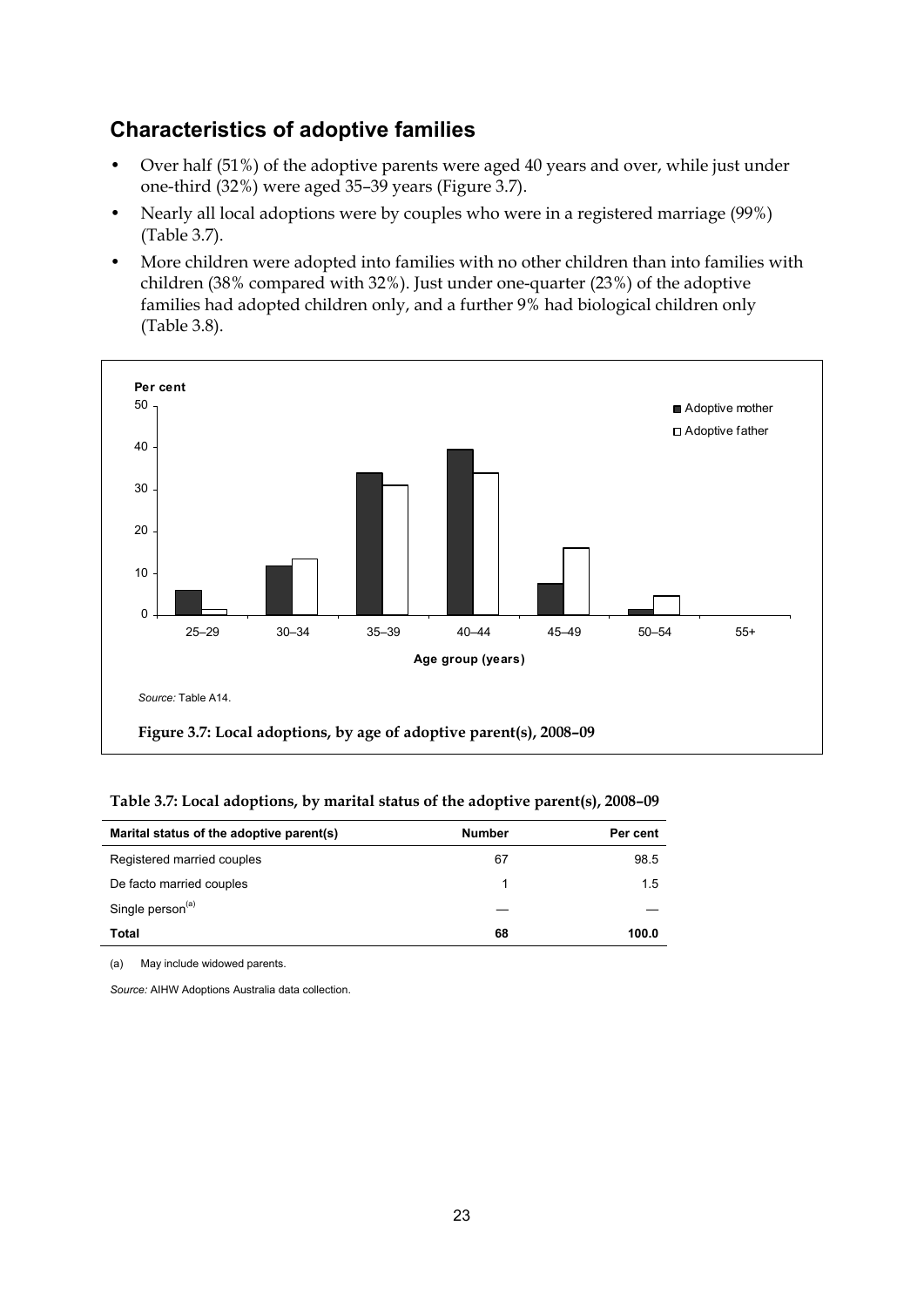| Composition of the adoptive family   | <b>Number</b> | Per cent |
|--------------------------------------|---------------|----------|
| No other children in the family      | 26            | 38.2     |
| Biological children only             | 6             | 8.8      |
| Adopted children only                | 16            | 23.5     |
| Both biological and adopted children |               |          |
| Other $(a)$                          | 20            | 29.4     |
| <b>Total</b>                         | 68            | 100.0    |

**Table 3.8: Local adoptions, by composition of the adoptive family, 2008–09** 

(a) Other includes adoptions from NSW, which was unable to report on composition of family.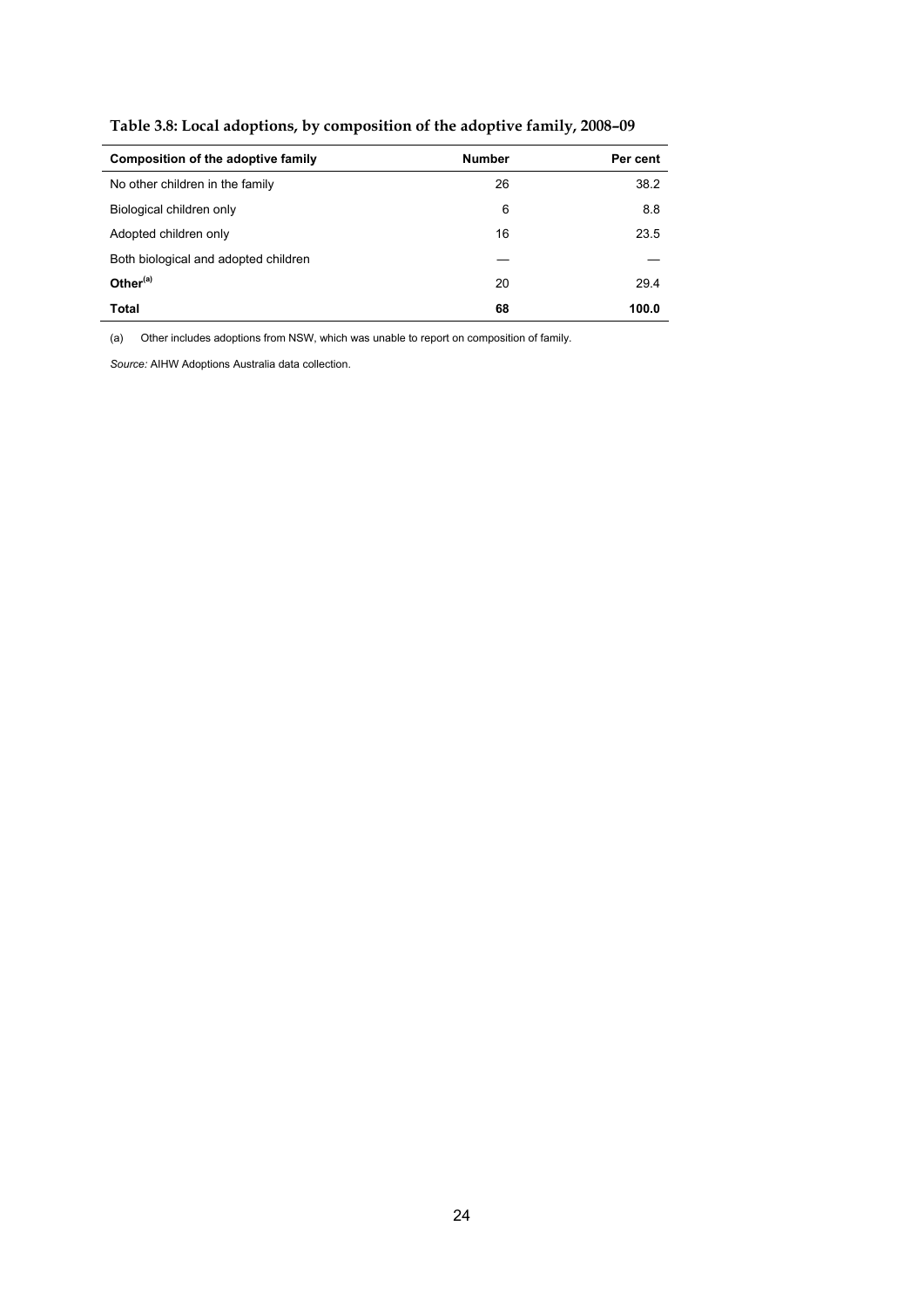# <span id="page-30-0"></span>**3.3 'Known' child adoptions**

There were 104 'known' child adoptions in 2008–09, representing almost one-quarter (24%) of all adoptions (Figure 2.1; Table 3.9). The number of 'known' child adoptions has increased by 4% from 100 adoptions in 2007–08 (Table A6). In 2008–09, almost two-thirds of adoptions were by step-parents (64%), with a further one-third (34%) by carers such as foster parents (Table 3.10; Table A21).

| State/territory                     | Number <sup>(a)</sup> | Per cent |
|-------------------------------------|-----------------------|----------|
| <b>New South Wales</b>              | 42                    | 40.4     |
| Victoria                            | 5                     | 4.8      |
| Queensland                          | 23                    | 22.1     |
| Western Australia                   | 22                    | 21.2     |
| South Australia                     |                       |          |
| Tasmania                            | 5                     | 4.8      |
| <b>Australian Capital Territory</b> | 6                     | 5.8      |
| Northern Territory                  | 1                     | 1.0      |
| <b>Australia</b>                    | 104                   | 100.0    |

**Table 3.9: 'Known' child adoptions, by state and territory, 2008–09** 

(a) Number of adoptions includes children aged 18 years and over (see Table A22).

*Source:* AIHW Adoptions Australia data collection.

#### **Table 3.10: 'Known' child adoptions, by relationship of adoptive parent(s), 2008–09**

| Relationship of the adoptive<br>parent(s) | Number <sup>(a)</sup> | Per cent |
|-------------------------------------------|-----------------------|----------|
| Step-parent                               | 66                    | 63.5     |
| Relative <sup>(b)</sup>                   |                       |          |
| Carer                                     | 35                    | 33.7     |
| Other                                     | 3                     | 2.9      |
| <b>Total</b>                              | 104                   | 100.0    |

(a) Number of adoptions includes children aged 18 years and over (see Table A22).

(b) Includes relatives other than step-parents.

*Note:* Refer to the *Glossary* for definitions of the 'known' child adoption categories.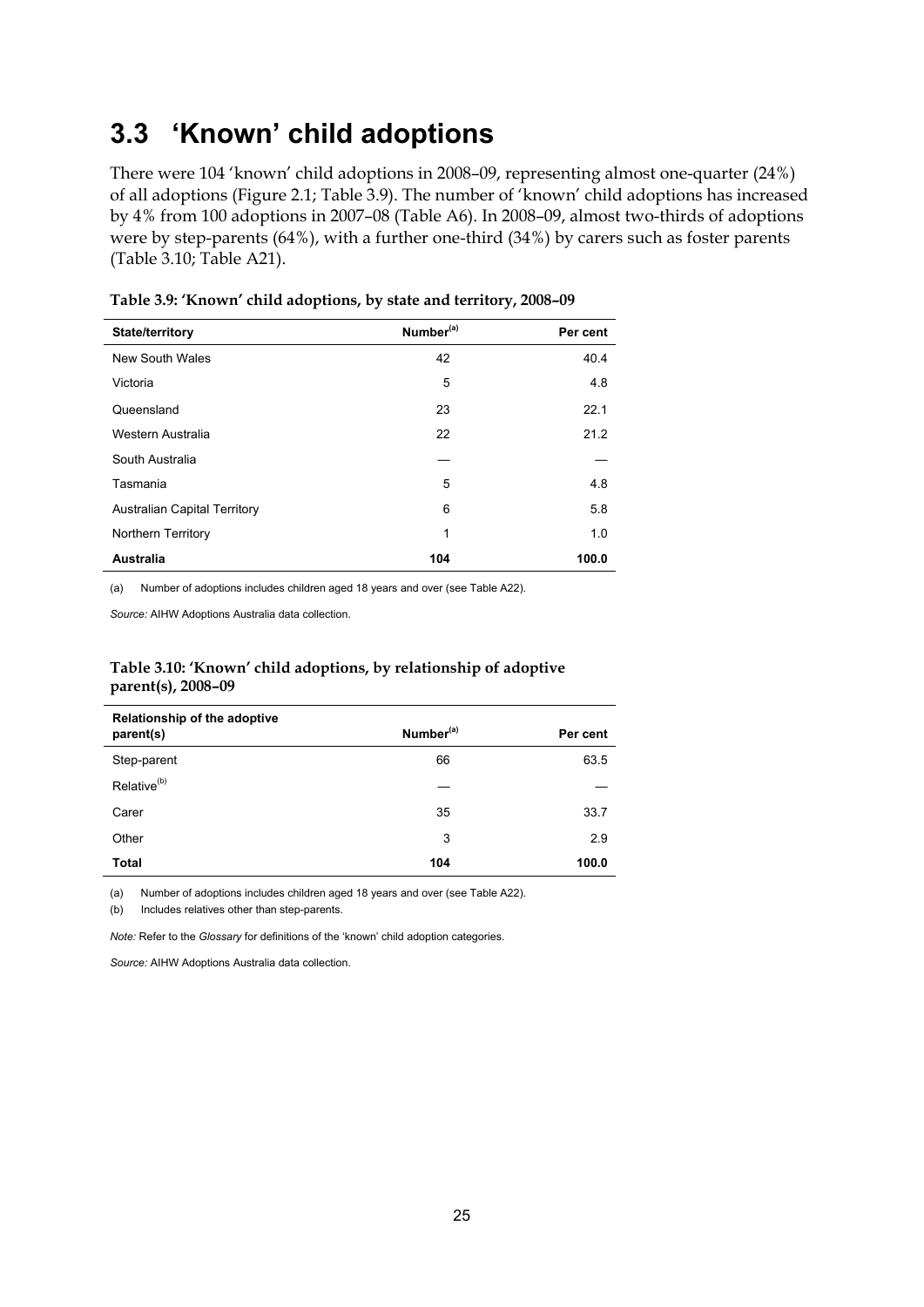## **Characteristics of adopted children**

- Similar proportions of males and females were adopted (51% and 49% respectively) (Figure 3.8).
- Almost two-thirds of 'known' child adoptions were of children aged 10 years and over (63%). Only 10% of children adopted were under 5 years of age (Figure 3.8).
- Children adopted by step-parents tended to be older than those adopted by other adults—68% of children in step-parent adoptions were aged 10 years and over, compared with 53% of children in non-step-parent adoptions (Table A22).

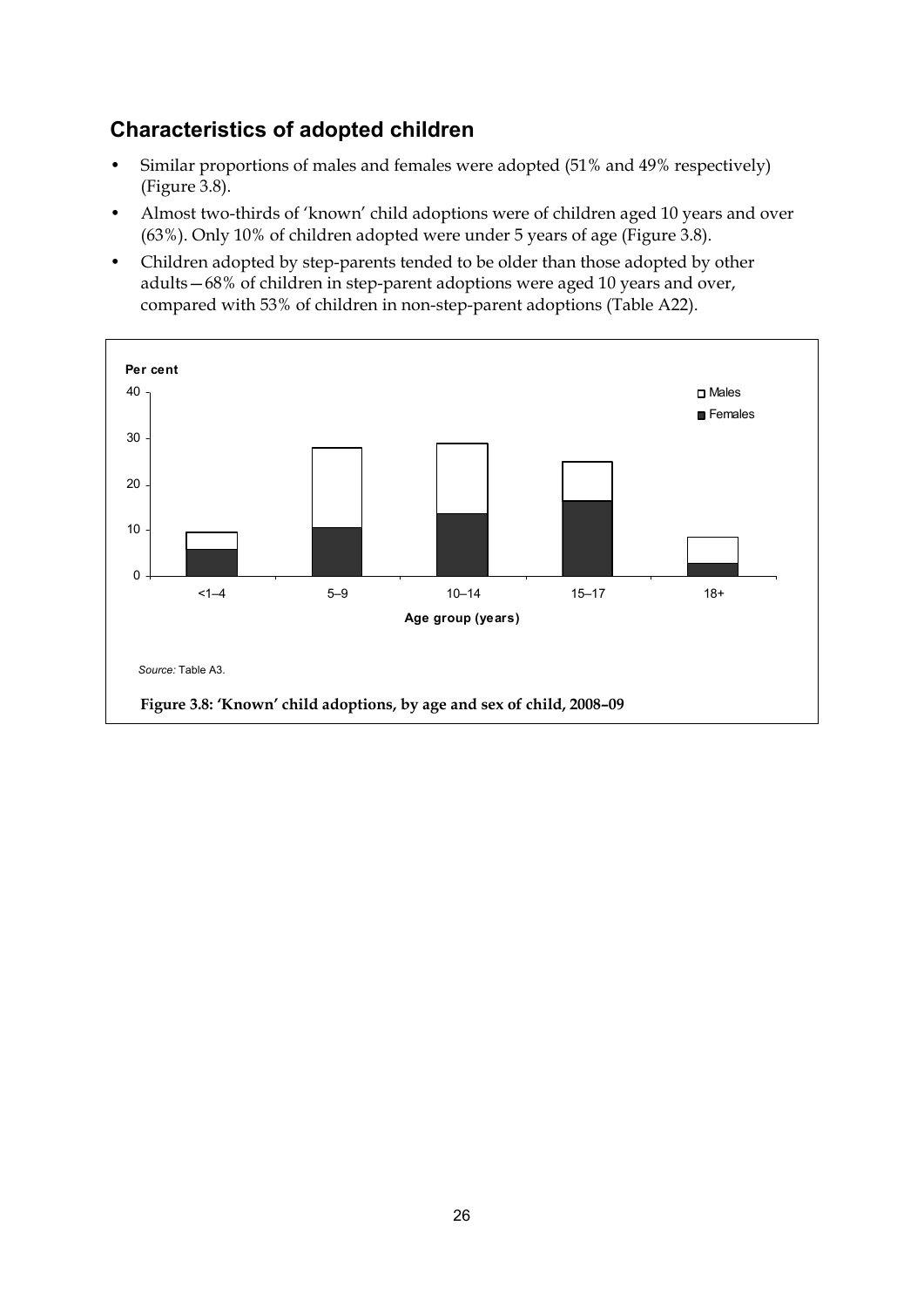# <span id="page-32-0"></span>**3.4 Adoption of Aboriginal and Torres Strait Islander children**

The Aboriginal Child Placement Principle outlines a preference for the placement of Aboriginal and Torres Strait Islander children with Indigenous people when the children are placed outside their family (Lock 1997:50). The Principle has the following order of preference for the placement of Aboriginal or Torres Strait Islander children: with the child's extended family, within the child's Indigenous community, and with other Indigenous people.

Where these options are not available or appropriate, Indigenous children may be adopted by other families. All states and territories have adopted the Aboriginal Child Placement Principle in policy and practice. In Western Australia and Victoria, legislation permits the birth parents to specify the type of adoptive family they would like for their child.

In 2008–09 there were five adoptions of Aboriginal and Torres Strait Islander children in Australia—all were adopted by Indigenous parents. Of these, two were 'known' child adoptions where the adoptive parents had a pre-existing relationship with the child (for example relatives/kin or carers) and three were 'local' adoptions where there was no pre-existing relationship between the adoptive parents and the child. It is difficult to identify trends, as the number of adoptions of Aboriginal and Torres Strait Islander children remains small, with only 72 adoptions occurring in the last 15 years (Table 3.11).

|              | Indigenous status of adoptive parent(s) |                         |                |
|--------------|-----------------------------------------|-------------------------|----------------|
| Year         | <b>Indigenous Australian</b>            | <b>Other Australian</b> | <b>Total</b>   |
| 1994-95      | $\overline{7}$                          | 5                       | 12             |
| 1995-96      | $\overline{2}$                          | 5                       | $\overline{7}$ |
| 1996-97      | 5                                       | $\overline{2}$          | $\overline{7}$ |
| 1997-98      | 3                                       | 1                       | 4              |
| 1998-99      |                                         | 3                       | 3              |
| 1999-00      | $\overline{2}$                          |                         | $\overline{2}$ |
| 2000-01      | 3                                       | 1                       | 4              |
| 2001-02      | $\mathbf{1}$                            | 5                       | 6              |
| 2002-03      |                                         | $\overline{2}$          | $\overline{2}$ |
| 2003-04      |                                         | 1                       | 1              |
| 2004-05      | $\overline{2}$                          | $\overline{2}$          | 4              |
| 2005-06      | 3                                       | $\overline{2}$          | 5              |
| 2006-07      | $\overline{4}$                          | $\overline{2}$          | 6              |
| 2007-08      | $\overline{4}$                          |                         | 4              |
| 2008-09      | 5                                       |                         | 5              |
| <b>Total</b> | 41                                      | 31                      | 72             |

**Table 3.11: Number of Indigenous children adopted, by Indigenous status of adoptive parent(s), 1994–95 to 2008–09** 

*Note:* Adoptive parents are included in the 'Indigenous Australian' category when at least one of the parents identified as Aboriginal or Torres Strait Islander. Where the Indigenous status of the parents was not known, the adoption was included in the 'Other Australian' category.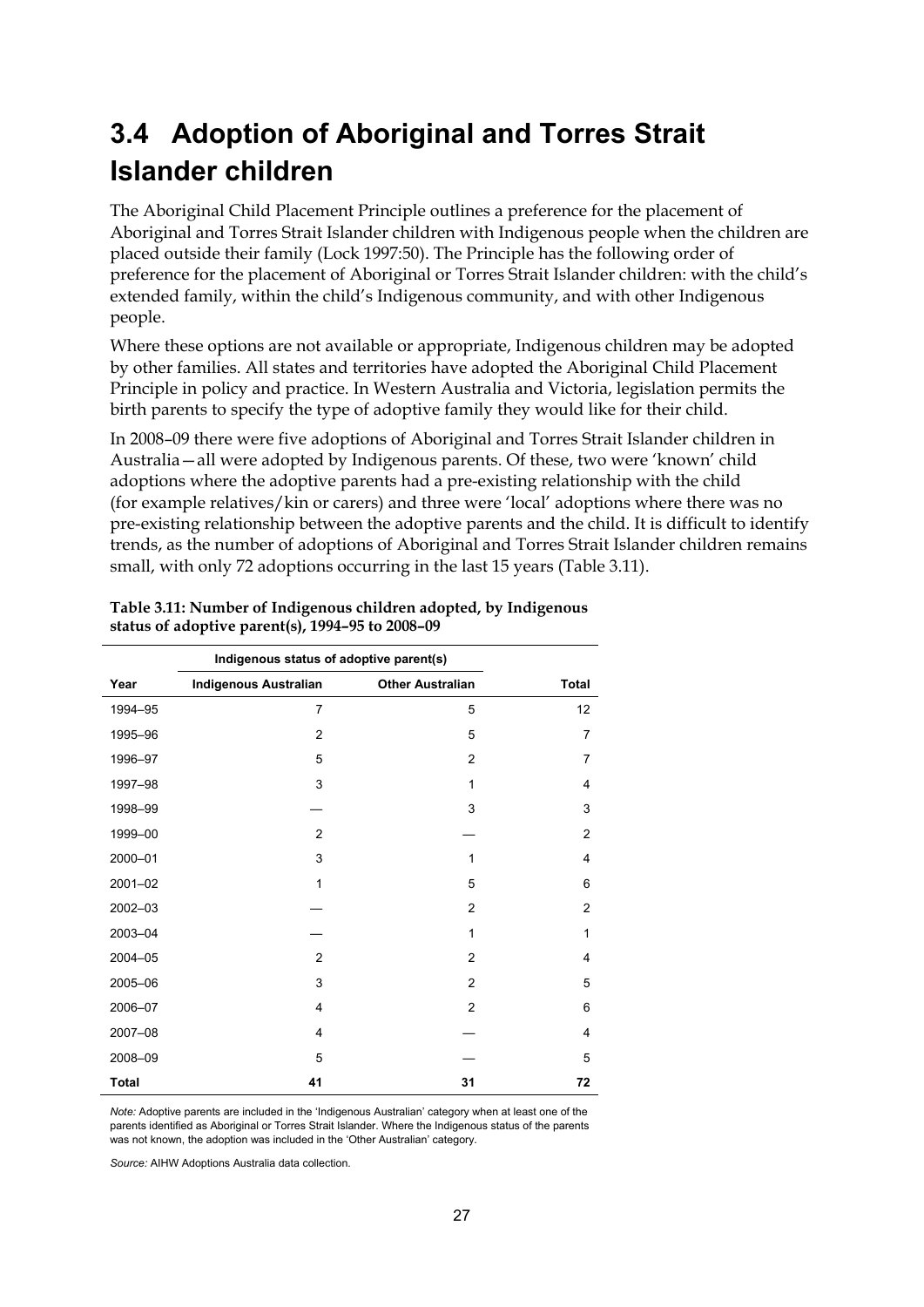# <span id="page-33-0"></span>**3.5 Permanent care orders (Victoria only)**

Permanent care orders provide an alternative to adoption in Victoria. They were introduced in 1992 to overcome the uncertainty often associated with placing children on guardianship or custody orders. Permanent care orders grant permanent guardianship and custody of a child to a third party. Unlike adoption orders, permanent care orders do not change the legal status of the child and they expire when the child turns 18 or marries. There is also provision for an application to be made to revoke or amend a permanent care order.

The granting of a permanent care order is usually the final step in the process of permanent family placement for children who have been abused or neglected; or who are in need of care and protection for other reasons, and are unable to remain safely within the birth family. The aim of placing a child on a permanent care order is to provide an opportunity for the child to develop a stable caring relationship with nurturing caregivers, without severing the tie with the biological family.

Since 1992–93, the number of permanent care orders granted in Victoria has fluctuated, but generally increased. In 2008–09, there were 196 permanent care orders granted, a 20% decrease from the 245 orders granted in 2007–08 (Table 3.12). A total of 2,486 permanent care orders have been granted by the Department of Human Services in Victoria since their inception in 1992.

| Year         | <b>Males</b>   | <b>Females</b> | <b>Total</b> |
|--------------|----------------|----------------|--------------|
| 1992-93      | $\overline{7}$ | $\overline{4}$ | 11           |
| 1993-94      | 36             | 38             | 74           |
| 1994-95      | 65             | 70             | 135          |
| 1995-96      | 56             | 54             | 110          |
| 1996-97      | 54             | 41             | 95           |
| 1997-98      | 63             | 61             | 124          |
| 1998-99      | 67             | 75             | 142          |
| 1999-00      | 68             | 90             | 158          |
| 2000-01      | 83             | 78             | 161          |
| 2001-02      | 99             | 92             | 191          |
| 2002-03      | 48             | 66             | 114          |
| 2003-04      | 86             | 75             | 161          |
| 2004-05      | 115            | 90             | 205          |
| 2005-06      | 75             | 88             | 163          |
| 2006-07      | 99             | 102            | 201          |
| 2007-08      | 130            | 115            | 245          |
| 2008-09      | 93             | 103            | 196          |
| <b>Total</b> | 1,244          | 1,242          | 2,486        |

#### **Table 3.12: Number of permanent care orders granted in Victoria, 1992–93 to 2008–09**

*Note:* Data for 2000–01 and 2005–06 have been updated and may differ from that previously published.

*Source:* Victorian Government Department of Human Services.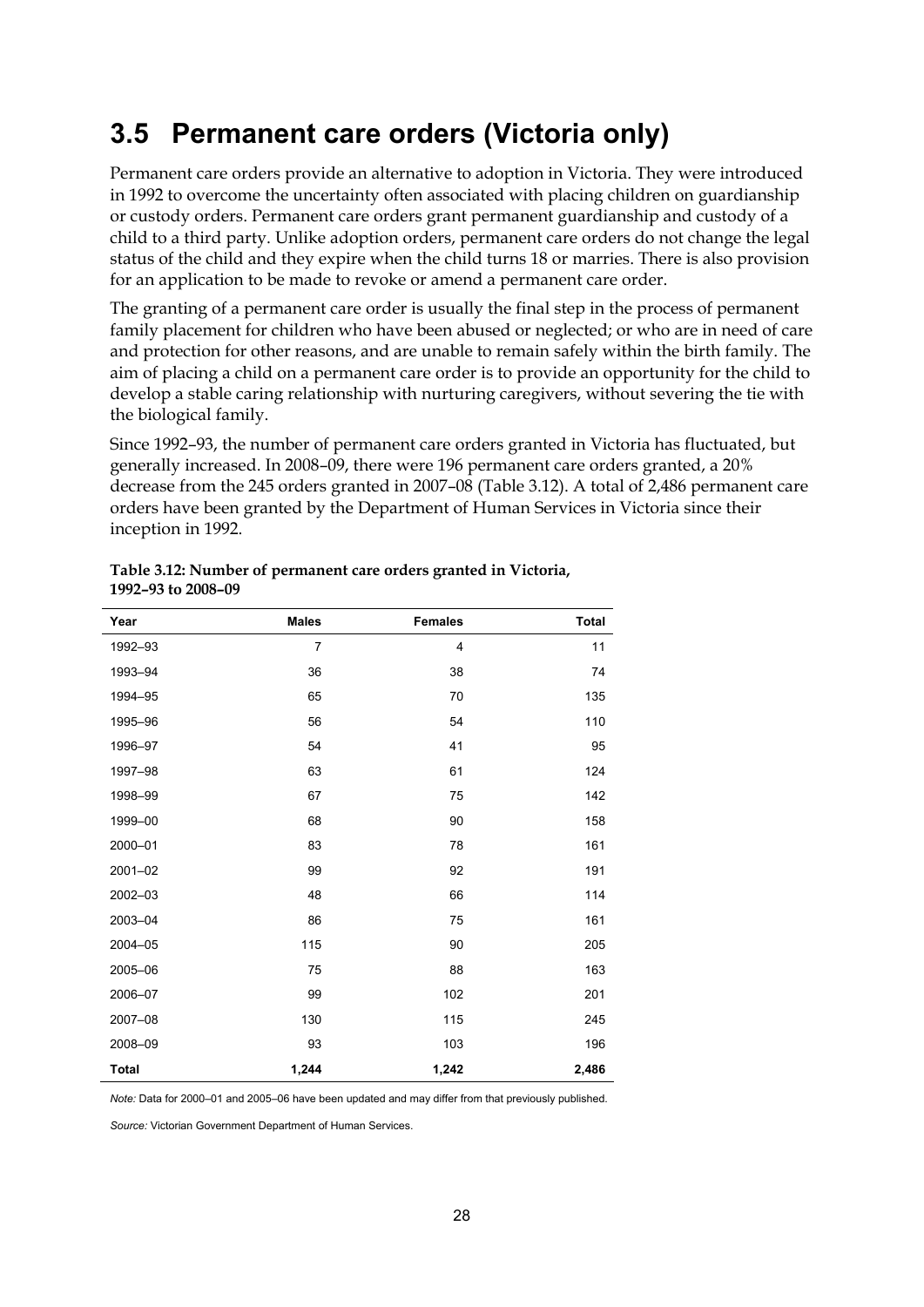# <span id="page-34-0"></span>**3.6 Access to information**

Adoption law in Australia has undergone significant change since the 1980s in relation to access to information, starting with Victoria's *Adoption Act 1984*. Currently, all states and territories have legislation that grants certain information rights to adopted people who are aged 18 years and over, and to their adoptive and birth families. However, the extent of these rights and of the protection of the privacy of parties to the adoption varies among the jurisdictions (*Appendix B.2* and *B.3*).

## **Information applications**

All states and territories have established adoption information services or information and contact registers (or other similar systems). The requirements for accessing information about a past adoption differ for each jurisdiction (*Appendix B.3*). For example, in Victoria, Tasmania and the Northern Territory, people requesting information must attend an interview with an approved counsellor before the information can be released.

In NSW, adopted persons and birth parents have the right to information without mandatory counselling, except when the information to be released will be distressing (such as the death of the other party). An interview is required, however, when one of the parties wishes to lodge a contact veto. In Western Australia, where a contact veto is in place, a person who wishes to gain access to information is required to be interviewed by an approved counsellor and sign an undertaking not to contact the vetoer. There are penalties of \$10,000 and 12 months imprisonment for breaching an undertaking.

The purpose of counselling is to ensure that the rights of all involved parties are fully understood and that people are made aware of some of the issues which may arise in the search and reunion process.

Parties to an adoption may apply for access to identifying or non-identifying information. 'Identifying information' is information, such as the original birth certificate (adopted persons) or the amended birth certificate (birth parents), which identifies the actual person about whom the information is being sought. 'Non-identifying information' does not identify the person about whom the information is sought; this can include age of birth parent(s) and place of birth.

In 2008–09:

- There were 3,607 information applications made—83% for identifying information and 17% for non-identifying information (Table 3.13). This was the highest number recorded since 2002–03 (Table A23).
- The majority of the information applications (both identifying and non-identifying) were made by the adopted person (73% in total); 15% were made by the birth parents and 8% by other birth relatives (Table 3.13).
- Over three-quarters (78%) of adopted persons seeking identifying information were aged 35 years and over (Table 3.14).
- A higher proportion of female than male adopted persons sought identifying information (57% compared with 43%) (Table 3.14).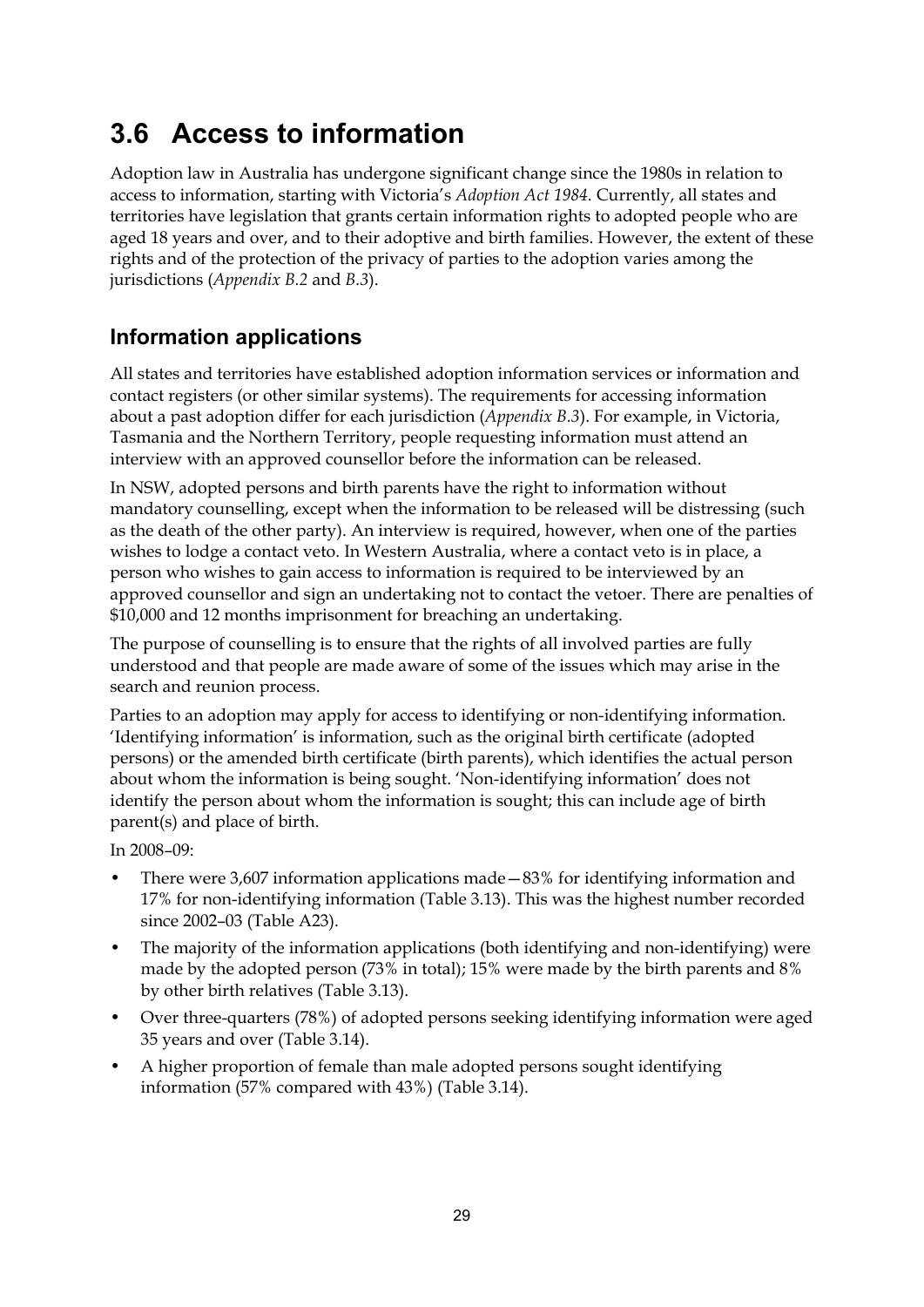| Person lodging the<br>application | <b>NSW</b>              | $Vic^{(a)}$    | Qld                     | WA <sup>(b)</sup>           | <b>SA</b>      | Tas          | <b>ACT</b>     | $\mathsf{NT}^\mathsf{(b)}$ | <b>Australia</b> |
|-----------------------------------|-------------------------|----------------|-------------------------|-----------------------------|----------------|--------------|----------------|----------------------------|------------------|
|                                   | Identifying information |                |                         |                             |                |              |                |                            |                  |
| Adopted person                    | 676                     | 494            | 532                     | 220                         | 272            | 69           | 28             | 39                         | 2,330            |
| Adoptive mother                   |                         |                |                         | 6 <sup>(c)</sup>            | 2              | 1            | $\overline{2}$ |                            | 11               |
| Adoptive father                   |                         |                | $\overline{c}$          | 1                           |                | $\mathbf{1}$ |                |                            | $\overline{4}$   |
| Birth mother                      | 142                     |                | 103                     | $42^{(d)}$                  | 49             | 10           | $\overline{7}$ | $\overline{7}$             | 360              |
| <b>Birth father</b>               | 15                      |                | $\overline{\mathbf{c}}$ | 17                          | 10             | 3            | 3              |                            | 50               |
| Other birth relative(s)           | 43                      |                | 30                      | 39                          | 16             | 14           |                | 3                          | 145              |
| Other adoptive relative(s)        | 5                       |                |                         | $\overline{2}$              |                |              |                |                            | $\overline{7}$   |
| Child of adopted person           | 19                      | 37             |                         | 15                          | 17             | 1            |                |                            | 89               |
| Unknown                           |                         |                | 15                      |                             |                |              |                |                            | 15               |
| <b>Total</b>                      | 900                     | 531            | 684                     | 342                         | 366            | 99           | 40             | 49                         | 3,011            |
|                                   |                         |                |                         | Non-identifying information |                |              |                |                            |                  |
| Adopted person                    |                         |                | 100                     | 176                         | $\overline{c}$ |              |                | 39                         | 317              |
| Adoptive mother                   |                         | $\overline{c}$ |                         | 5 <sup>(e)</sup>            |                | 1            |                |                            | 8                |
| Adoptive father                   |                         | 1              |                         | 1                           |                |              |                |                            | $\overline{c}$   |
| Birth mother                      |                         | 46             | 14                      | $32^{(f)}$                  |                | 1            |                | $\overline{7}$             | 100              |
| <b>Birth father</b>               |                         | 8              |                         | 15                          |                |              |                |                            | 23               |
| Other birth relative(s)           |                         | 85             | 3                       | 38                          |                | 1            |                | 3                          | 130              |
| Other adoptive relative(s)        |                         |                |                         | 1                           |                |              |                |                            | $\mathbf{1}$     |
| Child of adopted person           |                         |                |                         | 12                          |                |              |                |                            | 12               |
| Unknown                           |                         |                | $\overline{2}$          | 1                           |                |              |                |                            | 3                |
| <b>Total</b>                      |                         | 142            | 119                     | 281                         | $\mathbf 2$    | 3            |                | 49                         | 596              |

#### **Table 3.13: Number of information applications lodged, by person lodging application, 2008–09**

(a) Victoria's data includes 75 adopted persons who may have received information services in previous years.

(b) In Western Australia and the Northern Territory, clients can apply for both identifying and non-identifying information in the same application. In these cases, the application is counted twice—once under 'identifying information' and once under 'non-identifying information'.

(c) Includes 5 applications lodged by both adoptive parents.

(d) Includes 2 applications lodged by both birth parents.

(e) Includes 4 applications lodged by both adoptive parents.

(f) Includes 1 application lodged by both birth parents.

#### *Notes*

1. Data predominantly relate to applicants who are party to a local adoption. Very few applicants are party to an intercountry adoption.

2. 'Identifying information' is information, such as the original birth certificate (adopted persons) or the amended birth certificate (birth parents), which identifies the actual person about whom the information is being sought. 'Non-identifying information' does not identify the person about whom the information is sought; this can include age of birth parent(s) and place of birth.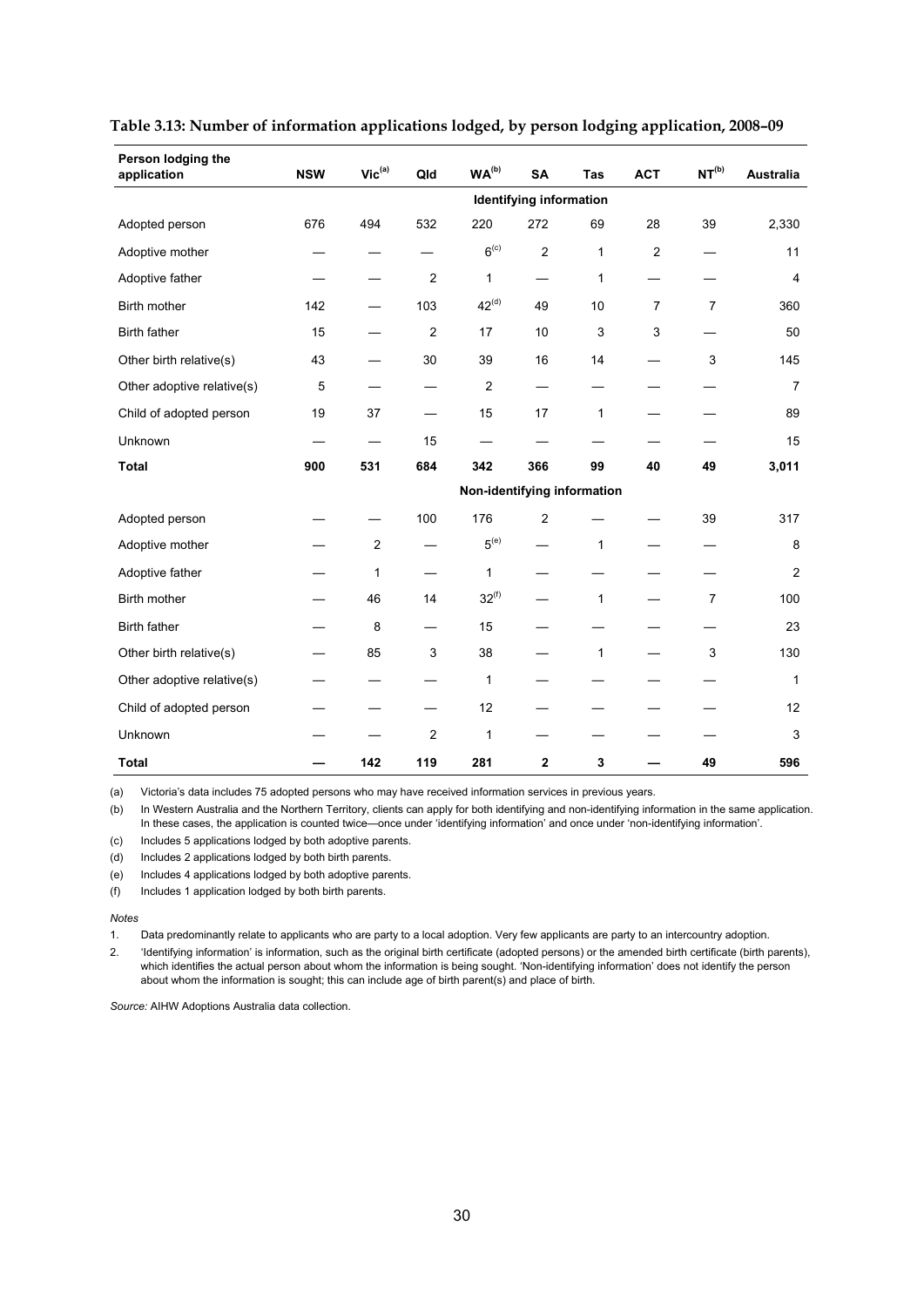| Age group    |              | <b>Indigenous Australians</b> |                |              | <b>Other Australians</b> |                        |              | <b>Total</b>   |                        |  |  |
|--------------|--------------|-------------------------------|----------------|--------------|--------------------------|------------------------|--------------|----------------|------------------------|--|--|
| (years)      | <b>Males</b> | <b>Females</b>                | <b>Persons</b> | <b>Males</b> | <b>Females</b>           | Persons <sup>(a)</sup> | <b>Males</b> | <b>Females</b> | Persons <sup>(a)</sup> |  |  |
| $18 - 19$    |              |                               |                | 21           | 24                       | 45                     | 21           | 24             | 45                     |  |  |
| $20 - 24$    |              | 1                             | 1              | 21           | 44                       | 65                     | 21           | 45             | 66                     |  |  |
| $25 - 34$    |              | 4                             | 4              | 90           | 102                      | 204                    | 90           | 106            | 208                    |  |  |
| $35 - 44$    | 9            | 3                             | 12             | 222          | 271                      | 515                    | 231          | 274            | 527                    |  |  |
| $45+$        | 7            | 6                             | 13             | 238          | 349                      | 626                    | 245          | 355            | 639                    |  |  |
| <b>Total</b> | 16           | 14                            | 30             | 592          | $792^{(a)}$              | 1,457                  | 608          | $806^{(a)}$    | $1,487^{(b)}$          |  |  |
| Total (%)    | 53.3         | 46.7                          | 100.0          | 40.6         | 54.4                     | 100.0                  | 43.0         | 57.0           | 100.0                  |  |  |

**Table 3.14: Adult adopted persons who lodged information applications, by Indigenous status, age and sex of applicant, 2008–09** 

(a) Total includes 2 females whose age was unknown.

(b) 'Persons' column includes 73 persons from Queensland whose sex was unknown.

*Notes* 

1. NSW and South Australia were unable to provide data for this table.

2. If Indigenous status was unknown, the person was included in the 'Other Australians' category. Victoria's data included 177 people with unknown Indigenous status.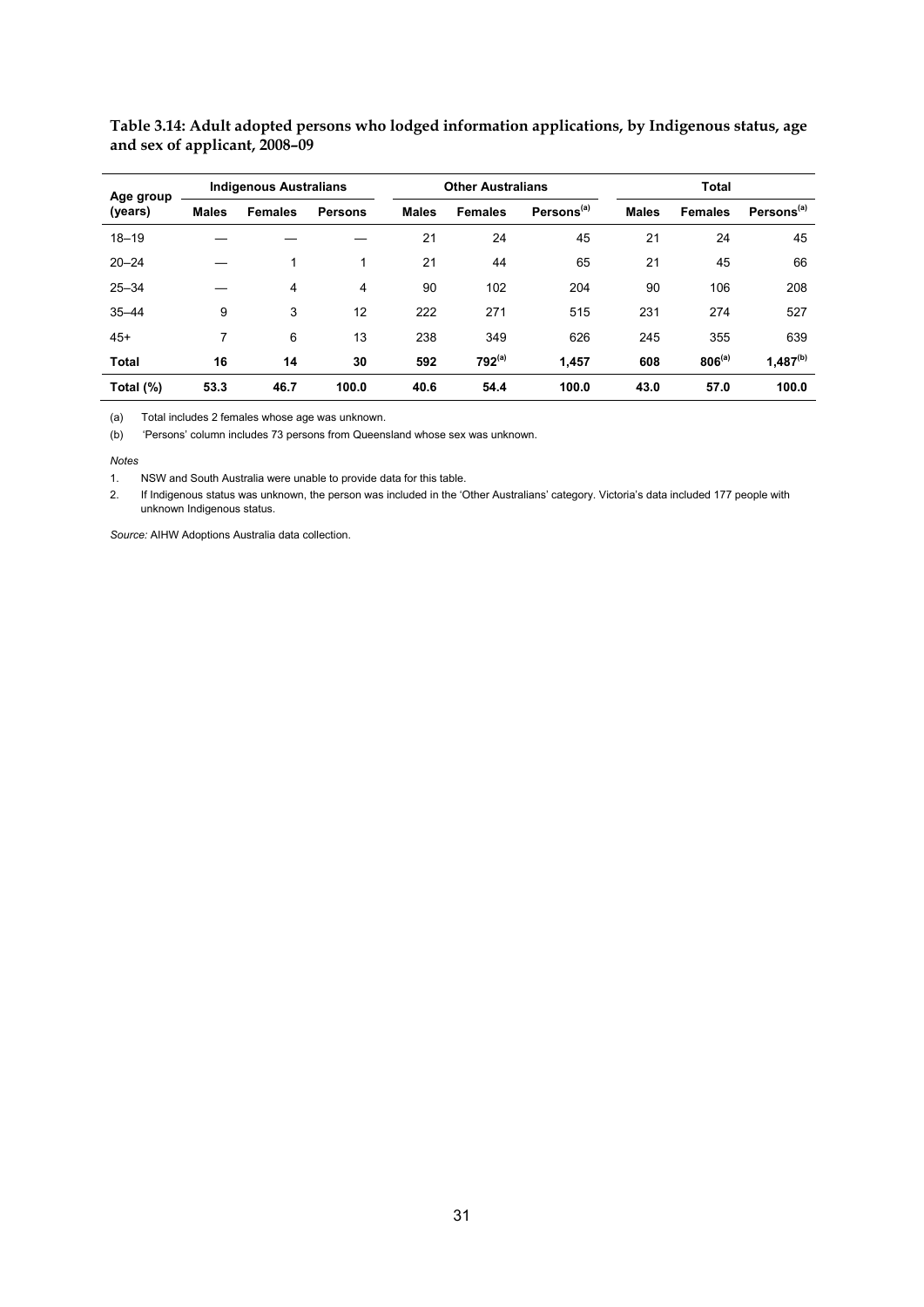# **Contact and identifying information vetoes**

In some cases, a party to an adoption may wish to block contact or access to information by another party to the adoption. In the case of an identifying information veto (or, in Queensland, an objection), a party to an adoption may, in some states and territories, make an application requesting that identifying information not be released to any other party to the adoption (see *Appendix B.3*). A contact veto can also be lodged when a person does not wish to be contacted by another party to the adoption. These vetoes are legally binding and if a person receives identifying information and goes on to contact the other party when a contact veto is in place, legal action can be taken. Contact and information vetoes can, however, be lifted by the person who lodged them. In some states and territories, vetoes have a limited life and new applications need to be lodged for vetoes to continue.

There is no provision for vetoes in Victoria. In NSW a contact veto cannot be lodged in respect of adoption orders made after 26 October 1990, and in South Australia information vetoes cannot be lodged on adoption orders made after 17 August 1989. In Western Australia, as a result of changes made in 2003, no new contact or information vetoes are permitted to be lodged.

It is not necessary for information applications to be lodged before lodging a contact veto. For instance, contact vetoes may be lodged in relation to adoptions for which information may never be requested.

In 2008–09:

- There were 52 contact and identifying information vetoes lodged (Table 3.15).
- There were 8,633 contact and identifying information vetoes in place at 30 June 2009 (Table 3.16).
- For both vetoes lodged in 2008–09 and vetoes in place at 30 June 2009, the large majority of vetoes were lodged by the adopted person (60% and 55% respectively) and the birth parents (35% and 41% respectively) (Tables 3.15 and 3.16).
- The number of vetoes lodged each year has fluctuated, but generally declined over time from a peak of 584 in 1994–95 (Table A23).
- As in previous years, in 2008–09 the number of applications for information far exceeded the number of vetoes lodged against contact or the release of identifying information— 3,607 compared with 52 (Table A23).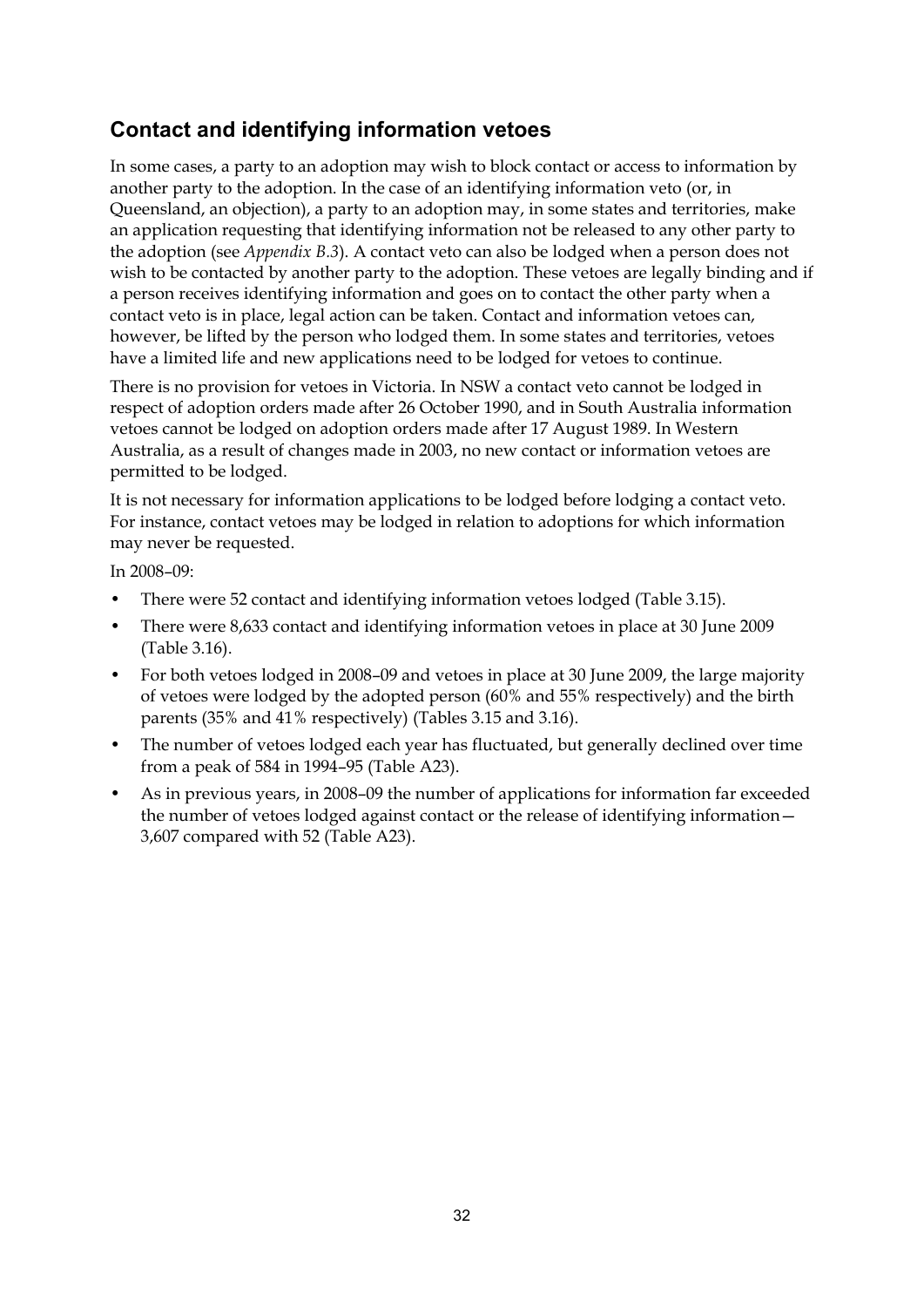| Person lodging the veto <sup>(b)</sup> | $\ensuremath{\mathsf{NSW}}\xspace^{\mathrm{(b,c)}}$ | $Qld^{(b)}$          | $\mathbf{SA}^{(c,d,e)}$ | $\text{Tas}^{\text{(c)}}$             | ACT <sup>(c)</sup> | NT <sup>(b,d)</sup>  | <b>Total</b>   |
|----------------------------------------|-----------------------------------------------------|----------------------|-------------------------|---------------------------------------|--------------------|----------------------|----------------|
|                                        |                                                     |                      |                         | <b>Contact vetoes</b>                 |                    |                      |                |
| Adopted person                         | 3                                                   | 11                   |                         | 4                                     | 1                  |                      | 19             |
| Adoptive mother                        | $\sim$ $\sim$                                       | $\sim$               |                         |                                       |                    | . .                  |                |
| Adoptive father                        | $\ddot{\phantom{1}}$                                | $\sim$ $\sim$        |                         |                                       |                    | $\ddot{\phantom{1}}$ |                |
| <b>Birth mother</b>                    |                                                     | 1                    |                         | 2                                     |                    | 3                    | 6              |
| <b>Birth father</b>                    |                                                     |                      |                         |                                       |                    |                      |                |
| Other birth relative(s)                | . .                                                 | $\ddot{\phantom{1}}$ |                         |                                       |                    | . .                  |                |
| Other adoptive relative(s)             | . .                                                 | $\sim$ $\sim$        |                         |                                       |                    | . .                  |                |
| <b>Total</b>                           | 3                                                   | 12                   |                         | 6                                     | 1                  | 3                    | 25             |
|                                        |                                                     |                      |                         | <b>Identifying information vetoes</b> |                    |                      |                |
| Adopted person                         | . .                                                 | 4                    | 8                       |                                       |                    |                      | 12             |
| Adoptive mother                        | .,                                                  |                      | 2                       |                                       |                    | $\ddot{\phantom{1}}$ | $\overline{2}$ |
| Adoptive father                        | . .                                                 |                      | 1                       |                                       |                    | $\ddot{\phantom{1}}$ | 1              |
| Birth mother                           | . .                                                 | 8                    | 3                       | $\sim$ $\sim$                         |                    | $\sim$               | 11             |
| Birth father                           | . .                                                 |                      | 1                       |                                       | $\sim$             |                      | 1              |
| Other birth relative(s)                | . .                                                 |                      |                         | $\ddot{\phantom{1}}$                  | . .                | $\ddot{\phantom{1}}$ |                |
| Other adoptive relative(s)             | . .                                                 |                      |                         | $\ddot{\phantom{0}}$                  |                    | $\ddot{\phantom{1}}$ |                |
| <b>Total</b>                           | . .                                                 | 12                   | 15                      | $\ddot{\phantom{1}}$                  | . .                | н.                   | 27             |

#### **Table 3.15: Number of vetoes lodged in 2008–09, by person lodging veto, for selected states and territories(a)**

. . not applicable

— nil or rounded to zero

(a) Victoria is not included in the total. In Victoria, no veto system operates. In Western Australia, amendments to the *Adoption Act 1994* gazetted in 2003 prohibit the placement of any new information or contact vetoes on adoptions after 1 June 2003. However, adopted persons turning 18, where adoptive parent(s) have existing contact vetoes, have 12 months in which to request the continuation of the current veto — in 2008–09 there was one such continuation granted. All existing information vetoes became ineffective on 1 June 2005.

(b) In some jurisdictions, only certain people may lodge a veto. In NSW, only adopted persons and birth parents may lodge a contact veto. In Queensland, contact and identifying information can be vetoed only by birth parents who signed an adoption consent before June 1991 and persons who were adopted before June 1991. In the Northern Territory, only the adopted person and birth parent(s) are able to lodge vetoes with respect to adoptions finalised before 1994.

(c) The release of identifying information cannot be vetoed in NSW, Tasmania and the ACT. In Tasmania, contact veto applications were not implemented until 18 June 1999. In South Australia, people who were involved in an adoption from 17 August 1989 cannot veto access to contact or identifying information.

(d) Both contact and identifying information are vetoed in the same veto lodgement in the Northern Territory.

(e) A veto in South Australia is valid for only 5 years—a veto must be renewed if the applicant wants it to continue for a further 5 years.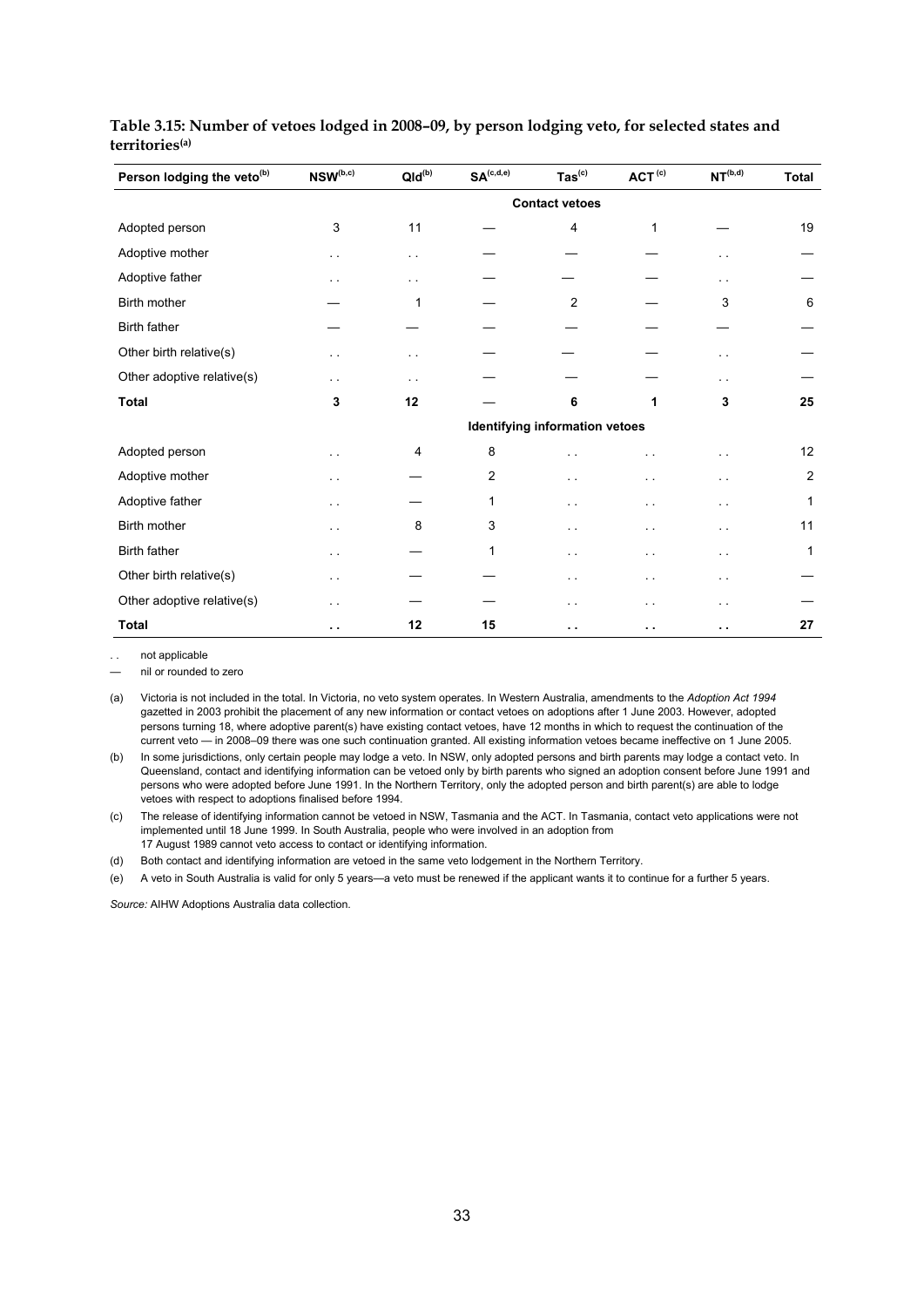| Person lodging the veto <sup>(b)</sup> | $\mathsf{NSW}^{(\mathrm{b},\mathrm{c})}$ | $Qld^{(b)}$          | $\boldsymbol{\mathsf{WA}}^\mathrm{(d)}$ | SA <sup>(c,e)</sup>            | $\mathsf{ Tas}^{\mathsf{(c)}}$ | ACT <sup>(c)</sup>       | NT <sup>(b,e)</sup>  | <b>Total</b>   |
|----------------------------------------|------------------------------------------|----------------------|-----------------------------------------|--------------------------------|--------------------------------|--------------------------|----------------------|----------------|
|                                        |                                          |                      |                                         | <b>Contact vetoes</b>          |                                |                          |                      |                |
| Adopted person                         | 2,359                                    | 179                  | 281                                     |                                | 91                             | 48                       | 8                    | 2,966          |
| Adoptive mother                        | $\ddotsc$                                | $\ddot{\phantom{1}}$ | $233^{(f)}$                             |                                | 1                              | 15                       | . .                  | 249            |
| Adoptive father                        | $\ddotsc$                                | $\ddotsc$            | 10                                      |                                | 3                              | 14                       | г.                   | 27             |
| Birth mother                           | 1,803                                    | 75                   | $189^{(g)}$                             |                                | 22                             | 21                       | 3                    | 2,113          |
| <b>Birth father</b>                    | 53                                       |                      | 8                                       |                                | 1                              | 4                        | г.                   | 66             |
| Other birth relative(s)                | $\sim$ $\sim$                            | $\ddotsc$            | 3                                       |                                | $\overline{c}$                 | 3                        | . .                  | 8              |
| Other adoptive relative(s)             | $\ddot{\phantom{0}}$                     | τ.                   | 1                                       |                                | 1                              | $\ddot{\phantom{a}}$     | $\ddotsc$            | 2              |
| <b>Total</b>                           | 4,215                                    | 254                  | 725                                     |                                | 121                            | 105                      | 11                   | 5,431          |
|                                        |                                          |                      |                                         | Identifying information vetoes |                                |                          |                      |                |
| Adopted person                         | i.                                       | 1,563                | $\sim$ $\sim$                           | 253                            |                                |                          | . .                  | 1,816          |
| Adoptive mother                        | $\ddot{\phantom{1}}$                     |                      | $\ddotsc$                               | 18                             | . .                            | $\overline{\phantom{a}}$ | $\ddot{\phantom{0}}$ | 18             |
| Adoptive father                        | $\ddot{\phantom{0}}$                     |                      | $\sim$                                  | 12                             | г.                             | $\ddot{\phantom{1}}$     | г.                   | 12             |
| Birth mother                           | $\ddot{\phantom{1}}$                     | 1,175                | $\sim$ $\sim$                           | 168                            | г.                             | . .                      | . .                  | 1,343          |
| <b>Birth father</b>                    | $\ddotsc$                                | 5                    | $\ddotsc$                               | 6                              | $\ddotsc$                      | . .                      | . .                  | 11             |
| Other birth relative(s)                | $\sim$ $\sim$                            |                      | $\sim$                                  |                                | $\ddot{\phantom{1}}$           | . .                      | $\ddot{\phantom{1}}$ |                |
| Other adoptive relative(s)             | $\ddot{\phantom{1}}$                     |                      | $\sim$                                  |                                | .,                             | $\ddot{\phantom{1}}$     | $\sim$ $\sim$        |                |
| Unknown                                | $\ddotsc$                                | $\overline{2}$       | $\sim$ $\sim$                           | $\ddot{\phantom{0}}$           | $\ddot{\phantom{1}}$           | . .                      | $\ddot{\phantom{1}}$ | $\overline{c}$ |
| <b>Total</b>                           | μ.                                       | 2,745                | . .                                     | 457                            | . .                            | . .                      | . .                  | 3,202          |

#### **Table 3.16: Number of vetoes in place at 30 June 2009, by person lodging veto, for selected states and territories(a)**

not applicable

— nil or rounded to zero

(a) Victoria is not included in the total, as no veto system operates in that state.

(b) In some jurisdictions, only certain people may lodge a veto. In NSW, only adopted persons and birth parents may lodge a contact veto. In Queensland, contact and identifying information can be vetoed only by birth parents who signed an adoption consent before June 1991 and persons who were adopted before June 1991. In the Northern Territory, only the adopted person and birth parent(s) are able to lodge vetoes with respect to adoptions finalised before 1994.

(c) The release of identifying information cannot be vetoed in NSW, Tasmania and the ACT. In Tasmania, contact veto applications were not implemented until 18 June 1999. In South Australia, people who were involved in an adoption from 17 August 1989 cannot veto access to contact or identifying information.

(d) In Western Australia, amendments to the *Adoption Act 1994* gazetted in 2003 prohibit the placement of any new information or contact vetoes on adoptions after 1 June 2003. However, adopted persons turning 18, where adoptive parent(s) have existing contact vetoes, have

12 months in which to request the continuation of the current veto. All existing information vetoes became ineffective on 1 June 2005.

(e) Both contact and identifying information are vetoed in the same veto lodgement in the Northern Territory.

(f) Includes 197 vetoes lodged by both adoptive parents.

(g) Includes 9 vetoes lodged by both birth parents.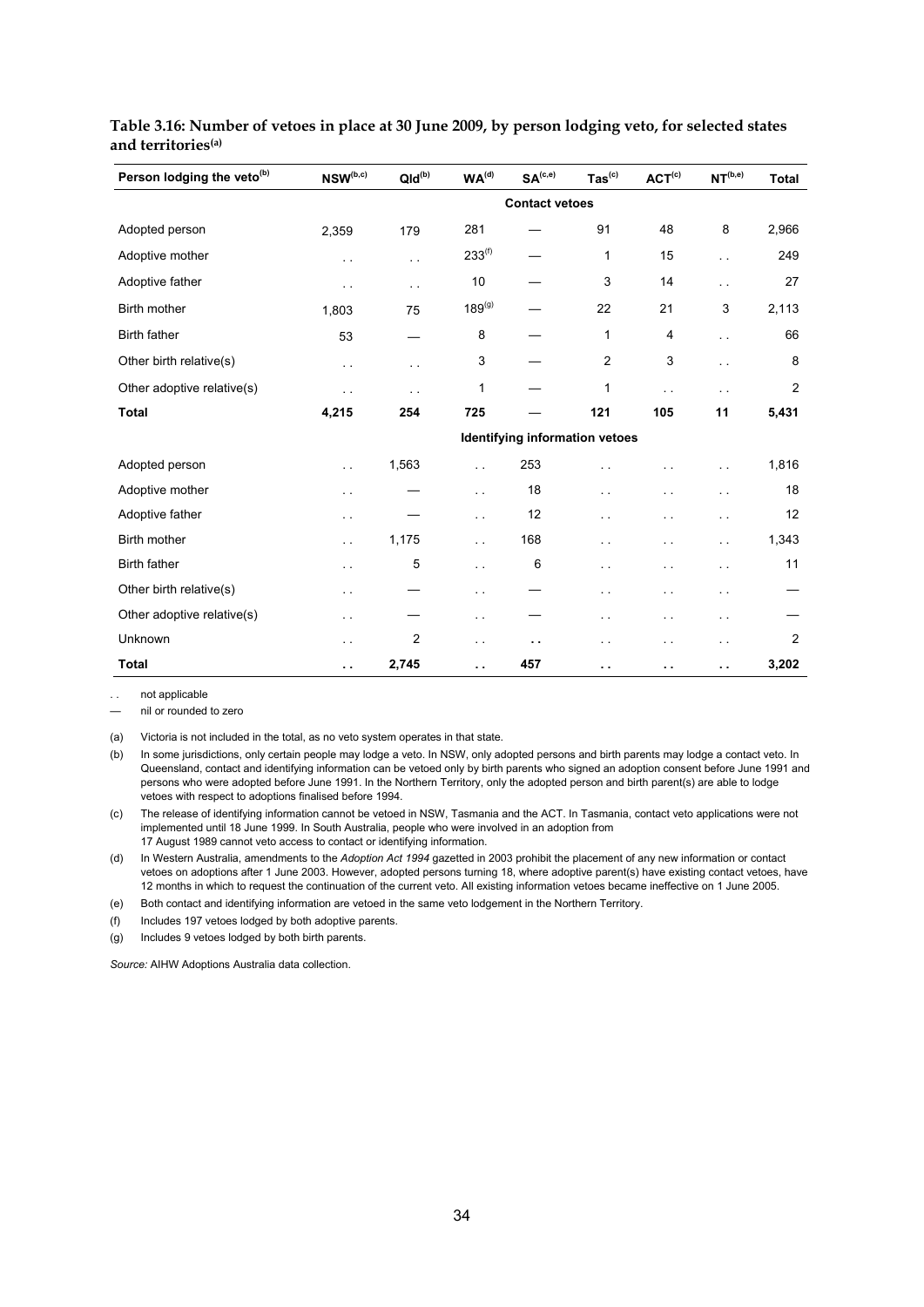# **4 Discussion of key findings**

This report, as with previous editions, presents the latest available data on adoptions of Australian children and those from overseas, while also highlighting important changes in adoption trends over the last few decades. The main findings are discussed below.

# **National patterns and trends**

In 2008–09, there were 441 adoptions in Australia—an increase of one adoption from the previous year. The total number of adoptions has remained relatively stable since the late 1990s; however, there has been a 22-fold decrease in adoptions since the peak in the early 1970s (from 9,798 to 441 adoptions between 1971–72 and 2008–09). Almost all of this decline in numbers (96%) occurred between 1972–73 and 1992–93.

As intercountry adoptions constituted only a very small proportion of all adoptions until the mid-1980s, the overall decline in the last 25 years can be attributed to the fall in the number of adoptions of Australian children (comprising local and 'known' child adoptions)—a 12-fold decline since 1984–85. This change reflects the decline in the number of Australian children who are legally able to be adopted, and require an adoption.

Various medical, social and legislative factors have contributed to this trend. The availability of more effective birth control, together with the emergence of family planning centres and sex education classes, has had a substantial impact in reducing the number of unplanned and unwanted pregnancies (ABS 1998).

The increasing social acceptance of raising children outside registered marriage and increased levels of support available to lone parents have also reduced the pressure on unmarried women to give up their children for adoption. This coincides with an increasing number of women in the workforce and more affordable and accessible child care facilities, further improving women's ability to support a family on their own (ABS 1998).

Legislative changes introduced by state and territory departments over the last two decades have also facilitated a greater use of alternative legal orders, often replacing the need for adoption orders (AIHW: Bentley & Broadbent 1997; see also *Appendix B.1).* These orders, such as permanent care orders in Victoria, transfer permanent guardianship and custody of a child to a person other than the parent (in most cases, to relatives or carers who the child is currently living with).

Declining fertility rates may reflect a general change in individual preferences and social trends with regards to having children and family size. Furthermore, for some people unable to conceive a child naturally, the recent development of assisted reproduction technologies, such as in-vitro fertilisation (IVF), may have negated the need for adoption (ABS 1998).

The relatively stable number of total adoptions over the past five years is a reflection of the slight increase in the number of local adoptions in conjunction with a gradual decline in the number of intercountry adoptions.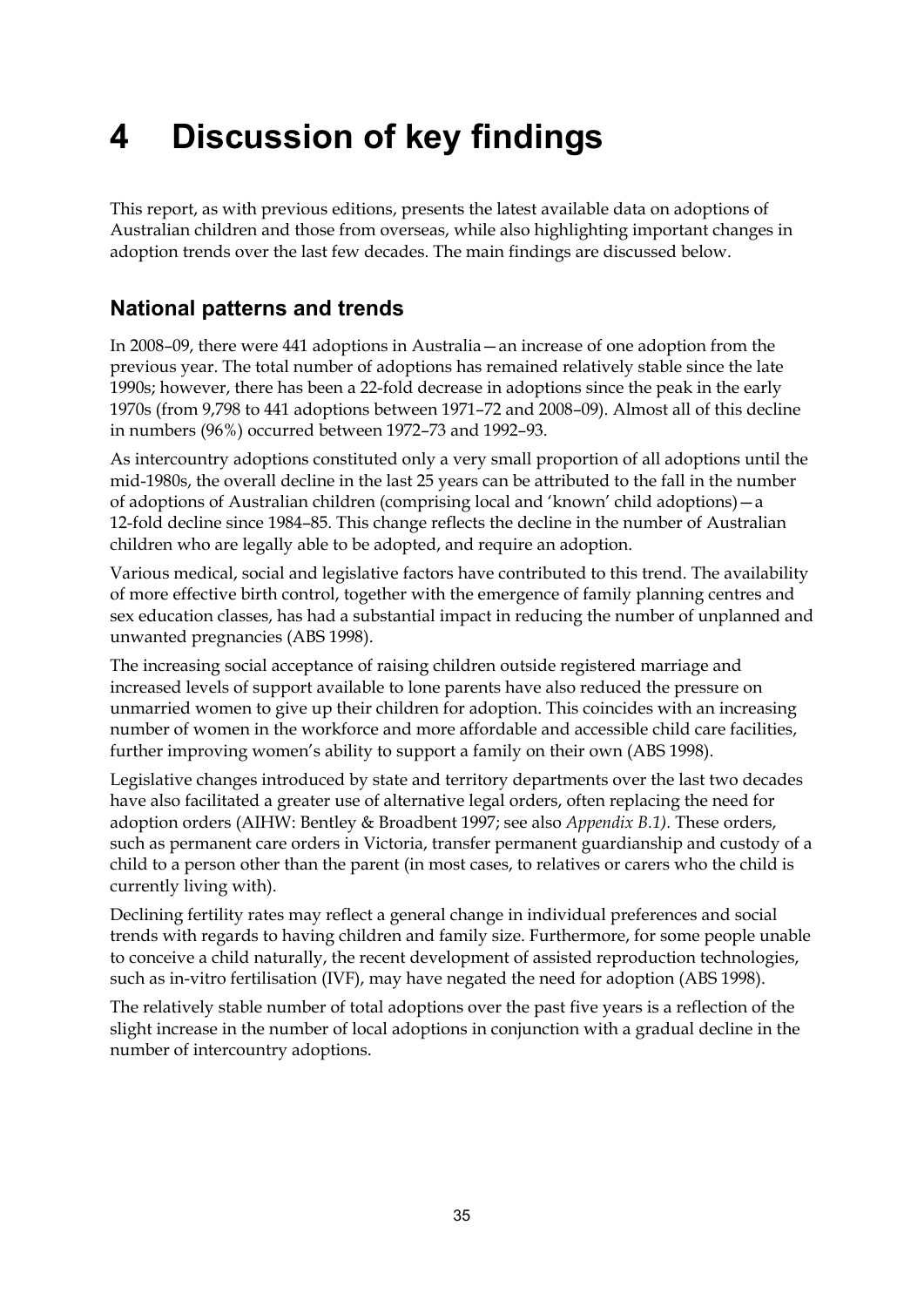# **Characteristics of adopted children**

Children in local adoptions tend to be younger than children adopted from other countries in 2008–09, over two-thirds of the local adoptions were of infants (aged under 1 year), compared with around one-third of children adopted from other countries. This may reflect the more lengthy process to adopt a child from another country compared with adopting a child within Australia—specifically, for intercountry adoptions there is a longer process between identifying and allocating an adoptive child, through to finalising the adoption order.

It may also be that children identified by intercountry organisations as needing adoption tend to be older. Children in non-Hague intercountry adoptions tended to be younger than those in Hague intercountry adoptions—this may reflect the different processes used for these categories of adoption.

The number of infants available for intercountry adoption can be affected by factors such as overseas domestic adoption practices and acceptance of single motherhood in countries involved in intercountry adoption. In some countries (for example China) domestic adoption and support for single motherhood is increasing, leading to fewer infants being placed for intercountry adoption. In South Korea, for example, a strong stigma against single motherhood remains, resulting in a higher proportion of infants being placed for intercountry adoption from this country.

In contrast, Australian children from 'known' child adoptions tend to be much older than other children adopted—only 10% of 'known' child adoptions were of children under the age of 5 years. This reflects departmental policies and practices regarding the 'known' child's age and the length of time the prospective parent(s) have had a relationship with the child (see *Appendix B.1*). The older age of children in 'known' child adoptions is also driven by the high proportion of adoptions by step-parents (64% of all 'known' adoptions)—children adopted by step-parents tend to be older than those adopted by other adults.

Although the number of children identified as being in need of intercountry adoption has declined, particularly young infant children with uncomplicated medical backgrounds, the proportion of children that are older and have special needs is increasing (AGD 2009c).

The Baby Bonus (formerly named the Maternity Payment) is an Australian Government payment made to families following the birth of a baby or adoption of a child under 16 years of age, on or after 1 January 2009, in recognition of the costs incurred for a new child. The payment is made in 13 fortnightly instalments (FAO 2009). In 2008–09, 99% of children in both local and intercountry adoptions were under 16 years of age when they were placed with their adoptive parent(s) (Table A3). Before 2009 the bonus was a lump sum payment that was only paid for adopted children less than two years of age.

In 2008–09, over three-quarters of children in local adoptions had birth mothers who were aged under 30 years. The median age of adopted children's birth mothers in 2008–09 was 22.0 years, almost 9 years lower than that of all mothers giving birth in 2008 (30.7 years). However, it was around 5 years lower than that of all unmarried mothers giving birth in 2008 (27.0 years), which reflects the fact that the majority of children in local adoptions are born to women who are not in a registered marriage (94% in 2008–09) (Table A16; ABS 2009a). This coincides with patterns of decreasing registered marriages and increasing de facto relationships in the general population (ABS 2009b).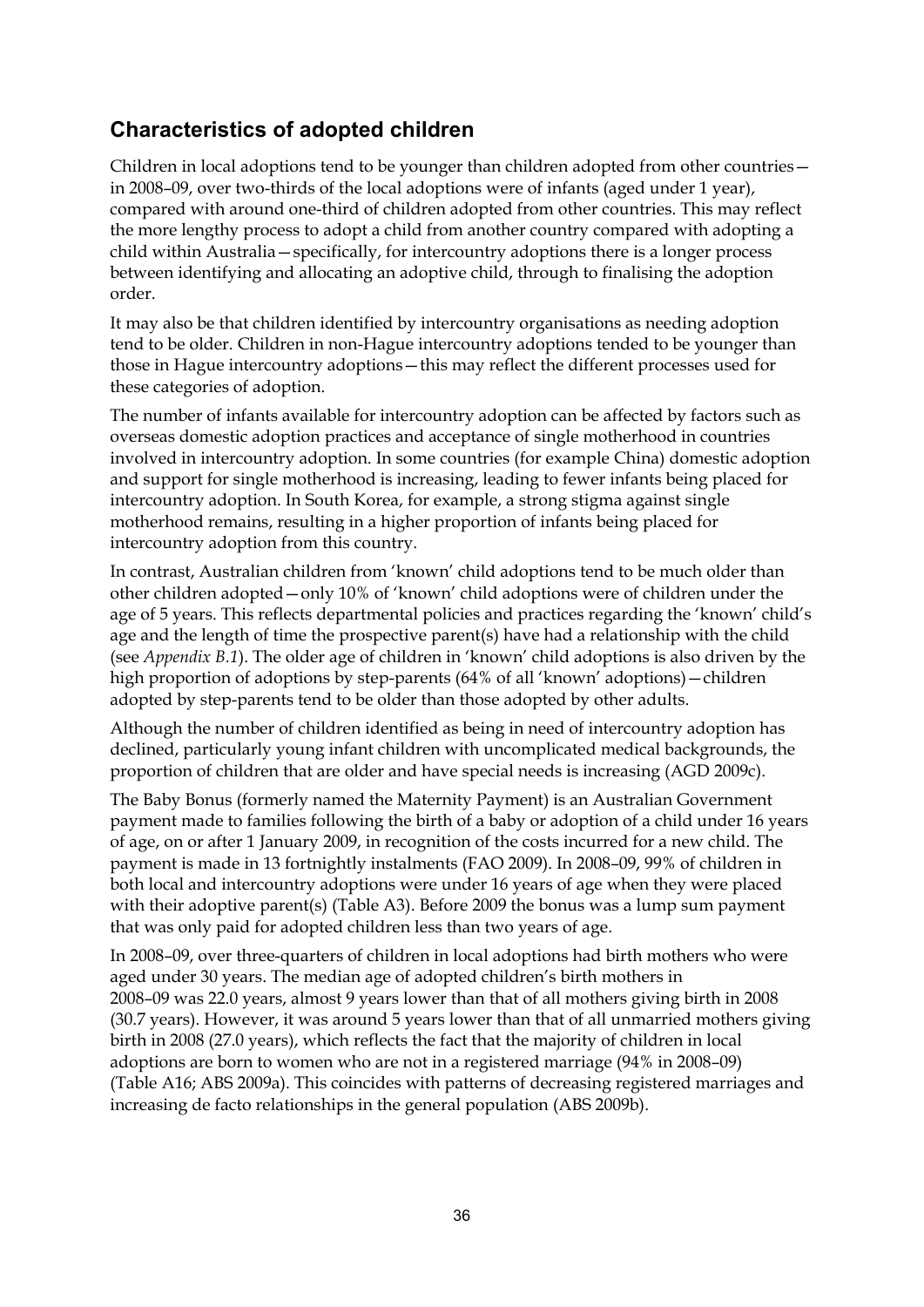# **Characteristics of adoptive families**

Among local and intercountry adoptions, nearly all adoptive parents were couples in registered marriages—this reflects the criteria used to assess the eligibility of prospective adoptive parents by local authorities and overseas partners. Each overseas partner has their own eligibility criteria which applies in addition to state and territory criteria. Increasingly fewer programs permit applications from single applicants. For local and intercountry adoptions, only registered married couples are allowed to adopt in Queensland, Tasmania and the Northern Territory, whereas registered and de facto married couples are eligible in all other jurisdictions. Same-sex couples can also adopt in Western Australia and the ACT, and 'known' child adoptions are available for same-sex couples in Tasmania. The circumstances under which single people can apply to adopt vary for each state and territory, with most accepting applications only under special circumstances. Special circumstances may include a prior longstanding relationship with the child with adoption deemed to be in the child's best interests, or adoption of a child with special needs where the single applicant has special skills needed to parent the child (such as expertise in working with children with a disability, or nursing).

Among local and intercountry adoptions, six in ten adoptive parents were aged 40 years and over. Adoptive parents of children from overseas tended to be older than those for local adoptions, with 61% of parents aged 40 years and over (compared with 51%).

Family composition was quite similar across local and intercountry adoptions—before adoption, around half of the adoptive families had no children (54% and 53%, respectively), around one-third had adopted children only (33% and 31%, respectively) and around one-tenth had biological children only (13% and 9%, respectively).

# **Access to information**

Changes in Australian adoption procedures since World War II have 'paralleled a shift in social attitudes from one in which adoptions were regarded as providing a service for adults (childless couples and young lone mothers) to one in which the wellbeing of children has become paramount' (ABS 1998:33). Changes allowing relevant parties access to information about their biological relatives reflect this trend.

Overall, local adoptions have changed from a guarded practice, where files were sealed and parties to the adoption had no contact with each other, to a more open practice which can involve access to information or contact between the parties. Over the last decade, the proportion of local adoptions where the birth and adoptive families have some type of contact has fluctuated between 66% and 95% (Table A19).

# **Inquiry into overseas adoptions**

In November 2005, a report was released on the inquiry into the adoption of children from overseas by the House of Representatives Standing Committee on Family and Human Services (HRSCFHS 2005). The report included 27 recommendations designed to improve the system of intercountry adoption in Australia. The Australian Government has already implemented many of these recommendations, including:

• the creation of the Intercountry Adoption Branch of the Attorney-General's Department to manage Australia's overseas adoption programs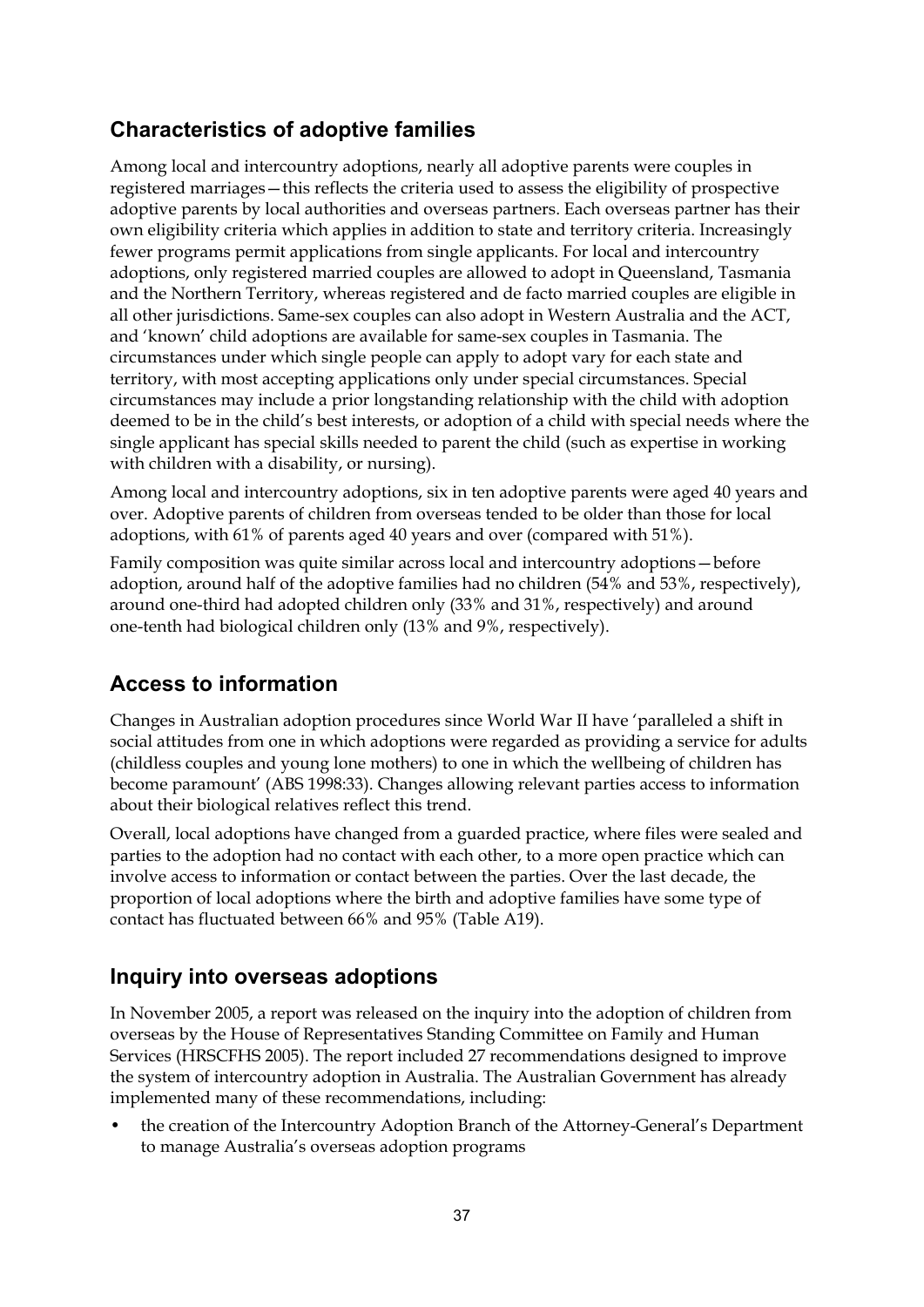- the establishment of the National Intercountry Adoption Advisory Group (formerly National Peak Overseas Adoption Support Group)
- the passing of the *Australian Citizenship Act 2007*, which provides another option for children whose adoption has been finalised under full and permanent Hague Convention arrangements to obtain Australian citizenship.

The Australian Government is working to implement all of the remaining accepted recommendations, most of which are ongoing, to ensure the best outcomes for children in need of intercountry adoption and for Australian families (AGD 2009d).

# **International comparisons**

The overall patterns and trends in adoptions in Australia show some similarities to, but also some differences from, those in other developed countries for which data are readily available. However, please note that adoption legislation and practice may differ across countries (and even within countries).

As in Australia, the total number of adoptions has also been falling over the last two decades in New Zealand, England/Wales, Scotland and Ireland (Stats NZ 1987, 1998, 2006: National Statistics 2007; Scottish Executive 2004; Adoption Authority of Ireland 2008). However, in Norway the number of adoptions has remained relatively stable over this period (Stats Norway 2009a).

The proportion of intercountry adoptions in Australia (61% in 2008–09) is similar to that in Norway (59% in 2007) and Switzerland (67% in 2008), but higher than in Ireland (49%) and New Zealand (45% in 2005). Australia is also similar to Norway in that most intercountry adoptions are of children from Asian countries, though this is slightly more predominant in Australia—around 55% in Norway in 2007, compared with 81% in Australia in 2008–09 (Adoption Authority of Ireland 2008, Stats Norway 2009b, Swiss Federal Statistics Office 2009).

In a longitudinal study of 23 'receiving' countries, Selman (2009) estimated that the global number of intercountry adoptions grew by around 18% between 1998 and 2007—with the largest increases in Spain and Italy. Over this period, the number of children adopted from some key 'sending' countries declined (such as China, South Korea and Russia), while children adopted from other countries have increased (particularly Guatemala, Ethiopia and Vietnam) (Selman 2009).

# **Adjustment following adoption**

Children who are adopted from overseas must adjust to both a new family environment and new cultural environment with a different language, food and customs. Factors affecting a child's adjustment to adoption include the child's age and characteristics, experiences prior to adoption and the adoptive family's characteristics (Rutter & Taylor 2002). Evidence suggests that in 75–80% of intercountry adoptions children and adolescents tend to function well, with no more behavioural and education problems at home or school than other children, and that they have close and mutually satisfying relationships with their parents (Tizard 1991). Conversely, 20–25% of international adoptees are likely to experience some adjustment problems.

Findings on the effect of age at adoption on the development of potential problems for international adoptees are mixed. Children adopted at later ages (around school age) have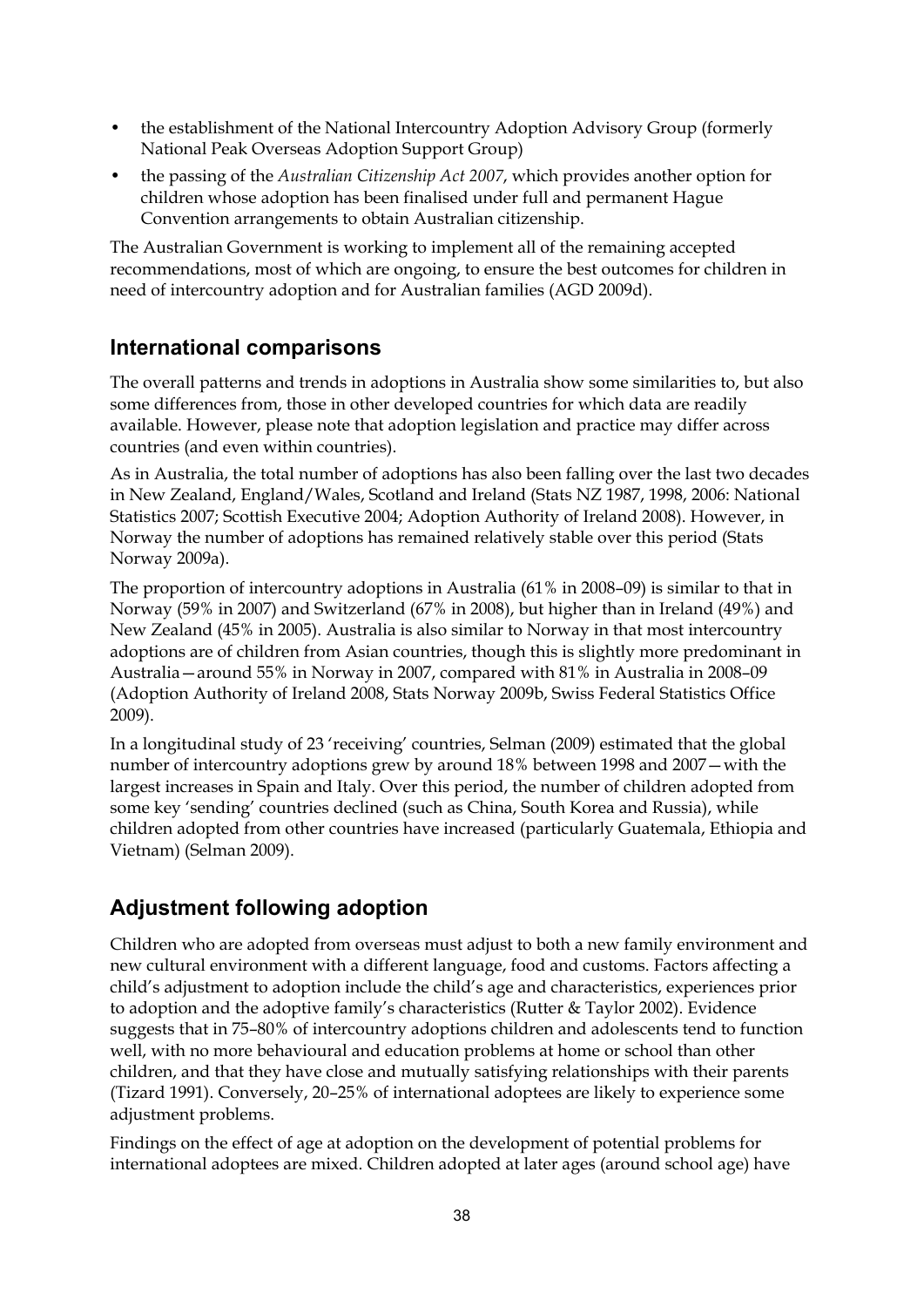been found to have more family and educational difficulties, be more vulnerable to adjustment problems, to have high rates of insecure and unusual attachment patterns, behaviour problems, inattention/hyperactivity and autistic symptoms (Tizard 1991; Rutter & Taylor 2002). In contrast, a meta-analysis by Juffer & Ijzendoorn (2005) found that the age at which children are adopted plays no role in the development of potential problems in the case of international adoptees, but behavioural problems occur more often during the primary school period than at puberty.

Many international adoptions are transracial adoptions (Miller 2005). Research has found that the vast majority of these children are well adjusted, have positive relationships with parents and do not suffer from psychological or behaviour problems or low self-esteem.

Many children adopted from overseas have spent time in orphanages, which can only provide a basic level of care (HRSCFHS 2005). As a result, these children are at increased risk of health problems such as infectious diseases, toxic exposures, nutritional deficiencies, growth and developmental delays, and emotional disorders. These children may also show delays in nonverbal social communication, developmental behaviours and adaptive behaviours (Miller & Hendrie 2000; Finn 2006). The longer the duration of institutional care the greater the chances of adjustment problems (Bornstein 2002). Similarly, children who have been the subject of adverse experiences such as abuse, poverty and rejection have been found to be more susceptible to behavioural problems (Rutter & Taylor 2002).

In both local and intercountry adoptions, the quality of relationships in the adoptive family can affect the adoptive child's adjustment. As with all families, personal, marital or family instability have been found to correlate with disturbance among adopted children. Findings are mixed regarding the effect of the composition of the sibling environment (number, age and relationship of child to parent) on the adjustment of the adoptive child (Howe 1998).

Adoptive parents may experience a range of emotions in the post-adoptive period including joy, depression, anxiety, negative or ambivalent feelings. Parents may also suffer from stress or emotional problems if their adopted child displays difficult or challenging behaviours or has unexpected medical problems (Miller 2005). In contrast, parents who adopt children with special needs—developmental or physical disabilities or chronic medical conditions—who are fully informed about their child's condition are able to more realistically anticipate problems and have been found to have more positive adjustment outcomes (Bornstein 2002).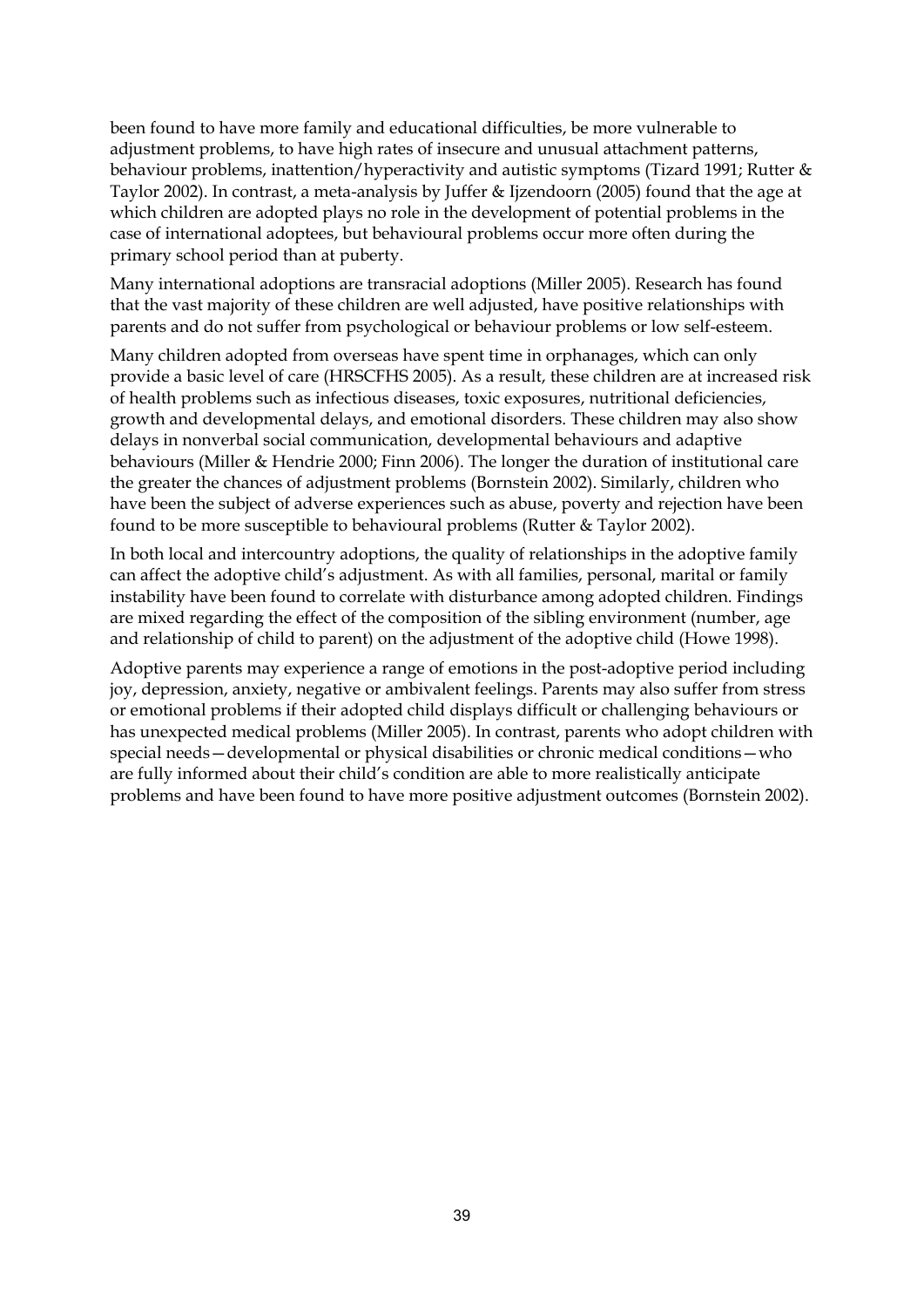# **Appendix A Statistical tables**

| Year              | $NSW^{(a)}$ | <b>Vic</b> | $QId^{(b)}$ | WA   | SA     | Tas  | ACT <sup>(b)</sup> | <b>NT</b>        | <b>Australia</b> |
|-------------------|-------------|------------|-------------|------|--------|------|--------------------|------------------|------------------|
| 1970-71           | 3,275       | 2,057      | 1,562       | 301  | 879    | 289  | 122                | 68               | 8,553            |
| 1971-72           | 4,539       | 1,768      | 1,774       | 457  | 776    | 303  | 127                | 54               | 9,798            |
| 1972-73           | 3,315       | 1,765      | 1,678       | 717  | 649    | 268  | 121                | 29               | 8,542            |
| 1973-74           | 1,936       | 1,557      | 1,458       | 783  | 558    | 268  | 120                | 25               | 6,705            |
| 1974-75           | 1,799       | 1,168      | 1,394       | 528  | 551    | 243  | 123                | 33               | 5,839            |
| 1975-76           | 1,449       | 1,032      | 1,112       | 531  | 549    | 211  | 87                 | 19               | 4,990            |
| 1976-77           | 1,770       | 908        | 1,014       | 497  | 658    | 185  | 82                 | 74               | 5,188            |
| 1977-78           | 1,068       | 951        | 660         | 417  | 506    | 164  | 55                 | 46               | 3,867            |
| 1978-79           | 1,020       | 956        | 563         | 380  | 415    | 173  | 56                 | 40               | 3,603            |
| 1979-80           | 853         | 914        | 450         | 387  | 475    | 148  | 85                 | 25               | 3,337            |
| 1980-81           | 794         | 711        | 454         | 305  | 505    | 140  | $74\,$             | 35               | 3,018            |
| 1981-82           | 855         | 753        | 467         | 261  | 396    | 119  | 81                 | 39               | 2,971            |
| 1982-83           | 926         | 692        | 555         | 270  | 424    | 117  | 59                 | 29               | 3,072            |
| 1983-84           | 698         | 686        | 517         | 250  | 438    | 87   | 51                 | 43               | 2,770            |
| 1984-85           | 623         | 631        | 331         | 293  | 222    | 97   | 74                 | 23               | 2,294            |
| $1985 - 86^{(c)}$ | n.a.        | n.a.       | 359         | n.a. | n.a.   | n.a. | n.a.               | n.a.             | n.a.             |
| $1986 - 87(c)$    | n.a.        | n.a.       | 334         | n.a. | n.a.   | n.a. | n.a.               | n.a.             | n.a.             |
| 1987-88           | 280         | 114        | 309         | 191  | 416    | 120  | 36                 | 28               | 1,494            |
| 1988-89           | 335         | 288        | 353         | 147  | 221    | 85   | 47                 | 25               | 1,501            |
| 1989-90           | 360         | 212        | 278         | 128  | 174    | 71   | 50                 | 21               | 1,294            |
| 1990-91           | 329         | 258        | 210         | 136  | 103    | 61   | 25                 | $20\,$           | 1,142            |
| 1991-92           | 310         | 185        | 232         | 120  | 112    | 58   | 23                 | 12               | 1,052            |
| 1992-93           | 209         | 101        | 222         | 87   | 111    | 23   | 20                 | $10\,$           | 783              |
| 1993-94           | 188         | 112        | 206         | 85   | 106    | 37   | 21                 | $\boldsymbol{9}$ | 764              |
| 1994-95           | 260         | 145        | 179         | 127  | 108    | 12   | 18                 | 6                | 855              |
| 1995-96           | 204         | 131        | 170         | 75   | 48     | 17   | 19                 | 4                | 668              |
| 1996-97           | 263         | 123        | 129         | 56   | 79     | 30   | 26                 | 3                | 709              |
| 1997-98           | 200         | 114        | 111         | 69   | 48     | 19   | 15                 | $\mathbf{1}$     | 577              |
| 1998-99           | 185         | 102        | 94          | 64   | 53     | 25   | 16                 | 6                | 543              |
| 1999-00           | 154         | 122        | 105         | 79   | 59     | 19   | 24                 | 4                | 566              |
| 2000-01           | 166         | 98         | 62          | 74   | 53     | 24   | 27                 | 10               | 514              |
| 2001-02           | 207         | 110        | 49          | 79   | 62     | 20   | 23                 | 11               | 561              |
| 2002-03           | 122         | 82         | 67          | 76   | $72\,$ | 21   | 25                 | $\overline{7}$   | 472              |
| 2003-04           | 115         | 120        | 65          | 59   | 79     | 26   | 33                 | $\mathbf 5$      | 502              |
| 2004-05           | 154         | 161        | 84          | 49   | 77     | 23   | 20                 | 17               | 585              |
| 2005-06           | 149         | 131        | 82          | 62   | 72     | 35   | 30                 | 15               | 576              |
| 2006-07           | 164         | 127        | 91          | 65   | 62     | 26   | 22                 | 11               | 568              |
| 2007-08           | 125         | 98         | 86          | 41   | 36     | 31   | 14                 | 9                | 440              |
| 2008-09           | 155         | $71$       | 92          | 43   | 35     | 23   | $13$               | 9                | 441              |

**Table A1: Number of children legally adopted, by state and territory, 1970–71 to 2008–09** 

(a) NSW was unable to provide data on adoptions by step-parents from 1987–88 to 1993–94.

(b) Data for 1986–87, 1987–88 and 1998–99 may differ from previous reports because of updated figures.

(c) National data were not collected in 1985–86 and 1986–87.

*Source:* AIHW Adoptions Australia data collection; AIHW: Wilkinson & Angus 1993:18.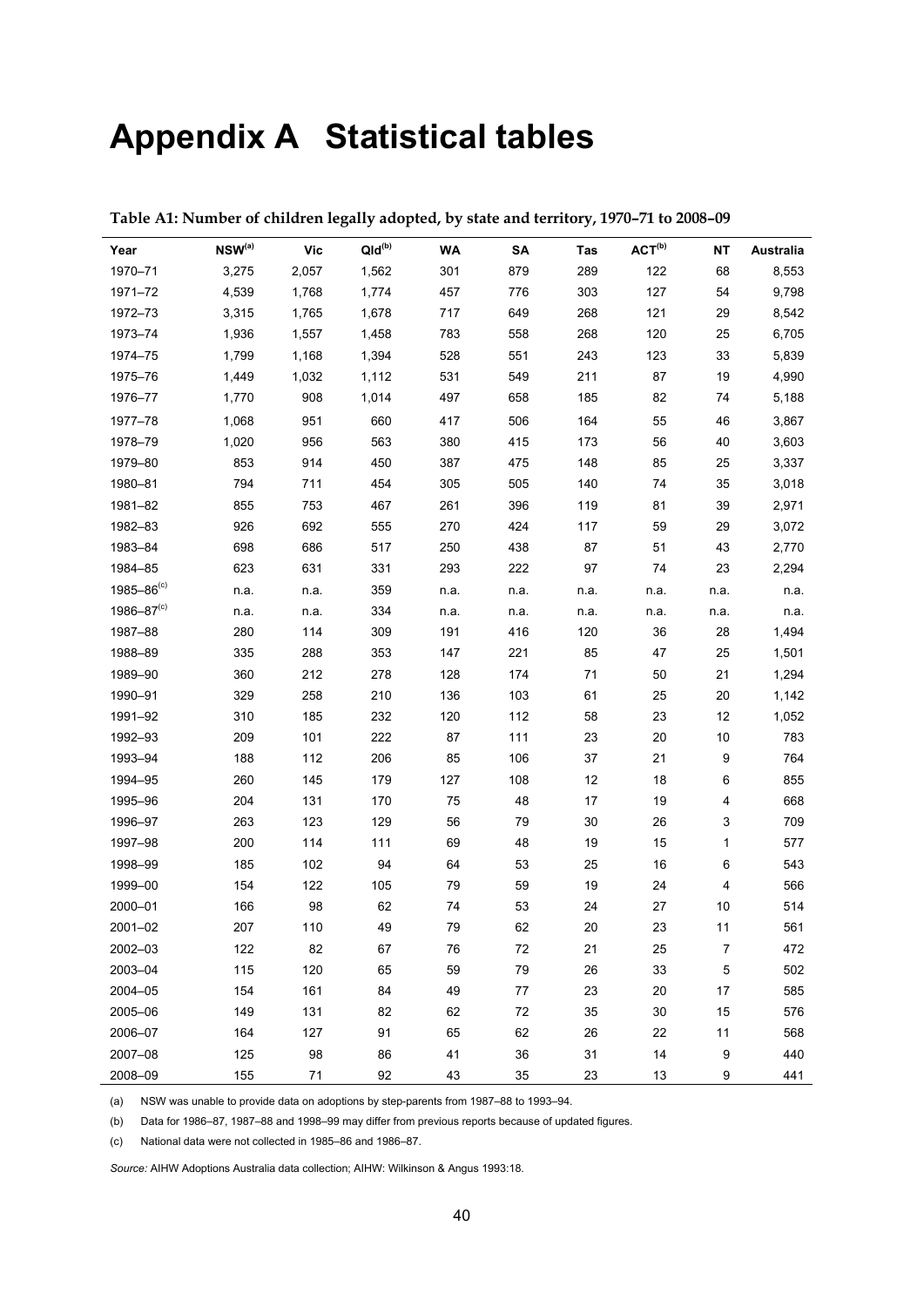| Type of adoption       | <b>NSW</b> | Vic | Qld | <b>WA</b> | SΑ | Tas | <b>ACT</b> | <b>NT</b> | <b>Australia</b> |
|------------------------|------------|-----|-----|-----------|----|-----|------------|-----------|------------------|
| Local placement        | 12         | 19  | 21  | 10        |    | 2   | 3          |           | 70               |
| Intercountry placement |            |     |     |           |    |     |            |           |                  |
| Hague adoption         | 56         | 22  | 24  | 8         | 13 |     |            |           | 137              |
| Non-Hague adoption     | 28         | 24  | 20  |           | 18 | 5   | 6          | 2         | 110              |
| Total                  | 96         | 65  | 65  | 25        | 32 | 14  | 16         | 4         | 317              |

**Table A2: Placement adoptions—number of children who were placed for adoption, regardless of whether the adoption order was finalised, 2008–09** 

*Note:* This table includes children placed with their adoptive families before their adoption order was finalised. Some children placed for adoption during this period may not have their adoption finalised until the following year. In addition, some adoption orders finalised in 2008–09 may relate to children who were placed in the previous year. Therefore, numbers do not sum to total adoptions recorded during 2008–09 (441).

*Source:* AIHW Adoptions Australia data collection.

| Age<br>group |       | Intercountry<br>adoptions      |       |              | <b>Local adoptions</b> |       |               | 'Known' child<br>adoptions |                |                | <b>Total</b> |                |
|--------------|-------|--------------------------------|-------|--------------|------------------------|-------|---------------|----------------------------|----------------|----------------|--------------|----------------|
| (years)      | M     | F                              | P     | M            | F                      | P     | M             | F                          | P              | M              | F            | P              |
|              |       |                                |       |              |                        |       | <b>Number</b> |                            |                |                |              |                |
| Under 1      | 48    | 52                             | 100   | 22           | 24                     | 46    | 1             | 1                          | $\overline{2}$ | 71             | 77           | 148            |
| $1 - 4$      | 66    | 71                             | 137   | 11           | 9                      | 20    | 3             | 5                          | 8              | 80             | 85           | 165            |
| $5 - 9$      | 12    | 17                             | 29    |              |                        |       | 18            | 11                         | 29             | 30             | 28           | 58             |
| $10 - 14$    |       | 1                              | 1     | $\mathbf{1}$ |                        | 1     | 16            | 14                         | 30             | 17             | 15           | 32             |
| 15           | 1     |                                | 1     |              |                        |       |               | 3                          | 3              | $\mathbf{1}$   | 3            | $\overline{4}$ |
| $16 - 17$    |       |                                |       |              | 1                      | 1     | 9             | 14                         | 23             | 9              | 15           | 24             |
| $18+$        | 1     |                                | 1     |              |                        |       | 6             | 3                          | 9              | $\overline{7}$ | 3            | 10             |
| <b>Total</b> | 128   | 141                            | 269   | 34           | 34                     | 68    | 53            | 51                         | 104            | 215            | 226          | 441            |
|              |       |                                |       |              |                        |       | Per cent      |                            |                |                |              |                |
| Under 1      | 37.5  | 36.9                           | 37.2  | 64.7         | 70.6                   | 67.6  | 1.9           | 2.0                        | 1.9            | 33.0           | 34.1         | 33.6           |
| $1 - 4$      | 51.6  | 50.4                           | 50.9  | 32.4         | 26.5                   | 29.4  | 5.7           | 9.8                        | 7.7            | 37.2           | 37.6         | 37.4           |
| $5 - 9$      | 9.4   | 12.1                           | 10.8  |              |                        |       | 34.0          | 21.6                       | 27.9           | 14.0           | 12.4         | 13.2           |
| $10 - 14$    |       | 0.7                            | 0.4   | 2.9          |                        | 1.5   | 30.2          | 27.5                       | 28.8           | 7.9            | 6.6          | 7.3            |
| 15           | 0.8   | $\overbrace{\phantom{123321}}$ | 0.4   |              |                        |       |               | 5.9                        | 2.9            | 0.5            | 1.3          | 0.9            |
| $16 - 17$    |       |                                |       |              | 2.9                    | 1.5   | 17.0          | 27.5                       | 22.1           | 4.2            | 6.6          | 5.4            |
| $18+$        | 0.8   |                                | 0.4   |              |                        |       | 11.3          | 5.9                        | 8.7            | 3.3            | 1.3          | 2.3            |
| <b>Total</b> | 100.0 | 100.0                          | 100.0 | 100.0        | 100.0                  | 100.0 | 100.0         | 100.0                      | 100.0          | 100.0          | 100.0        | 100.0          |

**Table A3: Adoptions, by type of adoption, by age and sex of child, 2008–09** 

 $M$  = males,  $F$  = females,  $P$  = persons

*Notes* 

1. The age groups in this table have been selected to correspond with the eligibility requirements of the Baby Bonus—families are entitled to this payment following the adoption of a child under 16 years of age. Refer to *Characteristics of adopted children* in *Chapter 4* for more information.

2. Percentages may not add to 100 because of rounding.

3. For local and intercountry adoptions, 'age of child' refers to the age of the adopted child at the date of placement with the adoptive parent(s); for 'known' child adoptions, 'age of child' refers to the age of the adopted child at the date the adoption order was granted.

4. Refer to the *Glossary* for definitions of the various adoption categories.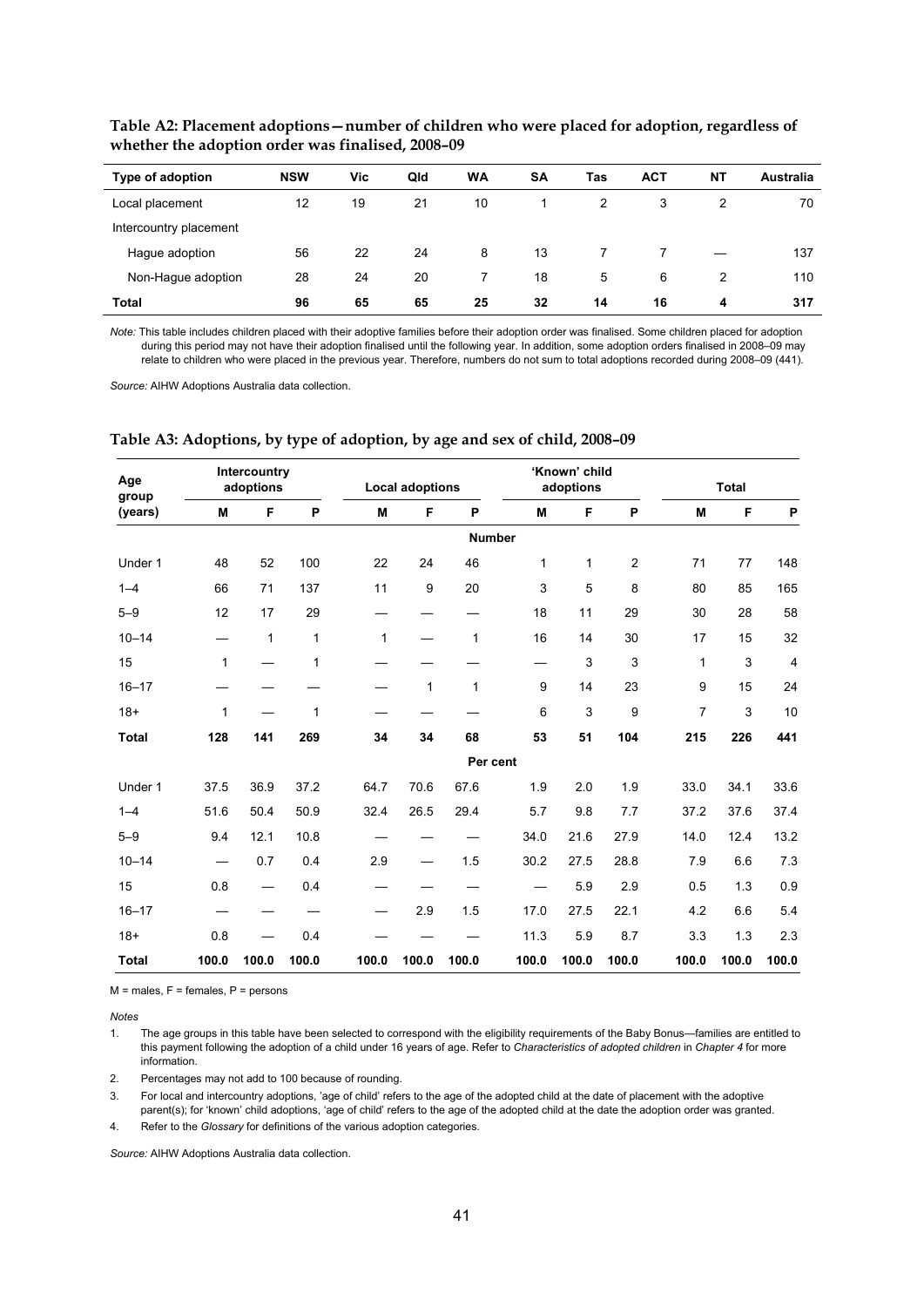|             | Children adopted from<br><b>Australia</b> |          | Children adopted from<br>overseas |          | Total <sup>(a)</sup> |          |
|-------------|-------------------------------------------|----------|-----------------------------------|----------|----------------------|----------|
| Year        | <b>Number</b>                             | Per cent | <b>Number</b>                     | Per cent | <b>Number</b>        | Per cent |
| 1984-85     | 2,045                                     | 89.1     | 235                               | 10.2     | 2,294                | 100.0    |
| 1985-86     | n.a.                                      | n.a.     | n.a.                              | n.a.     | n.a.                 | n.a.     |
| 1986-87     | n.a.                                      | n.a.     | n.a.                              | n.a.     | n.a.                 | n.a.     |
| 1987-88     | 1,183                                     | 79.2     | $308^{(b)}$                       | 20.6     | 1,494                | 100.0    |
| 1988-89     | 1,106                                     | 73.7     | 394                               | 26.2     | 1,501                | 100.0    |
| 1989-90     | 874                                       | 67.5     | 420                               | 32.5     | 1,294                | 100.0    |
| 1990-91     | 749                                       | 65.6     | 393                               | 34.4     | 1,142                | 100.0    |
| 1991-92     | 713                                       | 67.8     | 338                               | 32.1     | 1,052                | 100.0    |
| 1992-93     | 556                                       | 71.0     | 227                               | 29.0     | 783                  | 100.0    |
| 1993-94     | 542                                       | 70.9     | 222                               | 29.1     | 764                  | 100.0    |
| 1994-95     | 631                                       | 73.8     | 224                               | 26.2     | 855                  | 100.0    |
| 1995-96     | 394                                       | 59.0     | 274                               | 41.0     | 668                  | 100.0    |
| 1996-97     | 440                                       | 62.1     | 269                               | 37.9     | 709                  | 100.0    |
| 1997-98     | 332                                       | 57.5     | 245                               | 42.5     | 577                  | 100.0    |
| 1998-99     | 299                                       | 55.1     | 244                               | 44.9     | 543                  | 100.0    |
| 1999-00     | 265                                       | 46.8     | 301                               | 53.2     | 566                  | 100.0    |
| 2000-01     | 225                                       | 43.8     | 289                               | 56.2     | 514                  | 100.0    |
| $2001 - 02$ | 267                                       | 47.6     | 294                               | 52.4     | 561                  | 100.0    |
| 2002-03     | 194                                       | 41.1     | 278                               | 58.9     | 472                  | 100.0    |
| 2003-04     | 132                                       | 26.3     | 370                               | 73.7     | 502                  | 100.0    |
| 2004-05     | 151                                       | 25.8     | 434                               | 74.2     | 585                  | 100.0    |
| 2005-06     | 155                                       | 26.9     | 421                               | 73.1     | 576                  | 100.0    |
| 2006-07     | 163                                       | 28.7     | 405                               | 71.3     | 568                  | 100.0    |
| 2007-08     | 170                                       | 38.6     | 270                               | 61.4     | 440                  | 100.0    |
| 2008-09     | 172                                       | 39.0     | 269                               | 61.0     | 441                  | 100.0    |

| Table A4: Adoptions in Australia, by type of adoption, 1984-85 to 2008-09 |
|---------------------------------------------------------------------------|
|---------------------------------------------------------------------------|

(a) Includes children of unknown country of origin. Therefore numbers and percentages for subcategories may not add to those for total.

(b) Excludes Victoria for which data were not available.

#### *Notes*

1. National data were not collected in 1985–86 and 1986–87.

2. NSW was unable to provide data on adoptions by step-parents from 1987–88 to 1993–94.

*Sources:* AIHW Adoptions Australia data collection; AIHW: Wilkinson & Angus 1993:20–1.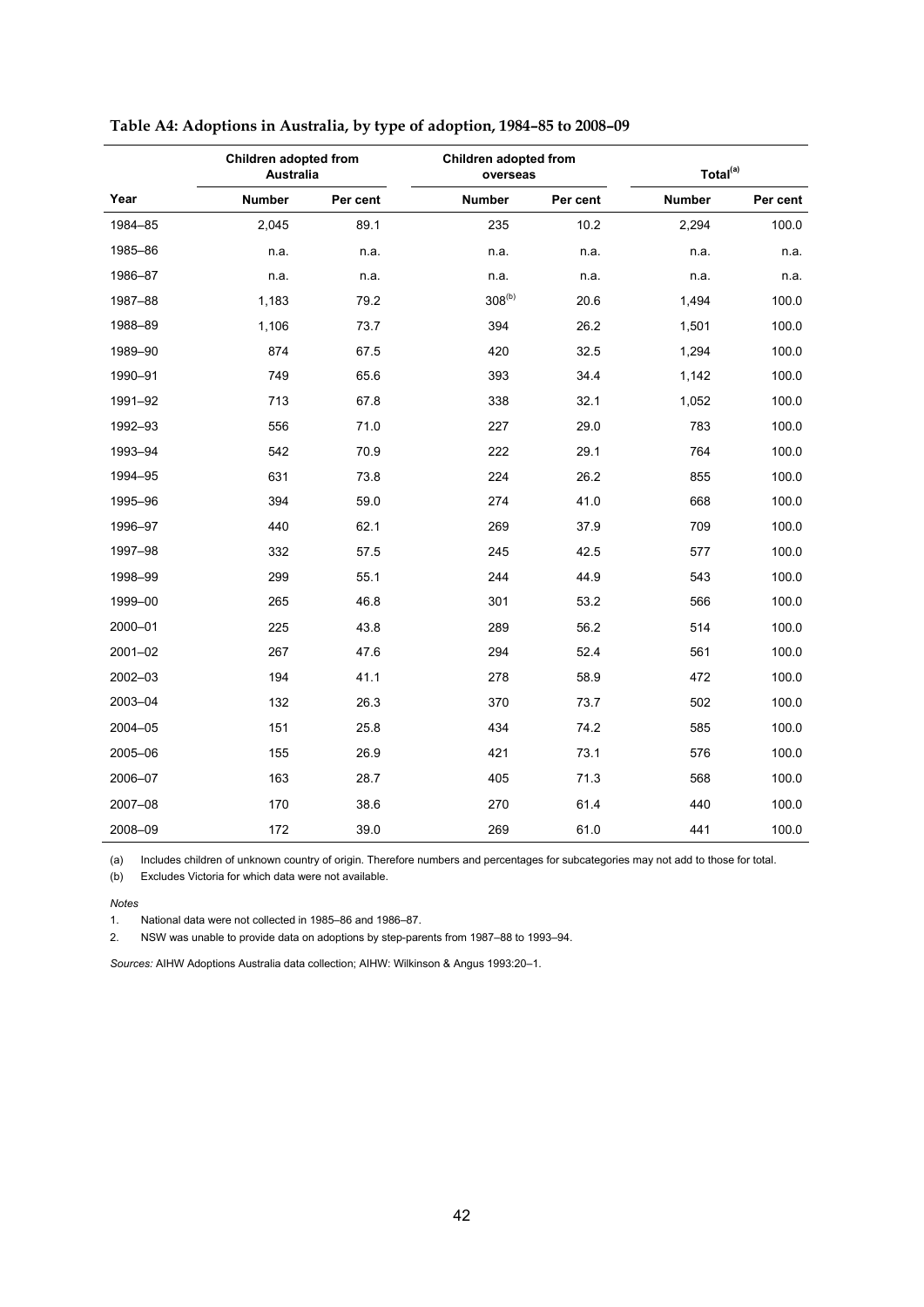| Year        | <b>NSW</b> | <b>Vic</b> | Qld | <b>WA</b> | SA             | Tas            | <b>ACT</b>     | <b>NT</b>      | Australia |
|-------------|------------|------------|-----|-----------|----------------|----------------|----------------|----------------|-----------|
| 1998-99     | 50         | 30         | 22  | 6         | 6              | 11             |                | 1              | 127       |
| 1999-00     | 31         | 34         | 24  | 10        | 3              | $\overline{2}$ | $\overline{2}$ |                | 106       |
| 2000-01     | 28         | 28         | 9   | 6         | 5              | 5              | $\overline{2}$ | $\overline{2}$ | 85        |
| $2001 - 02$ | 54         | 22         | 10  | 13        | 3              | $\overline{2}$ | 3              |                | 107       |
| 2002-03     | 22         | 20         | 23  | 6         | 3              | 3              | 1              |                | 78        |
| 2003-04     | 24         | 23         | 14  | 3         | 6              | $\mathbf{1}$   | $\overline{2}$ |                | 73        |
| 2004-05     | 24         | 16         | 13  | 4         | $\overline{2}$ | 2              | 3              | 1              | 65        |
| 2005-06     | 23         | 17         | 8   | 9         |                | 2              |                |                | 60        |
| 2006-07     | 12         | 18         | 12  | 8         | 5              | 3              |                |                | 59        |
| 2007-08     | 15         | 27         | 17  | 3         | 1              | 3              | 3              | 1              | 70        |
| 2008-09     | 20         | 18         | 20  | 7         | 1              | 1              |                |                | 68        |

**Table A5: Number of local adoptions, by state and territory, 1998–99 to 2008–09** 

*Note:* Changes to the categories of adoption introduced in 1998–99 limit the amount of trend data available for 'local' adoptions (see *Section 1.1*).

*Source:* AIHW Adoptions Australia data collection.

#### **Table A6: Number of 'known' child adoptions, 1998–99 to 2008–09**

| Year        | <b>NSW</b> | <b>Vic</b> | Qld            | <b>WA</b> | <b>SA</b>      | Tas            | <b>ACT</b>     | <b>NT</b> | Australia |
|-------------|------------|------------|----------------|-----------|----------------|----------------|----------------|-----------|-----------|
| 1998-99     | 78         | 13         | 36             | 38        | $\overline{c}$ | $\overline{2}$ | $\overline{2}$ |           | 172       |
| 1999-00     | 68         | 12         | 21             | 43        |                | 4              | 11             |           | 159       |
| 2000-01     | 53         | 10         | 13             | 48        | 4              | 5              | 7              |           | 140       |
| $2001 - 02$ | 82         | 14         | 6              | 37        | 5              | $\overline{2}$ | 11             | 3         | 160       |
| 2002-03     | 39         | 3          | 15             | 46        | 1              | 3              | 9              |           | 116       |
| 2003-04     | 25         | 11         | $\overline{2}$ | 12        | 1              | 3              | 5              |           | 59        |
| 2004-05     | 42         | 13         | 6              | 16        | 1              | 3              | 5              |           | 86        |
| 2005-06     | 33         | 10         | 13             | 17        | 3              | $\overline{7}$ | 9              | 3         | 95        |
| 2006-07     | 40         | 14         | 16             | 17        | 1              | 12             | 3              | 1         | 104       |
| 2007-08     | 37         | 5          | 22             | 21        | 3              | 5              | 6              | 1         | 100       |
| 2008-09     | 42         | 5          | 23             | 22        |                | 5              | 6              | 1         | 104       |

*Note:* Changes to the categories of adoption introduced in 1998–99 limit the amount of trend data available for 'known' child adoptions (see *Section 1.1*).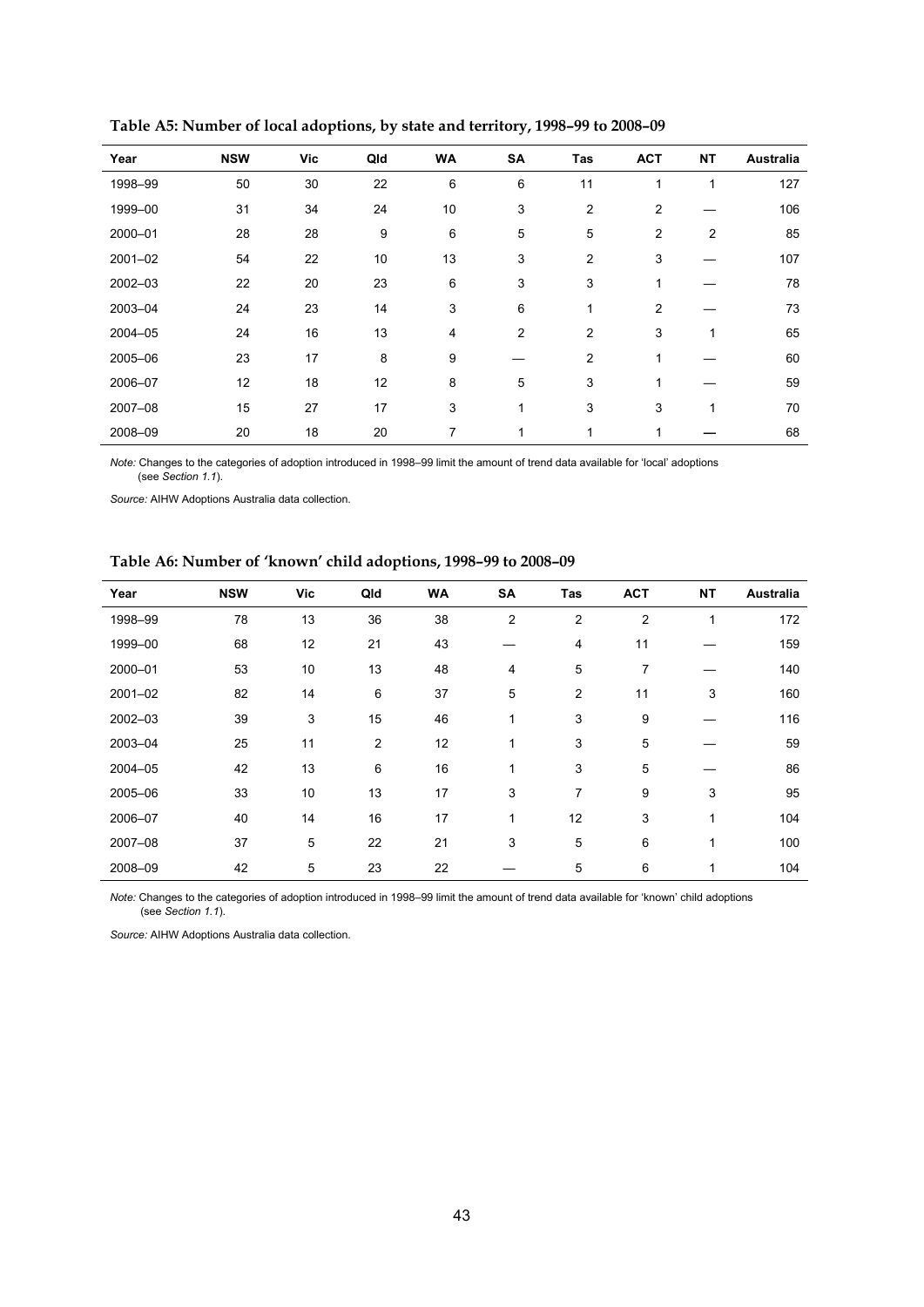|         | <b>Adopted by relatives</b> |          | Adopted by non-relatives |          | Total <sup>(a)</sup> |          |
|---------|-----------------------------|----------|--------------------------|----------|----------------------|----------|
| Year    | <b>Number</b>               | Per cent | <b>Number</b>            | Per cent | <b>Number</b>        | Per cent |
| 1984-85 | 1,157                       | 56.6     | 888                      | 43.4     | 2,045                | 100.0    |
| 1985-86 | n.a.                        | n.a.     | n.a.                     | n.a.     | n.a.                 | n.a.     |
| 1986-87 | n.a.                        | n.a.     | n.a.                     | n.a.     | n.a.                 | n.a.     |
| 1987-88 | 605                         | 51.1     | 578                      | 48.9     | 1,183                | 100.0    |
| 1988-89 | 500                         | 45.2     | 606                      | 54.8     | 1,106                | 100.0    |
| 1989-90 | 327                         | 37.4     | 547                      | 62.6     | 874                  | 100.0    |
| 1990-91 | 277                         | 37.0     | 472                      | 63.0     | 749                  | 100.0    |
| 1991-92 | 295                         | 41.4     | 418                      | 58.6     | 713                  | 100.0    |
| 1992-93 | 250                         | 45.0     | 306                      | 55.0     | 556                  | 100.0    |
| 1993-94 | 228                         | 42.1     | 314                      | 57.9     | 542                  | 100.0    |
| 1994-95 | 320                         | 50.7     | 311                      | 49.3     | 631                  | 100.0    |
| 1995-96 | 177                         | 44.9     | 217                      | 55.1     | 394                  | 100.0    |
| 1996-97 | 177                         | 40.2     | 263                      | 59.8     | 440                  | 100.0    |
| 1997-98 | 154                         | 46.4     | 178                      | 53.6     | 332                  | 100.0    |
| 1998-99 | 124                         | 41.5     | 175                      | 58.5     | 299                  | 100.0    |
| 1999-00 | 116                         | 43.8     | 149                      | 56.2     | 265                  | 100.0    |
| 2000-01 | 102                         | 45.3     | 114                      | 50.7     | 225                  | 100.0    |
| 2001-02 | 108                         | 40.4     | 159                      | 59.6     | 267                  | 100.0    |
| 2002-03 | 74                          | 38.1     | 107                      | 55.2     | 194                  | 100.0    |
| 2003-04 | 34                          | 25.8     | 98                       | 74.2     | 132                  | 100.0    |
| 2004-05 | 57                          | 37.7     | 94                       | 62.3     | 151                  | 100.0    |
| 2005-06 | 74                          | 47.7     | 81                       | 52.3     | 155                  | 100.0    |
| 2006-07 | 82                          | 50.3     | 81                       | 49.7     | 163                  | 100.0    |
| 2007-08 | 74                          | 43.5     | 96                       | 56.5     | 170                  | 100.0    |
| 2008-09 | 69                          | 40.1     | 103                      | 59.9     | 172                  | 100.0    |

**Table A7: Adoptions of Australian children, by relationship to adoptive parent(s), 1984–85 to 2008–09** 

(a) For 2000–01 and 2002–03, the total includes adoptions involving children with an unknown relationship to the adoptive parent(s). Therefore numbers and percentages for subcategories may not add to those for the total.

*Notes* 

J

1. The total number of adoptions in 2008–09 (172) includes the sum of local adoptions (68) and known adoptions (104).

2. 'Relatives' includes step-parents, other relatives such as grandparents, aunts and uncles and commissioning (surrogate) parents. 'Non-relatives' includes foster carers and other non-relatives.

3. National data were not collected in 1985–86 and 1986–87.

4. NSW was unable to provide data on adoptions by step-parents from 1987–88 to 1993–94.

*Sources:* AIHW Adoptions Australia data collection; AIHW: Wilkinson & Angus 1993:20–1.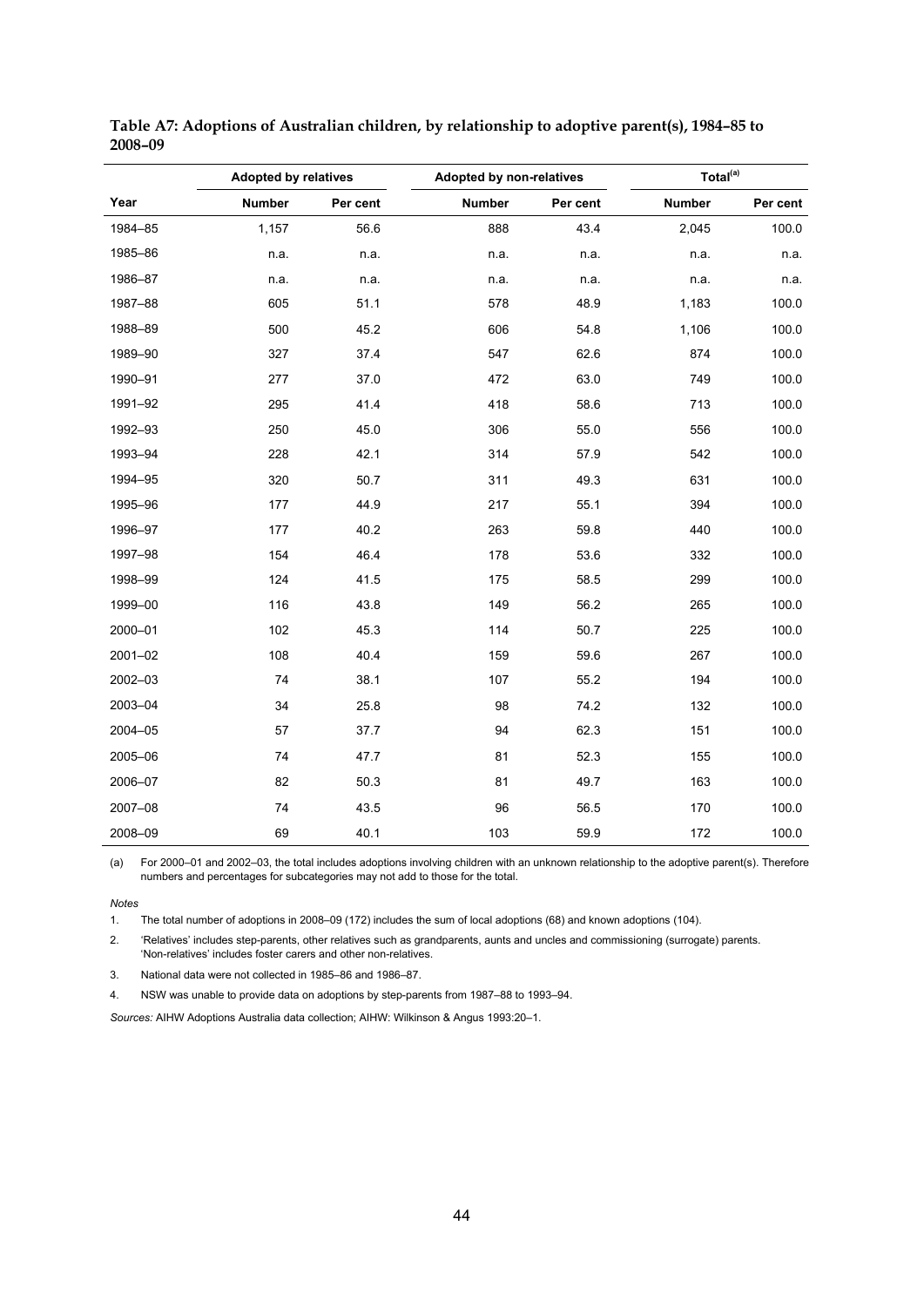|             | Asia |                 |                | South/Central<br>America |                | Africa   |                         | Other           |     | <b>Total</b>    |
|-------------|------|-----------------|----------------|--------------------------|----------------|----------|-------------------------|-----------------|-----|-----------------|
|             |      | Number Per cent |                | Number Per cent          | <b>Number</b>  | Per cent |                         | Number Per cent |     | Number Per cent |
| 1990-91     | 344  | 87.5            | 32             | 8.1                      | $\overline{2}$ | 0.5      | 15                      | 3.8             | 393 | 100.0           |
| 1991-92     | 269  | 79.6            | 41             | 12.1                     | 3              | 0.9      | 25                      | 7.4             | 338 | 100.0           |
| 1992-93     | 158  | 69.6            | 58             | 25.6                     | 1              | 0.4      | 10                      | 4.4             | 227 | 100.0           |
| 1993-94     | 171  | 77.0            | 38             | 17.1                     | 3              | 1.4      | 10                      | 4.5             | 222 | 100.0           |
| 1994-95     | 171  | 76.3            | 35             | 15.6                     | $\overline{c}$ | 0.9      | 16                      | 7.1             | 224 | 100.0           |
| 1995-96     | 191  | 69.7            | 62             | 22.6                     | 6              | 2.2      | 15                      | 5.5             | 274 | 100.0           |
| 1996-97     | 197  | 73.2            | 38             | 14.1                     | 16             | 5.9      | 18                      | 6.7             | 269 | 100.0           |
| 1997-98     | 154  | 62.9            | 29             | 11.8                     | 37             | 15.1     | 25                      | 10.2            | 245 | 100.0           |
| 1998-99     | 157  | 64.3            | 20             | 8.2                      | 34             | 13.9     | 33                      | 13.5            | 244 | 100.0           |
| 1999-00     | 186  | 61.8            | 24             | 8.0                      | 46             | 15.3     | 45                      | 15.0            | 301 | 100.0           |
| 2000-01     | 197  | 68.2            | 27             | 9.3                      | 37             | 12.8     | 28                      | 9.7             | 289 | 100.0           |
| $2001 - 02$ | 231  | 78.6            | 18             | 6.1                      | 37             | 12.6     | 8                       | 2.7             | 294 | 100.0           |
| 2002-03     | 224  | 80.6            | 12             | 4.3                      | 40             | 14.4     | 2                       | 0.7             | 278 | 100.0           |
| 2003-04     | 316  | 85.4            | $\overline{7}$ | 1.9                      | 45             | 12.2     | $\overline{\mathbf{c}}$ | 0.5             | 370 | 100.0           |
| 2004-05     | 363  | 83.6            | 5              | 1.2                      | 59             | 13.6     | 7                       | 1.6             | 434 | 100.0           |
| 2005-06     | 339  | 80.5            | 11             | 2.6                      | 70             | 16.6     | 1                       | 0.2             | 421 | 100.0           |
| 2006-07     | 343  | 84.7            | 8              | 2.0                      | 47             | 11.6     | 7                       | 1.7             | 405 | 100.0           |
| 2007-08     | 229  | 84.8            | 5              | 1.9                      | 36             | 13.3     |                         |                 | 270 | 100.0           |
| 2008-09     | 219  | 81.4            | 9              | 3.3                      | 38             | 14.1     | 3                       | 1.1             | 269 | 100.0           |

**Table A8: Intercountry adoptions, by child's region of origin, 1990–91 to 2008–09** 

*Note:* 'Other' includes Europe, North America and Oceania.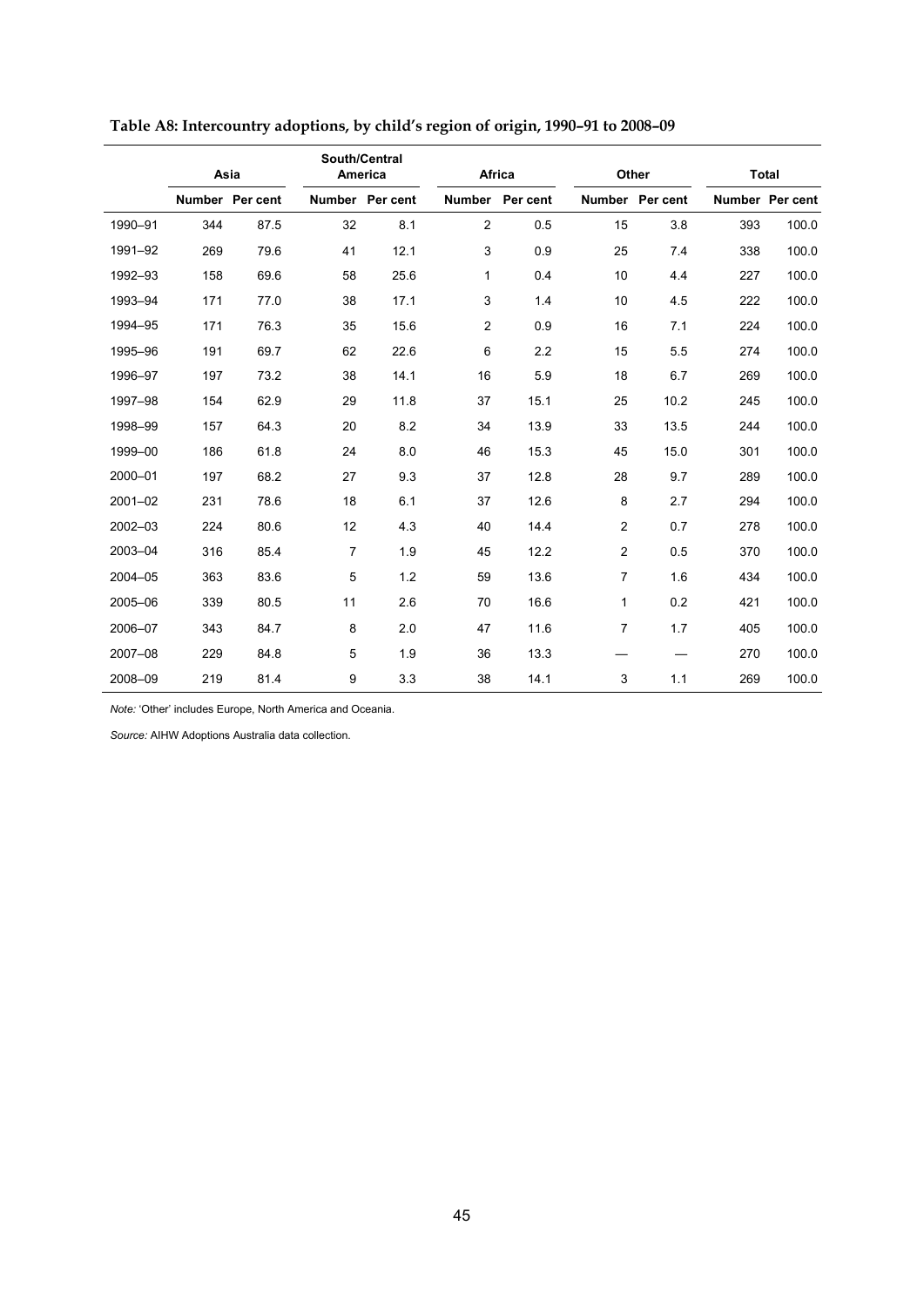| Year    | <b>NSW</b> | Vic | Qld | <b>WA</b> | SA | Tas            | <b>ACT</b>       | <b>NT</b>               | Australia |
|---------|------------|-----|-----|-----------|----|----------------|------------------|-------------------------|-----------|
| 1990-91 | 162        | 105 | 25  | 22        | 43 | 16             | 16               | 4                       | 393       |
| 1991-92 | 145        | 67  | 27  | 24        | 50 | 13             | 10               | $\overline{c}$          | 338       |
| 1992-93 | 95         | 37  | 19  | 14        | 40 | 9              | 9                | $\overline{\mathbf{4}}$ | 227       |
| 1993-94 | 89         | 30  | 26  | 16        | 34 | 14             | 10               | $\mathsf 3$             | 222       |
| 1994-95 | 85         | 59  | 21  | 9         | 35 | $\overline{c}$ | $\boldsymbol{9}$ | $\overline{\mathbf{4}}$ | 224       |
| 1995-96 | 105        | 57  | 37  | 29        | 29 | 9              | 4                | $\overline{\mathbf{4}}$ | 274       |
| 1996-97 | 81         | 56  | 41  | 13        | 49 | 15             | 12               | $\overline{\mathbf{c}}$ | 269       |
| 1997-98 | 69         | 64  | 43  | 14        | 37 | 8              | 10               |                         | 245       |
| 1998-99 | 57         | 59  | 36  | 20        | 45 | 12             | 11               | 4                       | 244       |
| 1999-00 | 55         | 76  | 60  | 26        | 56 | 13             | 11               | 4                       | 301       |
| 2000-01 | 85         | 60  | 40  | 20        | 44 | 14             | 18               | 8                       | 289       |
| 2001-02 | 71         | 74  | 33  | 29        | 54 | 16             | $\boldsymbol{9}$ | 8                       | 294       |
| 2002-03 | 61         | 59  | 29  | 24        | 68 | 15             | 15               | $\overline{7}$          | 278       |
| 2003-04 | 66         | 86  | 49  | 44        | 72 | 22             | 26               | 5                       | 370       |
| 2004-05 | 88         | 132 | 65  | 29        | 74 | 18             | 12               | 16                      | 434       |
| 2005-06 | 93         | 104 | 61  | 36        | 69 | 26             | 20               | 12                      | 421       |
| 2006-07 | 112        | 95  | 63  | 40        | 56 | 11             | 18               | 10                      | 405       |
| 2007-08 | 73         | 66  | 47  | 17        | 32 | 23             | $\mathbf 5$      | $\overline{7}$          | 270       |
| 2008-09 | 93         | 48  | 49  | 14        | 34 | 17             | 6                | 8                       | 269       |

**Table A9: Number of intercountry adoptions, by state and territory, 1990–91 to 2008–09** 

*Notes* 

1. Data for years before 1990–91 are included in previous editions of this publication.

2. Before 1998–99, 'intercountry adoptions' were referred to as 'adoptions of overseas-born children by non-relatives'.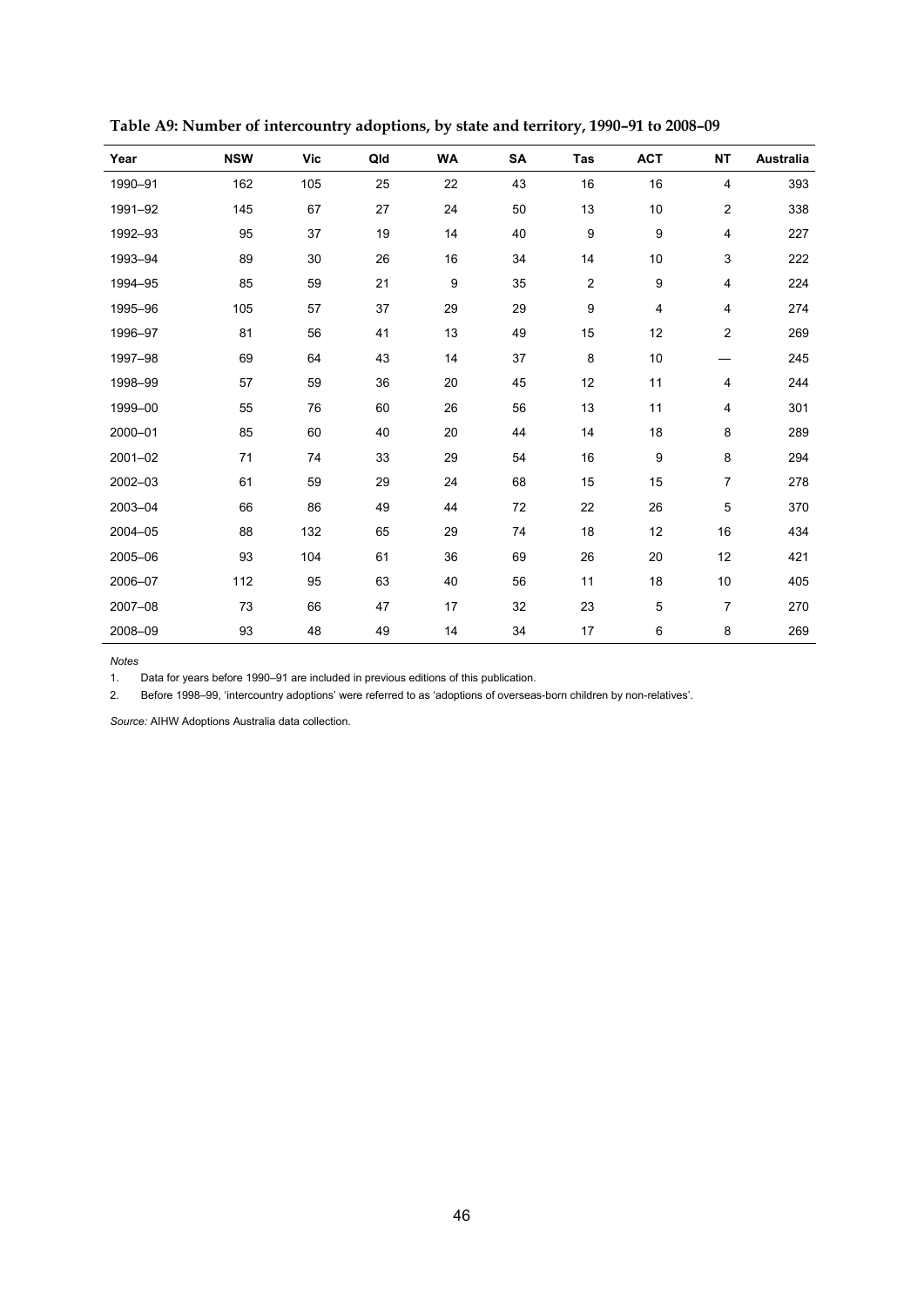| <b>Country of</b><br>birth | 1999-<br>00 | 2000-<br>01 | $2001 -$<br>02                | $2002 -$<br>03 | 2003-<br>04              | $2004 -$<br>05 | 2005-<br>06  | 2006-<br>07    | $2007 -$<br>08           | 2008-<br>09             | <b>Total</b> |
|----------------------------|-------------|-------------|-------------------------------|----------------|--------------------------|----------------|--------------|----------------|--------------------------|-------------------------|--------------|
|                            |             |             |                               |                |                          | Number         |              |                |                          |                         |              |
| China <sup>(a)</sup>       | 1           | 15          | 39                            | 46             | 112                      | 140            | 116          | 125            | 63                       | 63                      | 720          |
| Colombia                   | 17          | 15          | 9                             | $\overline{7}$ | 7                        | 3              | 9            | 5              | $\mathsf 3$              | 8                       | 83           |
| Ethiopia                   | 46          | 37          | 36                            | 39             | 45                       | 59             | 70           | 47             | 35                       | 38                      | 452          |
| Fiji                       | 5           | 3           | 5                             |                | $\mathbf{1}$             | 1              | $\mathbf{1}$ |                |                          |                         | 16           |
| Guatemala                  | 2           | 3           | 6                             | 4              |                          | 1              | $\mathbf{1}$ | 2              |                          |                         | 19           |
| Hong Kong <sup>(b)</sup>   | 3           | 3           | 10                            | 4              | 4                        | 3              | 4            | 9              | 4                        | 2                       | 46           |
| India                      | 37          | 40          | 40                            | 33             | 29                       | 31             | 34           | 25             | 27                       | 12                      | 308          |
| Lithuania                  |             |             | $\overbrace{\phantom{13333}}$ | —              | —                        | 5              |              | $\overline{c}$ | $\overline{\phantom{0}}$ | 2                       | 9            |
| Philippines                | 29          | 18          | 12                            | 18             | 29                       | 48             | 42           | 45             | 41                       | 45                      | 327          |
| Romania                    | 36          | 22          | 2                             | $\mathbf{1}$   | —                        |                |              |                |                          | $\qquad \qquad -$       | 61           |
| South Korea                | 77          | 75          | 93                            | 101            | 98                       | 96             | 103          | 80             | 47                       | 45                      | 815          |
| Sri Lanka                  | 3           | 4           | 3                             | 2              | $\overline{\mathbf{c}}$  | $\overline{2}$ | 3            | 5              | 6                        | $\mathbf{1}$            | 31           |
| Taiwan                     | 2           | 6           | 6                             | 3              | 3                        | 10             | 10           | 26             | 22                       | 32                      | 120          |
| Thailand                   | 33          | 35          | 28                            | 17             | 39                       | 31             | 27           | 28             | 19                       | 19                      | 276          |
| Other <sup>(c)</sup>       | 10          | 13          | 5                             | 3              | 1                        | 4              | 1            | 6              | 3                        | $\overline{\mathbf{c}}$ | 48           |
| <b>Total</b>               | 301         | 289         | 294                           | 278            | 370                      | 434            | 421          | 405            | 270                      | 269                     | 3,331        |
|                            |             |             |                               |                |                          | Per cent       |              |                |                          |                         |              |
| China <sup>(a)</sup>       | 0.3         | 5.2         | 13.3                          | 16.5           | 30.3                     | 32.3           | 27.6         | 30.9           | 23.3                     | 23.4                    | 21.6         |
| Colombia                   | 5.6         | 5.2         | 3.1                           | 2.5            | 1.9                      | $0.7\,$        | 2.1          | 1.2            | 1.1                      | 3.0                     | 2.5          |
| Ethiopia                   | 15.3        | 12.8        | 12.2                          | 14.0           | 12.2                     | 13.6           | 16.6         | 11.6           | 13.0                     | 14.1                    | 13.6         |
| Fiji                       | 1.7         | 1.0         | 1.7                           |                | 0.3                      | 0.2            | 0.2          |                |                          |                         | 0.5          |
| Guatemala                  | 0.7         | 1.0         | 2.0                           | 1.4            | $\overline{\phantom{0}}$ | 0.2            | 0.2          | 0.5            |                          |                         | 0.6          |
| Hong Kong <sup>(b)</sup>   | 1.0         | 1.0         | 3.4                           | 1.4            | 1.1                      | 0.7            | $1.0$        | 2.2            | 1.5                      | 0.7                     | 1.4          |
| India                      | 12.3        | 13.8        | 13.6                          | 11.9           | 7.8                      | 7.1            | 8.1          | 6.2            | 10.0                     | 4.5                     | 9.2          |
| Lithuania                  |             |             |                               |                |                          | 1.2            |              | 0.5            |                          | $0.7\,$                 | $0.3\,$      |
| Philippines                | 9.6         | 6.2         | 4.1                           | 6.5            | 7.8                      | 11.1           | 10.0         | 11.1           | 15.2                     | 16.7                    | 9.8          |
| Romania                    | 12.0        | 7.6         | 0.7                           | 0.4            |                          |                |              |                |                          |                         | $1.8$        |
| South Korea                | 25.6        | 26.0        | 31.6                          | 36.3           | 26.5                     | 22.1           | 24.5         | 19.8           | 17.4                     | 16.7                    | 24.5         |
| Sri Lanka                  | 1.0         | 1.4         | $1.0$                         | 0.7            | 0.5                      | 0.5            | 0.7          | $1.2$          | $2.2\,$                  | 0.4                     | 0.9          |
| Taiwan                     | 0.7         | 2.1         | $2.0\,$                       | 1.1            | $0.8\,$                  | 2.3            | 2.4          | 6.4            | 8.1                      | 11.9                    | 3.6          |
| Thailand                   | 11.0        | 12.1        | 9.5                           | 6.1            | $10.5$                   | 7.1            | 6.4          | 6.9            | 7.0                      | 7.1                     | 8.3          |
| Other <sup>(c)</sup>       | 3.3         | 4.5         | 1.7                           | 1.1            | 0.3                      | 0.9            | 0.2          | 1,5            | 1.1                      | 0.7                     | 1.4          |
| Total                      | 100.0       | 100.0       | 100.0                         | 100.0          | 100.0                    | 100.0          | 100.0        | 100.0          | 100.0                    | 100.0                   | 100.0        |

**Table A10: Intercountry adoptions, by country of origin, 1999–00 to 2008–09** 

(a) Excludes Special Administrative Regions and Taiwan Province.

(b) Special Administrative Region of China.

(c) 'Other' includes: Azerbaijan, Bolivia, Bulgaria, Burkina Faso, Burundi, Chile, Croatia, Italy, Lebanon, Malta, Nicaragua, Peru, Poland, Tonga, Uganda, United Kingdom and United States of America.

*Note*: Percentages may not add to 100 because of rounding.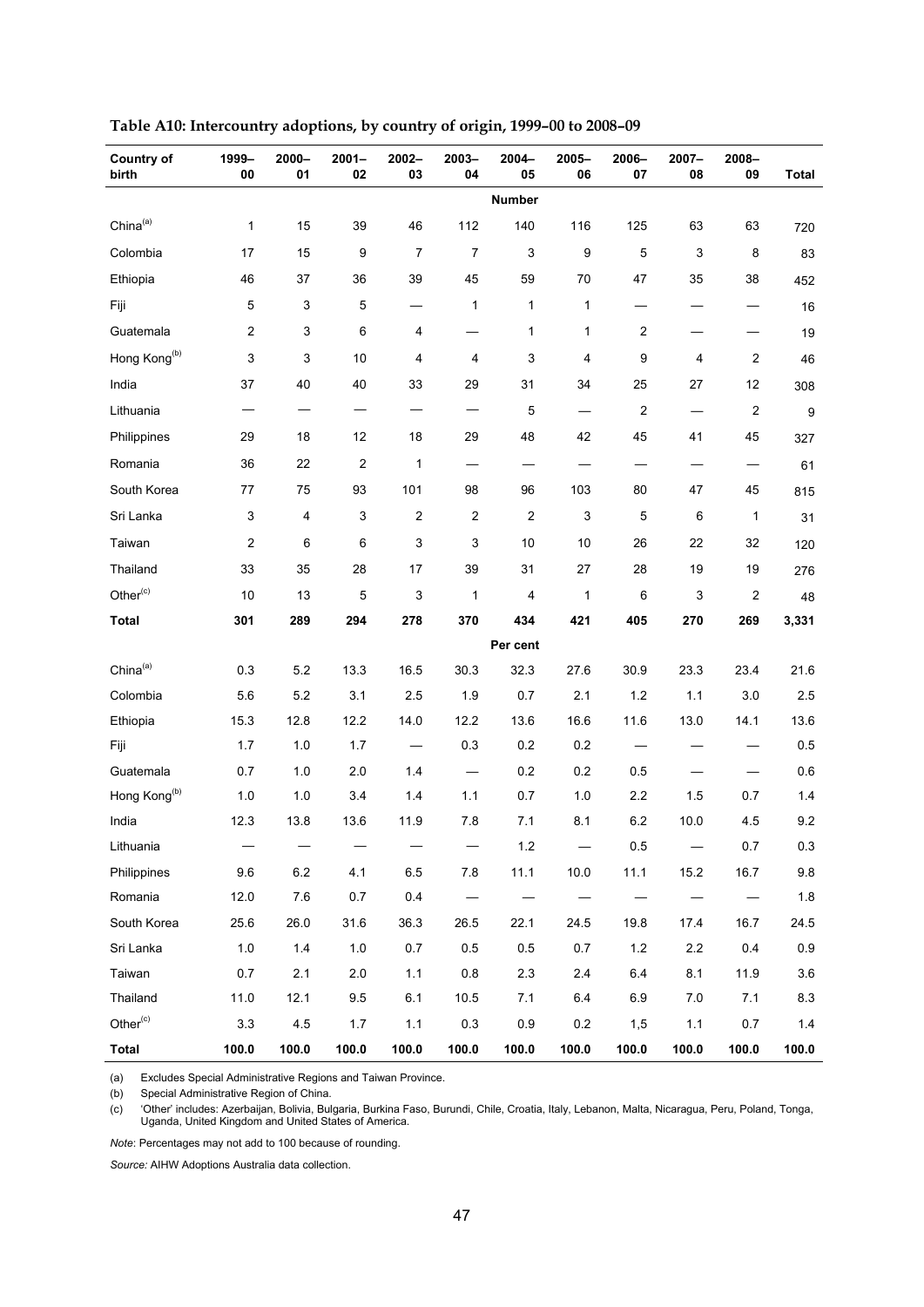| Age group    |                 | Hague intercountry adoptions |                | Non-Hague intercountry adoptions |                |                |              |
|--------------|-----------------|------------------------------|----------------|----------------------------------|----------------|----------------|--------------|
| (years)      | <b>Males</b>    | <b>Females</b>               | <b>Persons</b> | <b>Males</b>                     | <b>Females</b> | <b>Persons</b> | <b>Total</b> |
|              |                 |                              |                | <b>Number</b>                    |                |                |              |
| Under 1      | $6\phantom{1}6$ | 15                           | 21             | 42                               | 37             | 79             | 100          |
| $1 - 4$      | 50              | 50                           | 100            | 16                               | 21             | 37             | 137          |
| $5 - 9$      | 6               | 8                            | 14             | $\,6\,$                          | 9              | 15             | 29           |
| $10 - 14$    |                 | 1                            | 1              |                                  |                |                | 1            |
| 15           | 1               |                              | 1              |                                  |                |                | 1            |
| $16 - 17$    |                 |                              |                |                                  |                |                |              |
| $18+$        | 1               |                              | 1              |                                  |                |                | 1            |
| <b>Total</b> | 64              | 74                           | 138            | 64                               | 67             | 131            | 269          |
|              |                 |                              |                | Per cent                         |                |                |              |
| Under 1      | 9.4             | 20.3                         | 15.2           | 65.6                             | 55.2           | 60.3           | 37.2         |
| $1 - 4$      | 78.1            | 67.6                         | 72.5           | 25.0                             | 31.3           | 28.2           | 50.9         |
| $5 - 9$      | 9.4             | 10.8                         | 10.1           | 9.4                              | 13.4           | 11.4           | 10.8         |
| $10 - 14$    |                 | 1.4                          | 0.7            |                                  |                |                | 0.4          |
| 15           | 1.6             |                              | 0.7            |                                  |                |                | 0.4          |
| $16 - 17$    |                 |                              |                |                                  |                |                |              |
| $18+$        | 1.6             |                              | 0.7            |                                  |                |                | 0.4          |
| <b>Total</b> | 100.0           | 100.0                        | 100.0          | 100.0                            | 100.0          | 100.0          | 100.0        |

#### **Table A11: Intercountry adoptions, by type of adoption, by age and sex of child, 2008–09**

*Note:* Percentages may not add to 100 because of rounding.

*Source:* AIHW Adoptions Australia data collection.

#### **Table A12: Local and intercountry adoptions, by sibling groups, 2008–09**

|                                        |                                    | Children adopted in sibling groups |                              |
|----------------------------------------|------------------------------------|------------------------------------|------------------------------|
| Type of adoption                       | <b>Number of sibling</b><br>groups | <b>Number</b>                      | Per cent of<br>adoption type |
| Local adoption                         |                                    | 2                                  | 2.9                          |
| Intercountry adoptions                 |                                    |                                    |                              |
| Hague adoption                         | 4                                  | 11                                 | 8.0                          |
| Non-Hague adoption                     | 6                                  | 12                                 | 9.2                          |
| Total intercountry adoptions           | 10                                 | 23                                 | 8.6                          |
| Total local and intercountry adoptions | 11                                 | 25                                 | 7.4                          |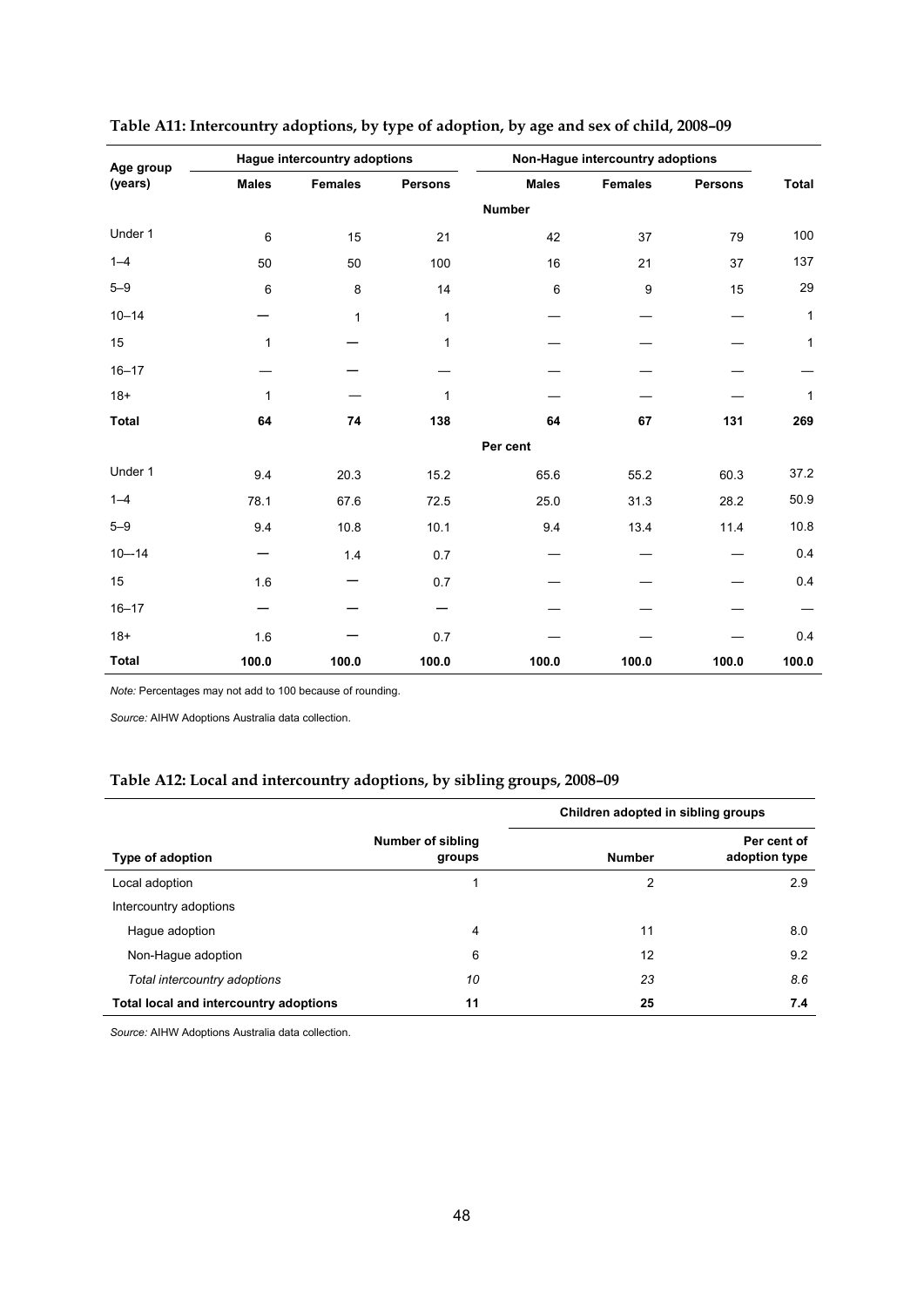|                                 | Full adoption order in | Guardianship |       |
|---------------------------------|------------------------|--------------|-------|
| <b>Country of origin</b>        | country of origin      | order        | Total |
| <b>Bolivia</b>                  | 1                      |              | 1     |
| $China^{(a)}$                   | 51                     |              | 51    |
| Colombia                        | 8                      |              | 8     |
| India                           | 1                      | 11           | 12    |
| Lithuania                       | $\overline{2}$         |              | 2     |
| Philippines                     |                        | 45           | 45    |
| Sri Lanka                       | 1                      |              | 1     |
| Thailand                        |                        | 18           | 18    |
| <b>Total Hague intercountry</b> |                        |              |       |
| adoptions                       | 64                     | 74           | 138   |
| Per cent of total               | 46.4                   | 53.6         | 100.0 |

#### **Table A13: Number of intercountry adoptions from Hague countries, 2008–09, by type of order under which the child entered Australia**

(a) Excludes Special Administrative Regions and Taiwan Province.

*Source:* AIHW Adoptions Australia data collection.

#### **Table A14: Number of local and intercountry adoptions, by age of the adoptive parent(s), 2008–09**

|                                                  | Age group (years) |              |           |           |                        |           |                |                |              |
|--------------------------------------------------|-------------------|--------------|-----------|-----------|------------------------|-----------|----------------|----------------|--------------|
|                                                  | Under 25          | $25 - 29$    | $30 - 34$ | $35 - 39$ | $40 - 44$              | $45 - 49$ | $50 - 54$      | $55+$          | <b>Total</b> |
|                                                  |                   |              |           |           | Age of adoptive mother |           |                |                |              |
| Local adoptions                                  |                   | 4            | 8         | 23        | 27                     | 5         | 1              |                | 68           |
| Intercountry adoptions                           |                   |              |           |           |                        |           |                |                |              |
| Hague                                            |                   | $\mathbf{1}$ | 5         | 27        | 47                     | 44        | 14             |                | 138          |
| Non-Hague                                        |                   | 5            | 26        | 47        | 38                     | 13        | $\overline{2}$ |                | 131          |
| Total intercountry                               |                   | 6            | 31        | 74        | 85                     | 57        | 16             |                | 269          |
| <b>Total local and</b><br>intercountry adoptions |                   | 10           | 39        | 97        | 112                    | 62        | 17             |                | 337          |
|                                                  |                   |              |           |           | Age of adoptive father |           |                |                |              |
| Local adoptions                                  |                   | $\mathbf{1}$ | 9         | 21        | 23                     | 11        | 3              |                | 68           |
| Intercountry adoptions                           |                   |              |           |           |                        |           |                |                |              |
| Hague                                            |                   |              | 8         | 20        | 34                     | 44        | 25             | 3              | 134          |
| Non-Hague                                        |                   |              | 18        | 46        | 40                     | 13        | 6              | $\mathbf{1}$   | 124          |
| Total intercountry                               |                   |              | 26        | 66        | 74                     | 57        | 31             | $\overline{4}$ | 258          |
| <b>Total local and</b><br>intercountry adoptions |                   | 1            | 35        | 87        | 97                     | 68        | 34             | 4              | 326          |

*Note:* In 2008–09 there were a total of 337 local and intercountry adoptions (269 intercountry and 68 local). The total for fathers does not add to the total number of local and intercountry adoptions (337) because 11 mothers were single.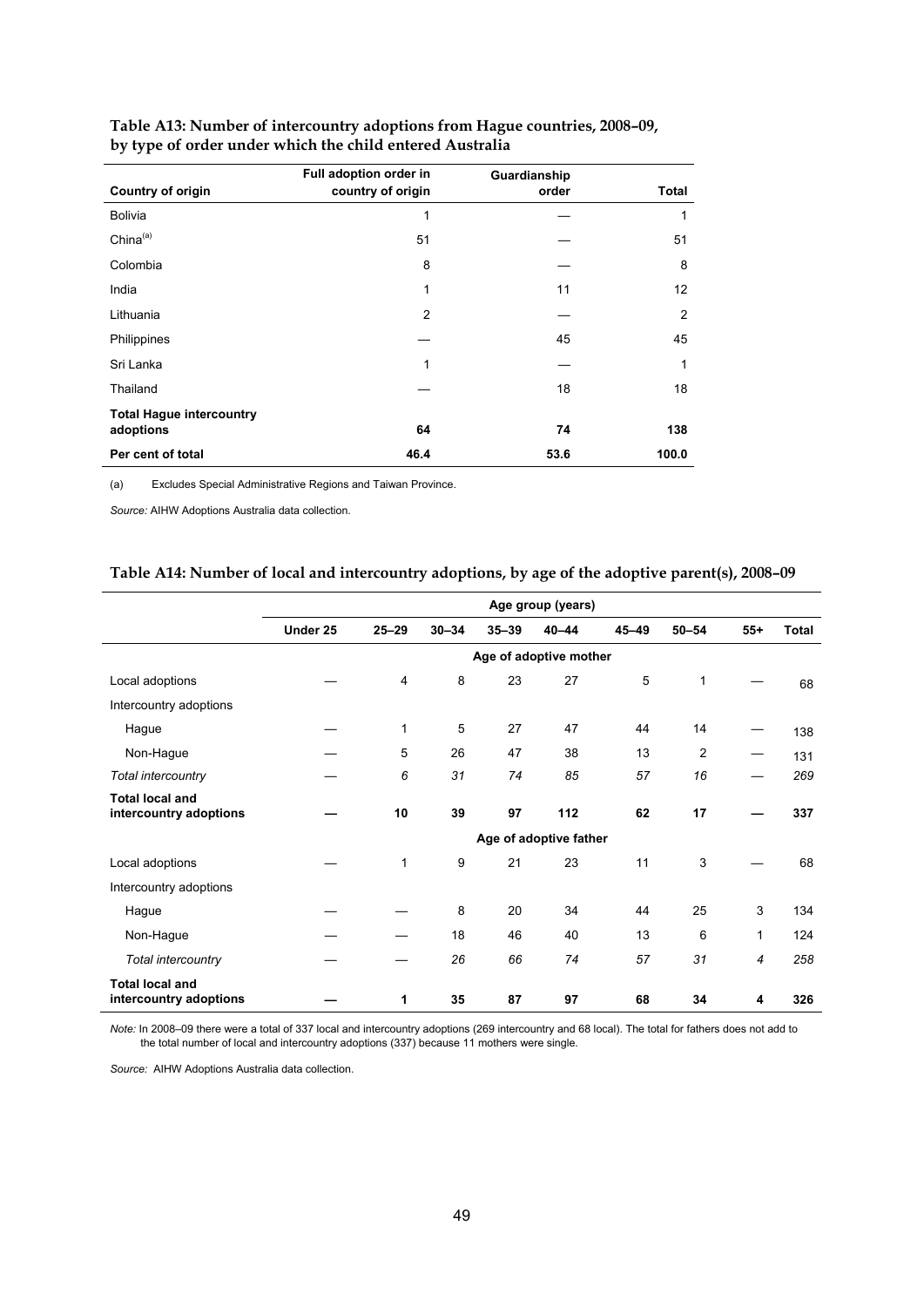| <b>Country of birth</b>  | <b>Adoptions arranged</b><br>by Australian state/<br>territory authority | <b>Adoptions arranged by</b><br>overseas<br>agency/authority | <b>Total</b>            |
|--------------------------|--------------------------------------------------------------------------|--------------------------------------------------------------|-------------------------|
| Afghanistan              |                                                                          | 2                                                            | $\overline{c}$          |
| Bhutan                   |                                                                          | 1                                                            | 1                       |
| Bolivia                  | $\mathbf{1}$                                                             |                                                              | 1                       |
| Burma (Myanmar)          |                                                                          | $\mathbf{1}$                                                 | 1                       |
| Cambodia                 |                                                                          | 10                                                           | 10                      |
| Canada                   |                                                                          | 1                                                            | $\mathbf{1}$            |
| China <sup>(a)</sup>     | 64                                                                       | 5                                                            | 69                      |
| Colombia                 | 8                                                                        |                                                              | 8                       |
| Ethiopia                 | 43                                                                       | 9                                                            | 52                      |
| Fiji                     |                                                                          | 5                                                            | $\mathbf 5$             |
| France                   |                                                                          | 1                                                            | 1                       |
| Ghana                    |                                                                          | 1                                                            | 1                       |
| Hong Kong <sup>(b)</sup> | $\overline{2}$                                                           | 4                                                            | 6                       |
| India                    | 13                                                                       | 5                                                            | 18                      |
| Indonesia                |                                                                          | 4                                                            | 4                       |
| Kenya                    |                                                                          | $\mathbf{1}$                                                 | 1                       |
| Laos                     |                                                                          | $\overline{2}$                                               | $\overline{\mathbf{c}}$ |
| Lesotho                  |                                                                          | $\mathbf{1}$                                                 | 1                       |
| Lithuania                | $\sqrt{2}$                                                               |                                                              | $\overline{c}$          |
| Macau <sup>(b)</sup>     |                                                                          | $\overline{2}$                                               | $\overline{2}$          |
| Malaysia                 |                                                                          | 8                                                            | 8                       |
| Nepal                    |                                                                          | 1                                                            | 1                       |
| Papua New Guinea         |                                                                          | 5                                                            | 5                       |
| Philippines              | 44                                                                       | 6                                                            | 50                      |
| Samoa                    |                                                                          | $\overline{2}$                                               | 2                       |
| Sierra Leone             |                                                                          | 5                                                            | 5                       |
| Singapore                |                                                                          | 4                                                            | 4                       |
| Solomon Islands          |                                                                          | $\overline{2}$                                               | 2                       |
| South Africa             |                                                                          | 3                                                            | 3                       |
| South Korea              | 39                                                                       |                                                              | 39                      |
| Sri Lanka                | 1                                                                        | 3                                                            | 4                       |
| Taiwan                   | 27                                                                       |                                                              | 27                      |
| Thailand                 | 16                                                                       | 2                                                            | 18                      |
| Turkey                   | 1                                                                        |                                                              | 1                       |
| United Kingdom           |                                                                          | $\mathbf{1}$                                                 | 1                       |
| United States of America |                                                                          | 10                                                           | 10                      |
| Vanuatu                  |                                                                          | $\mathbf{1}$                                                 | 1                       |
| Vietnam                  |                                                                          | $\overline{2}$                                               | 2                       |
| Zambia                   |                                                                          | 1                                                            | 1                       |
| Unknown                  | $\overline{2}$                                                           | $\mathbf{1}$                                                 | 3                       |
| <b>Total</b>             | 263                                                                      | 112                                                          | 375                     |

#### **Table A15: Number of adoption visas (subclass 102) issued during 2008–09**

(a) Excludes Special Administrative Regions and Taiwan Province.

(b) Special Administrative Region of China.

*Note:* This table relates to visas (subclass 102) that were issued during the financial year 2008–09. Not all children who enter Australia will have their adoption finalised in the same year that their visa was issued, hence the total number of adoption visas issued will not match the number of finalised adoptions (269). Only the persons recorded by the DIAC are included in this table.

*Source:* Australian Government Department of Immigration and Citizenship, unpublished data.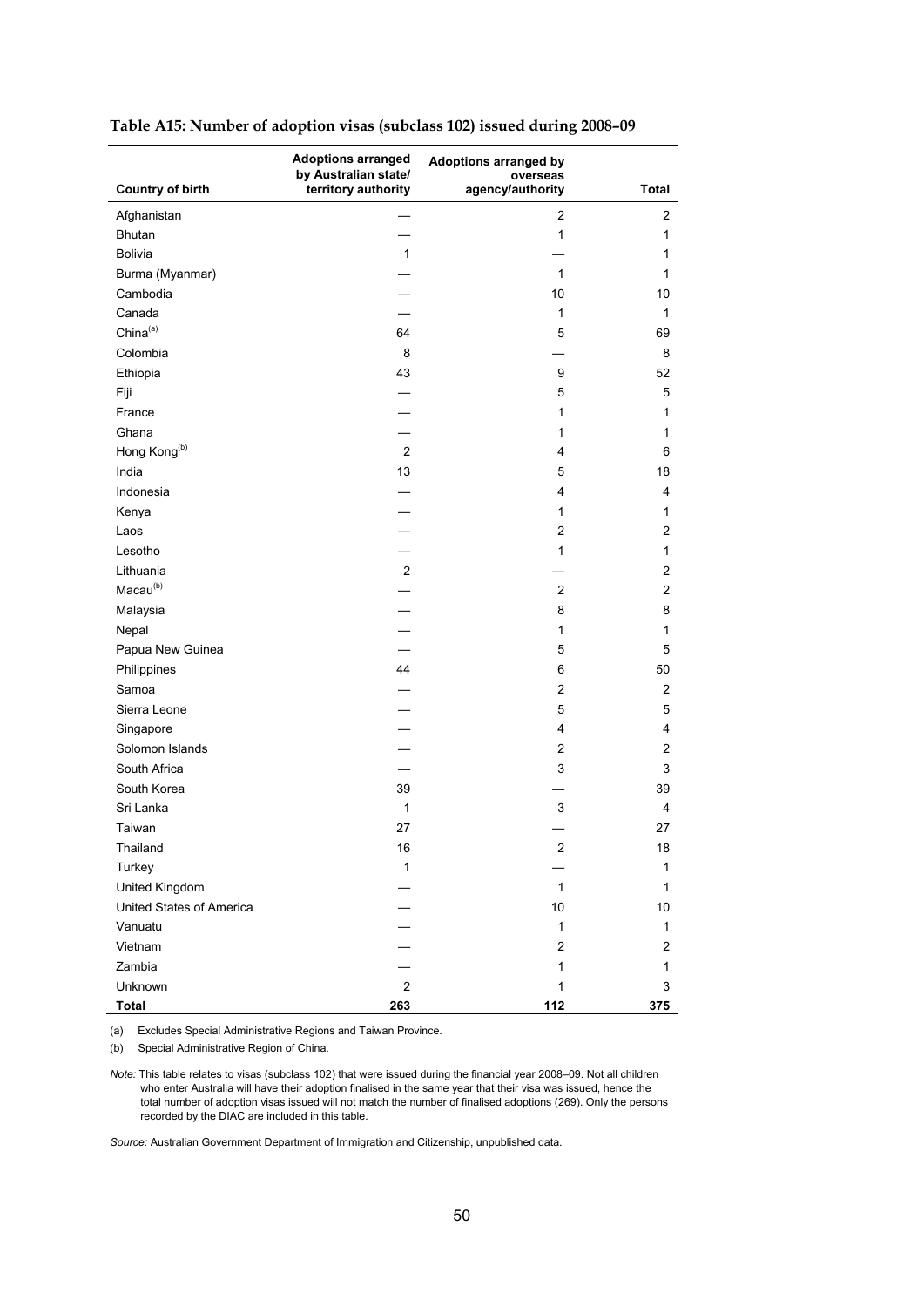| Table A16: Local adoptions, by median age |
|-------------------------------------------|
| of birth mother, 1998–99 to 2008–09       |

| Year        | Median age of birth mother |
|-------------|----------------------------|
| 1998-99     | 24.0                       |
| 1999-00     | 23.0                       |
| 2000-01     | 24.0                       |
| $2001 - 02$ | 24.0                       |
| 2002-03     | 21.0                       |
| 2003-04     | 23.0                       |
| 2004-05     | 23.0                       |
| 2005-06     | 26.5                       |
| 2006-07     | 24.0                       |
| 2007-08     | 24.0                       |
| 2008-09     | 22.0                       |

*Source:* AIHW Adoptions Australia data collection.

#### **Table A17: Local adoptions, by marital status and age of birth mother, 2008–09**

|                   | <b>Married</b> |          | Unmarried <sup>(a)</sup> |          | Total         |          |
|-------------------|----------------|----------|--------------------------|----------|---------------|----------|
| Age group (years) | <b>Number</b>  | Per cent | <b>Number</b>            | Per cent | <b>Number</b> | Per cent |
| Under 20          |                |          | 17                       | 27.0     | 17            | 25.0     |
| $20 - 24$         |                |          | 25                       | 39.7     | 25            | 36.8     |
| $25 - 29$         |                |          | 12                       | 19.0     | 12            | 17.6     |
| $30 - 34$         | $\overline{2}$ | 50.0     | $\overline{2}$           | 3.2      | 4             | 5.9      |
| $35 - 39$         | 1              | 25.0     | 4                        | 6.3      | 6             | 8.8      |
| $40 - 44$         |                |          | 1                        | 1.6      | 1             | 1.5      |
| $45+$             |                |          |                          |          |               |          |
| Unknown           | 1              | 25.0     | 2                        | 3.2      | 3             | 4.4      |
| <b>Total</b>      | 4              | 100.0    | 63                       | 100.0    | 68            | 100.0    |

(a) Includes de facto marriage relationships. Refer to the *Glossary* for category descriptions.

*Note:* Percentages may not add to 100 because of rounding.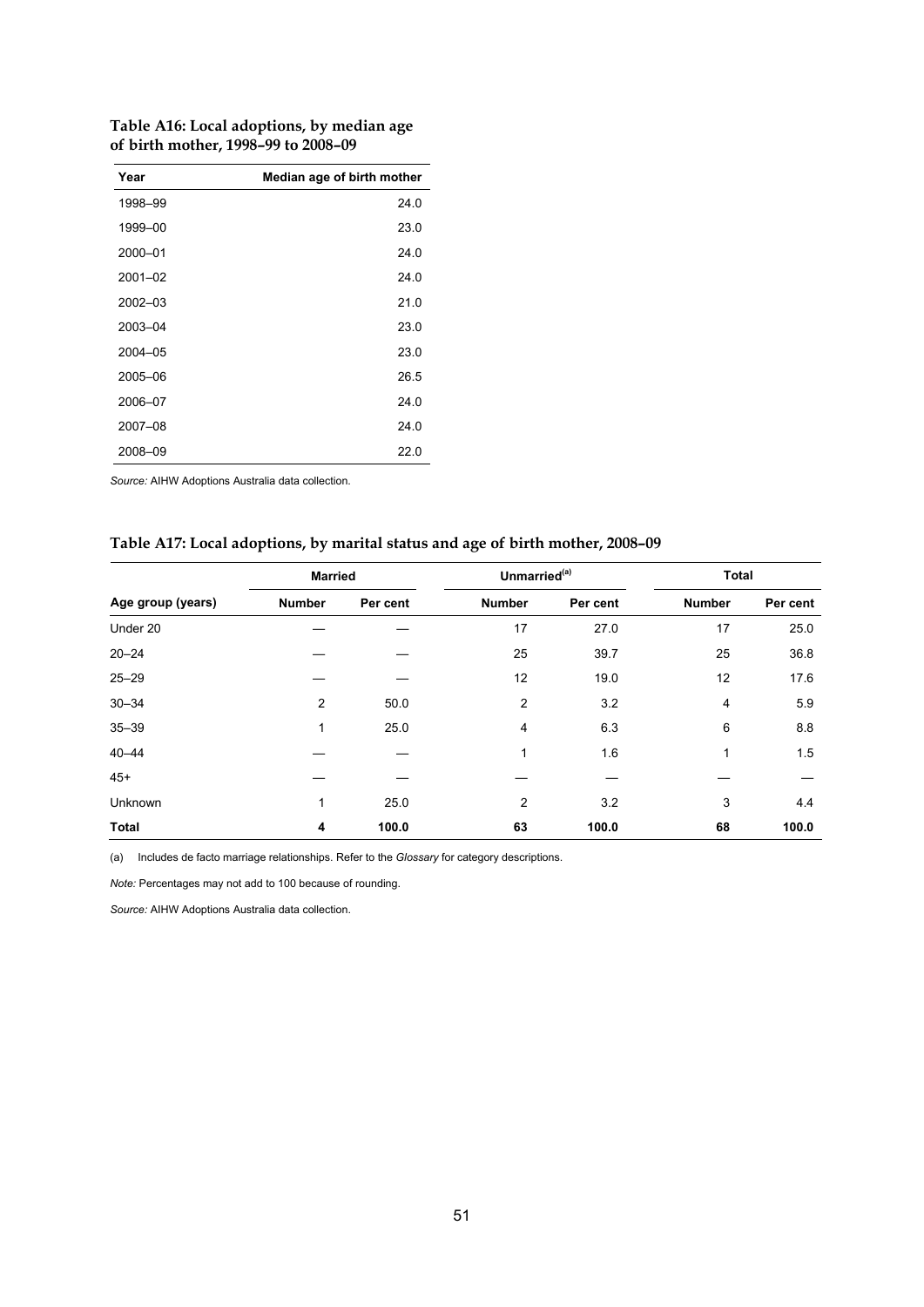| Married <sup>(a)</sup> |                 | Unmarried <sup>(a)</sup> |               | <b>Unknown</b> |                |              |
|------------------------|-----------------|--------------------------|---------------|----------------|----------------|--------------|
| Year                   | <b>Number</b>   | Per cent                 | <b>Number</b> | Per cent       | <b>Number</b>  | <b>Total</b> |
| 1998-99                | 14              | 12.0                     | 103           | 88.0           | 10             | 127          |
| 1999-00                | 10              | 12.5                     | 70            | 87.5           | 26             | 106          |
| 2000-01                | 14              | 19.4                     | 58            | 80.6           | 16             | 88           |
| 2001-02                | 7               | 7.4                      | 87            | 92.6           | 13             | 107          |
| 2002-03                | 5               | 6.7                      | 70            | 93.3           | 3              | 78           |
| 2003-04                | $6\phantom{1}6$ | 8.5                      | 65            | 91.5           | $\overline{2}$ | 73           |
| 2004-05                | 6               | 9.2                      | 59            | 90.8           |                | 65           |
| 2005-06                | $\overline{7}$  | 11.9                     | 52            | 88.1           | 1              | 60           |
| 2006-07                | 8               | 13.8                     | 50            | 86.2           | 1              | 59           |
| 2007-08                | $22^{(b)}$      | 31.4                     | 48            | 68.6           |                | 70           |
| 2008-09                | 4               | 6.0                      | 63            | 94.0           | 1              | 68           |

#### **Table A18: Local adoptions, by marital status of birth mother, 1998–99 to 2008–09**

(a) 'Married' includes couples in a registered marriage; 'Unmarried' includes couples in a de facto marriage and lone mothers. Refer to the *Glossary* for category descriptions.

(b) Includes two adoptions where the birth mother was married to someone other than the child's birth father, at the time of birth.

*Notes* 

1. Percentages exclude 'unknown'.

2. Changes to the categories of adoption introduced in 1998–99 limit the amount of trend data available for 'local' adoptions (see *Section 1.1*).

*Source:* AIHW Adoptions Australia data collection.

#### **Table A19: Proportion of local adoptions, by type of agreement, 1998–99 to 2008–09 (per cent)**

|             | No contact or information | Some contact and/or  |
|-------------|---------------------------|----------------------|
| Year        | exchange                  | information exchange |
| 1998-99     | 9.7                       | 90.3                 |
| 1999-00     | 8.1                       | 91.9                 |
| 2000-01     | 6.9                       | 93.1                 |
| $2001 - 02$ | 6.3                       | 93.7                 |
| 2002-03     | 16.2                      | 83.8                 |
| 2003-04     | 6.8                       | 93.2                 |
| 2004-05     | 8.1                       | 91.9                 |
| 2005-06     | 5.0                       | 95.0                 |
| 2006-07     | 11.9                      | 88.1                 |
| 2007-08     | 22.9                      | 77.1                 |
| 2008-09     | 33.9                      | 66.1                 |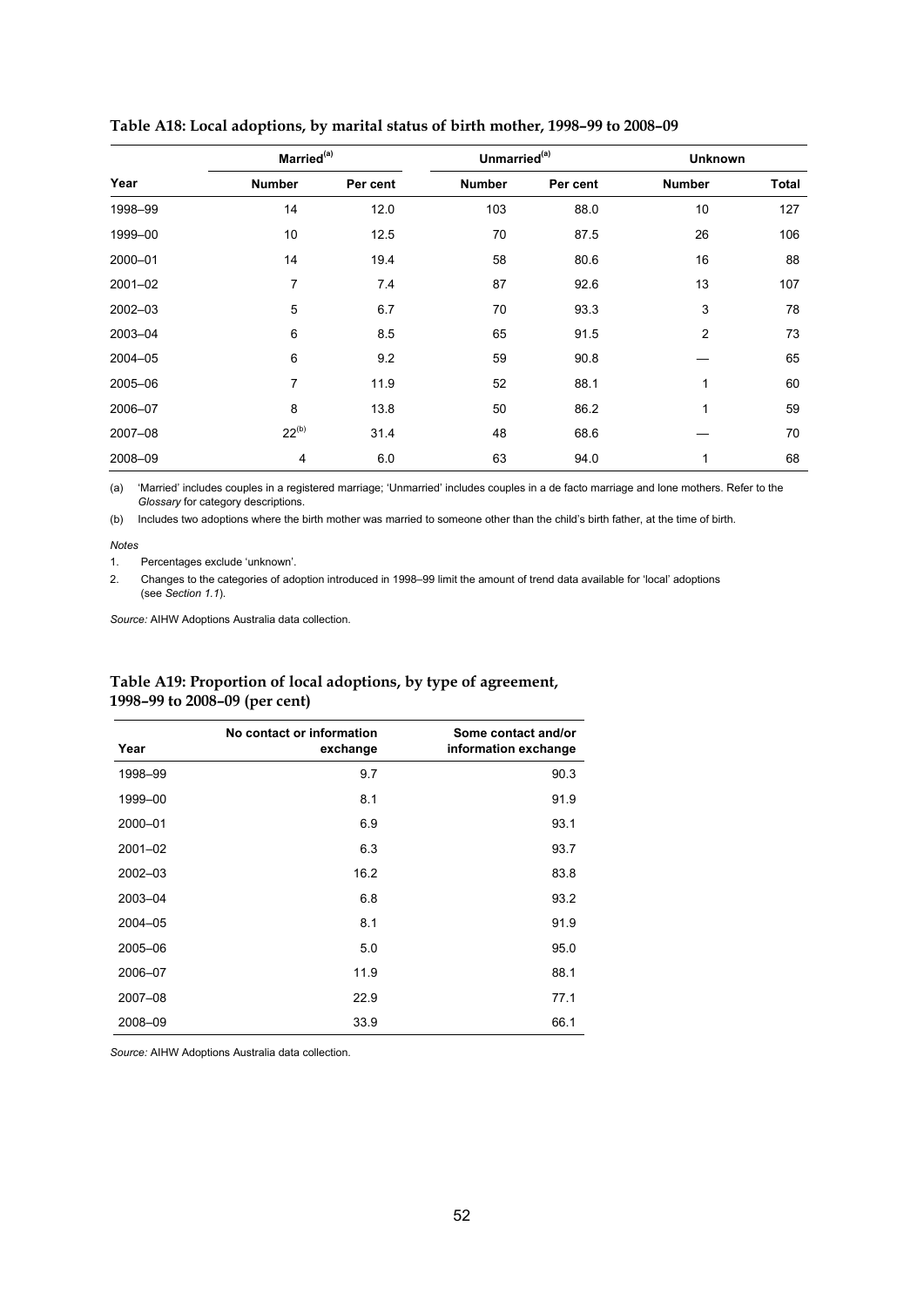| Table A20: Local adoptions, by type of arranging body, 2008-09 |  |  |  |  |
|----------------------------------------------------------------|--|--|--|--|
|----------------------------------------------------------------|--|--|--|--|

| Arranging body        | <b>Number</b> | Per cent |
|-----------------------|---------------|----------|
| Government department | 47            | 69.1     |
| Non-government agency | 21            | 30.9     |
| Total                 | 68            | 100.0    |

*Source:* AIHW Adoptions Australia data collection.

#### **Table A21: 'Known' child adoptions, by relationship to adoptive parent(s), 1998–99 to 2008–09**

| Year        | Step-parent | Relative <sup>(a)</sup> | Carer                   | Other                | <b>Total</b> |
|-------------|-------------|-------------------------|-------------------------|----------------------|--------------|
|             |             |                         | <b>Number</b>           |                      |              |
| 1998-99     | 116         | 8                       | 48                      | г.                   | 172          |
| 1999-00     | 114         | $\overline{c}$          | 43                      | $\ddot{\phantom{1}}$ | 159          |
| 2000-01     | 98          | $\mathbf{1}$            | 29                      | . .                  | $140^{(b)}$  |
| $2001 - 02$ | 103         | $\mathbf 5$             | 52                      | ο,                   | 160          |
| 2002-03     | 72          | $\overline{c}$          | 29                      | $\ddot{\phantom{1}}$ | $103^{(c)}$  |
| 2003-04     | 31          | $\mathsf 3$             | 25                      | г.                   | 59           |
| 2004-05     | 52          | $\mathbf 5$             | 29                      | ρ.,                  | 86           |
| 2005-06     | 69          | $\overline{5}$          | 21                      | $\ddot{\phantom{1}}$ | 95           |
| 2006-07     | 79          | $\mathbf{3}$            | 22                      | $\ddotsc$            | 104          |
| 2007-08     | 67          | $\overline{\mathbf{4}}$ | 26                      | 3                    | 100          |
| 2008-09     | 66          |                         | 35                      | 3                    | 104          |
|             |             |                         | Per cent <sup>(d)</sup> |                      |              |
| 1998-99     | 67.4        | 4.7                     | 27.9                    | . .                  | 100.0        |
| 1999-00     | 71.7        | 1.3                     | 27.0                    | г.                   | 100.0        |
| 2000-01     | 76.6        | 0.8                     | 22.7                    | . .                  | 100.0        |
| 2001-02     | 64.4        | 3.1                     | 32.5                    | $\ddot{\phantom{1}}$ | 100.0        |
| 2002-03     | 69.9        | 1.9                     | 28.2                    | $\ddot{\phantom{1}}$ | 100.0        |
| 2003-04     | 52.5        | 5.1                     | 42.4                    | . .                  | 100.0        |
| 2004-05     | 60.5        | 5.8                     | 33.7                    | г.                   | 100.0        |
| 2005-06     | 72.6        | 5.3                     | 22.1                    | $\ddot{\phantom{1}}$ | 100.0        |
| 2006-07     | 76.0        | 2.9                     | 21.2                    | $\ddot{\phantom{0}}$ | 100.0        |
| 2007-08     | 67.0        | 4.0                     | 26.0                    | 3.0                  | 100.0        |
| 2008-09     | 63.5        |                         | 33.7                    | 2.9                  | 100.0        |

(a) Includes relatives other than step-parents.

(b) Total includes 12 children where relationship with adoptive parent(s) was unknown.

(c) Total includes 13 children where relationship with adoptive parent(s) was unknown.

(d) Percentage excludes children where relationship with adoptive parent(s) was unknown.

*Notes* 

1. Changes to the categories of adoption introduced in 1998–99 limit the amount of trend data available for 'known' child adoptions (see *Section 1.1*).

2. The 'Other' category was added in 2007–08. Before this, children adopted by commissioning (surrogate) parents were included in the 'Relative' category.

3. Refer to the *Glossary* for definitions of the adoption categories.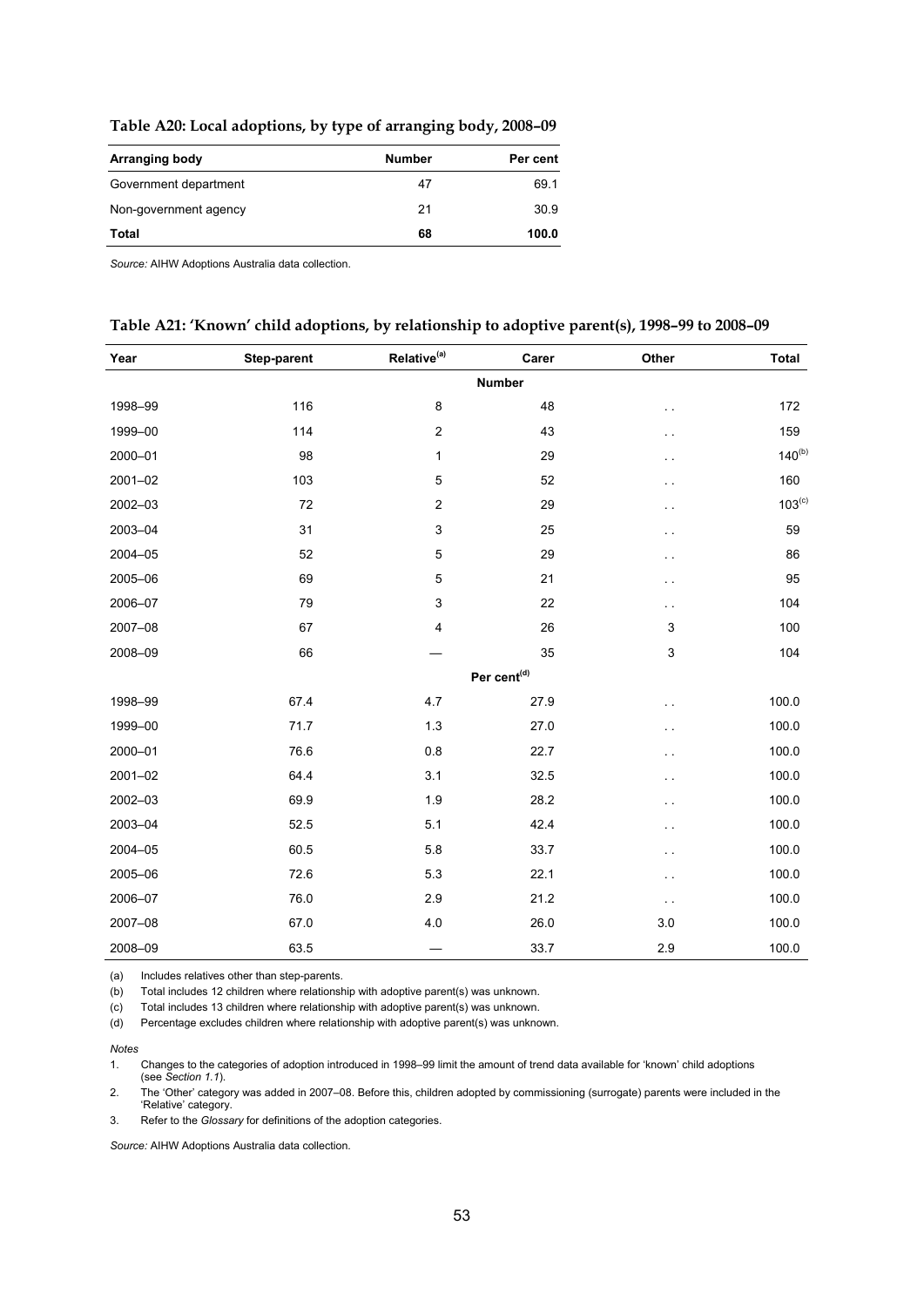| Step-parent<br>Age |              |                | Relative <sup>(a)</sup> |   |   | Carer |       |          | Other          |                          |       | <b>Total</b> |              |              |                  |
|--------------------|--------------|----------------|-------------------------|---|---|-------|-------|----------|----------------|--------------------------|-------|--------------|--------------|--------------|------------------|
| (years)            | м            | F              | P                       | M | F | P     | M     | F        | P              | M                        | F     | P            | M            | F            | P                |
|                    | Number       |                |                         |   |   |       |       |          |                |                          |       |              |              |              |                  |
| Under<br>1         | $\mathbf{1}$ | $\mathbf{1}$   | $\overline{c}$          |   |   |       |       |          |                |                          |       |              | $\mathbf{1}$ | $\mathbf{1}$ | $\overline{c}$   |
| $1 - 4$            | 1            |                | 1                       |   |   |       | 2     | 5        | $\overline{7}$ |                          |       |              | 3            | 5            | 8                |
| $5 - 9$            | 11           | $\overline{7}$ | 18                      |   |   |       | 6     | 4        | 10             | 1                        |       | $\mathbf{1}$ | 18           | 11           | 29               |
| $10 - 14$          | 8            | 9              | 17                      |   |   |       | 8     | 4        | 12             |                          | 1     | 1            | 16           | 14           | 30               |
| $15 - 17$          | 8            | 12             | 20                      |   |   |       |       | 5        | 5              | 1                        |       | $\mathbf{1}$ | 9            | 17           | 26               |
| $18+$              | 5            | 3              | 8                       |   |   |       | 1     |          | 1              |                          |       |              | 6            | 3            | $\boldsymbol{9}$ |
| <b>Total</b>       | 34           | 32             | 66                      |   |   |       | 17    | 18       | 35             | $\mathbf 2$              | 1     | 3            | 53           | 51           | 104              |
|                    |              |                |                         |   |   |       |       | Per cent |                |                          |       |              |              |              |                  |
| Under<br>1         | 2.9          | 3.1            | $3.0\,$                 |   |   |       |       |          |                |                          |       |              | 1.9          | 2.0          | 1.9              |
| $1 - 4$            | 2.9          |                | 1.5                     |   |   |       | 11.8  | 27.8     | 20.0           |                          |       |              | 5.7          | 9.8          | 7.7              |
| $5 - 9$            | 32.4         | 21.9           | 27.3                    |   |   |       | 35.3  | 22.2     | 28.6           | 50.0                     |       | 33.3         | 34.0         | 21.6         | 27.9             |
| $10 - 14$          | 23.5         | 28.1           | 25.8                    |   |   |       | 47.1  | 22.2     | 34.3           | $\overline{\phantom{m}}$ | 100.0 | 33.3         | 30.2         | 27.5         | 28.8             |
| $15 - 17$          | 23.5         | 37.5           | 30.3                    |   |   |       |       | 27.8     | 14.3           | 50.0                     |       | 33.3         | 17.0         | 33.3         | 25.0             |
| $18 +$             | 14.7         | 9.4            | 12.1                    |   |   |       | 5.9   |          | 2.9            |                          |       |              | 11.3         | 5.9          | 8.7              |
| <b>Total</b>       | 100.0        | 100.0          | 100.0                   |   |   |       | 100.0 | 100.0    | 100.0          | 100.0                    | 100.0 | 100.0        | 100.0        | 100.0        | 100.0            |

**Table A22: 'Known' child adoptions, by relationship to adoptive parents, by age and sex of child, 2008–09** 

 $M$  = males,  $F$  = females,  $P$  = persons

(a) Includes relatives other than step-parents.

*Notes* 

1. Percentages may not add to 100 because of rounding.

2. Refer to the *Glossary* for definitions of the adoption categories.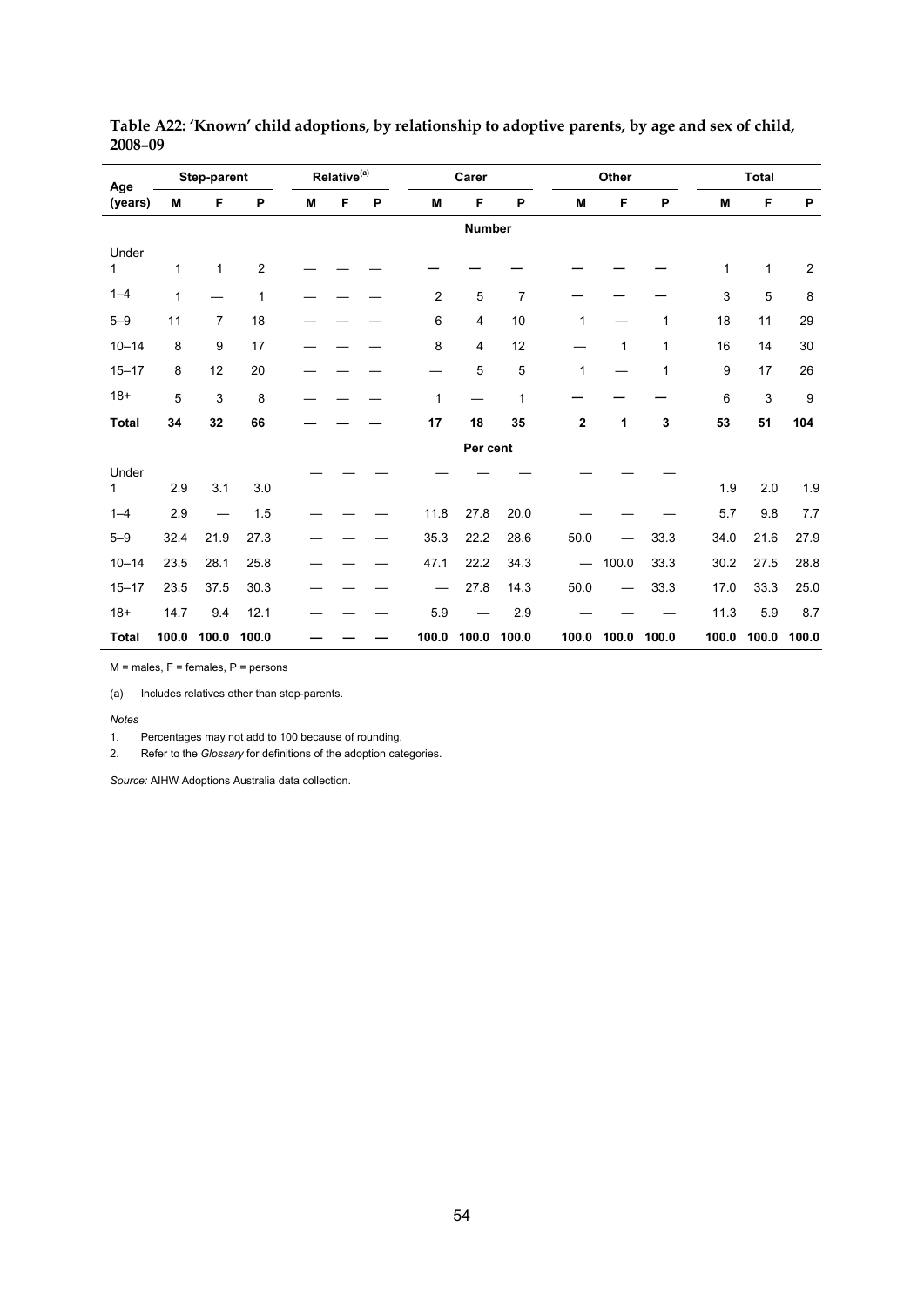| Year    | Applications for access to<br>information lodged | <b>Contact and information</b><br>vetoes lodged |
|---------|--------------------------------------------------|-------------------------------------------------|
| 1992-93 | 6,167                                            | 286                                             |
| 1993-94 | 6,135                                            | 359                                             |
| 1994-95 | 6,252                                            | 584                                             |
| 1995-96 | 5,567                                            | 426                                             |
| 1996-97 | 4,455                                            | 259                                             |
| 1997-98 | 4,324                                            | 174                                             |
| 1998-99 | 5,430                                            | 174                                             |
| 1999-00 | 5,008                                            | 146                                             |
| 2000-01 | 4,304                                            | 113                                             |
| 2001-02 | 4,159                                            | 88                                              |
| 2002-03 | 3,744                                            | 137                                             |
| 2003-04 | 3,407                                            | 63                                              |
| 2004-05 | 3,414                                            | 56                                              |
| 2005-06 | 3,038                                            | 58                                              |
| 2006-07 | 2,851                                            | 80                                              |
| 2007-08 | 2,832                                            | 140                                             |
| 2008-09 | 3,607                                            | 52                                              |

**Table A23: Number of information applications and vetoes lodged, 1992–93 to 2008–09** 

*Note:* Contact vetoes lodged do not necessarily relate directly to the information

 applications lodged—contact vetoes may have been lodged in relation to adoptions for which information may never be requested.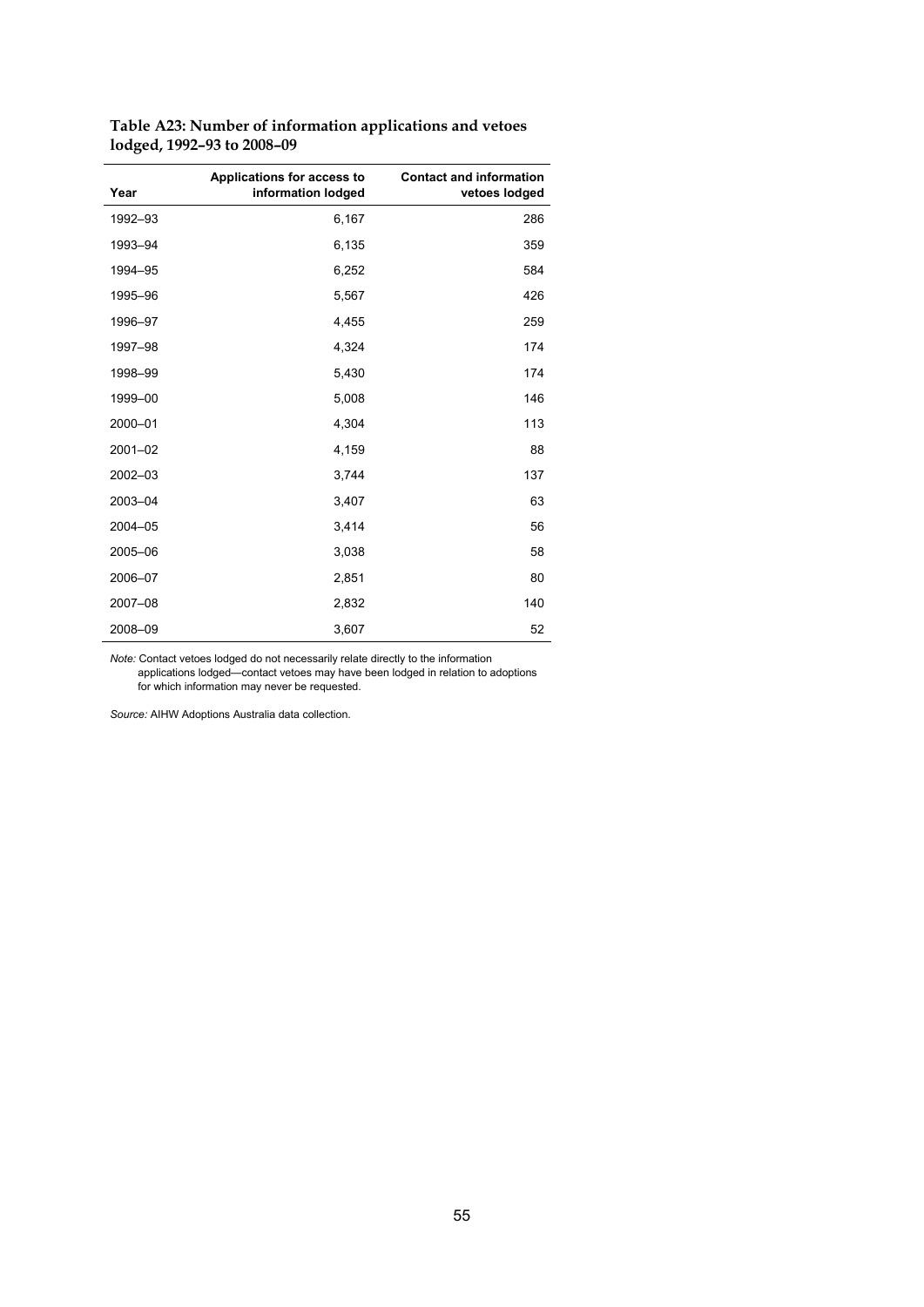# **Appendix B Legislation**

# **B.1 Summary of legislation**

# **Commonwealth**

*Immigration (Guardianship of Children) Act 1946 Marriage Act 1961 Family Law Reform Act 1996* 

# **New South Wales**

*Adoption Act 2000*  Adoption Regulation 2003

# **Level of court**

Supreme Court of NSW

### **Step-parent adoptions**

Step-parents may apply directly to the NSW Supreme Court to adopt a step-child in their care. The child must be 5 years old and have had a relationship with the step-parent for at least 2 years. The step-parent must provide an assessment in their application to the court to assist the court in its decision making. This report must be done by an adoption assessor contracted by Community Services, NSW Department of Human Services.

# **Relative adoptions**

There is provision for adoptions by relatives. The child must have an established relationship for at least 2 years with the applicant/s. These adoptions are made only in exceptional circumstances—that is, where a parental responsibility order or other order made through the Family Court would not adequately provide for the interests and welfare of the child.

# **Carer adoptions**

Children may be adopted by their carers if the parents consent, if the Supreme Court dispenses with their consent or if the child consents (aged over 12 years and has been with the carers for 2 years), and if adoption is seen to be in the child's best interests and, all alternatives having been considered, adoption is preferable to any other order.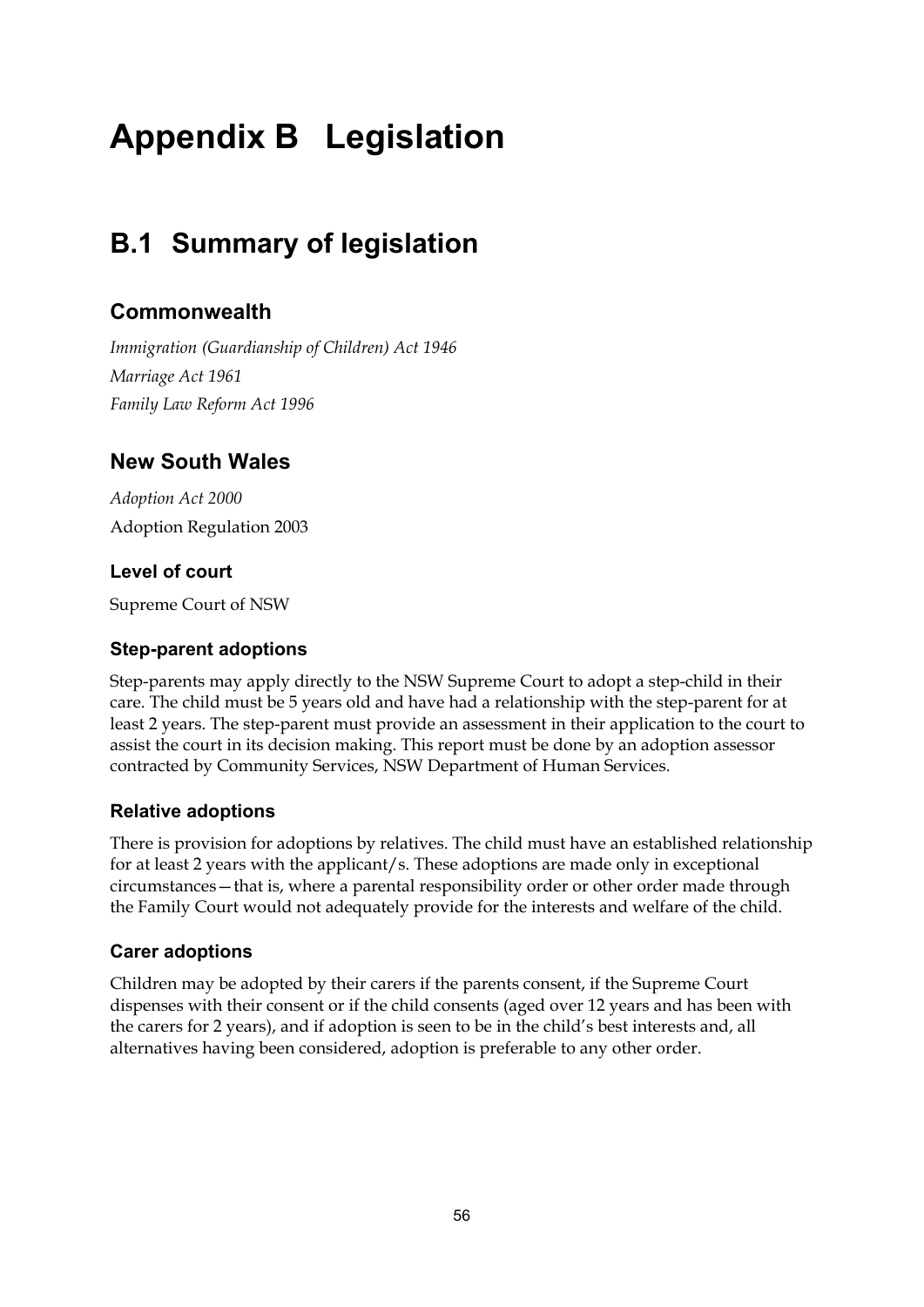# **Local and intercountry adoptions**

Eligibility requirements:

- Applicants for adoption must be resident in NSW, over 21 years of age and may be a single person or a couple who have been living together continuously for 2 years where at least one applicant is an Australian citizen. Gazetted selection criteria apply and are available on the Community Services, NSW Department of Human Services' website at <www.community.nsw.gov.au/html/adoption/adoption.htm>.
- The main consideration for any adoption order being made is that it is in the best interests of the child concerned in both childhood and later life.
- Arrangements must be made by Community Services, NSW Department of Human Services or an accredited adoption service provider such as Centacare Adoption Services, Anglicare Adoption Services or Barnardos Australia.

#### **Adoption of Indigenous children**

Aboriginal and Torres Strait Islander children must be placed in accordance with the Aboriginal and Torres Strait Islander Child Placement Principles outlined in the Act.

# **Victoria**

*Adoption Act 1984*  Adoption Regulations 2008

# **Level of court**

Supreme Court and County Court

# **Step-parent and other-relative adoptions**

In all cases of placement with relatives, attempts are made to place the child on an order made through the Family Court. An adoption order in favour of a relative or step-parent is made only if exceptional circumstances exist and if an order from the Family Court will not make adequate provision for the welfare and interests of the child.

A solicitor may prepare an application for formal adoption by a step-parent or other relative. The application must be notified to the Victorian Department of Human Services (DHS) or an approved non-government adoption agency for the preparation of an assessment report on the prospective adoptive parents. The report is submitted with the application to the County or Supreme Court.

Adoptions are arranged by the DHS or an approved non-government agency (listed in the section below).

#### **Local and intercountry adoptions**

Eligibility requirements:

- a married/de facto couple for more than 2 years
- a single person, if special circumstances exist in relation to the child.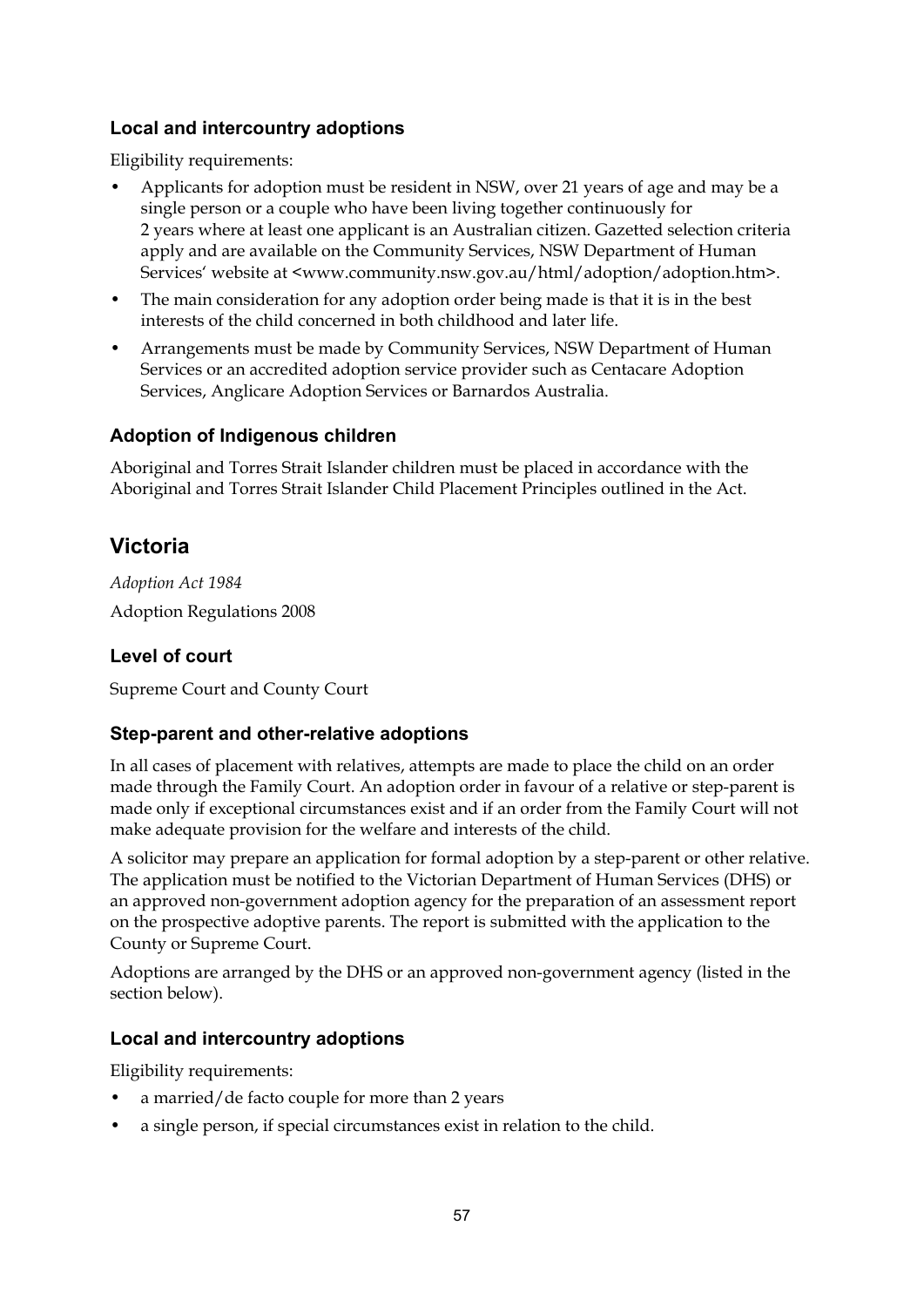Intercountry adoptions are arranged only via the DHS. However, local adoptions may be arranged by the DHS or an approved non-government organisation, which are Connections, Anglicare Western, Anglicare Gippsland, Centacare Catholic Family Services, St Lukes Anglicare, and Child and Family Services Ballarat.

# **Adoption of Indigenous children**

The Adoption Act recognises the principles of Aboriginal self-management and self-determination, and that adoption is not available in Aboriginal child care arrangements. Restrictive eligibility criteria are in place for the selection of adoptive parents for Indigenous children. The birth parent(s) of an Indigenous child can place the condition on adoption that the child go to Indigenous adoptive parents, or that a right of access be granted to the natural parents, other relatives and members of the Aboriginal community.

# **Queensland**

*Adoption of Children Act 1964*  Adoption of Children Regulation 1999

# **Level of court**

The Director-General of the Department of Child Safety (DChS) is solely responsible for making adoption orders in Queensland. The Children's Court or Supreme Court may be involved with the dispensation of consent. The Supreme Court also has the power to recognise adoption orders made under the law of a country outside the Commonwealth and the territories of the Commonwealth as well as the power to discharge an adoption order for the adoption of a child made under the *Adoption of Children Act 1964*.

# **Step-parent adoptions**

Adoption by step-parents can be arranged only through the DChS.

# **Other-relative adoptions**

There is provision under the Act for adoptions by relatives other than step-parents in exceptional circumstances—that is, when a guardianship or custody order will not adequately provide for the interests and welfare of the child. However, in recent years no order has been made in favour of a relative other than a step-parent.

# **Local and intercountry adoptions**

Eligibility requirements:

- General adoption—one applicant must be an Australian citizen and applicants must reside or be domiciled in Queensland. Applicants must be infertile, married for at least 2 years and in good health. The applicants must not have custody of more than one child at the time of application.
- Intercountry adoption—one applicant must be an Australian citizen and applicants must reside or be domiciled in Queensland. Applicants can have no more than four children in their custody and must be married for 2 years and in good health.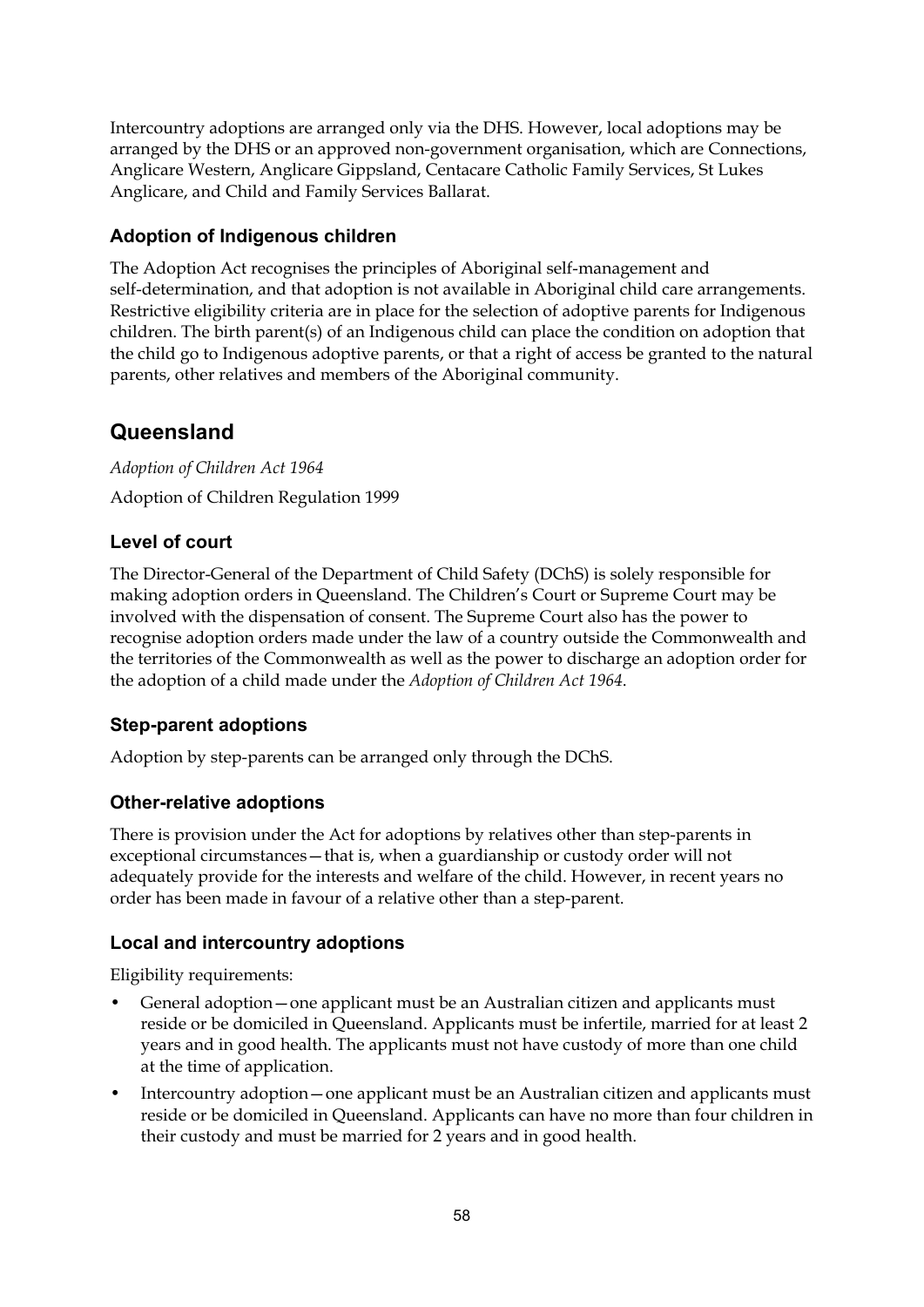• Special-needs adoption—applicants must be in good health, one applicant must be an Australian citizen and applicants must reside or be domiciled in Queensland.

The DChS is the only agency legally authorised to arrange adoptions in Queensland.

# **Adoption of Indigenous children**

The placement of an Indigenous child with adoptive parents is undertaken in accordance with the requirements of the *Adoption of Children Act 1964* and the DChS Aboriginal and Torres Strait Islander Child Placement Principle. Prospective parents of the same, or a similar, Indigenous or cultural background as the child are selected after consultation with appropriate Indigenous services or community groups to facilitate decision making.

The Act makes provision for a child to be adopted by adoptive parents with a different racial and cultural background from the child where it is apparent that there are no prospective parents from the child's background or where it is in a child's best interests for the placement to occur. However, it is not the policy of the DChS to place children from an Indigenous background with non-Indigenous adoptive parents.

# **Review of** *Adoption of Children Act 1964*

The Department of Child Safety is currently reviewing Queensland's adoption legislation.

# **Western Australia**

*Adoption Act 1994*  Adoption Regulations 1995 *Adoption Amendment Act 2003*

# **Level of court**

Family Court of Western Australia

# **Step-parent adoptions**

Amendments effective from June 2003 require people considering step-parent adoption to obtain a determination from the Family Court of Western Australia that a step-parent order would be preferable to a consent (parenting) order.

The consent of the non-custodial birth parent, or an order from the Family Court of Western Australia to dispense with such consent, is required. An adoption plan needs to be negotiated between the non-custodial birth parent and the adoptive parent, or dispensed with by the Court, before the adoption can be finalised.

Step-parents wishing to adopt their step-child must give 60 days notice to the department of their intention to apply for an order of adoption. It may be necessary to engage the services of a solicitor for this purpose, as well as to make the application to the Family Court of Western Australia for an adoption order.

The Department for Child Protection is required to provide a complete assessment report to the court.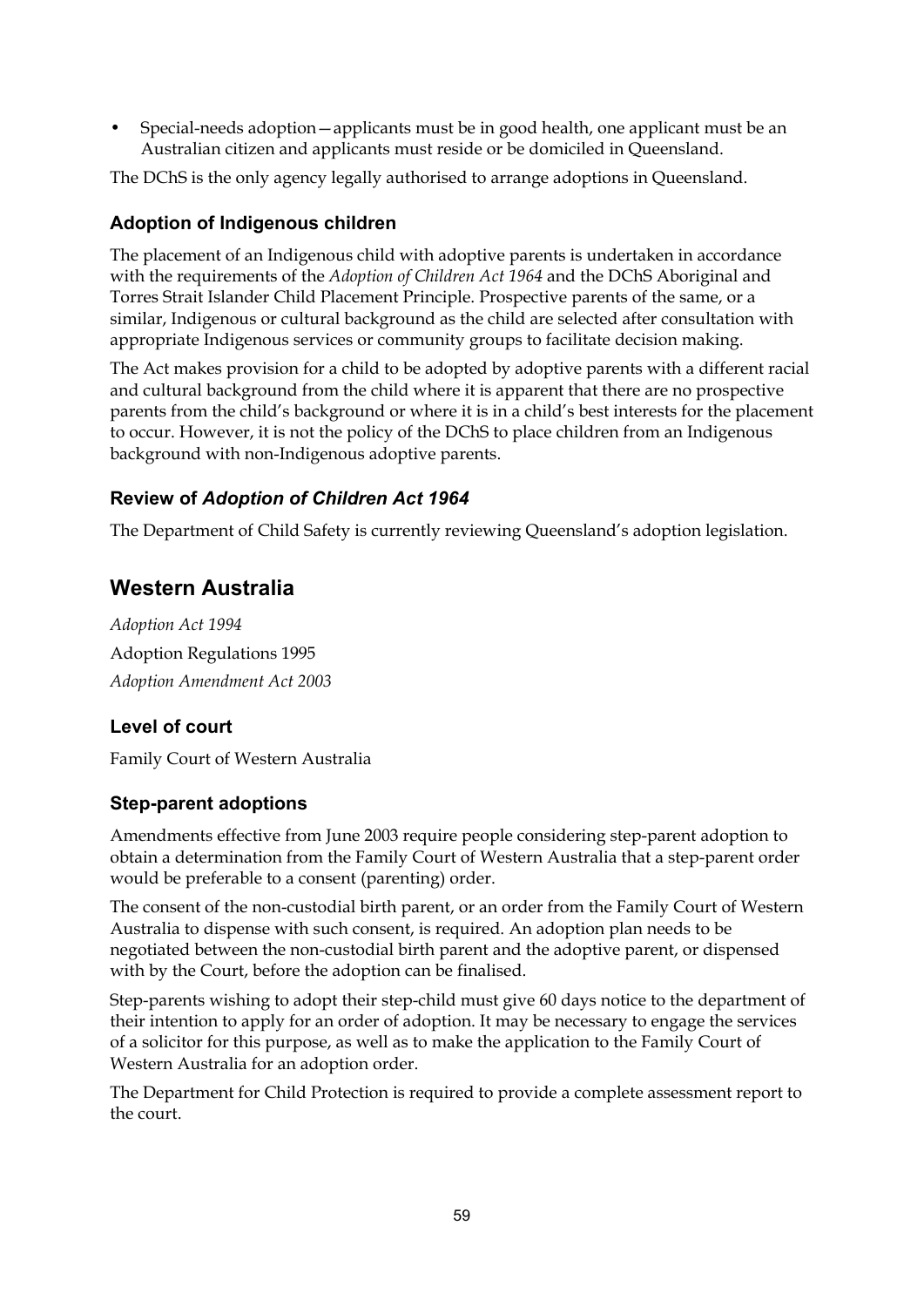# **Other-relative adoptions**

Adoption by relatives is not permitted under the *Adoption Amendment Act 2003.* Adoption severs the legal link that the child has with his or her birth parents.

It is considered that parenting orders or consent orders made by the Family Court of Western Australia can better meet the needs of the child in situations where relatives wish to care for a related child. These orders can retain the legal link the child has with his or her birth family, while considering the day-to-day care needs of the child.

# **Carer adoptions**

Carer adoptions can occur when it is considered that the best interests of the child are served by the child being adopted by eligible and approved carers. The carers must have had the full-time care of the child for at least 3 consecutive years. The Department for Child Protection must have arranged or approved the placement of the child with the carer and must be satisfied that the child will not return to live with the birth family or extended family. It is required that the birth parents give their consent to the adoption or that there is an order from the Family Court of Western Australia dispensing with consent. Unless dispensed with by the Family Court, an adoption plan is a legal requirement. The Family Court finalises the adoption by the granting of an adoption order.

# **Local and intercountry adoptions**

All known birth parents must be asked to give consent. Birth parents are involved in the selection process of adoptive parents by choosing a family from non-identifying profiles.

All adoptions are arranged through the Department for Child Protection.

Applicants must meet specific eligibility criteria before being considered for assessment.

An adoption plan is required to be made between birth parents and adopting parents, or an application to the Family Court made to dispense with the adoption plan, before the adoption order is granted in the Family Court of Western Australia.

The child's first given name is expected to be retained by the adoptive parents.

# **Adoption of Indigenous children**

Amendments to the *Adoption Act 1994* have included the Aboriginal and Torres Strait Islander Children—Placement for Adoption Principle, the appointment of an approved Aboriginal and Torres Strait Islander agency for consultation and the requirement to consult with relevant Aboriginal and Torres Strait Islander staff about the placement or the potential adoption of an Aboriginal or Torres Strait Islander child. Preference is given to the placement of Aboriginal children with Aboriginal adoptive parents unless the child's birth parents specifically request otherwise.

# **South Australia**

*Adoption Act 1988*  Adoption Regulations 2004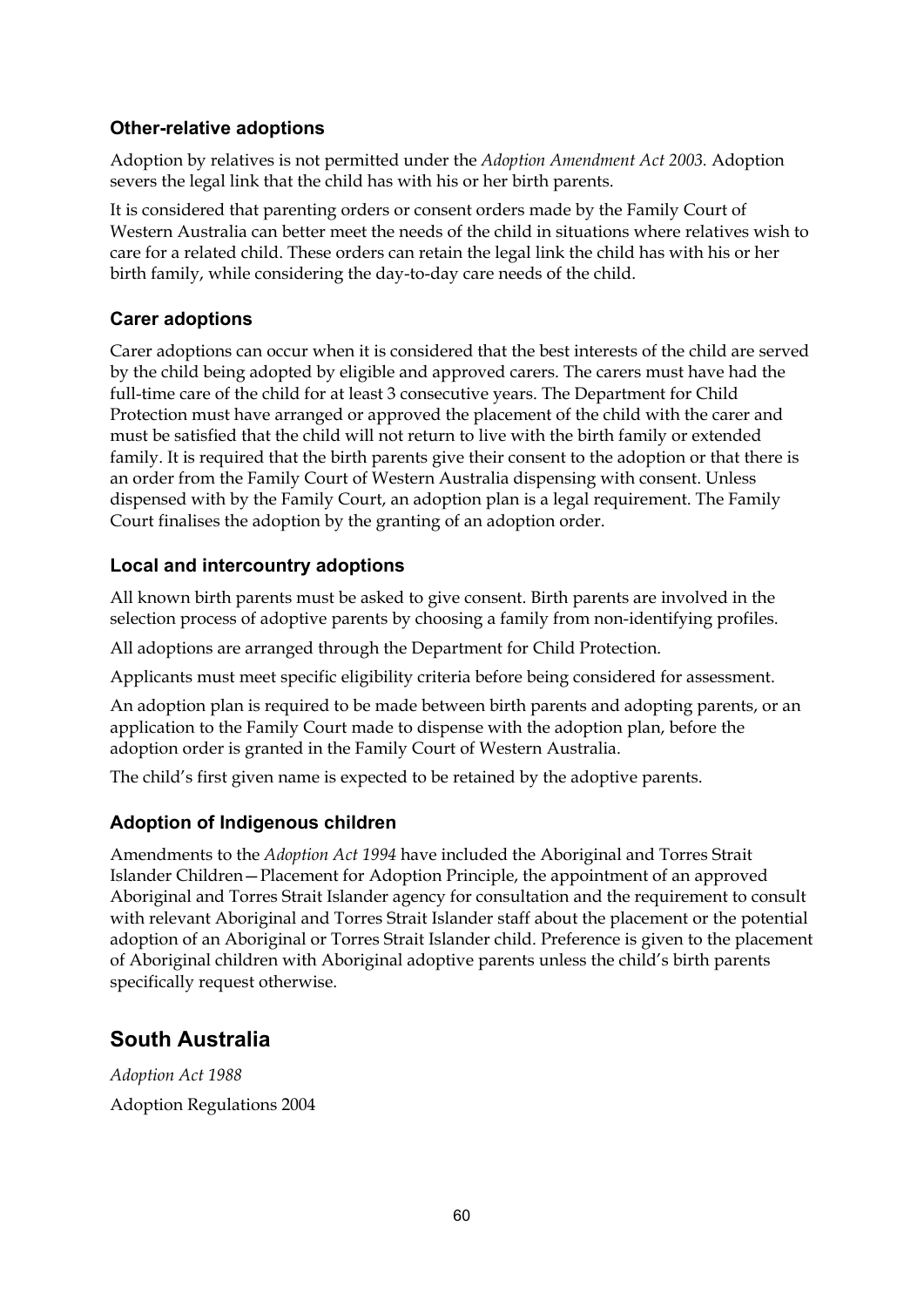# **Level of court**

Youth Court of South Australia

#### **Step-parent adoptions**

In all cases, 'Leave to proceed' granted in the Family Court is required before step-parents can apply to adopt a step-child.

Adoption by step-parents is granted only in exceptional circumstances—that is, when there is no other order that will adequately provide for the interests and welfare of the child. These adoptions can be arranged only through the South Australian Department for Families and Communities (DFC).

#### **Other-relative adoptions**

There is provision for adoptions by relatives other than step-parents in exceptional circumstances—that is, when there is no other order that will adequately provide for the interests and welfare of the child. Adoption by relatives can be arranged only through the DFC.

#### **Local and intercountry adoptions**

Eligibility requirements:

- a married couple or a de facto couple for more than 5 years at the time of the making of the adoption order, 3 years for allocation or placement of child
- a single person in particular circumstances.

Adoptions can be arranged only through the DFC.

# **Adoption of Indigenous children**

Restrictive eligibility criteria apply for adoptive parents in accordance with the Aboriginal Child Placement Principle.

# **Tasmania**

*Adoption Act 1988 Adoption Amendment Act 2007*  Adoption Regulations 2006

# **Level of court**

Magistrate sitting alone

#### **Step-parent adoptions**

Adoption by step-parents is possible in some circumstances. If the child's father has not legally established his paternity, and does not do so within 30 days of the mother signing the consent to adoption, an application may be made through the Department of Health and Human Services (DHHS). If the child's paternity has been legally established, adoption is possible only in special circumstances which justify adoption and when other available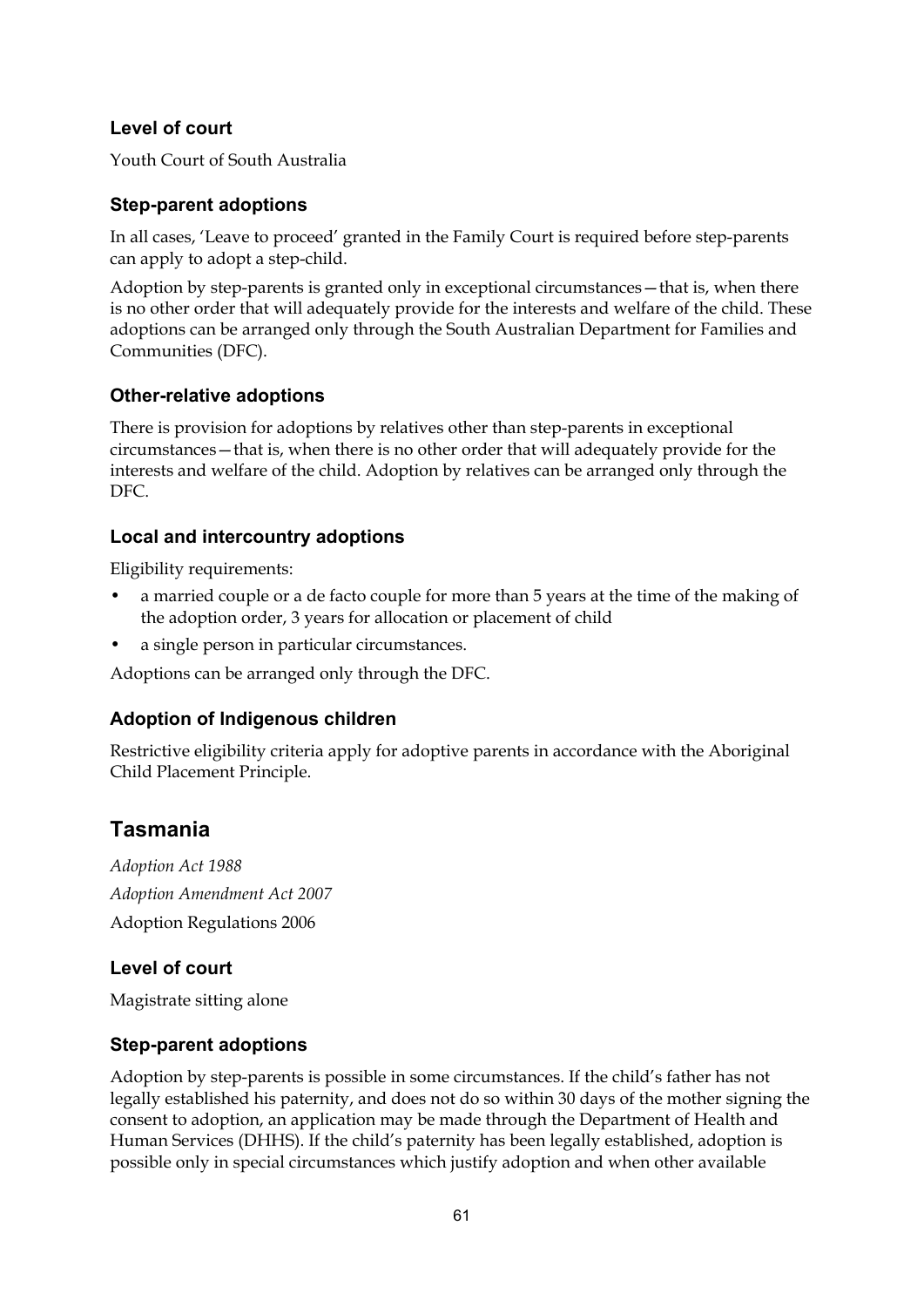orders will not provide adequately for the welfare and interest of the child. All applications for an adoption order in favour of a step-parent adoption must be made through the DHHS.

### **Other-relative adoptions**

The court's power to make an adoption order in favour of a relative is limited to special circumstances that justify adoption and when other available orders will not provide adequately for the welfare and interests of the child. All applications for an adoption order in favour of a relative must be made through the DHHS.

#### **Local and intercountry adoptions**

Eligibility requirements:

- a married couple for more than 3 years, with any period of time spent in a de facto relationship before marriage included in time assessment
- a single person only in special circumstances relating to the welfare and interests of the child.

Adoptions by non-relatives can be arranged by DHHS or a non-government organisation approved by the Minister for Health and Human Services.

# **Adoption of Indigenous children**

Not included in legislation although birth parents may express wishes about race of adoptive parents. The cultural differences of Indigenous people are recognised; placement within the Aboriginal community is the preferred option.

# **Australian Capital Territory**

*Adoption Act 1993* 

# **Level of court**

Supreme Court

#### **Step-parent adoptions**

Adoption by step-parents can be arranged only through the Office for Children, Youth and Family Support (OCYFS).

#### **Other-relative adoptions**

There is provision for adoptions by relatives other than step-parents in exceptional circumstances—that is, when a guardianship or custody order will not adequately provide for the interests and welfare of the child.

Adoption by relatives can be arranged only through the OCYFS.

#### **Local and intercountry adoptions**

Eligibility requirements:

• a married couple for more than 3 years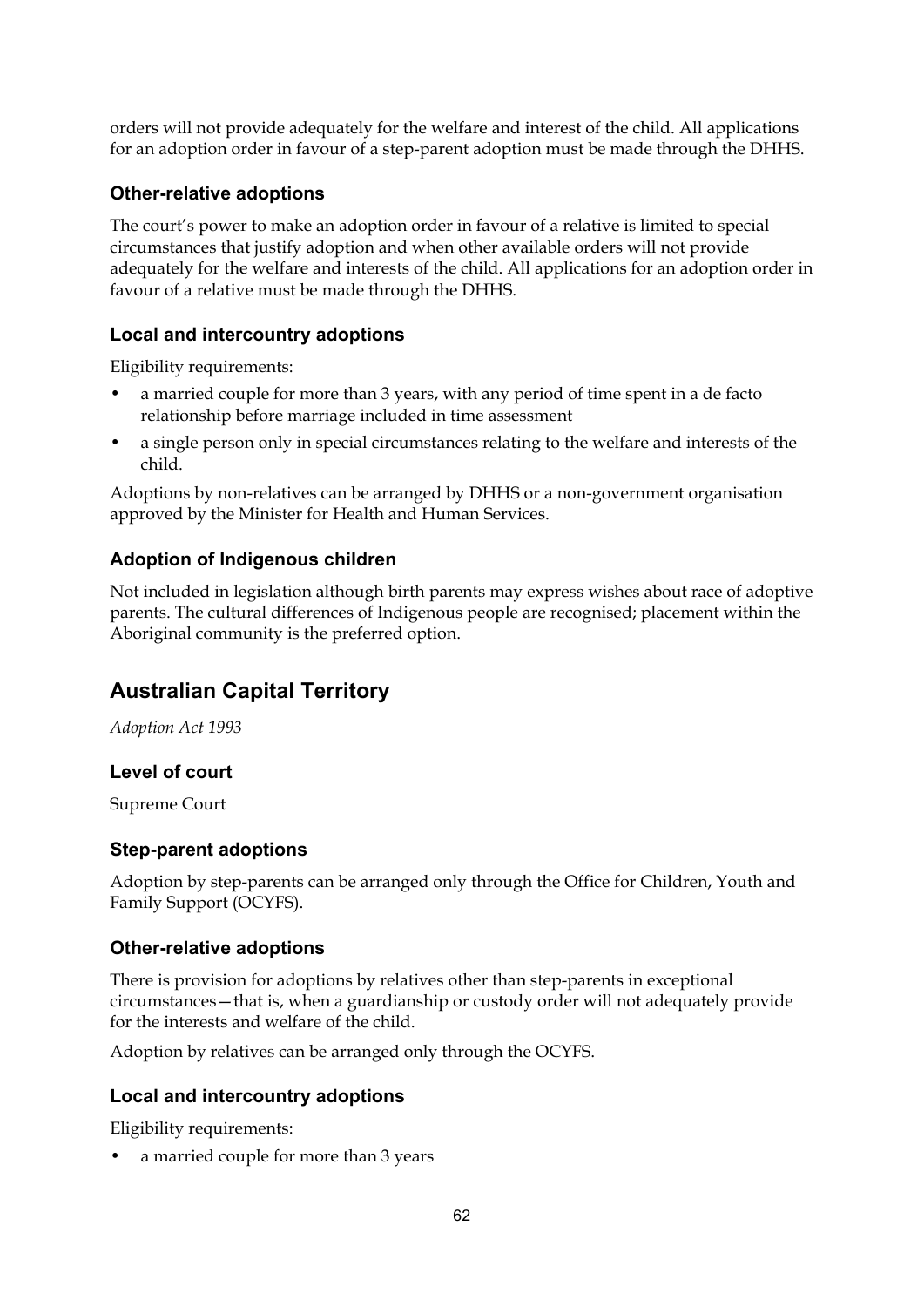- a de facto couple for more than 3 years
- a single person in particular circumstances.

Adoptions by non-relatives must be arranged through the OCYFS.

#### **Adoption of Indigenous children**

Restrictive eligibility criteria apply for adoptive parents in accordance with the Aboriginal Child Placement Principle.

# **Northern Territory**

#### *Adoption of Children Act 1994*

The Adoption of Children Act was amended to enable the issue of Australian birth certificates for overseas-born adopted children, whenever the necessary birth information is provided by the country of origin. This applies irrespective of whether the adoption is finalised in the Local Court or as a foreign adoption order, automatically recognised under Australian law. The amendment came into effect on 3 July 2006.

#### **Level of court**

Local Court

#### **Step-parent adoptions**

Other arrangements are sought before an adoption order is considered.

#### **Other-relative adoptions**

There is provision for adoptions by relatives other than step-parents in exceptional circumstances—that is, when a guardianship or custody order will not adequately provide for the interests and welfare of the child.

# **Local and intercountry adoptions**

Eligibility requirements:

- a married couple for 2 years or more
- a single person in exceptional circumstances.

All adoptions must be arranged through the Department of Health and Families.

# **Adoption of Indigenous children**

Adoptions of Indigenous children can occur only if alternative custody with the child's extended family cannot be arranged. If an order is made it must comply with the Aboriginal Child Placement Principle.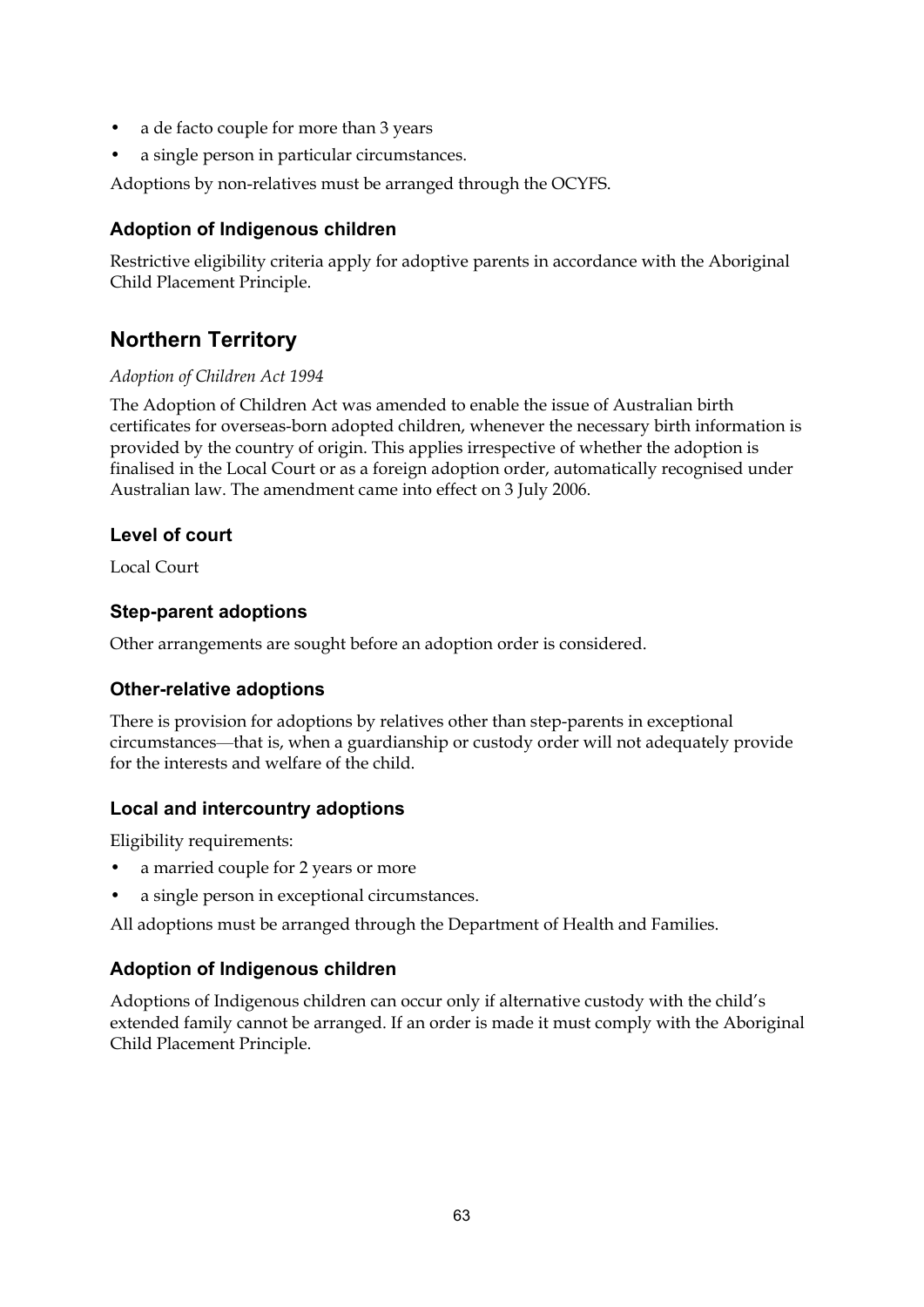# **B.2 Provisions for 'open' adoptions**

# **New South Wales**

NSW practice recognises that a variety of relationships may exist between a child's adoptive and birth families but strongly supports openness in adoption attitudes and actions between birth and adoptive families. An adoption plan, which may include the regular exchange of information and/or contact, is usually presented to the court at the time an adoption order is sought. Increasingly, birth parents are participating in the choice of the adoptive family for their child. Community Services, NSW Department of Human Services or agency which arranged the adoption will help with mediating ongoing contact after the adoption order, if necessary.

# **Victoria**

The *Adoption Act 1984* provides that an adoption order can include conditions regarding information exchange and/or access between the parties. After signing the consent, birth parents are given the opportunity to express wishes concerning contact and information exchange, which are considered when placement decisions are made. At the time of signing the adoption consent, birth parents are asked whether they wish to be actively involved in selecting an adoptive family. Birth parents are encouraged to consider profile information on approved adoption applicants who have been assessed as suitable for the child, and to indicate the couple with whom they would prefer the child to be placed. After placement, there may be direct contact between the parties, or an exchange of information. When the arrangements form part of the adoption order, there is a legally binding way to resolve any disputes that may arise.

# **Queensland**

Under the provisions of the *Adoption of Children Act 1964*, identifying information remains confidential until an adopted person reaches 18 years of age.

It is possible for adoptive parents and members of a child's birth family to exchange correspondence via Adoption Services before a child turns 18 years of age, where both parties agree to the exchange of correspondence. Families participating in the exchange of correspondence have no direct contact with each other and only non-identifying information can be communicated.

# **Western Australia**

Since the *Adoption Act 1994*, all adoptions are considered open. All parties to an adoption have access to information, which is either 'identifying' or 'non-identifying'. The level of information depends on when the adoption took place. The 2003 amendments to the Act meant that no new information vetoes can be placed and existing information vetoes became ineffective. Contact vetoes could no longer be placed after 1 June 2003.

Adoption plans, which are a requirement for an adoption, specify whether contact will occur between the parties to an adoption and what level this will take. The contact details can be varied at a later stage through agreement and by approval of the Family Court of Western Australia.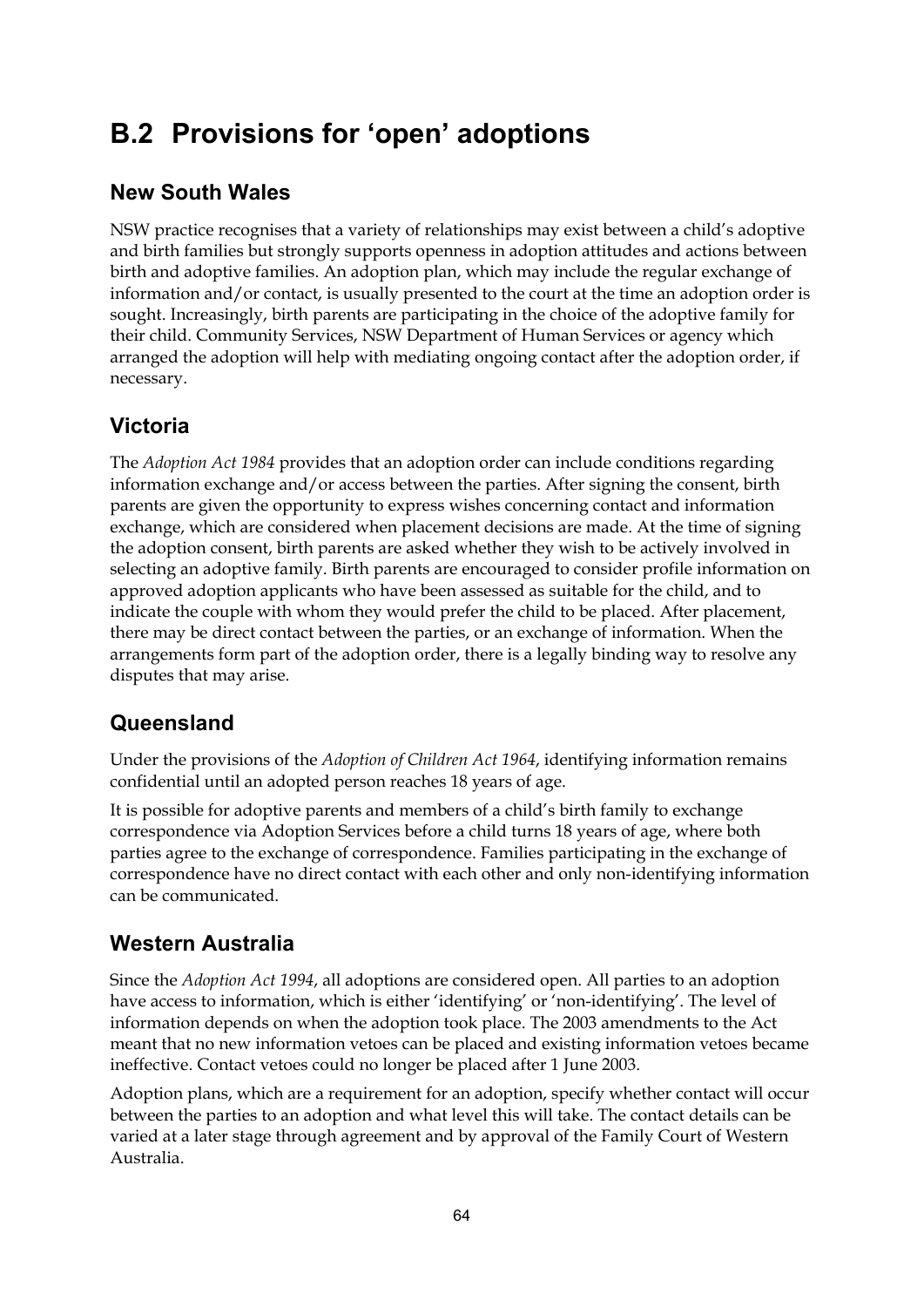# **South Australia**

Under the *Adoption Act 1988*, 'open' arrangements are possible between parties to the adoption. This can involve access to information or contact between the parties. The arrangements are not legally binding and are to be facilitated and mediated by the Department for Families and Communities.

# **Tasmania**

In general, Tasmania promotes openness. 'Open' adoptions are arranged if it is the wish of the birth and adoptive parents.

# **Australian Capital Territory**

Legislation allows for conditional orders (that is, where contact frequency and other arrangements can be specified). Since the new legislation in 1993, all adoptions are regarded as 'open—that is, some form of contact or information exchange is encouraged. Conditional orders are now routinely recommended to the court.

# **Northern Territory**

'Open' adoptions have been available since the *Adoption of Children Act 1994* was introduced. It is an option for relinquishing parents.

# **B.3 Access to information and veto systems**

# **New South Wales**

# **Access to information**

In NSW, the *Adoption Act 2000* enables an adopted person aged 18 years or over to have access to his or her original birth certificate and to information about his or her origins. It also enables birth parents to have access to details of their child's adopted identity when that child reaches 18 years of age. Birth parents can access information about their child's life after adoption, such as their health and welfare, while the child is under the age of 18 years. With the permission of the adoptive parents, identifying information may be released.

Adoptive parents receive non-identifying information about their child's family of origin when the child is under 18 years old. With the permission of the birth parent, identifying information may be released.

Adult adopted persons, birth parents and adoptive parents are able to lodge a request for advanced notice of an application for identifying information about themselves. This will delay the release of the information for a period of 2 months to allow everyone time to prepare for its release.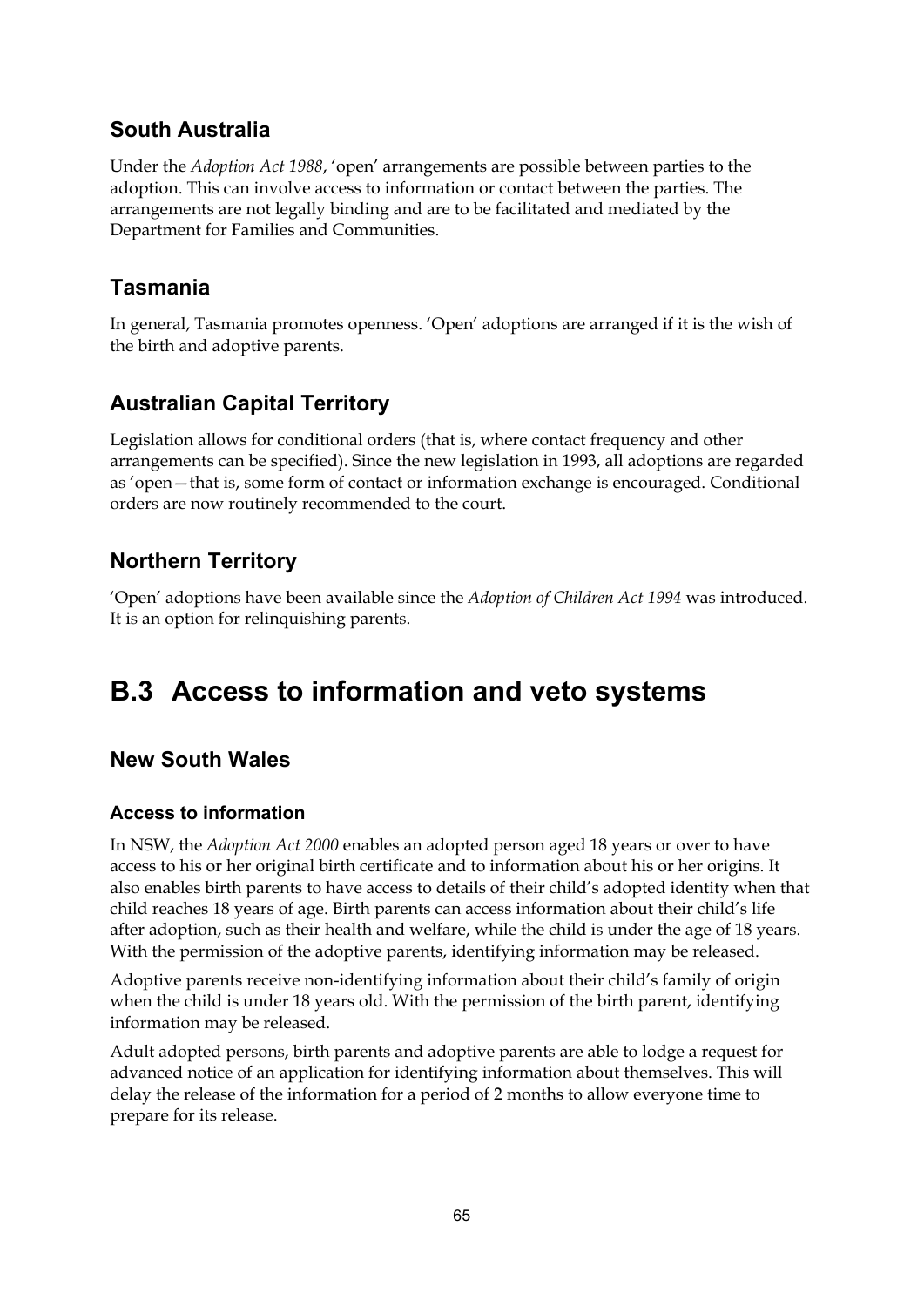### **Veto system**

Contact veto provisions do not apply to adoptions made after 26 October 1990. Where an order of adoption was made before that date, birth parents and adult adopted persons are able to lodge a contact veto. On the lodgement of a contact veto it becomes an offence for the information recipient to try to make contact with the person who imposed the contact veto. Information about that person can be released if the applicant for the information gives a written undertaking not to use the information to seek contact.

# **Victoria**

# **Access to information**

In Victoria, an adopted person aged 18 years or over may apply for a copy of his or her original birth certificate and adoption records. An adopted person under the age of 18 years requires his or her adoptive parents' written agreement before information can be given, and the written consent of the birth parent(s) is required before identifying information can be given.

Birth parents and birth relatives may obtain non-identifying information from records about the adopted person. Identifying information can be given with the written consent of the adopted person if he or she is aged 18 years or over, or of the adoptive parents if the adopted person is under 18 years old.

Adult children of adopted persons have the same rights to information as the adopted person, providing the adopted person is first informed in writing or, where the adopted person is dead, a copy of the death certificate is provided.

Adoptive parents may apply for information about the birth family's background. The written permission of the birth parent is required before identifying information may be released. Also, where the adopted person is aged 18 years or over, the adopted person must be notified in writing of the intention to release identifying information about the birth family.

# **Veto system**

There is no veto system in Victoria. Instead, a register operates on which people can record their wishes in relation to giving or receiving information and making contact. Although adopted persons can make contact with birth relatives themselves, an authorised agency makes contact with adopted persons on behalf of birth parents and relatives or with birth parents on behalf of adoptive parents. The agency will ask the parties what their wishes are and mediate between them.

# **Queensland**

# **Access to information**

The *Adoption of Children Act 1964* makes different provisions for the release of information depending on whether an adoption order was made before or after June 1991.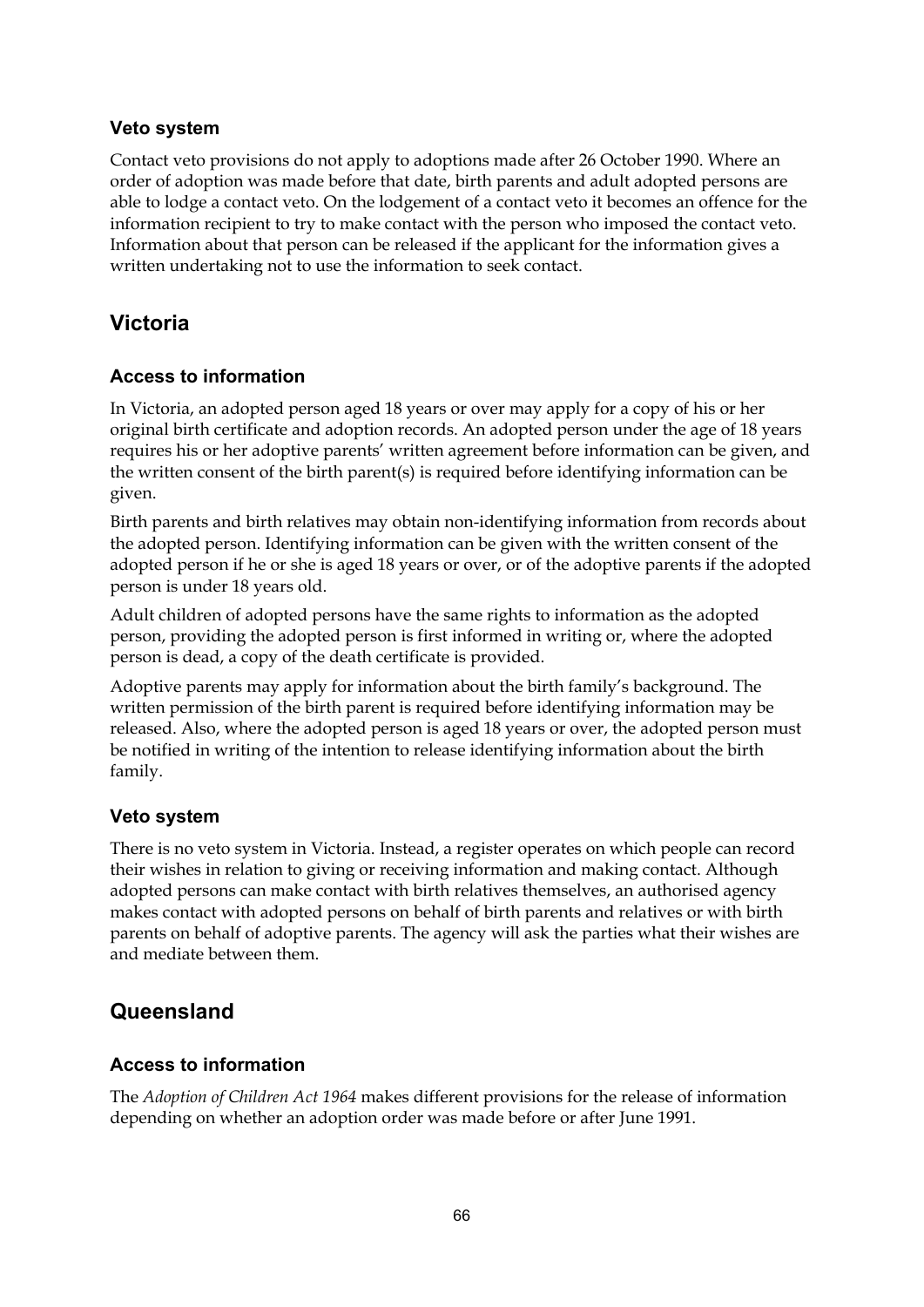Under the provisions of the Act, birth parents who sign an adoption consent after June 1991 and persons who were adopted after June 1991 have an unqualified entitlement to receive identifying information about each other, once the adopted person reaches 18 years of age. When this happens, identifying information will be provided on request to the person who was adopted or to the birth parent or parents who signed an adoption consent in relation to the person who was adopted.

Under the provisions of the Act, identifying information can be provided to birth parents who signed an adoption consent before June 1991 and persons who were adopted before June 1991 if an objection to the disclosure of identifying information has not been lodged by one of the parties to the adoption.

In certain circumstances, eligible relatives of an adopted person or of a birth parent who signed an adoption consent can obtain identifying information.

The adopted person and the birth parent who signed the adoption consent can lodge an objection to contact only or an objection to contact and the disclosure of identifying information for adoptions before June 1991.

#### **Veto (objection) system**

In Queensland, vetoes are referred to as objections. The *Adoption of Children Act 1964* makes provision for birth parents who signed an adoption consent before June 1991 and persons who were adopted before June 1991 to lodge an objection to contact only or an objection to the disclosure of identifying information and contact.

An objection to contact or an objection to the disclosure of identifying information and contact remains in force unless it is revoked by the person who lodged the objection.

The Act makes no provision for birth parents who sign or have signed an adoption consent after June 1991 and persons who were adopted after June 1991 to lodge an objection to contact or an objection to the disclosure of identifying information and contact.

### **Western Australia**

#### **Access to information**

At the time of placement of a child, an adoption plan must be negotiated between the birth parents and adoptive parents to facilitate the sharing of information about the child. This requirement may be dispensed with by application to the Family Court of Western Australia. Under the *Adoption Act 1994* birth parents, adoptive parents and adopted persons may obtain identifying and non-identifying information about the adoption from departmental records at the discretionary authority of the departmental CEO. For adoption orders made under the repealed Act, there are additional requirements where the adoptee is aged under 18 years. Amendments to the *Adoption Act 1994* gazetted in 2003 prohibit the placement of any new information vetoes or contact vetoes on adoptions since that date.

#### **Veto system**

In Western Australia, a 'message box system' operates which allows anonymous contact between the parties.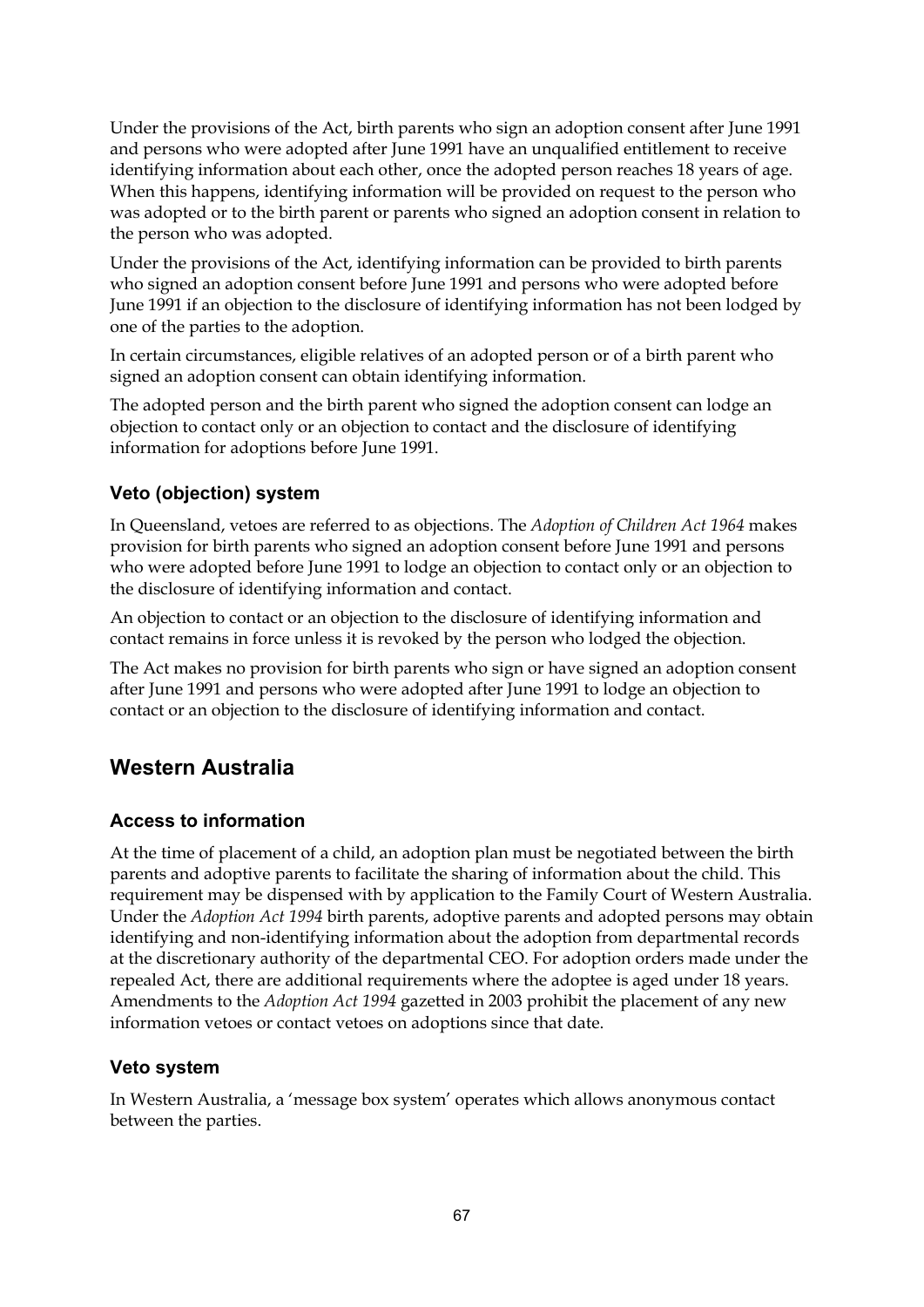Under the *Adoption Act 1994*, where the adoption occurred before 1 January 1995 an adopted person aged 18 years or over, birth parents and adoptive parents can have access to birth records and adoption court records (that is, identifying information); an adopted person less than 18 years of age can have access to birth records and adoption court records subject to consent from the adoption parties. Since the 2003 changes to the legislation, no new information vetoes are permitted to be lodged. All existing information vetoes were removed in June 2005.

Less restrictive access to identifying information applies for adopted people, adoptive parents and birth parents where the adoption occurred after 1 January 1995. The 2003 legislative amendments have ensured that adoption is open and all parties will have access to identifying information.

Furthermore, as a result of these amendments, contact vetoes can no longer be lodged. The adoption plan agreed to by parties to the adoption can, however, include provisions for no contact between parties. Adoption plans are registered with the Family Court of Western Australia and can be varied by the Family Court.

## **South Australia**

#### **Access to information**

In South Australia, adopted people aged 18 years or over can have access to information contained in their original birth certificate, as well as details about their natural parents (if known) such as occupation, date of birth, physical attributes and personal interests. Adopted people are also entitled to know the names of any biological siblings who were adopted. Once the adopted person reaches 18 years of age, the birth parents can have access to the adoptive name of their relinquished child and the names of the adoptive parents. Adoptive parents can now apply for certain information under certain circumstances. Descendents of an adopted person and certain birth relatives of the adopted person can apply for information under certain circumstances.

#### **Veto system**

Both adopted persons and birth parents can veto the release of identifying information, thus making contact more difficult, although a specific contact veto is not available. The veto provision is available only for adoptions that occurred before the state's *Adoption Act 1988* came into force.

Adoptive parents are able to lodge a veto to restrict identifying information about themselves being released to the birth parents with a provision that this does not prevent the adopted person and the birth parent from making contact with each other. Certain information is also available to adoptive parents.

### **Tasmania**

#### **Access to information**

In Tasmania, an adopted person aged 18 years or over may apply for access to his or her pre-adoption birth record and information from the adoption record. An adopted person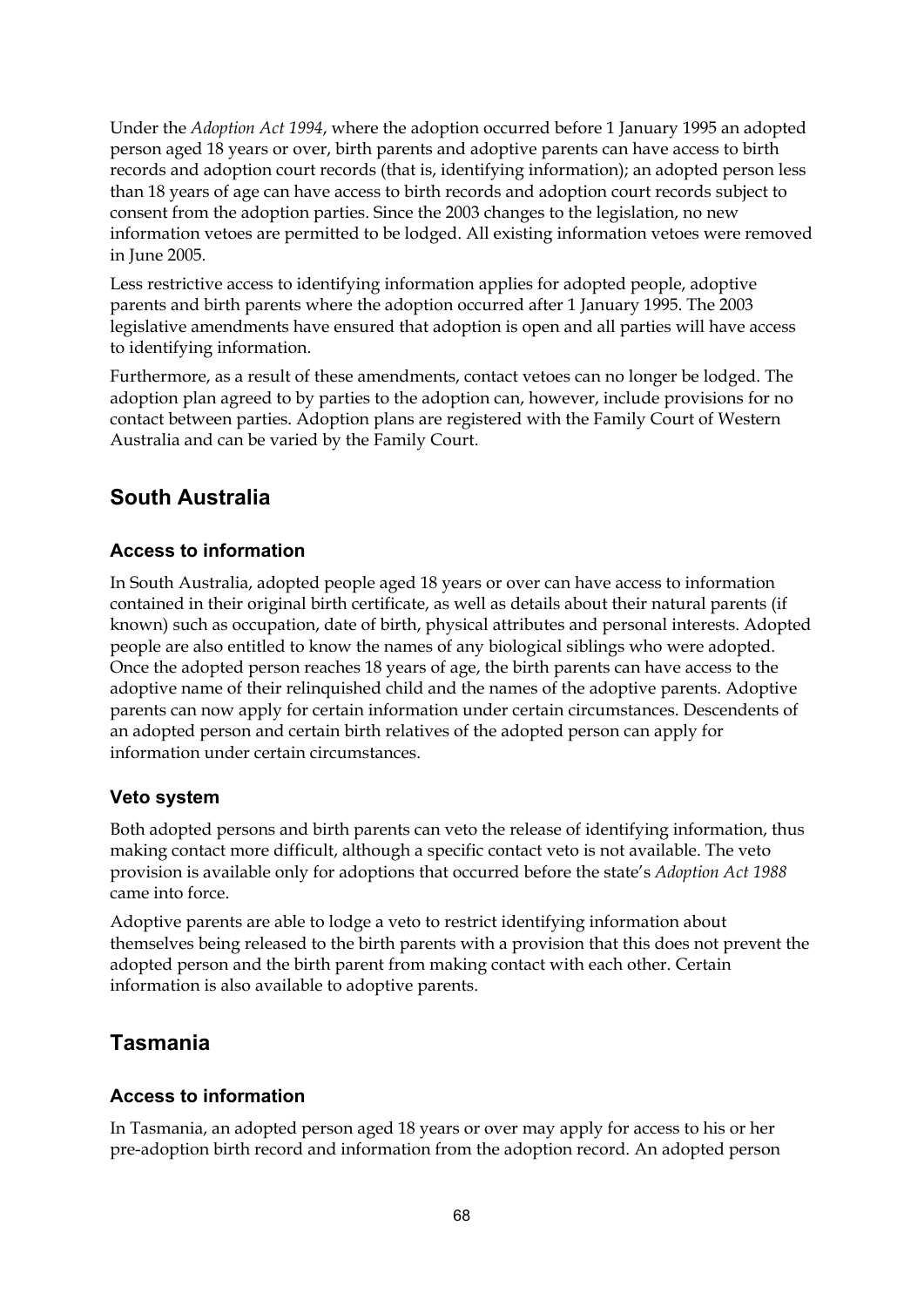aged less than 18 years may apply for this information with the written consent of his or her adoptive parents. Birth parents, birth relatives and lineal descendants of an adopted person may apply for non-identifying information at any time or for identifying information when the adopted person is aged 18 years or over. Adoptive parents may apply for non-identifying information at any time but may receive information which includes the name of a birth parent only with the written permission of the birth parent concerned.

All applicants who are resident in Tasmania must attend an interview with an approved counsellor before receiving information.

#### **Veto system**

The right to information is unqualified, but a contact veto may be registered. Any adopted person, birth parent, birth relative, lineal descendant of an adopted person or adoptive parent may register a contact veto. Where a veto has been registered, identifying information is released only after an undertaking not to attempt any form of contact has been signed. An attempt to make contact where a veto is in force is an offence. A contact veto may be lifted at any time by the person who lodged it.

## **Australian Capital Territory**

#### **Access to information**

Under the ACT's *Adoption Act 1993*, an adopted person aged 18 years or over, birth parents, adoptive parents and birth relatives may apply for identifying information in relation to the adoption. Identifying information consists of a copy of, or extract from, an entry in a register of births relating to the adopted child, or information from which a birth parent, birth relative or adopted child may be identified (excluding the address of a place of residence).

Before the *Adoption Act 1993*, no provision for adoption information existed. However, as the Act is retrospective, information is now available for adoptions that occurred under the old Act.

#### **Veto system**

Under the ACT's *Adoption Act 1993*, only contact vetoes may be registered. The veto has to refer to a specified person or a specified class of persons.

The Act provides for an unqualified right to information, but also gives the adopted person aged over 17 years 6 months, an adoptive parent, birth parent, adult birth relatives, adoptive relatives and adult children or other descendants of the adopted person the right to lodge a contact veto. On the lodgement of such a veto, it becomes an offence for the information recipient to try to make contact with the person who imposed the contact veto.

Where information is requested and a contact veto is in force, no information is given unless the person requesting information has attended a counselling service and has signed a declaration that he or she will not attempt contact in any form.

The Act also makes provision for greater accountability in obtaining consents to adoptions, augments the rights of the birth parents and promotes a more open system of adoption.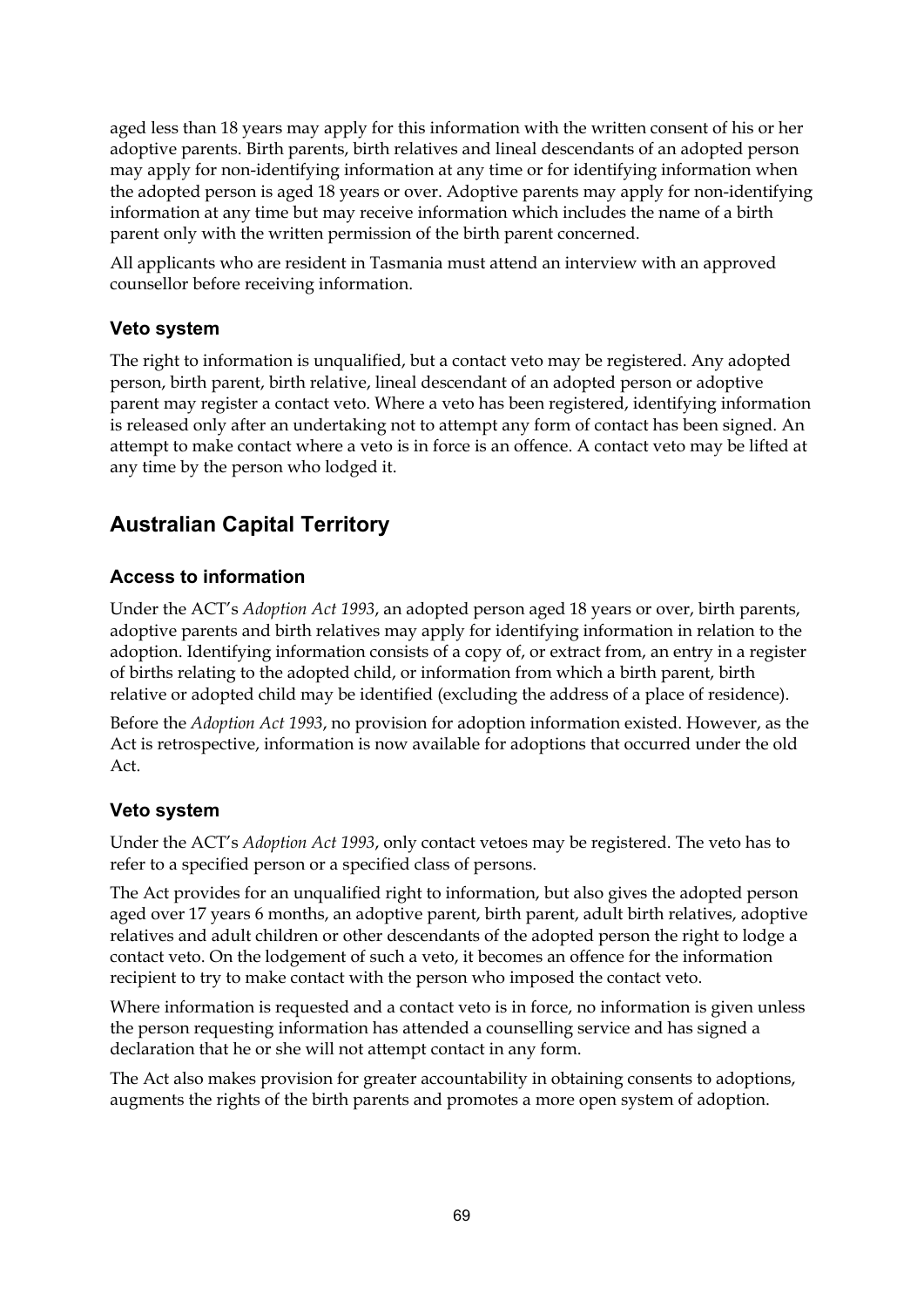## **Northern Territory**

#### **Access to information**

In the Northern Territory, legislation before the *Adoption of Children Act 1994* did not provide for the release of information to any parties to an adoption. Since the introduction of the new Act there is provision for a more open process, with identifying information being available unless a veto has been lodged. Indigenous child care agencies are authorised to counsel for the purpose of supplying identifying information.

#### **Veto system**

A 3-year renewable veto may be lodged by the adopted person or birth parents with respect to adoptions finalised before 1994. There is no veto provision with respect to adoptions finalised under the new Act.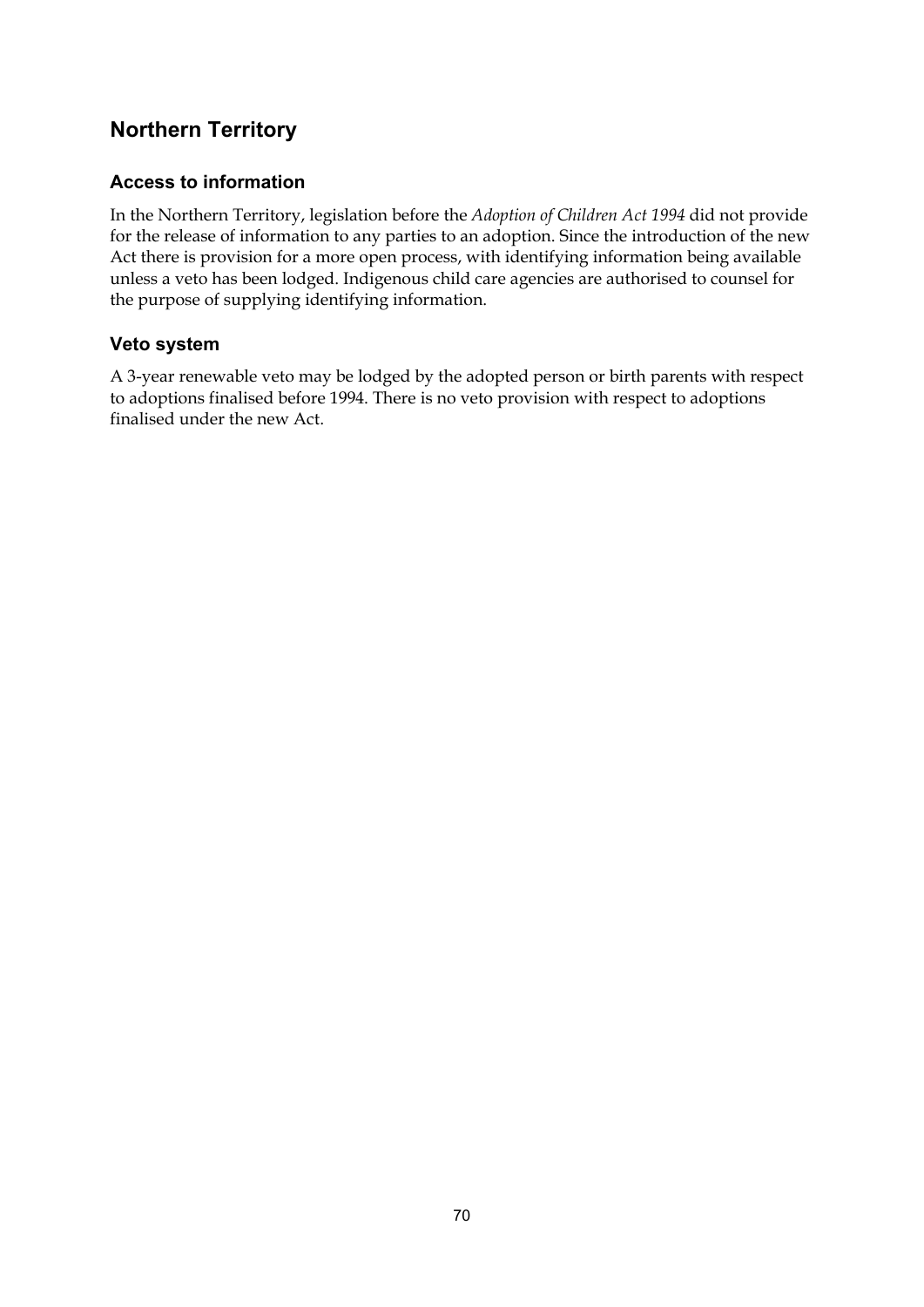## **Appendix C Countries party to the Hague Convention**

Listed below are the countries party to the Hague Convention on Protection of Children and Co-operation in Respect of Intercountry Adoption. This information is correct as at 22 May 2009.

| Country                           | Date Convention came into effect | Country                      | Date Convention came into effect |
|-----------------------------------|----------------------------------|------------------------------|----------------------------------|
| Albania                           | 1 January 2001                   | Georgia <sup>(a)</sup>       | 1 August 1999                    |
| Andorra <sup>(a)</sup>            | 1 May 1997                       | Germany                      | 1 March 2002                     |
| Armenia <sup>(a)</sup>            | 1 June 2007                      | Guatemala <sup>(a)</sup>     | 1 March 2003                     |
| Australia                         | 1 December 1998                  | Guinea <sup>(a)</sup>        | 1 February 2004                  |
| Austria                           | 1 September 1999                 | Hungary                      | 1 August 2005                    |
| Azerbaijan <sup>(a)</sup>         | 1 October 2004                   | $I$ celand $(a)$             | 1 May 2000                       |
| <b>Belarus</b>                    | 1 November 2003                  | India                        | 1 October 2003                   |
| Belgium                           | 1 September 2005                 | Israel                       | 1 June 1999                      |
| Belize <sup>(a)</sup>             | 1 April 2006                     | Italy                        | 1 May 2000                       |
| <b>Bolivia</b>                    | 1 July 2002                      | Kenya <sup>(a)</sup>         | 1 June 2007                      |
| Brazil                            | 1 July 1999                      | Latvia                       | 1 December 2002                  |
| <b>Bulgaria</b>                   | 1 September 2002                 | Liechtenstein <sup>(a)</sup> | 1 May 2009                       |
| Burkina Faso                      | 1 May 1996                       | Lithuania <sup>(a)</sup>     | 1 August 1998                    |
| Burundi <sup>(a)</sup>            | 1 February 1999                  | Luxembourg                   | 1 November 2002                  |
| Cambodia <sup>(a)</sup>           | 1 August 2007                    | Madagascar                   | 1 September 2004                 |
| Canada                            | 1 April 1997                     | Mali <sup>(a)</sup>          | 1 September 2006                 |
| Chile                             | 1 November 1999                  | Malta <sup>(a)</sup>         | 1 February 2005                  |
| China <sup>(b)</sup>              | 1 January 2006                   | Mauritius <sup>(a)</sup>     | 1 January 1999                   |
| Colombia                          | 1 November 1998                  | Mexico                       | 1 May 1995                       |
| Costa Rica                        | 1 February 1996                  | Moldova <sup>(a)</sup>       | 1 August 1998                    |
| $Cuba^{(a)}$                      | 1 June 2007                      | Monaco <sup>(a)</sup>        | 1 October 1999                   |
| Cyprus                            | 1 June 1995                      | Mongolia <sup>(a)</sup>      | 1 August 2000                    |
| Czech Republic                    | 1 June 2000                      | Netherlands                  | 1 October 1998                   |
| Denmark <sup>(c)</sup>            | 1 November 1997                  | New Zealand <sup>(a)</sup>   | 1 January 1999                   |
| Dominican Republic <sup>(a)</sup> | 1 March 2007                     | Norway                       | 1 January 1998                   |
| Ecuador                           | 1 January 1996                   | Panama                       | 1 January 2000                   |
| El Salvador                       | 1 March 1999                     | Paraguay <sup>(a)</sup>      | 1 September 1998                 |
| Estonia <sup>(a)</sup>            | 1 June 2002                      | Peru                         | 1 January 1996                   |
| Finland                           | 1 July 1997                      | Philippines                  | 1 November 1996                  |
| France                            | 1 October 1998                   | Poland                       | 1 October 1995                   |

*(continued)*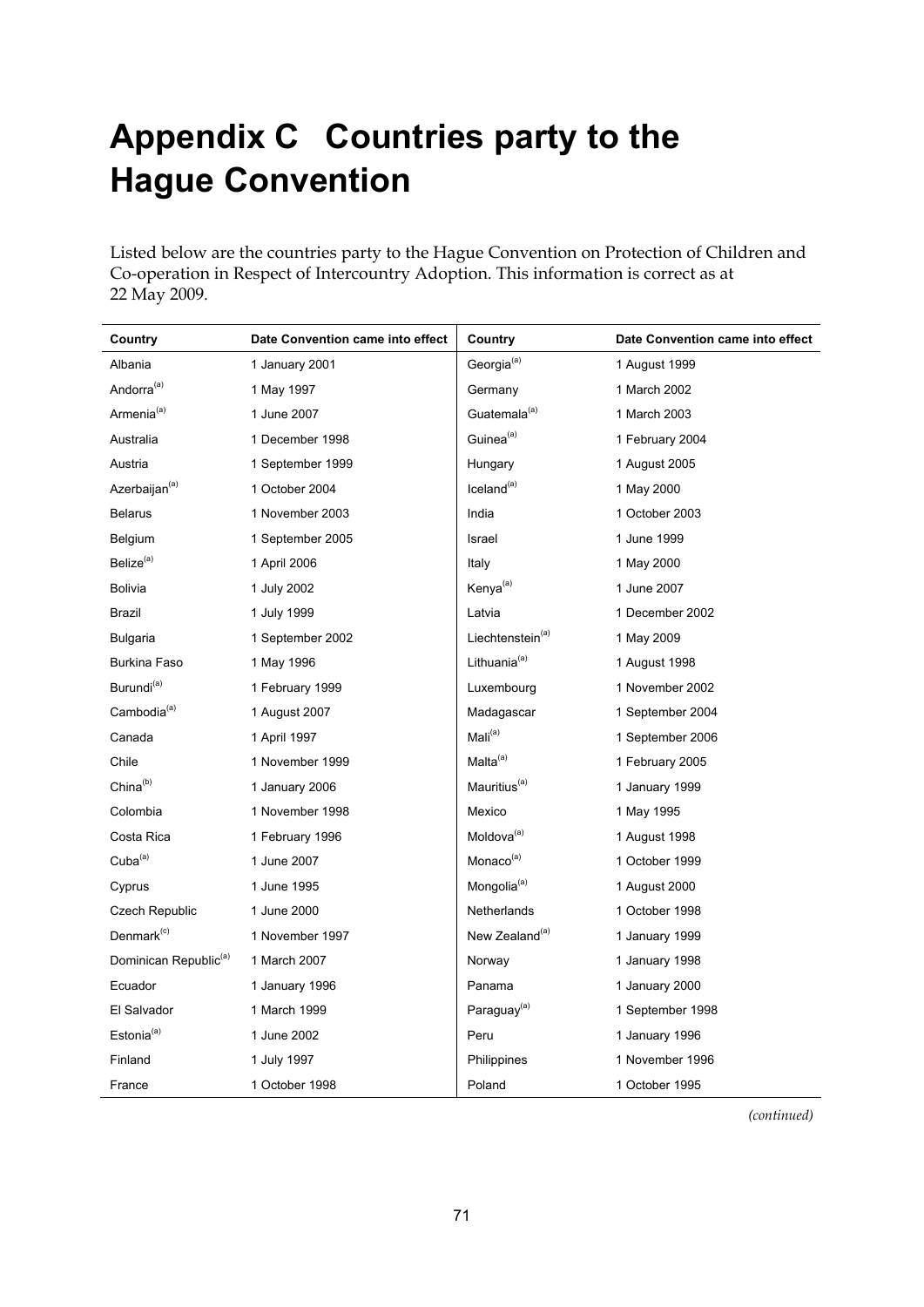| Country                     | Date Convention came into effect | Country                                               | Date Convention came into effect |
|-----------------------------|----------------------------------|-------------------------------------------------------|----------------------------------|
| Portugal                    | 1 July 2004                      | Sweden                                                | 1 September 1997                 |
| Romania                     | 1 May 1995                       | Switzerland                                           | 1 January 2003                   |
| San Marino <sup>(a)</sup>   | 1 February 2005                  | Thailand                                              | 1 August 2004                    |
| Seychelles <sup>(a)</sup>   | 1 October 2008                   | The former Yugoslav<br>Republic of<br>Macedonia $(a)$ | 1 April 2009                     |
| Slovakia                    | 1 October 2001                   |                                                       | 1 September 2004                 |
|                             |                                  | Turkey                                                |                                  |
| Slovenia                    | 1 May 2002                       | United Kingdom <sup>(d)</sup>                         | 1 June 2003                      |
| South Africa <sup>(a)</sup> | 1 December 2003                  | United States of<br>America                           | 1 April 2008                     |
| Spain                       | 1 November 1995                  | Uruguay                                               | 1 April 2004                     |
| Sri Lanka                   | 1 May 1995                       | Venezuela                                             | 1 May 1997                       |
|                             |                                  | <b>Total countries</b>                                | 78                               |

(a) These countries have acceded to the Convention.

(b) Includes the Special Administrative Regions of Hong Kong and Macau.

(c) Includes Faroe Islands—came into force 1 April 2007.

(d) Includes England, Northern Ireland, Scotland and Wales. The Convention came into force in the Isle of Man on 1 November 2003.

*Notes* 

1. Countries that participated in the Seventeenth Session (a particular conference held by the Hague) are able to sign this Convention, with the option of also ratifying it. Alternatively, countries that did not participate in the Seventeenth Session are able to accede to this Convention. By signing the Hague Convention, a country expresses, in principle, its intention to become a party to the Convention. However, signature does not, in any way, oblige a country to take further action (towards ratification or not). A country is party to the Hague Convention if it has ratified or acceded to the Convention— this involves the legal obligation for the country to apply the Convention.

2. The following countries have signed, but are yet to ratify, the Convention: Ireland, Nepal and the Russian Federation.

Source: Hague Conference on Private International Law website, <www.hcch.net/index\_en.php?act=conventions.status&cid=69>.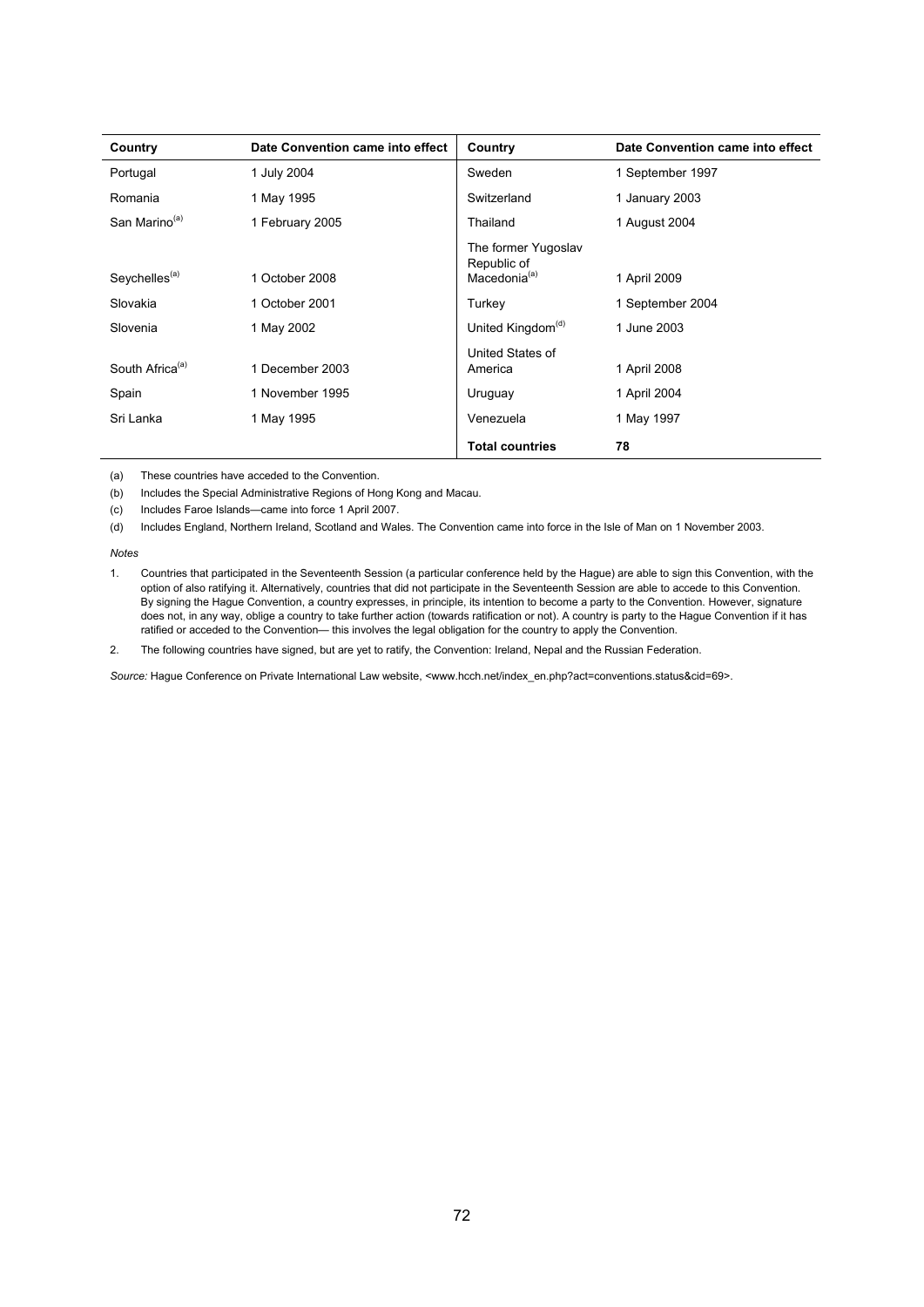## **Glossary**

### **Adoption**

Adoption is the legal process by which a person legally becomes a child of the adoptive parents and legally ceases to be a child of his/her existing parent(s).

#### **Adoption categories**

#### **Intercountry adoptions**

Intercountry adoptions are adoptions of children from countries other than Australia who are legally able to be placed for adoption, but who generally have had no previous contact with the adoptive parents. There are two categories of intercountry adoptions:

#### *Hague adoption*

A Hague adoption is where the adoptive child's country of origin has ratified or acceded to the Hague Convention, and the applicant/s file was sent after the Convention entered into force in this country. (See *Appendix C* for a list of relevant countries).

#### *Non-Hague adoption*

A non-Hague adoption is where the Hague Convention had *not* entered into force in the adoptive child's country of origin before the applicant/s file was sent.

#### **'Known' child adoptions**

'Known' child adoptions are adoptions of children who are Australian residents, who have a pre-existing relationship with the adoptive parent(s) and who are generally not able to be adopted by anyone other than the adoptive parent(s). These types of adoptions are broken down into the following categories depending on the child's relationship to the adoptive parent(s):

#### *Step-parent*

A 'step-parent' is the spouse of the child's natural parent or adoptive parent. Foster parents are not included in this category.

#### *Relative(s)*

This category includes any relative of the child, other than step-parents. For Indigenous children, 'relative' includes those related through kinship arrangements.

#### *Carer*

Includes foster parents or other non-relatives who have been caring for the child and have had the responsibility for making decisions concerning the daily care and control of the child for the relevant period (as specified by the relevant state/territory department) before the adoption.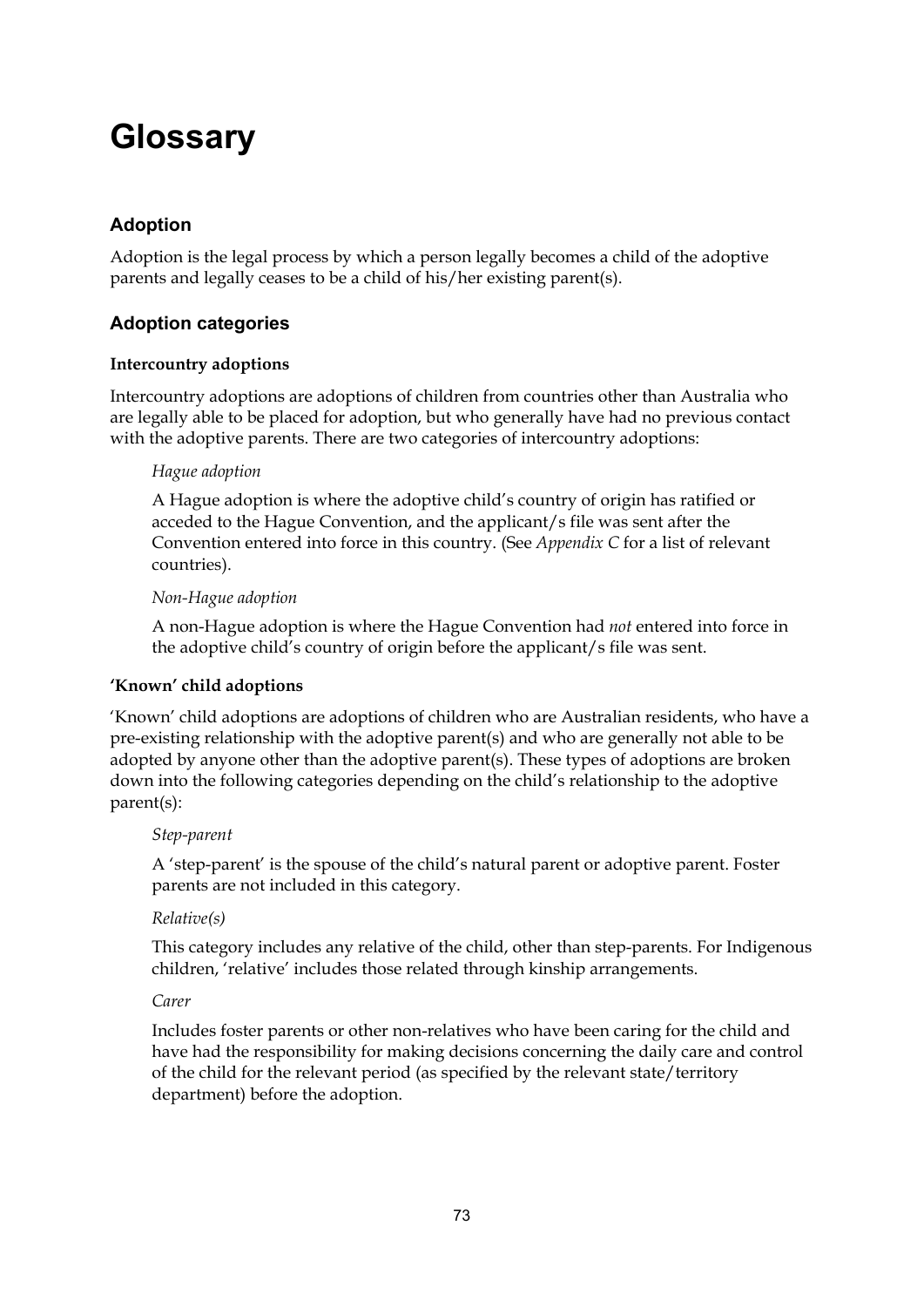#### *Other*

Includes children adopted by commissioning (surrogate) parents, whether the commissioning parent is a relative or not.

#### **Local adoptions**

Local adoptions are adoptions of Australian children—that is, children who are born in Australia or who are permanent residents of Australia before the adoption takes place, who are legally able to be placed for adoption, but who generally have had no previous contact with the adoptive parents.

#### **Adoption compliance certificate**

An adoption compliance certificate is defined by each of the Family Law (Hague Convention on Intercountry Adoption) Regulations 1998 and Family Law (Bilateral Arrangements— Intercountry Adoption) Regulations 1998. In essence, it means a document issued by competent authorities in the overseas country where the child was adopted which affirms that the adoption is made either under the Hague Convention or the country's laws, and that the relevant authorities have agreed to the adoption.

#### **Adoption order**

An adoption order is a judicial or administrative order, made by a competent authority under adoption legislation, by which the adoptive parent(s) become the legal parent(s) of the child.

#### **Adoptive parent**

An adoptive parent is a person who has become the parent of a child or adult as the result of an adoption order.

#### **Age of adopted child**

For 'known' child adoptions, the age of an adopted child is the age at the time the adoption order was granted. For local and intercountry adoptions, it is the age at which the child is placed with the adoptive family. Age is calculated from date of birth, in completed years.

#### **Arrangements for intercountry adoptions**

There are two categories of arrangements:

#### *Full adoption order in child's country of origin*

An adoption made in the child's country of origin will be a full adoption if the order which is made creates, between the child and the adoptive parents, the relationships of parent and child, and severs the relationship between the child and the biological parents.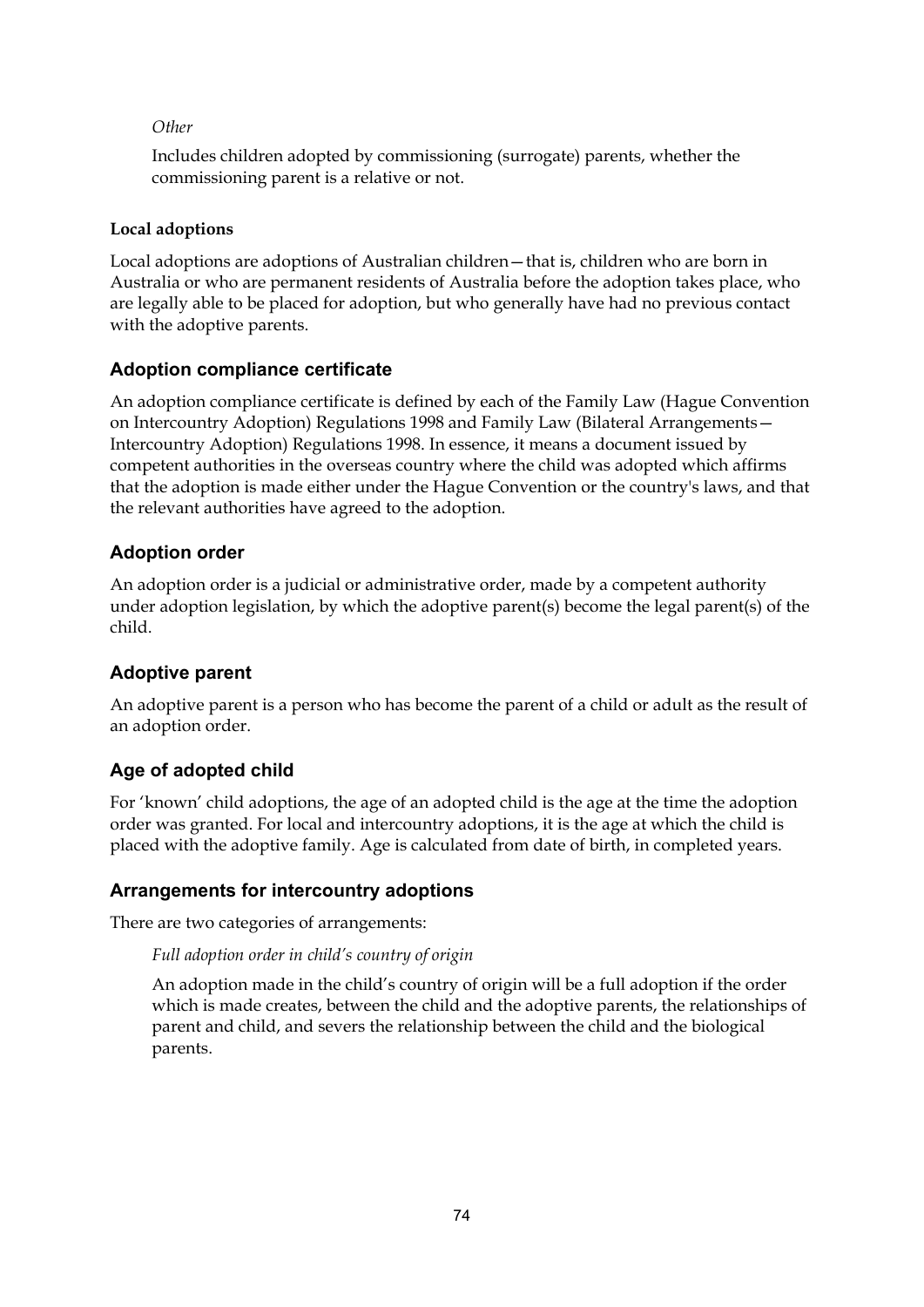#### *Guardianship order*

A simple adoption order made in the child's country of origin which creates a custodial relationship between the adoptive parents and the child, but does not create the relationship of parent and child. In these cases the parent/child link between the biological parent and the child is not severed. The child enters Australia under a guardianship order, and the full adoption order must be made in Australia.

#### **Arranging body**

An arranging body is defined as an agency authorised under adoption legislation to make the decision about the placement of an adoptive child. Adoptions can be arranged by state and territory departments responsible for adoption, or by an authorised non-government agency. There are two categories of arranging bodies:

#### *Government*

This may be a state or territory department (see *Acknowledgments*), or another government authority.

#### *Non-government agency*

A non-government agency is an agency, approved to undertake adoption arrangements in Australia, that is not owned or controlled by the Australian Government or by a state or territory government. Such agencies may include church organisations, registered charities, non-profit organisations, companies and cooperative societies and associations.

#### **Country of origin**

Refers to the country of habitual residence of the child being adopted. This will generally be the country of birth of a child.

#### **Dispensation**

A legal process by which a court may declare that the consent of a parent is not required for an adoption order to be granted. Grounds for dispensation applications are set under individual state and territory legislation.

#### **Guardianship/custody order**

An order sought through the court that has the impact of transferring guardianship or custody of the child to an authorised department or an individual.

#### **Hague Convention (intercountry adoption)**

The *Hague Convention on Protection of Children and Co-operation in Respect of Intercountry Adoption* establishes uniform standards and procedures for adoptions between countries. The Convention includes legally binding safeguards and a system of supervision, and establishes channels of communication between countries. The Convention entered into force in Australia on 1 December 1998.

An intercountry adoption is classified as a 'Hague' or 'non-Hague adoption' (see *Adoption categories* above).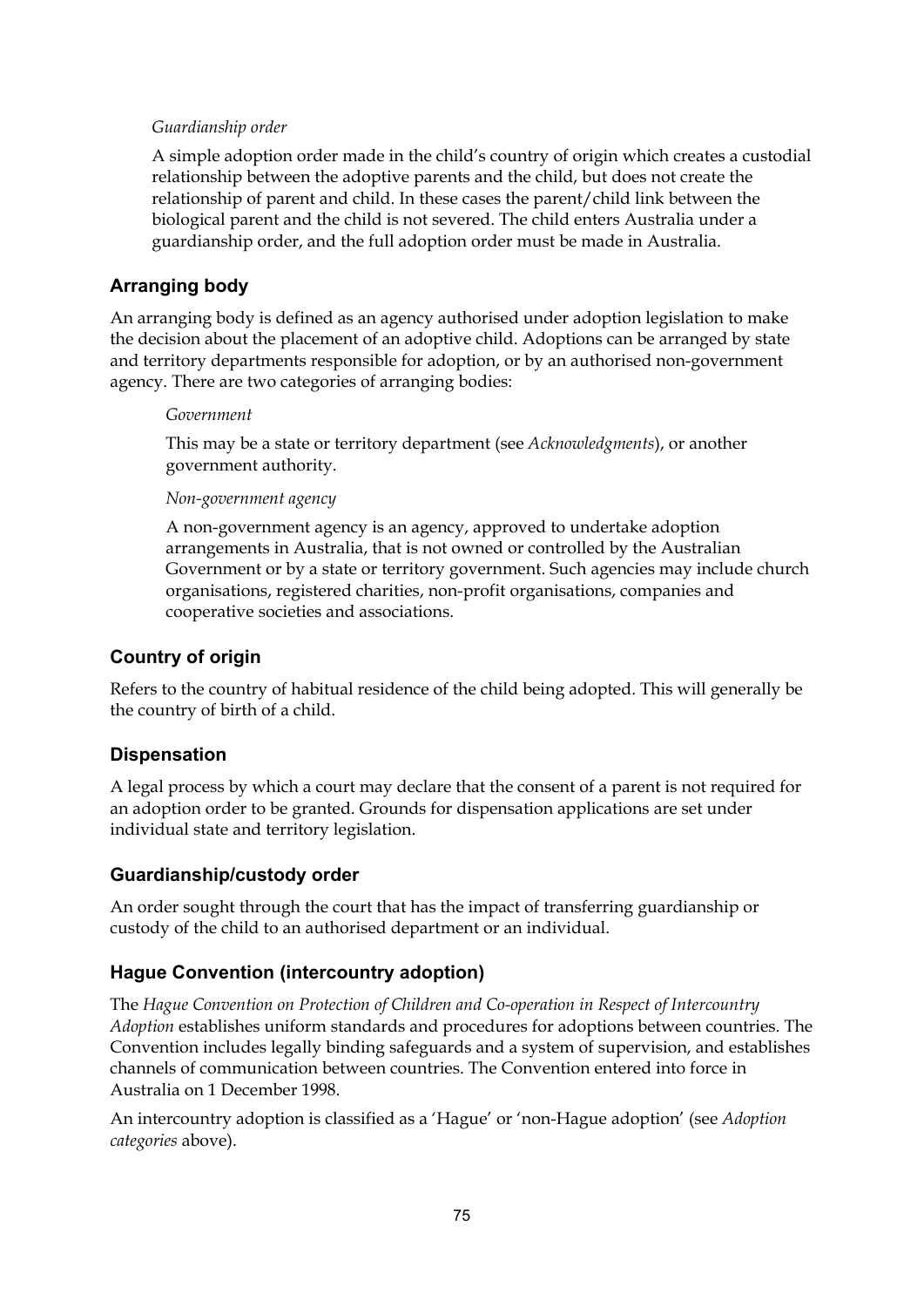#### **Indigenous person**

A person of Aboriginal or Torres Strait Islander descent who identifies as an Aboriginal or Torres Strait Islander and is accepted as such by the community with which he or she lives. Where a person's Indigenous status is unknown, that person is included in the category 'Other Australian'.

#### **Marital status of adoptive parent(s)**

Marital status of the adoptive parent(s) is counted at the time of placement of the child with the adoptive parent(s) using the following categories:

#### *Registered married*

This includes situations where there are two adoptive parents who are legally married to each other and living together at the time of placement of the child.

#### *De facto married*

This includes situations where there are two adoptive parents who are not legally married, but who are living together in a de facto relationship.

*Single* 

This includes situations where there is one adoptive parent who is not legally married or living in a de facto relationship, and may include widowed parents.

#### **Marital status of birth mother**

#### *Married*

The birth mother is classified as married if she was legally married to the child's birth father at the time of the birth. In situations where the adopted child's birth father was legally married to the child's birth mother but died before the birth, the birth mother is classified as 'married'.

#### *Unmarried*

The birth mother is classified as unmarried if she was not legally married to the birth father at the time of birth. This includes situations where the birth mother was living in a de facto relationship with the birth father, or someone else.

#### **Prescribed overseas jurisdiction**

A prescribed overseas jurisdiction is a country which has a bilateral agreement with Australia and is listed in the schedule in the Family Law (Bilateral Arrangements— Intercountry Adoption) Regulations 1998. The current prescribed overseas jurisdiction is the People's Republic of China.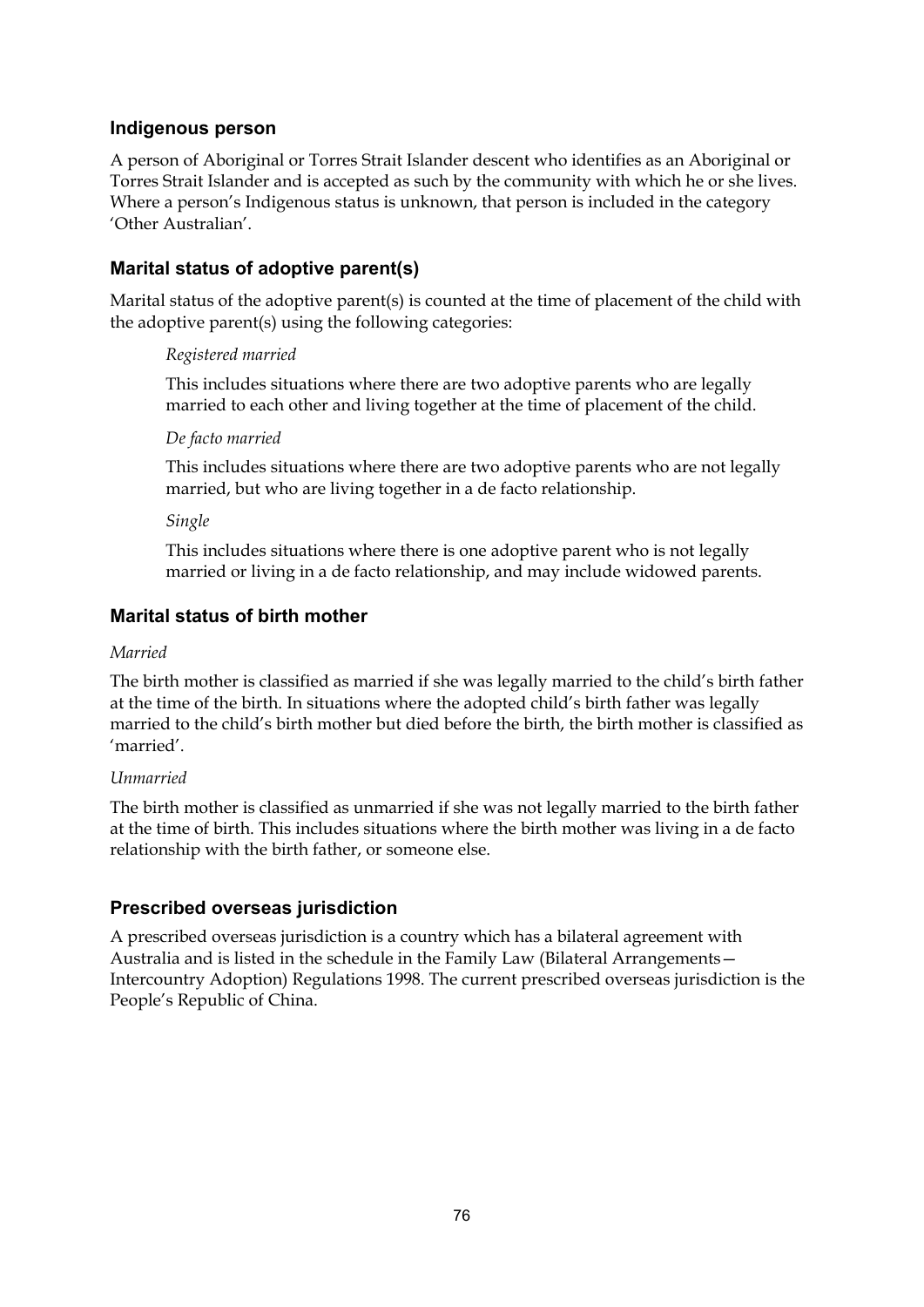## **References**

ABS (Australian Bureau of Statistics) 1998. Australian social trends, 1998. Cat. no. 4102.0. Canberra: ABS.

ABS 2009a. Births, Australia, 2008. Cat. no. 3301.0. Canberra: ABS.

ABS 2009b. Australian social trends, March 2009. Cat. no. 4102.0. Canberra: ABS.

Adoption Authority of Ireland 2008. The Adoption Board Annual Report 2007. Viewed 16 September 2009, <www.adoptionboard.ie/booklets/Annual\_Report\_2007.pdf>.

Adoption Council of Canada 2007. Downward trend continues: Citizenship & Immigration Canada releases statistics for 2006. Viewed 14 September 2009, <www.adoption.ca/ACCArticle\_2006Stats.htm>.

AIHW (Australian Institute of Health and Welfare) 2009. Adoptions Australia 2007–08. Child welfare series no. 46. Cat. no. CWS 34. Canberra: AIHW.

AIHW: Bentley R & Broadbent A 1997. Adoptions Australia 1995–96. Child welfare series no. 19. Cat. no. CWS 3. Canberra: AIHW.

AIHW: Wilkinson K & Angus G 1993. Adoptions Australia 1990–91. Child welfare series no. 1. AGPS 93 1455 5. Canberra: Australian Government Publishing Service.

Attorney General's Department (AGD) 2009a. Country programs. Viewed 5 January 2010, <www.ag.gov.au/www/agd/agd.nsf/Page/Intercountry\_AdoptionCountry\_Programs>.

AGD 2009b. Private adoption. Viewed 25 September 2009, <www.ag.gov.au/www/agd/agd.nsf/Page/IntercountryAdoption\_PrivateAdoption>.

AGD 2009c. Meeting communiqués 6- 7 November 2008 and 21-22 May 2009. Viewed 4 January 2010,

<www.ag.gov.au/www/agd/agd.nsf/Page/IntercountryAdoption\_Consultations>.

AGD 2009d. Overseas adoption in Australia report. Viewed 13 October 2009, <www.ag.gov.au/www/agd/agd.nsf/Page/IntercountryAdoption\_OverseasAdoptioninAu straliareport>.

Bornstein MH 2002. Handbook of parenting: children and parenting, volume 1, 2nd edn. New Jersey: Lawrence Erlbaum Associates.

DCHS (Department of Community and Health Services) 1994. Changing a child's surname: choices for step-parents. Hobart: Tasmanian Government.

DoCS (Department of Community Services) 2007. Adopting within the family. Viewed 29 October 2007, <www.community.nsw.gov.au/DOCS/STANDARD/PC\_101088.htm>.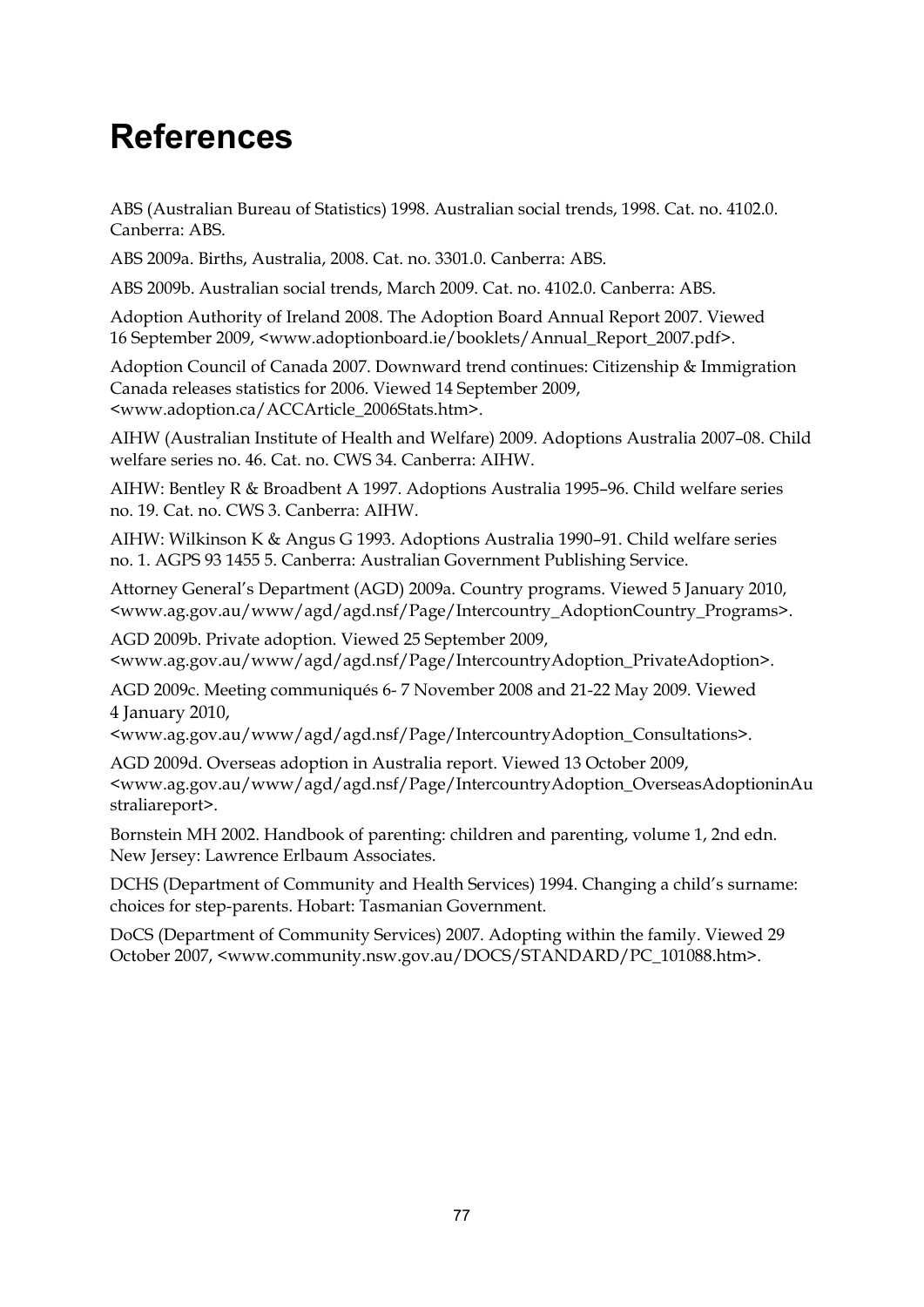DIAC (Department of Immigration and Citizenship) 2009. Fact sheet 36—Adopting children from overseas. Viewed 14 September 2009,

<www.immi.gov.au/media/fact-sheets/36adopting.htm>.

FAO (Australian Government Family Assistance Office) 2009. Baby bonus. Viewed 27 October 2009,

<www.familyassist.gov.au/Payments/familyassistance/baby\_bonus/Pages/default.aspx>.

Finn R 2006. Foreign adoptees quickly close development gap. Paediatric News. 1 July. Viewed 14 September 2009, <www.highbeam.com/doc/1G1-148767490.html>.

Hague Conference on Private International Law 2009. Status table 33: Convention of 29 May 1993 on protection of children and co-operation in respect of intercountry adoption. Viewed 16 September 2009,

<www.hcch.net/index\_en.php?act=conventions.status&cid=69>.

Howe D 1998. Patterns of adoption. London: Blackwell Science Ltd.

HRSCFHS (House of Representatives Standing Committee on Family and Human Services) 2005. Overseas adoption in Australia: report on the inquiry into adoption of children from overseas. Canberra: Commonwealth of Australia. Viewed 29 October 2007, <www.aph.gov.au/house/committee/fhs/adoption/report.htm>.

Juffer F & Van IJzendoorn MH 2005. International adoptees subject to fewer behavioural problems than native adoptees. Viewed 27 October 2009, <www.leidenuniv.nl/en/researcharchive/index.php3-c=113.htm>.

Lock JA 1997. The Aboriginal child placement principle: research project no. 7. Sydney: New South Wales Law Reform Commission.

Miller LC & Hendrie NW 2000. Health of children adopted from China. Pediatrics 105(6):e76. Viewed 16 September 2009, <pediatrics.aappublications.org/cgi/content/full/105/6/e76>.

Miller C 2005. The handbook of international adoption medicine: a guide for physicians, parents, and providers. USA: Oxford University Press.

National Statistics 2007. Adoptions: number of adoptions continues to fall. Viewed 31 October 2008, <www.statistics.gov.uk/cci/nugget.asp?id=592>.

Rutter M & Taylor A 2002. Child and adolescent psychiatry, 4th edn. London: Blackwell Science Ltd.

Scherman RM 2006. Intercountry adoption of Eastern European children in New Zealand: issues of culture. Auckland: The University of Auckland. Viewed 17 September 2009, <researchspace.auckland.ac.nz/handle/2292/45>.

Scottish Executive 2004. Adoption applications 2003. Edinburgh: Scottish Executive National Statistics. Viewed 29 September 2008,

<www.scotland.gov.uk/Publications/2004/03/19070/34329>.

Selman P 2009. The rise and fall of intercountry adoption in the 21<sup>st</sup> century. International Social Work 52(5):575–94. Los Angeles: Sage Publications.

Stats Norway (Statistics Norway) 2009a. Table 1: adoptions by type of adoption 1966–2008. Viewed 16 September 2008, <www.ssb.no/adopsjon\_en/tab-2009-06-11-01-en.html>.

Stats Norway 2009b. Table 4: intercountry adopted, by sex, age and previous citizenship 2008. Viewed 16 September 2009, <www.ssb.no/adopsjon\_en/tab-2009-06-11-04-en.html>.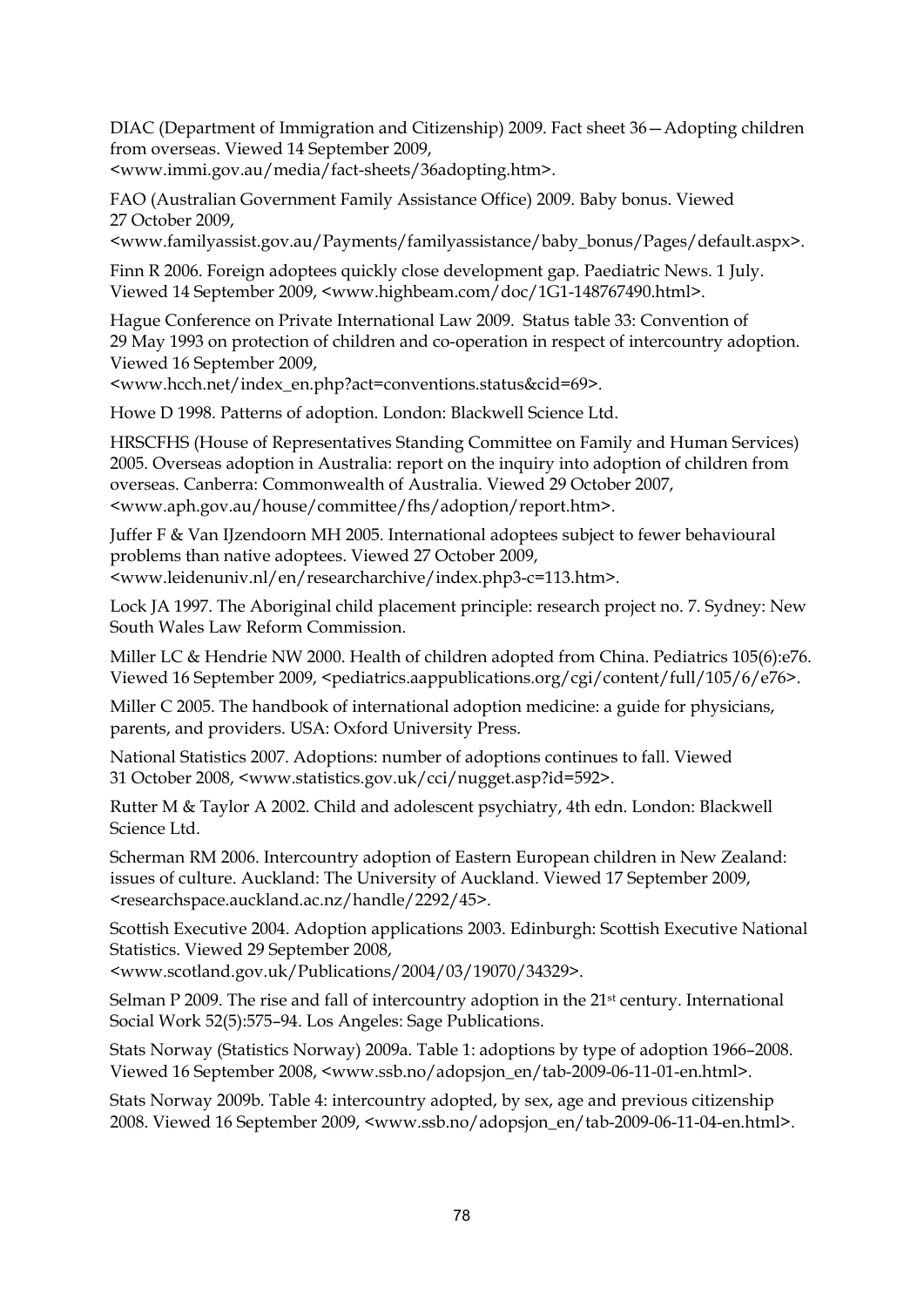Stats NZ (Statistics New Zealand) 1987. New Zealand official yearbook 1987–88. Wellington: Statistics New Zealand.

Stats NZ 1998. New Zealand official yearbook 1998. Wellington: Statistics New Zealand.

Stats NZ 2006. New Zealand official yearbook 2006. Wellington: Statistics New Zealand.

Swiss Federal Statistics Office 2009. Components of population change—data, indicators: adoptions. Viewed 17 September 2009,

<www.bfs.admin.ch/bfs/portal/en/index/themen/01/06/blank/key/03.html>.

Tizard B 1991. Intercountry adoption: a review of the evidence. Journal of Child Psychology and Psychiatry and Allied Disciplines. 32:754-5.

Williams D 1998. New era in intercountry adoption. News release from Attorney-General's Department. 30 November 1998.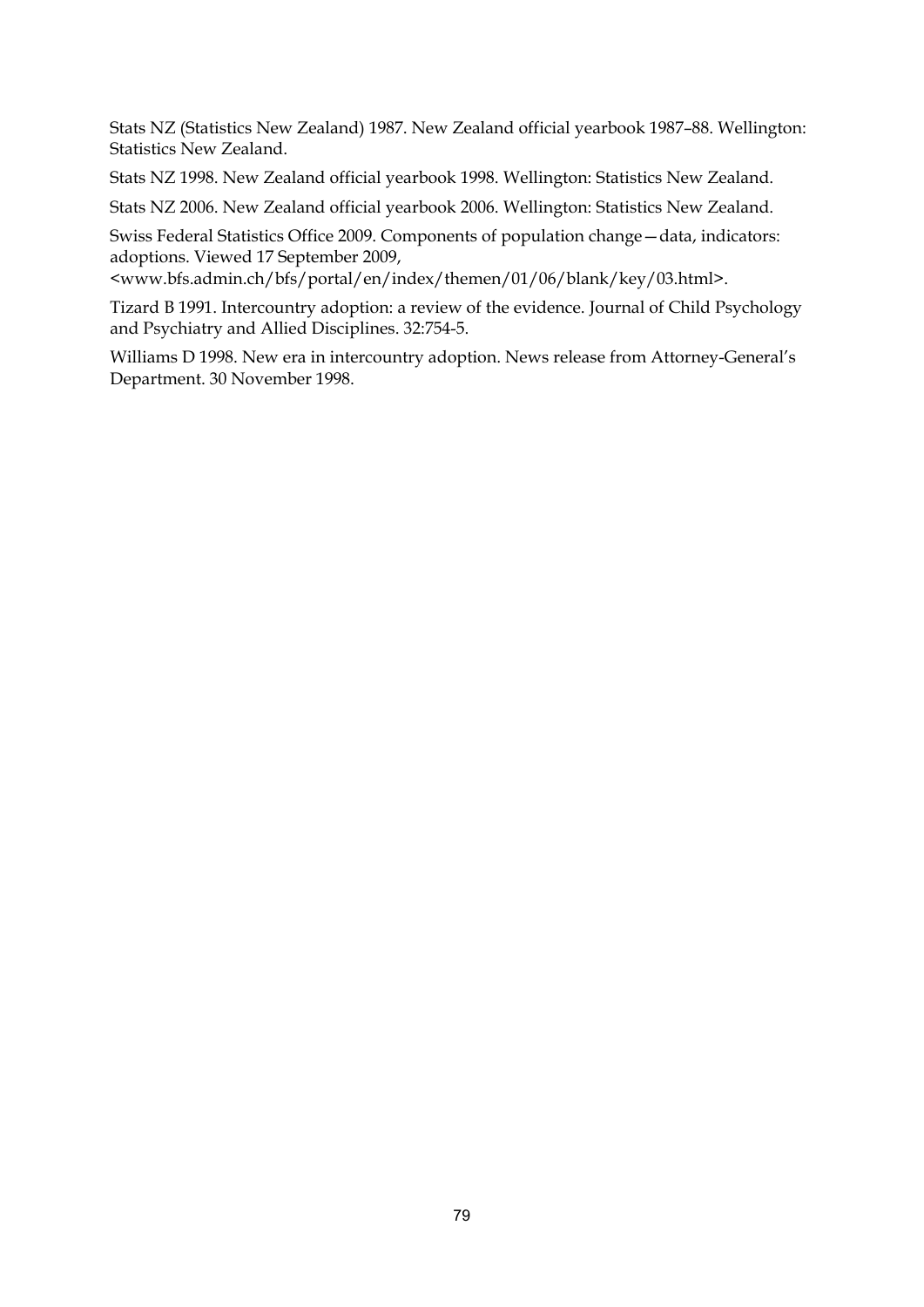## **List of tables**

| Table 3.1: Number of intercountry adoptions, by type of adoption, by child's country of origin,      |  |
|------------------------------------------------------------------------------------------------------|--|
| Table 3.2: Intercountry adoptions, by type of adoption, by marital status of the adoptive parent(s), |  |
| Table 3.3: Intercountry adoptions, by type of adoption, by composition of the adoptive family,       |  |
|                                                                                                      |  |
|                                                                                                      |  |
|                                                                                                      |  |
|                                                                                                      |  |
|                                                                                                      |  |
|                                                                                                      |  |
| Table 3.10: 'Known' child adoptions, by relationship of adoptive parent(s), 2008-09 25               |  |
| Table 3.11: Number of Indigenous children adopted, by Indigenous status of adoptive parent(s),       |  |
| Table 3.12: Number of permanent care orders granted in Victoria, 1992-93 to 2008-0928                |  |
| Table 3.13: Number of information applications lodged, by person lodging application, 2008-09 30     |  |
| Table 3.14: Adult adopted persons who lodged information applications, by Indigenous status,         |  |
| Table 3.15: Number of vetoes lodged in 2008-09, by person lodging veto, for selected states and      |  |
| Table 3.16: Number of vetoes in place at 30 June 2009, by person lodging veto, for selected states   |  |
| Table A1: Number of children legally adopted, by state and territory, 1970-71 to 2008-09 40          |  |
| Table A2: Placement adoptions - number of children who were placed for adoption, regardless of       |  |
|                                                                                                      |  |
|                                                                                                      |  |
| Table A5: Number of local adoptions, by state and territory, 1998-99 to 2008-09 43                   |  |
|                                                                                                      |  |
| Table A7: Adoptions of Australian children, by relationship to adoptive parent(s), 1984-85 to        |  |
| Table A8: Intercountry adoptions, by child's region of origin, 1990-91 to 2008-09 45                 |  |
| Table A9: Number of intercountry adoptions, by state and territory, 1990-91 to 2008-0946             |  |
|                                                                                                      |  |
| Table A11: Intercountry adoptions, by type of adoption, by age and sex of child, 2008-0948           |  |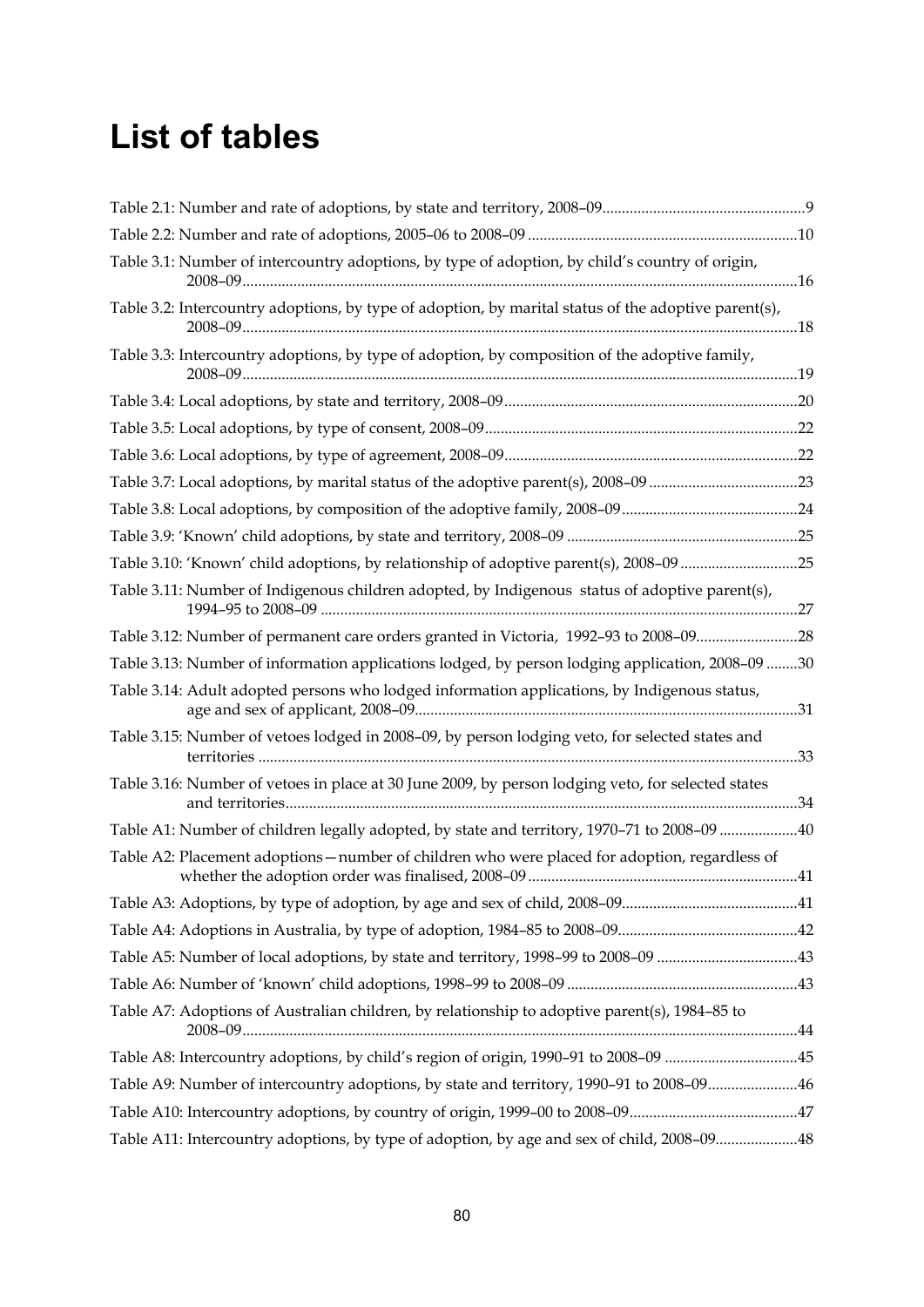| Table A13: Number of intercountry adoptions from Hague countries, 2008–09, by type of order          |  |
|------------------------------------------------------------------------------------------------------|--|
| Table A14: Number of local and intercountry adoptions, by age of the adoptive parent(s), 2008-09  49 |  |
|                                                                                                      |  |
| Table A16: Local adoptions, by median age of birth mother, 1998-99 to 2008-0951                      |  |
| Table A17: Local adoptions, by marital status and age of birth mother, 2008-0951                     |  |
| Table A18: Local adoptions, by marital status of birth mother, 1998-99 to 2008-09 52                 |  |
| Table A19: Proportion of local adoptions, by type of agreement, 1998-99 to 2008-09 (per cent) 52     |  |
|                                                                                                      |  |
| Table A21: 'Known' child adoptions, by relationship to adoptive parent(s), 1998-99 to 2008-0953      |  |
| Table A22: 'Known' child adoptions, by relationship to adoptive parents, by age and sex of child,    |  |
| Table A23: Number of information applications and vetoes lodged, 1992-93 to 2008-0955                |  |